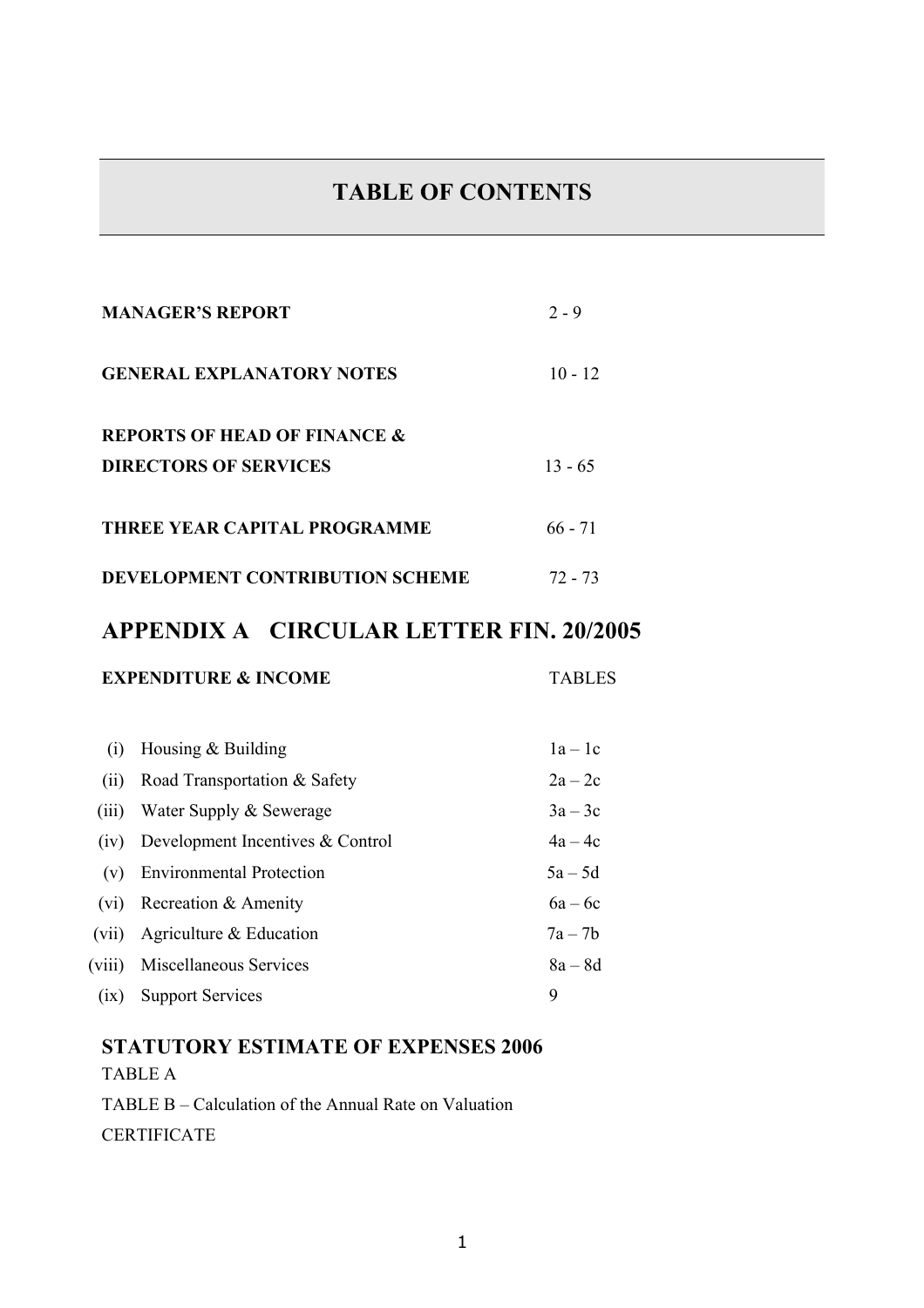## **To; The Cathaoirleach and Each Member of the Council.**

Having consulted with the Corporate Policy Group as required by the Local Government Act, 2001, I enclose for your consideration the Draft Budget for Sligo County Council for the financial year 2006. Total estimated revenue expenditure is  $\epsilon$ 50.8 which is an increase of  $\epsilon$ 4.7m or 10.2% on the corresponding figure for 2005.

#### **Background.**

As Members are aware the Council is heavily dependant on Government for revenue account funds and despite an increase in commercial activity in the county in recent years, which should translate into an increase in the overall income from commercial rates, this dependence on Government Funds continues and indeed in 2006, I estimate that 75% of our total revenue funding will come from Government sources. On account of this, the overall prevailing economic conditions and the state of Government finances are important factors in considering and determining the Council's Budget.

Overall, Government finances continue to be strong with growth in the Irish economy expected to be 4.6% in 2005 and estimated at 4.5% – 5.0% for 2006 by the Department of Finance. Inflation for the past year is expected to be of the order of 2.6% and is estimated at 2.7% for 2006.

The construction sector is expected to continue to perform strongly in 2006 and inflation in this sector is again expected to be well ahead of the general rate of inflation. This is highly relevant for the Council as a high percentage of our activity is construction related and is therefore influenced by price movements in that sector.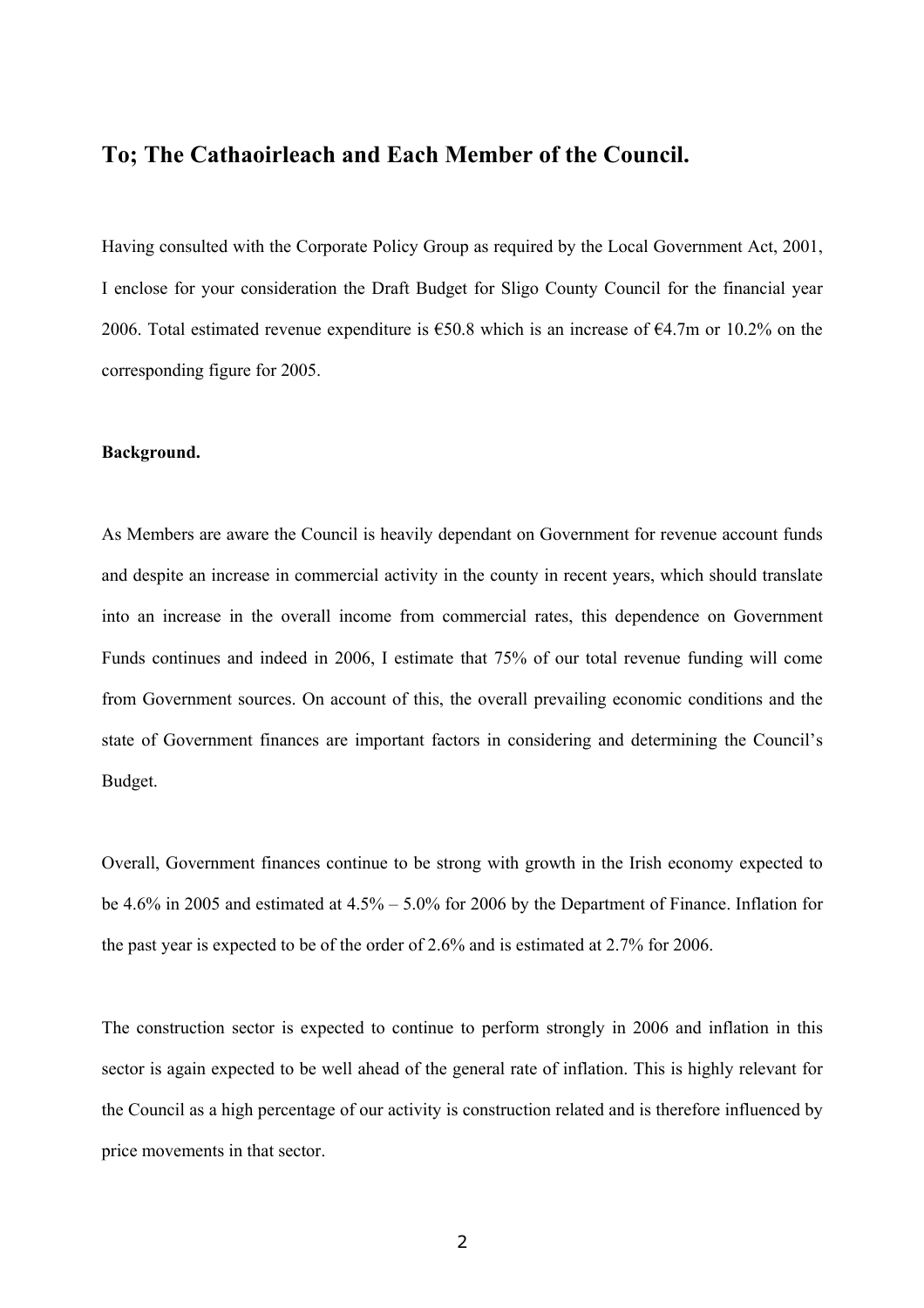At a local level the most significant features of the Draft Budget for 2006 is the increase in the cost of salaries, wages and pensions arising from the Government 'Benchmarking' and 'Sustaining Progress' Agreements. The total estimated cost increase under this heading is €865,000. Another significant cost increase facing the Council in 2006 arises in the Water Services programme where the operational costs of new facilities and infrastructure, improvements in operational standards and the application of the 'Water Pricing' framework are contributing to an estimated expenditure increase of over  $\epsilon$ 1m (18.2%) in 2006. The Sligo Main Drainage Scheme which incorporates a new Treatment Plant for the Sligo and Environs area is the significant item in the Water Services programme; work on the design of the plant is progressing under a Design, Build and Operate Contract and the first revenue account costs for this project will arise in 2006. It is estimated that when it is commissioned, the operational costs for this plant alone will exceed  $\epsilon$ 1m per annum.

The Draft Budget also includes expenditure provisions for very necessary infrastructural improvements across a range of programmes that will enhance the quality of life in the county and make it a more attractive area for investment. Examples include the Metropolitan Area Network (Broadband), New County Museum and Extension to the Model and Niland Centre, Extension to Waterpoint, Enniscrone and the provision of new or improved Waste-Water Treatment Plants in Sligo, Collaney, Dromore-West, Enniscrone, Grange, Tubbercurry, Carney, Gurteen, Bunnannadden and Castlebaldwin.

In 2005 funding of €500,000 was made available from Development Levies and discretionary roads funds towards the improvement of roads and footpaths in small towns villages. Where possible these funds are also available to draw down funds from other sources such as 'Clar', Urban and Village Renewal Programme etc. During the year significant works under the Urban and Village Renewal Programme have been carried out in Strandhill, Bunninadden and Aclare. I propose to continue this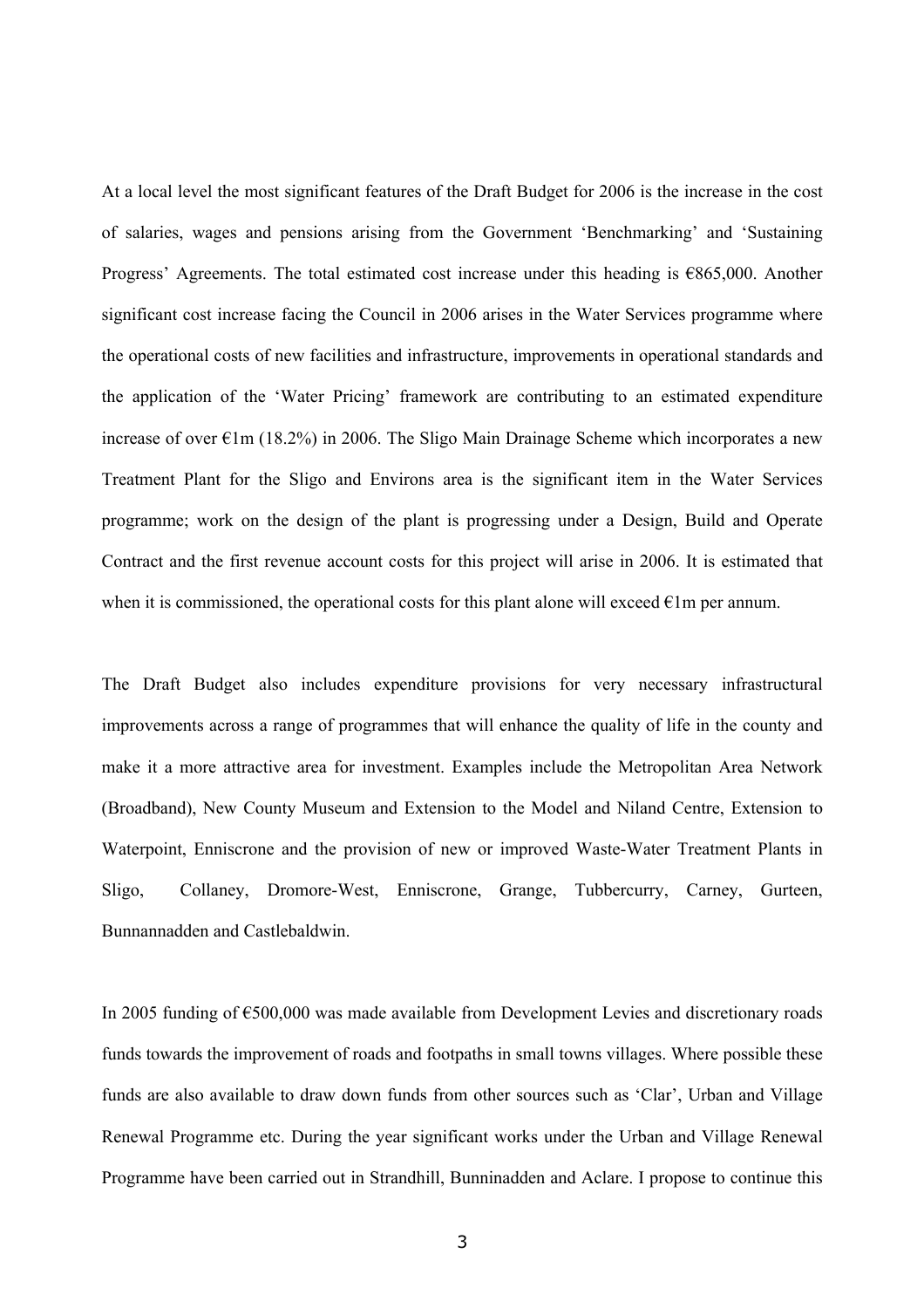arrangement in 2006; the selection of priorities for the allocation of these funds is to be decided by Council Members at local electoral area level.

#### **Principal Features of the 2006 Budget.**

The Budget Report from the Head of Finance details the various costs increases and liabilities that will arise in 2006. As I have mentioned in previous Budget Reports, the sources of locally generated income continue to be weak as households are exempt from the payment of commercial rates and water charges and charges for the processing of planning applications, particularily those for houses and extensions, cover only a fraction of the costs involved. This means that the planning programme must be subsidised from other programmes. In 2006, for example, I estimate that only 30% of the direct cost of the planning programme will be recovered through service charges.

Income from commercial rates has been traditionally weak in the county as most of the valuable commercial property is situate in the Borough of Sligo. In recent years we have seen an increase in commercial activity in the county and this is reflected in an estimated small increase in income from that source for 2006. For example, I estimated in 2005 that a 1% rate increase would realise €35,000, the corresponding figure for 2006 is €38,000. This is an increase of 8.6% and whilst it is welcome it is relatively insignificant in the overall estimated budget of over €50m.

The largest source of discretionary income for the Council is the grant from the Local Government Fund which is managed by the Department of Environment, Heritage and Local Government. We have been notified by the Department in letter dated December 5<sup>th</sup> (copy attached) that for 2006 the Council's Grant from the Fund will amount to  $\epsilon$ 16.6m. This is an increase of  $\epsilon$ 1.5m or 9.6% on the Grant for 2005.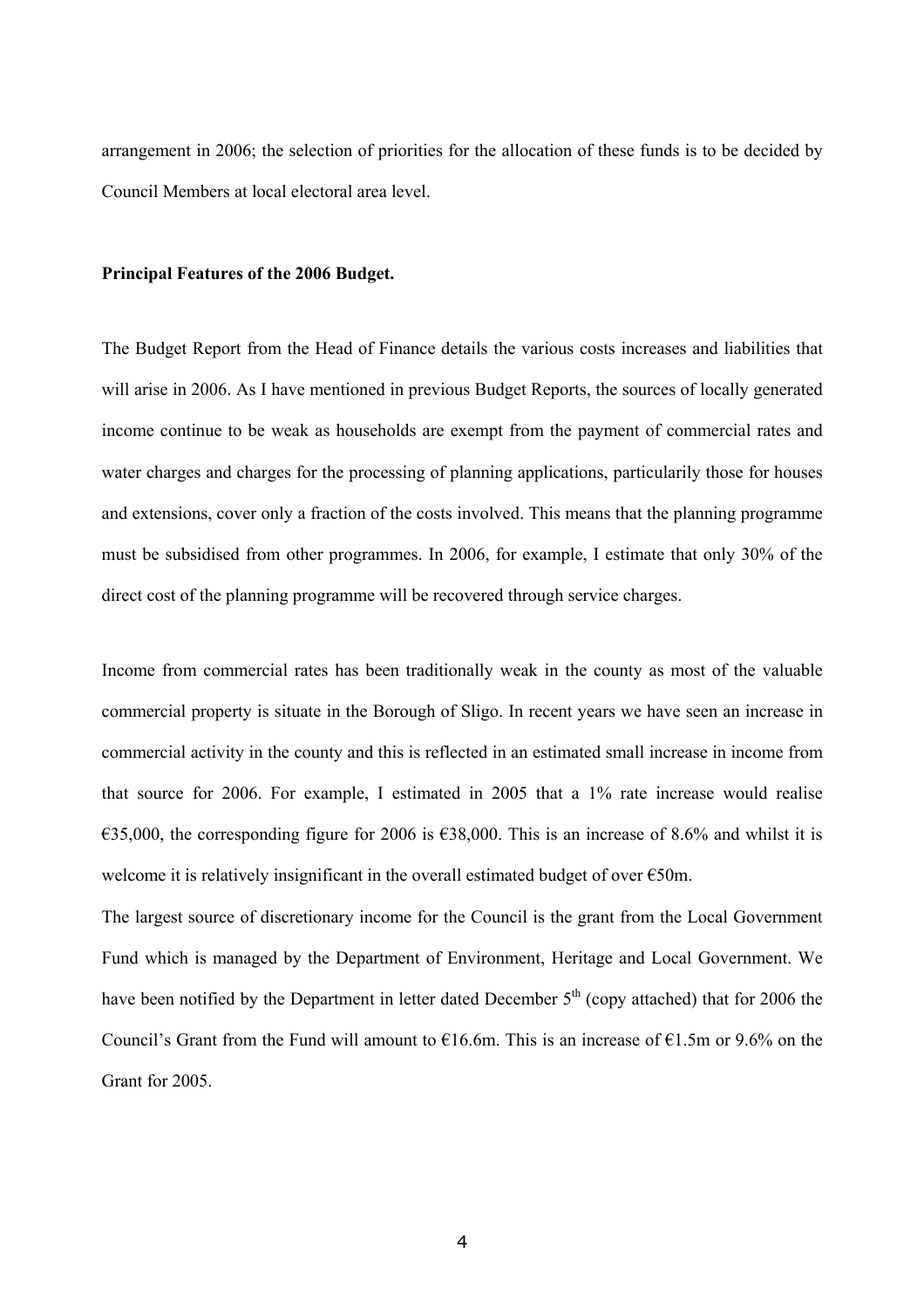This increase is very welcome and will assist us in meeting the various cost increases projected for 2006 that I have mentioned earlier. In particular it will enable us to continue the very important work of expanding our infrastructure across a range of programmes to meet the needs of a growing population with new and increased expectations about quality of life issues.

#### **Some Specific Provisions in the Draft Budget for 2006**

Details of the provisions in the Draft Budget and the proposed operational plans for the various services are included in the attached reports from the Directors of Service. I have outlined below, however, some of the principal activities and financial allocations proposed that are of particular interest to Council Members;

- Provision of  $\epsilon$ 500,000 for improvements to footpaths in small towns and villages;
- An increased provision for housing maintenance and to support environmental improvements to social housing estates;
- An increased provision for Disabled Persons and Essential Repair Grants;
- Completion of the Metropolitan Area Network (Broadband);
- Provision for the completion of planning and possible commencement of work on the new County Museum and Extension to the Model and Niland at Connaughton Road, Sligo;
- An increased provision for the purchase of Library Books;
- An increased provision for the grant scheme for Community and Voluntary bodies;
- Provision for additions and improvements to the Council's network of bottle-banks and bring centres;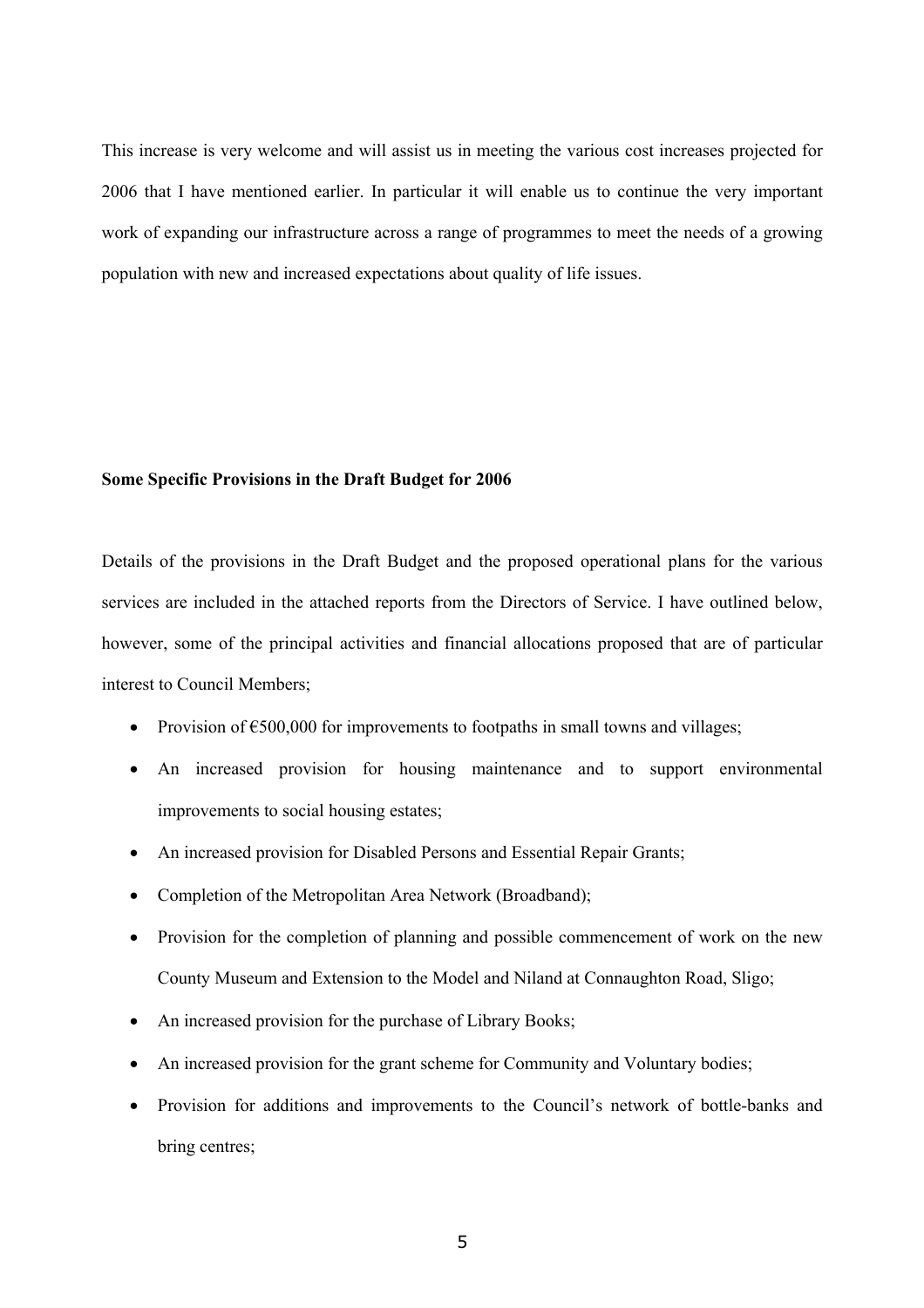- Completion of planning for the new Fire Station at Ballymote;
- The continuation of planning for the new Library and Council Offices at Ballymote;
- Financial and technical support for the proposed extension to Waterpoint, Enniscrone;
- Continuation of planning and improvements to Council Offices at Riverside;
- New Council Machinery Yard at Beladrehid;
- Construction of new Waste-Water Treatment Plants at Sligo, Coolaney, Dromore West, Bunannadden, Carney, Gurteen, Castlebaldwin and Enniscrone;
- Completion of planning for new Waste-Water Treatment Plants at Grange, Tubbercurry, Strandhill and Carraroe;
- Completion of Area Plan for Tubbercurry;
- Completion of mini plans for Coolaney, Dromore West and Carney;
- Commencement of Area Plans for Teesan/Lisnalurg and the Sligo Harbour Area;
- Burial Ground Development work at Kilglass, Grange, Keelogues, Knockbrack, Easkey, Dromard and Gurteen
- Urban and Village Improvements at Ballisodare, Ballinacarrow and Collooney
- Financial Provision to assist with the development of playfacilities at Coolaney and Riverstown;
- Support for the Morrison Cottage Development at Riverstown;
- Provision is included, on a cost neutral basis initially, in respect of the transfer to the Council of responsibility for Sligo Harbour.
- A provision of  $\epsilon$ 25,000 is included to support a Tourism Marketing initiative by the North West Tourism Organisation and the tourism trade locally. A similar provision is included in the Draft Budget of Sligo Borough Council.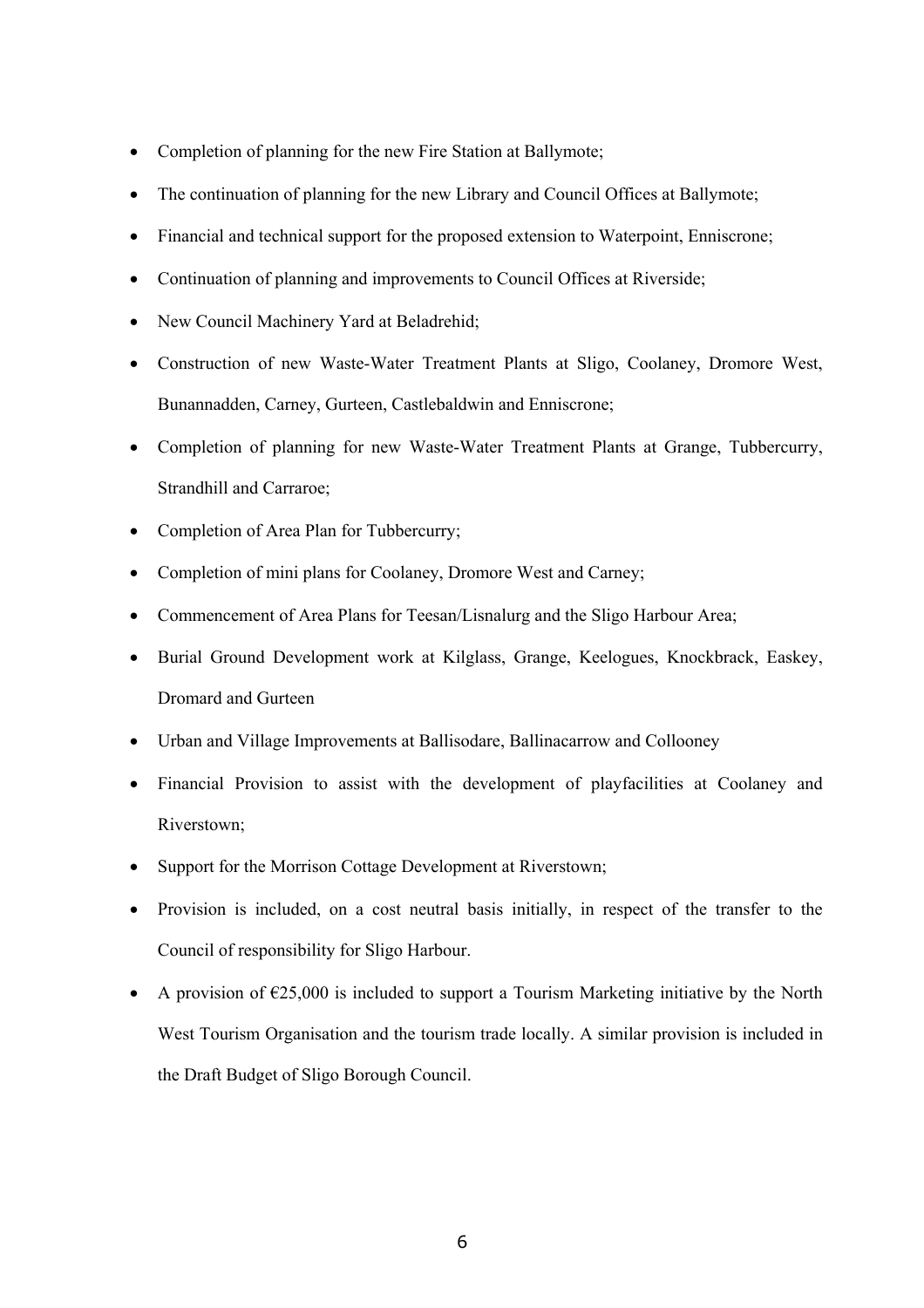#### **Rates 2006**

The Minister for the Environment, Heritage and Local Government has not imposed any cap on the level of increase in commercial rates that the Council can impose in 2006. Nonetheless he has urged Councils to exercise restraint in this having regard to competitiveness pressures in the economy and in the interests of locally based businesses. Other factors to be taken into account here include the sizeable increase in the Grant from the Local Government Fund and the increase in charges to commercial water customers that have to be applied under the 'Water Pricing Policy'. Generally speaking commercial rates are not a significant part of the cost base of most businesses and are generally small when compared to say labour costs. In addition rates are a chargeable expense against taxation. Nonetheless, we must be mindful of the competitive pressures on local businesses many of whom are operating in an increasingly global economy and we must play our, albeit small, part in reducing the inflationary pressures in the economy. Having regard to the foregoing I am recommending a commercial rate increase of 3.8% for 2006 which would result in a rate in the pound of  $\epsilon$ 61.93. This is a significant reduction on the increase of 5.2% applied in 2005 and is below the prevailing rate of construction inflation which affects a significant part of our operating costs.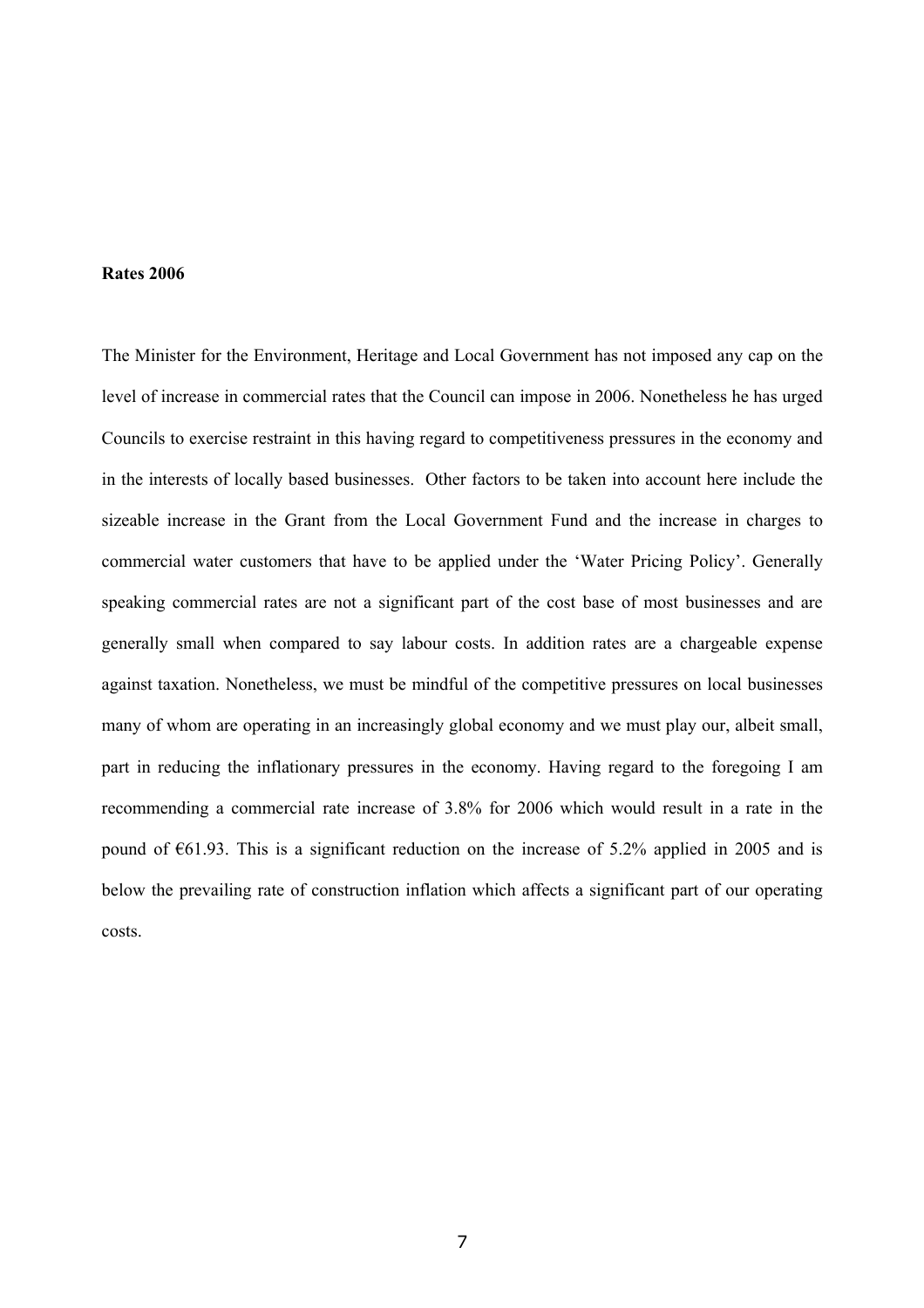#### **Local Government Finances Generally**

The issue of who should pay for local government services has been the subject of much discussion and political debate for many years now. Indeed it is also a problematic issue in many other countries as well. A further Study on the subject has been undertaken by the Department of the Environment, Heritage and Local Government and is due to be published shortly. I think I can say that all of us in local government hope that this Study will chart the way forward so that we can respond quickly and effectively to the emerging needs of communities and business in a rapidly changing society and economy.

A more broadly based property tax is probably one of the measures that was considered in the study. This has also been discussed in other fora recently both by the Competitiveness Council and the Economic and Social Research Institute both of whom recommended a move to a system where property taxes play a greater role. Obviously from a local government perspective there is great merit in such a system. There are also significant societal benefits in that property taxes do not tax employment or increase inflationary pressures in the employment market; also they could act as a significant brake on upward pressure on house prices and provide a useful measure of social equity with those with the largest property portfolios paying most.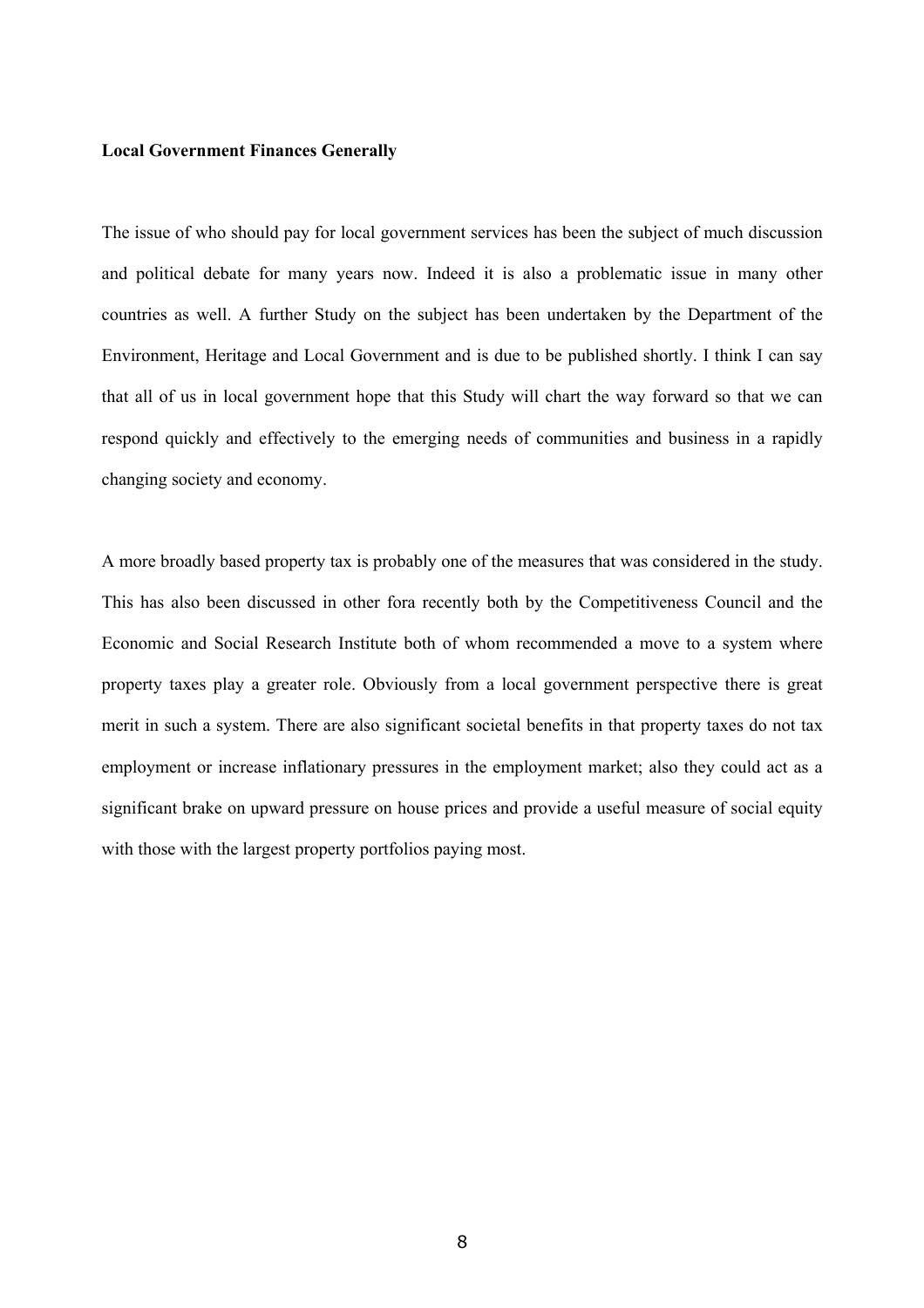#### **Conclusion**

I wish to record my appreciation to Tom Kilfeather, Head of Finance, Directors of Service, Budget Holders, and all the staff who have contributed to the preparation of the Draft Budget for 2006.

Having regard to the overall financial position of the Council and the resources that are available, I am satisfied that the Draft Budget makes reasonable financial provisions for the many programmes and activities of the Council and when coupled with the 2006 Capital Expenditure Programme will greatly assist in the ongoing social, economic and cultural development of the county.

I recommend the Draft Budget to the Council for adoption.

**Hubert Kearns**, *County Manager, 21st December, 2005.* 

 $\frac{1}{2}$  ,  $\frac{1}{2}$  ,  $\frac{1}{2}$  ,  $\frac{1}{2}$  ,  $\frac{1}{2}$  ,  $\frac{1}{2}$  ,  $\frac{1}{2}$  ,  $\frac{1}{2}$  ,  $\frac{1}{2}$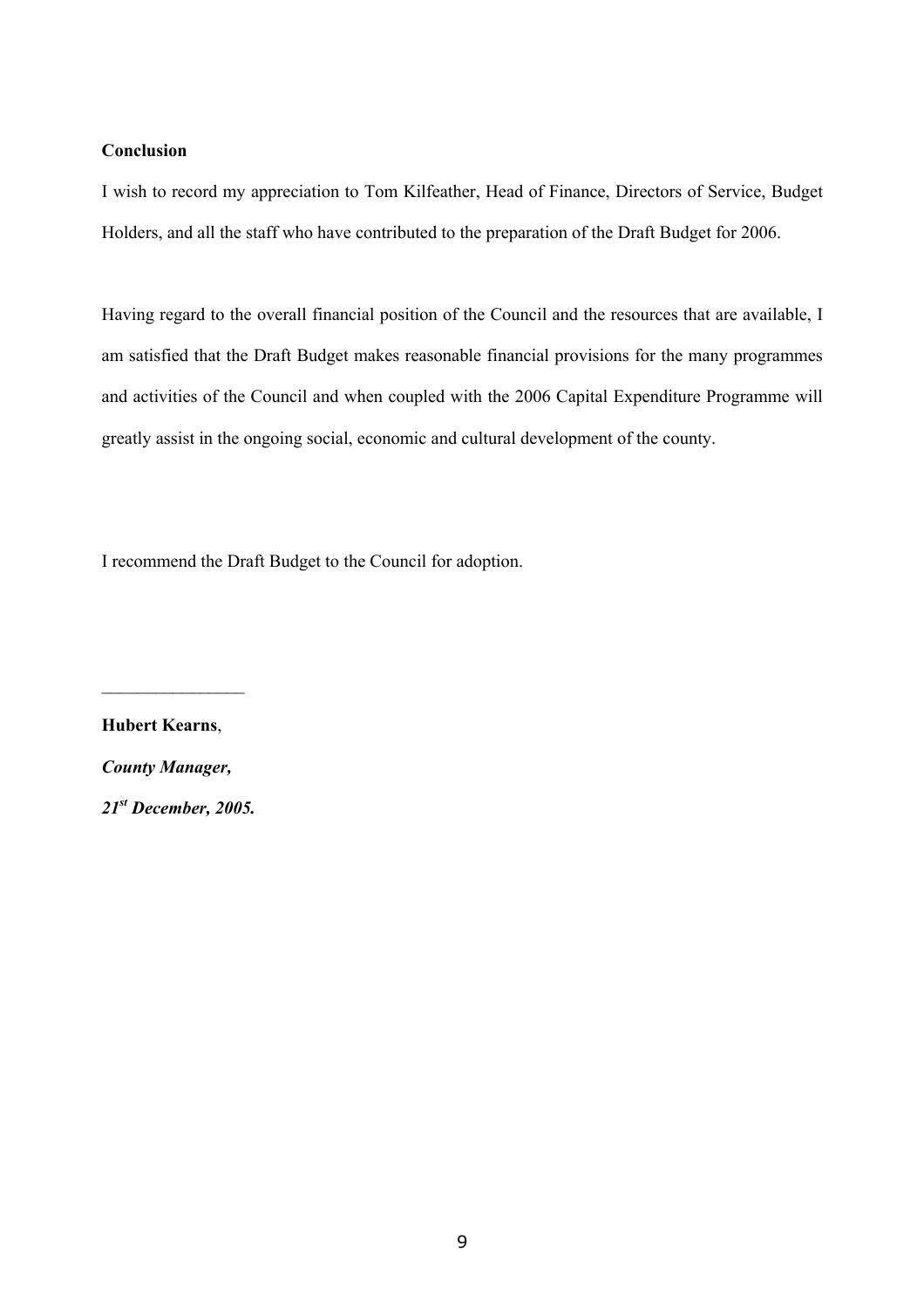#### **Local Authority Budget for the Financial Year ending 31st December 2006**

#### **Main Sources of Revenue Income 2006**

|                              | 2006<br>€    | 2006<br>$\%$ |
|------------------------------|--------------|--------------|
| Rates                        | 3,799,337    | 7            |
| Local Government Fund        | 16,617,403   | 33           |
| <b>Specific State Grants</b> | 21, 184, 294 | 42           |
| <b>Local Authorities</b>     | 2.716.560    | 5            |
| Goods & Services             | 6,526,206    | 13           |
| Total                        | 50,843,800   | 100          |
|                              |              |              |



#### **How Income will be spent by Programme Group**

| Total                                    | 50,843,800 | 100  |  |
|------------------------------------------|------------|------|--|
|                                          |            |      |  |
| Miscellaneous Services                   | 2.631.600  | 5    |  |
| Agriculture, Education, Health & Welfare | 4,388,500  | 9    |  |
| Recreation & Amenity                     | 3.910.900  | 8    |  |
| <b>Environmental Protection</b>          | 5.627.600  | 11   |  |
| Development Incentives & Controls        | 3,596,300  | 7    |  |
| Water Supply and Sewerage                | 6.894.000  | 14   |  |
| Road Transportation and Safety           | 20.512.400 | 38   |  |
| Housing & Building                       | 3.282.500  | 6    |  |
|                                          | €          | $\%$ |  |
|                                          | 2006       | 2006 |  |



#### **What Income will be spent on**

|                              | 2006<br>€  | 2006<br>$\frac{0}{0}$ |
|------------------------------|------------|-----------------------|
| <b>Agency Services</b>       | 3,262,547  | 6                     |
| Employees                    | 22,396,586 | 44                    |
| <b>Financing Costs</b>       | 3.430.300  | 7                     |
| Premises Incl. Housing Stock | 1,918,750  | 4                     |
| Supplies & Services          | 19,835,617 | 39                    |
|                              | 50,843,800 | 100                   |



10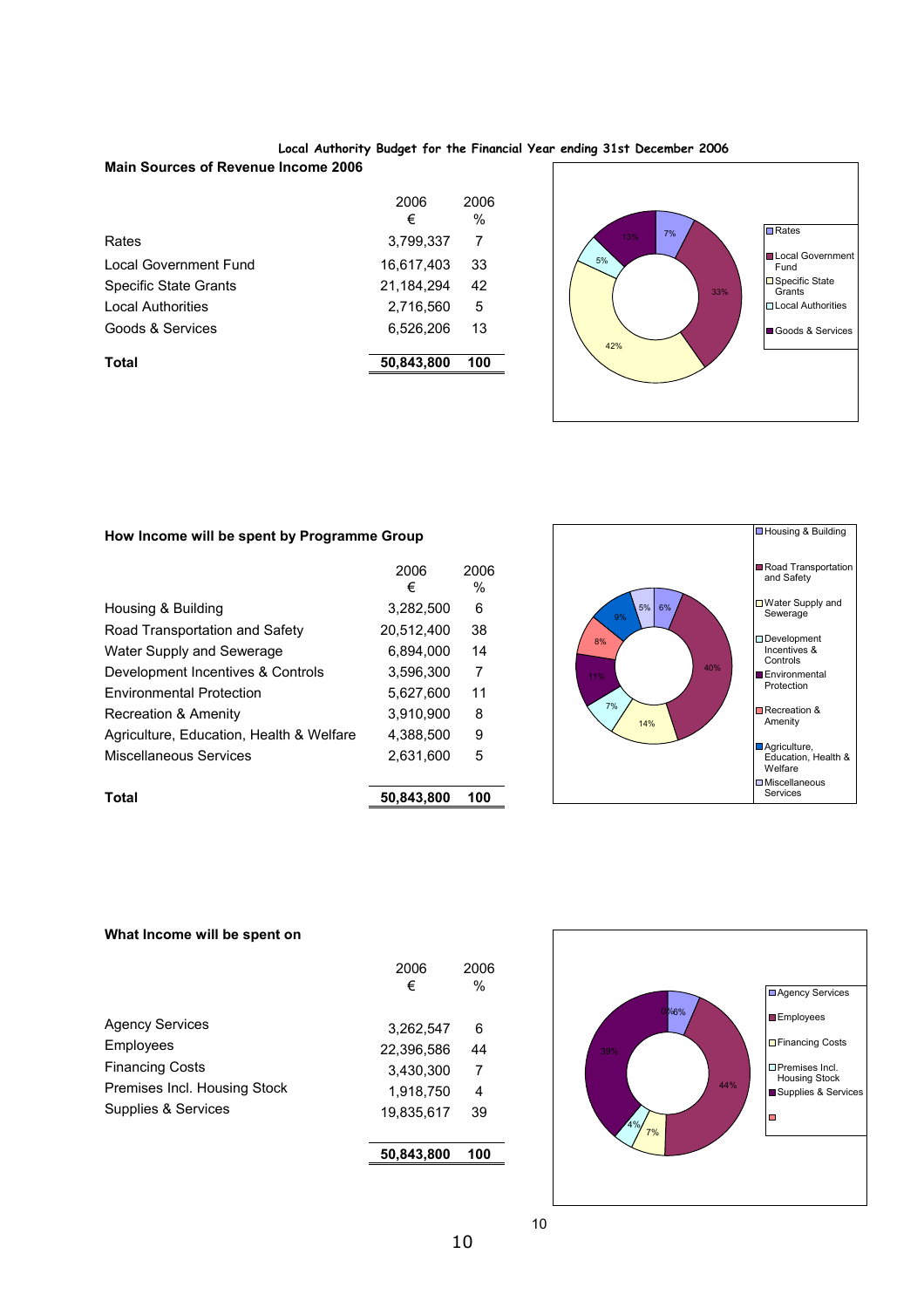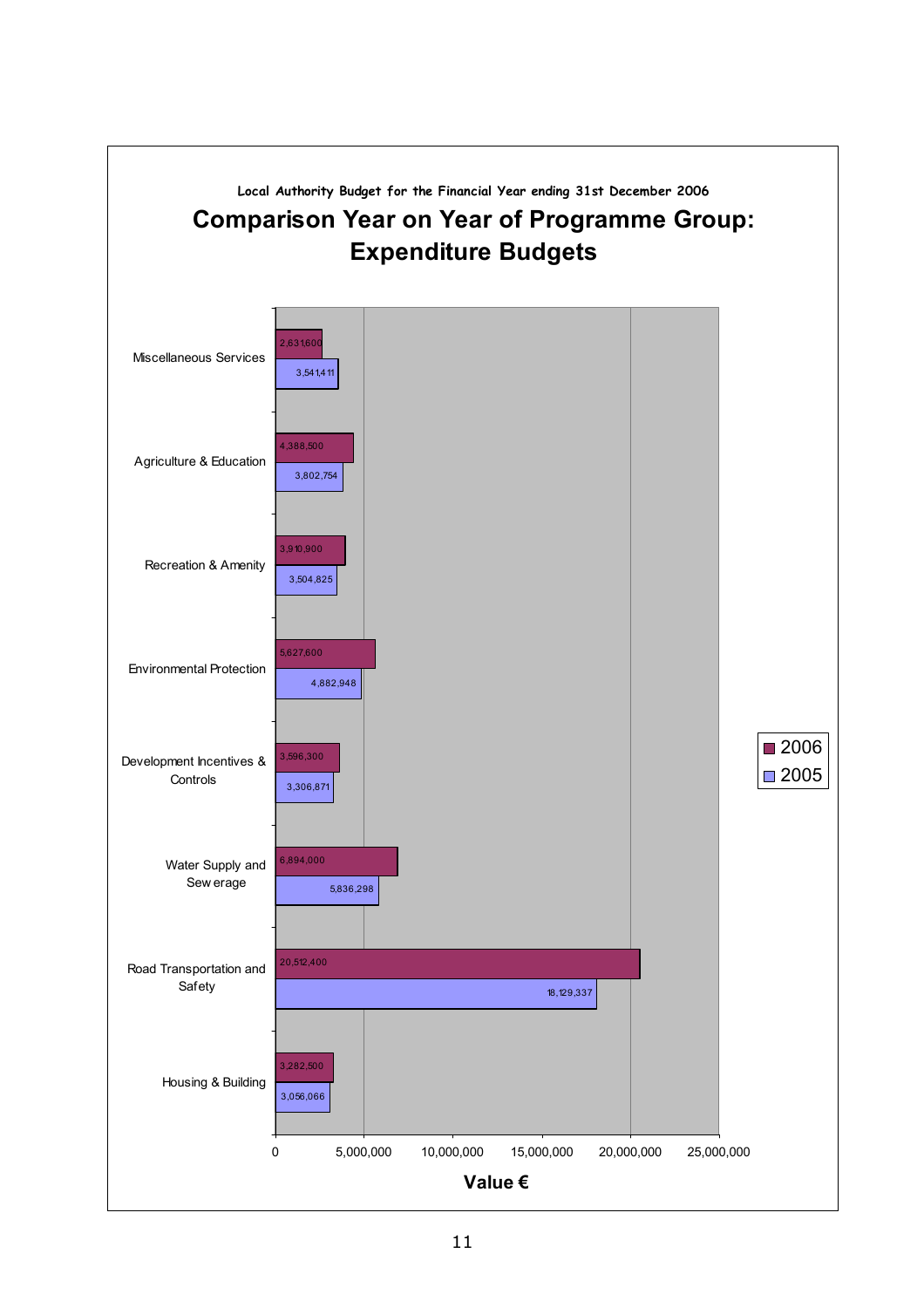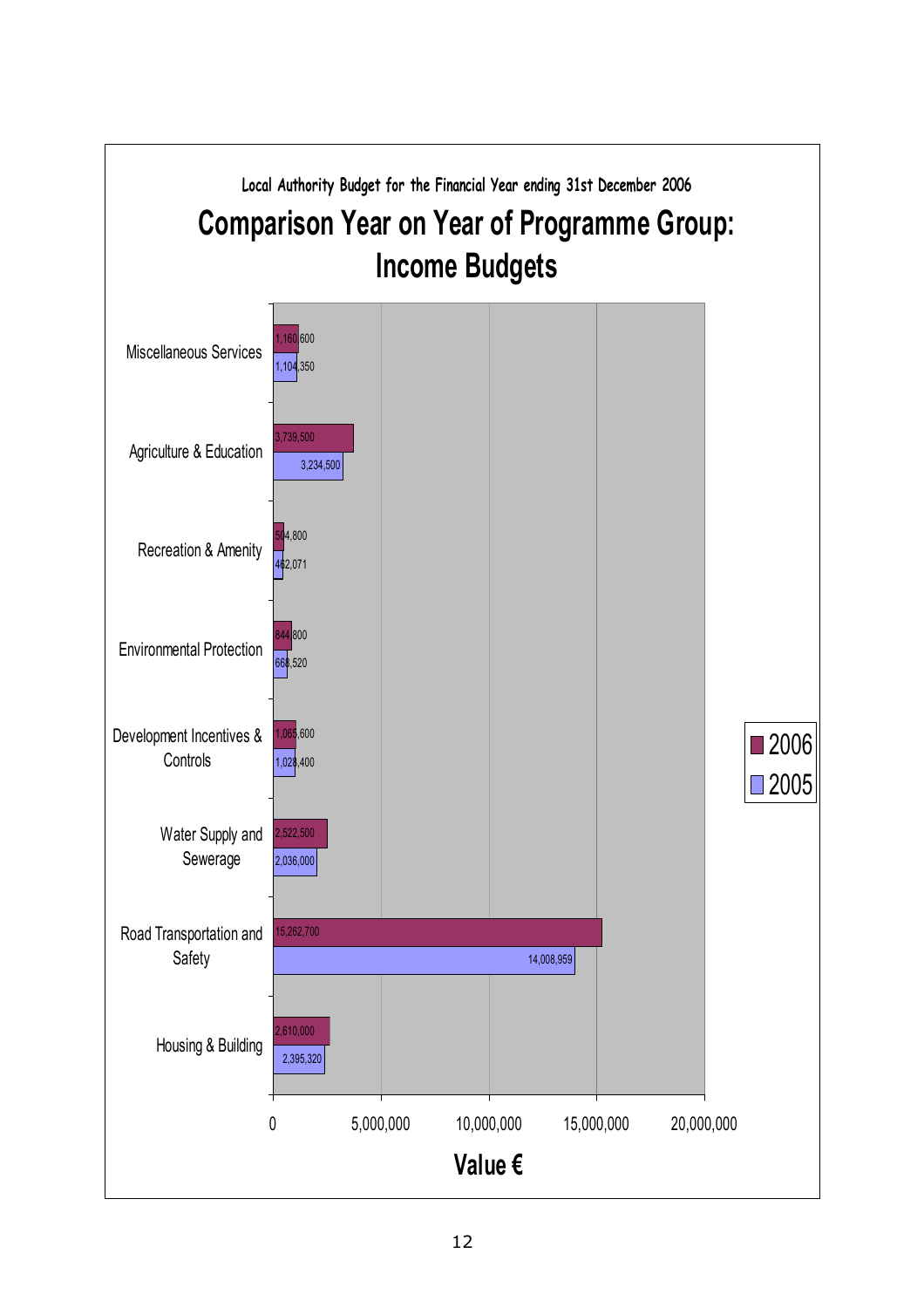# **HEAD OF FINANCE**

## TO: THE CATHAOIRLEACH AND EACH MEMBER OF THE COUNCIL

In framing the annual spending proposals, regard must be had to the income available for the year. Details of the more significant elements of 2006 resources and proposals are as follows:-

#### *Local Government Fund*

The general-purpose allocation from the Local Government Fund for Sligo County Council for the year 2006 is €16,617,403 (2005 €15,161,087). This represents an overall increase of 9.6%.

The increased 2006 allocation as compared to 2005 comprises the following elements-

- An across-the-board increase of 5.0% on Sligo County Councils 2005 revised consolidated base line. This amounts to  $\epsilon$ 758,054 (2005  $\epsilon$ 973,725 representing 7.0%).
- The amount allocated through the Needs and Resources model to effect equalisation between authorities in general purpose grants for 2006 is  $\epsilon$ 698,262 (2005  $\epsilon$ 277,007).

While the above % increase for 2006 is most welcome and both significantly higher than general inflation rate and the % increases received by other County Council's for 2006 nevertheless this budget has proved one of the most difficult of recent years to balance. An ever increasing payroll bill represents our biggest single area of cost. Payroll costs represent approx 44% of our annual revenue budget. With our annual revenue account payroll bill, including pensions for former staff, expected to total over €22M in 2006 a significant portion of the LGF increase for 2006 will be required to meet payroll increases.

## *County Rates*

The annual rate is determined by the Council, as an integral part of the statutory budget process, and applied to the valuations of rateable holdings, such valuations being determined by the independent process, administered by the Commissioner for Valuation. The total County valuation on which rates will be levied for 2006, amounts to 61,352 (2005 59,000).

The Council's dependence on Central Government for revenue funding is highlighted every year in our Budget document. The base of rateable valuation in the County (excluding Sligo Borough) is still relatively small. The estimated income from this source in 2006 is  $\epsilon$ 3,799,337 (2005  $\epsilon$ 3,519,742). Nevertheless the increase in the total valuation (61,352 versus 59,000) is the first evidence of the favourable impact on our rates income of the developments in recent years at Carraroe and Collooney particularly.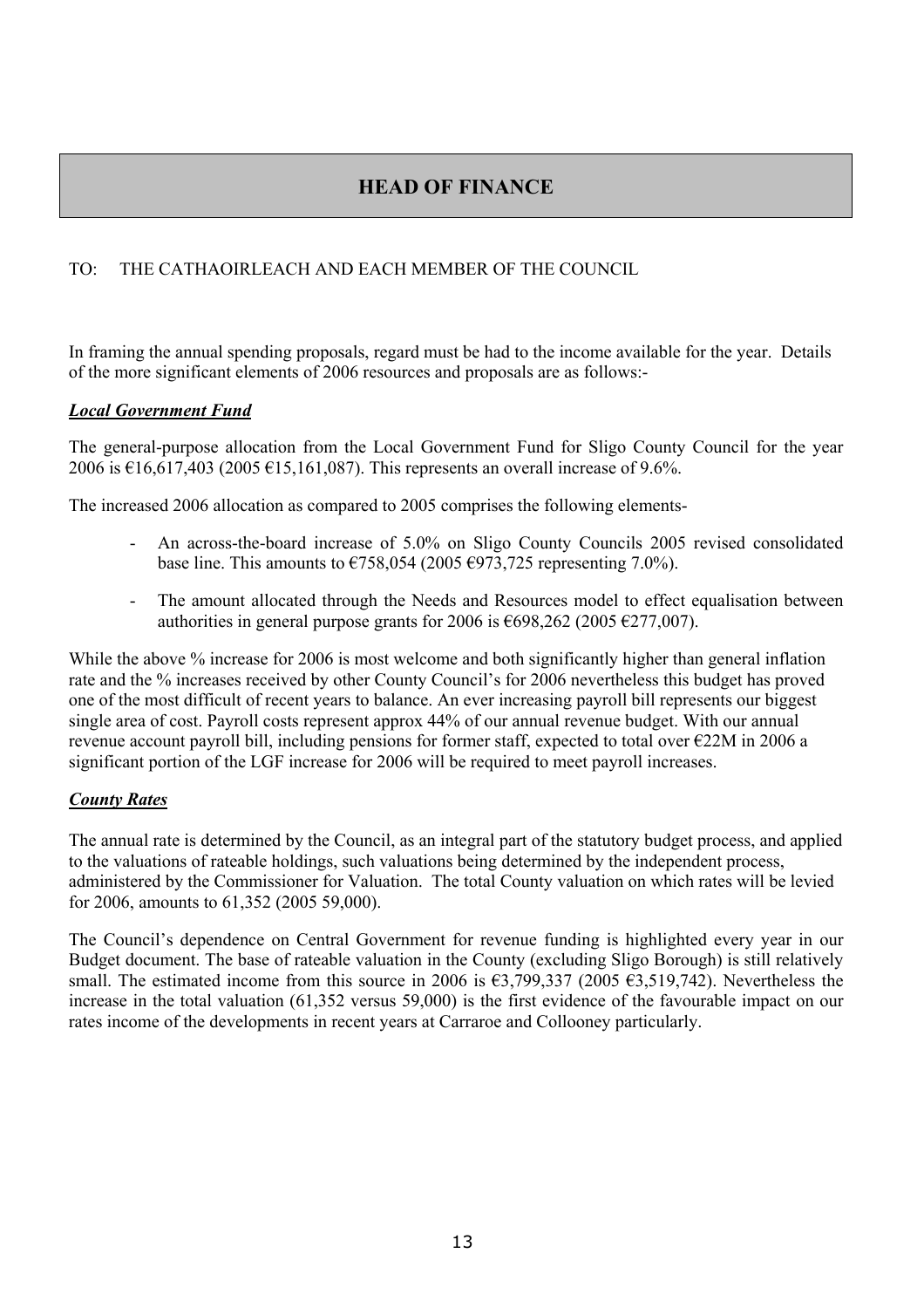#### *Other Income*

Other locally raised income such as application fees, loans income, housing rents, recoupments etc. in general show small increases in 2006, but as these are usually linked to expenditure and are small in overall terms, they are of little significance in terms of the discretionary funds available to the Council. In Programme 3 Water charges income shows a significant increase of  $\epsilon$ 402,000 but this reflects the introduction of the Governments Water Pricing Policy and the increased income reflects only the recovery of the costs attributable to the non domestic sector.

#### *Proposed Increases in Expenditure*

While the cost of payroll increases facing the Council in 2006 reduces the scope for expansion in the general level of services there are proposed increases in spending in non-payroll areas across all of the Programmes proposed including the following:-

#### **Programme 1**

| Increase in Maintenance and Improvements Expenditure                | €48K           |
|---------------------------------------------------------------------|----------------|
| Increase in DP/ER Grant Expenditure                                 | $\epsilon$ 30K |
| Programme 2                                                         |                |
| Increase in Council Contribution to Road Upkeep/<br>Public Lighting | $E$ 53K        |
| <b>Programme 3</b>                                                  |                |
| Increase in Loan Charges Provisions for Waste Water                 |                |
| <b>Treatment and Metering Projects</b>                              | €110K          |
| <b>Programme 4</b>                                                  |                |
| Increased spending on Tourism & Promotion                           | E26K           |
| Increase in funding of Community & Vol. Grant Scheme                | $\epsilon$ 20K |
| Programme 5                                                         |                |
| Upkeep and Provision of Burial Grounds                              | $\epsilon$ 20K |
| Programme 6                                                         |                |
| Increase in provision for New Museum                                | €130K          |
| Increase in Book Fund                                               | $\epsilon$ 20K |
| Increase in Contribution to Model & Niland                          | E15K           |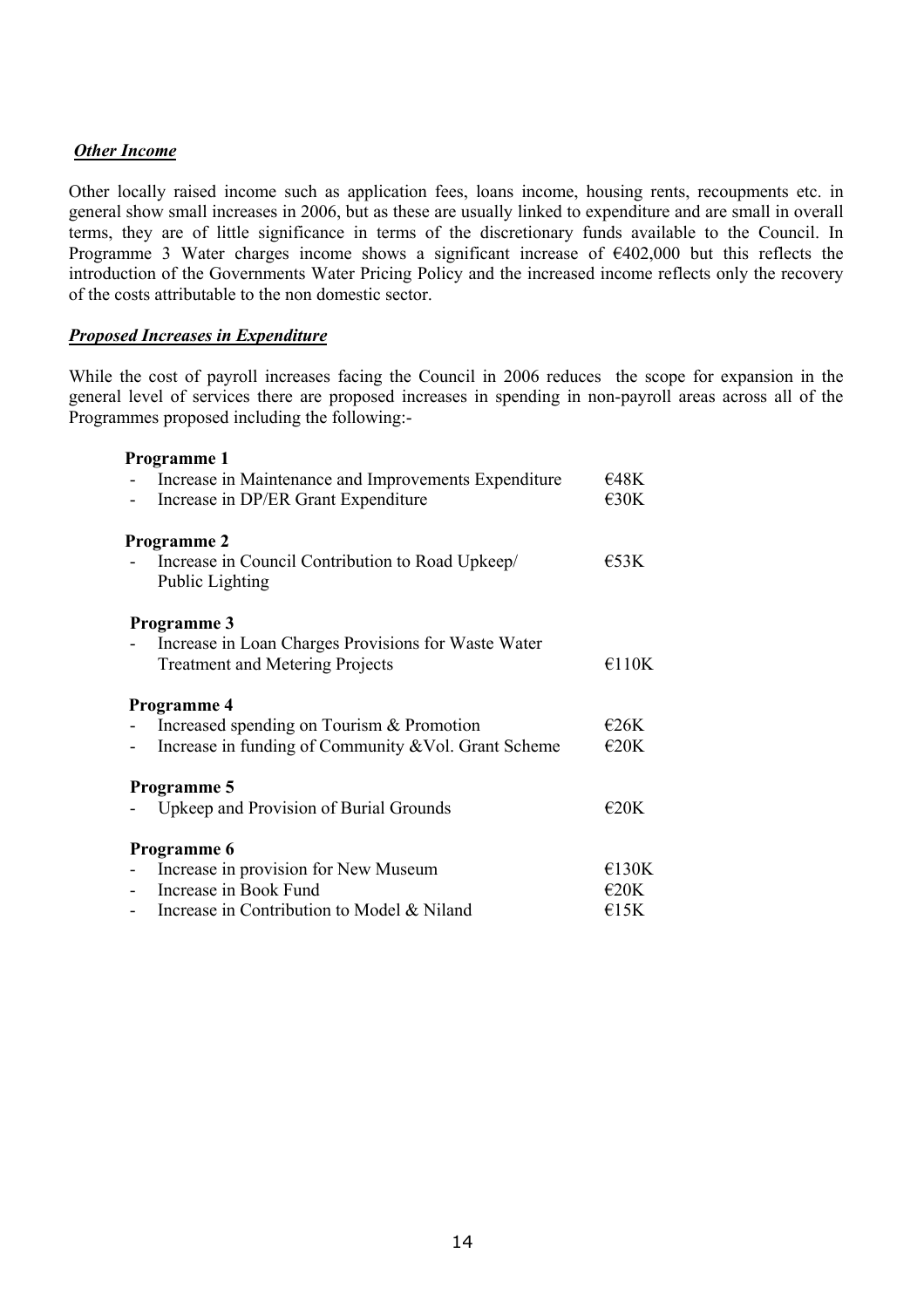## *Overall Financial Position*

At the end of 2004 the accumulated deficit on the Revenue Account stood at  $\epsilon$ 1.83M which represented an improvement of  $E110K$  on the situation at the end of the previous year. While the results for 2005 are not yet complete we are hopeful there will be a further modest reduction in the accumulated deficit.

## *Local Government Audit*

The Local Government Auditors Report on the 2003 and 2004 Financial Statements was brought before the members in September 2005. With the co-operation of the Local Government Audit Office we now have our audit programme up to date.

## *Annual Financial Statement (AFS)*

The 2004 AFS was brought before the Members in May 2005. These accounts represented the second document prepared under the new accounting format introduced by the DOEHLG in 2003. Our Accounts are now more comparable to those prepared by the private sector both in the accounting policies used and the format in which they are published. By far the biggest change in the Accounts is the presentation of a Balance Sheet showing all the assets and liabilities of the Council and how they are financed. Based on the valuation rules for these assets set out by the DOHELG the Council has Fixed Assets, covering land, buildings, Water & Sewerage networks, roads, heritage assets etc, totalling  $\epsilon$ 1.5 Billion. It is likely that further changes will be made to the format and presentation of the Financial Statement in the years ahead.

It is the intention to maintain the timely completion and presentation of Annual Financial Statements to the Members going forward.

## *Financial Management Systems (Agresso)*

A major update of our Agresso System, which incorporates all the accounting and financial information of the local authority took place in the  $3^{rd}$  Quarter of 2005. This represented a significant upgrade from the current version of Agresso which we began to implement back in 2001. The main changes included in the upgrade are as follows:

- Increased controls to ensure that all suppliers are tax compliant
- Use of WEB to send utilities bills from main office to individual offices for approval and processing.
- Scanning of invoices

 $\mathcal{L}_\text{max}$ 

• Increased facilities for subcontractor's tax and withholding tax reporting.

*Tom Kilfeather*  **Head of Finance 21st December 2005**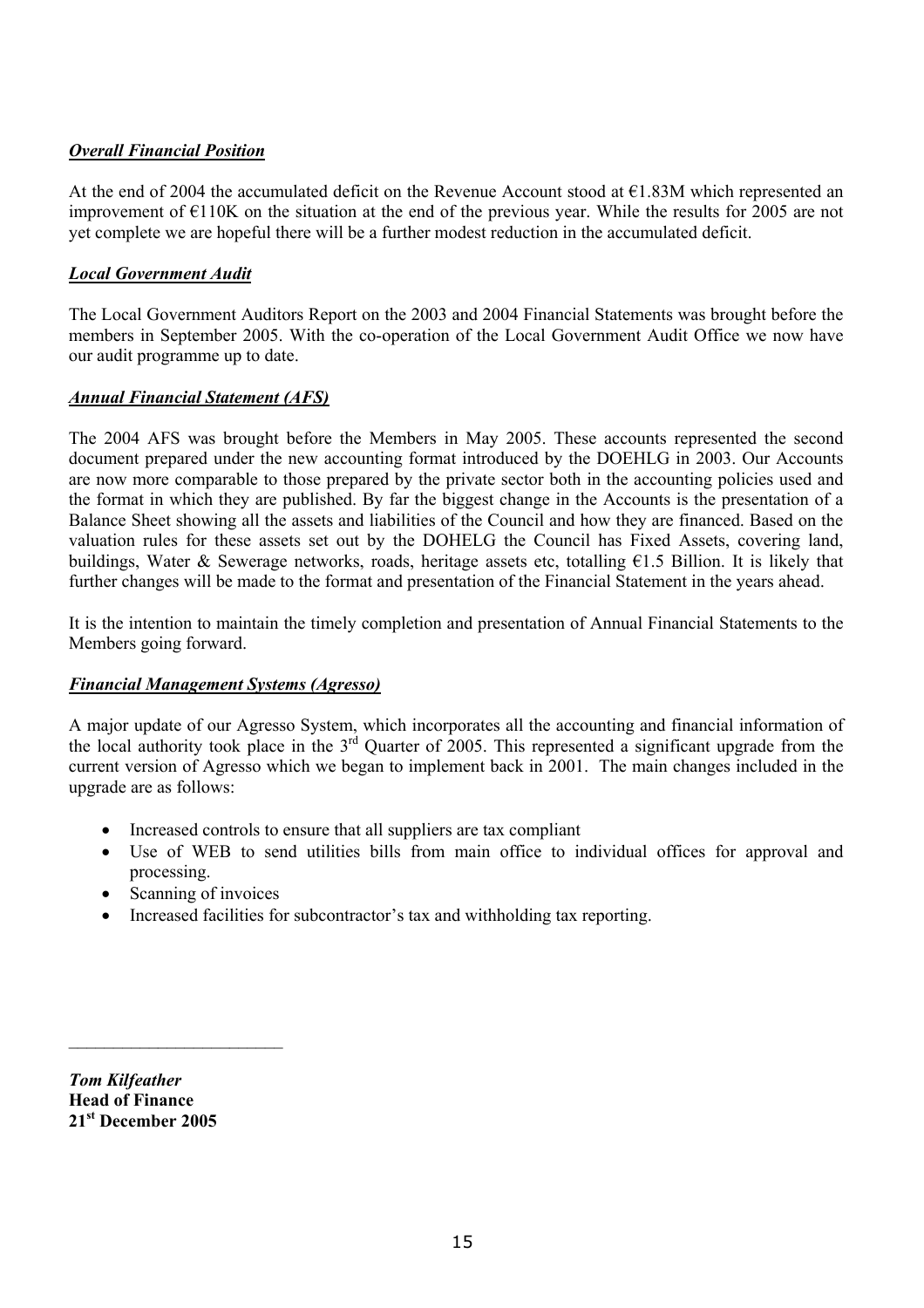# **DIRECTORATE OF HOUSING, CORPORATE AND EMERGENCY SERVICES**

The delivery of a quality **customer service** is a pivotal objective of Sligo County Council, and we are continually appraising and reviewing our services to the general public to examine how they can be streamlined and improved. In its first full year of operation, our Customer Service desk has dealt with over 5,500 queries, with the majority of contacts relating to Roads, Environment, Planning and Housing services.

The Council's 'Social and affordable Housing Action Plan 2004-2008 ' provides the framework for our **housing programme** for the next three years. The provision of housing accommodation is arguably the most important service delivered by local authorities. The increased provision in the 2006 budget for housing maintenance and environmental improvements for social housing estates reflects the Council's commitment to this vitally important service area.

As one of the largest employers in the northwest, with over 500 staff, the **Human Resources**  Department is responsible for recruitment and training of staff. During 2006 the Council will continue its implementation of personnel policies and the provision of various support services to the Directorates. The delivery of Performance Management and Development System (PMDS) is a key initiative for this authority, as it provides all staff members with an opportunity to assess their work environment and to identify and develop the skills required to enhance job satisfaction and improve productivity.

Our **Library Service** once again attracted plaudits in 2005, with the Tubbercurry Community Library featuring in the CILIP Public Library Building Awards, winning the coveted 'Heart of the Community Award.' Our Library staff have excelled in extending core library services to meet the changing demands of its growing customer base.

**Sligo Fire Service** provides a range of vital services, from emergency response to fires and road traffic accidents to ensuring the fire safety of the built environment. An important aspect of the service is the provision of information and training on fire safety management to the business community, which instructs staff in local workplaces as to their response in the event of a fire.

While the tradition and practice of voluntary service may be on the wane, this is certainly not the case with the **Sligo Civil Defence** personnel, whose professionalism and expertise was evident at numerous community events in 2005. The Civil Defence Office has identified a number of key objectives for 2006, including a major recruitment drive to attract new volunteers.

Sligo County Council's **Communications Office** provides information services to staff, elected members, general public and the media. In 2006 the Council's Communication strategy will be expanded to ensure the general public are kept informed on the various services and developments being delivered by their local authority

*Tim Caffrey*  **Director of Services 21st December 2005** 

\_\_\_\_\_\_\_\_\_\_\_\_\_\_\_\_\_\_\_\_\_\_\_\_\_\_\_\_\_\_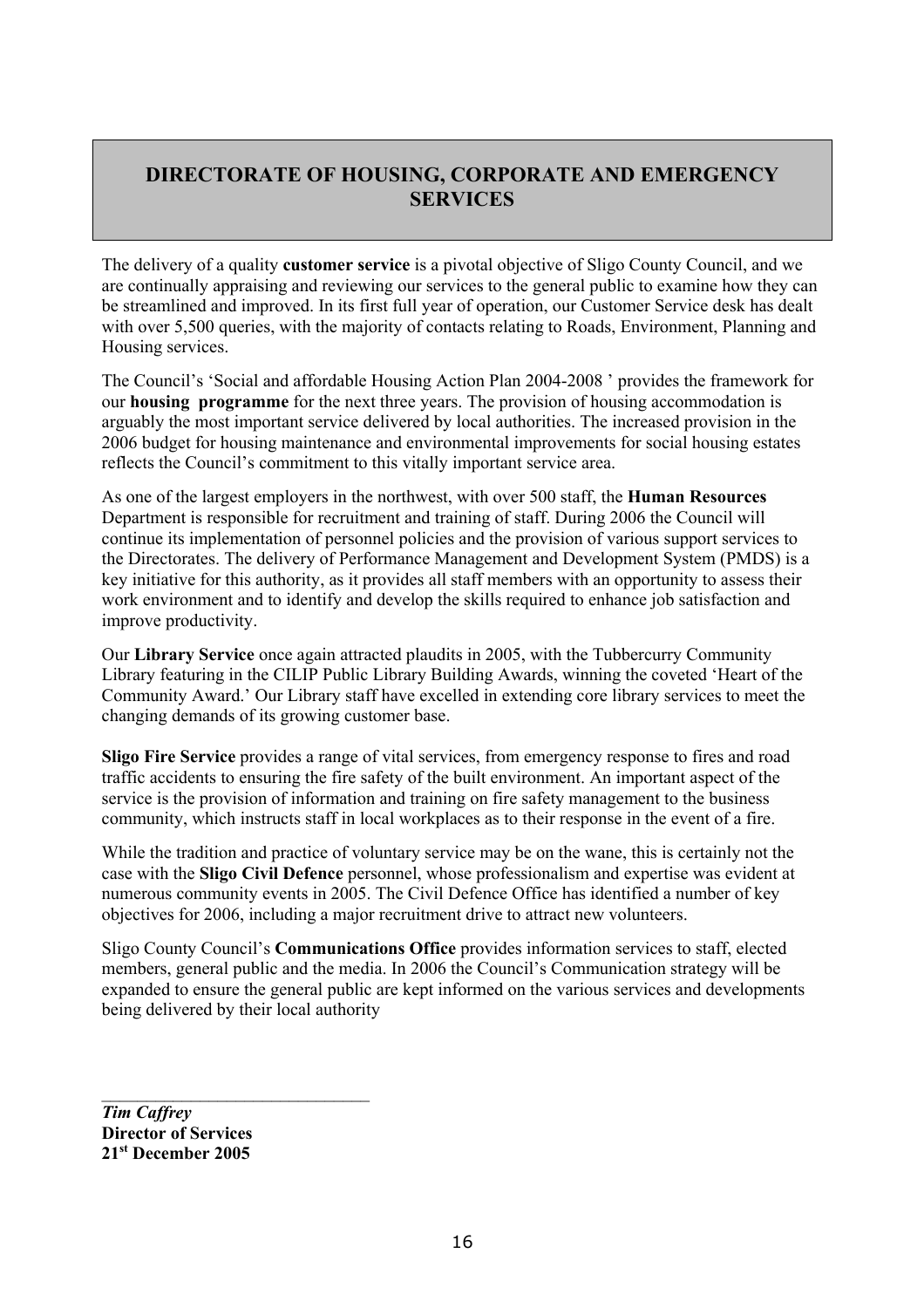# **HOUSING & BUILDING**

#### *Housing Capital Programme*

Sligo County Council has an obligation as a Housing Authority to deliver a Social and Affordable Housing Capital Programme to meet the needs of those on the housing list who are not in a position to provide adequate and suitable accommodation from their own resources.

The *Social and Affordable Housing Action Plan 2004-2008*, as agreed with the Department of Environment, Heritage & Local Government in December 2004, sets targets for the Council to deliver a specified number of units per year across a range of housing options such as Social, Affordable, Voluntary and Part V housing. This figure stands at 493 over the life time of the plan which averages out at approximately 98 units per annum. This figure sets a challenge to the Council in terms of securing and procuring adequate land and negotiating with both developers and the voluntary housing agencies.

## *Part V*

Part V of the Planning and Development Act 2000, as amended, has provided a welcome opportunity to Housing Authorities to secure land, housing units or money to assist with delivering the Housing Capital Programme.

The Housing Strategy states that 20% of eligible sites, which are the subject of new residential development, should be set aside for the development of social and affordable housing. There is a menu of options for compliance with this requirement but the policy of the Council is clear in that the preferred option of the Housing Authority is to take units or land for a mix of Social and Affordable housing.

Negotiations on Part V take place as early as possible in the planning process which provides an opportunity for both the Local Authority and the Developer to secure a satisfactory outcome. Negotiations have been ongoing with Developers in respect of all applications which are within the area zoned for residential development from the coming into operation of the housing strategy. A legal agreement is drawn up between the Authority and the Developer setting out all details in respect of the Part V offer. The environs of Sligo, Strandhill and Enniscrone have been subject to such zoning for some time. In addition, since May 2005, residential development at Ballisodare, Collooney and Grange are now subject to the Part V requirements.

The target in the Action Plan for the Council is to deliver 36 Part V units up to end of 2008. This figure, while dependent on a number of factors which will be outside the control of the Housing Authority, should be achieved. The funding for the social units is obtained from the Department of Environment, Heritage & Local Government while the funding for the affordable units is obtained from the Housing Finance Agency. The Bank of Ireland and some of the building societies have now also entered the market to provide funding to Part V affordable housing purchasers.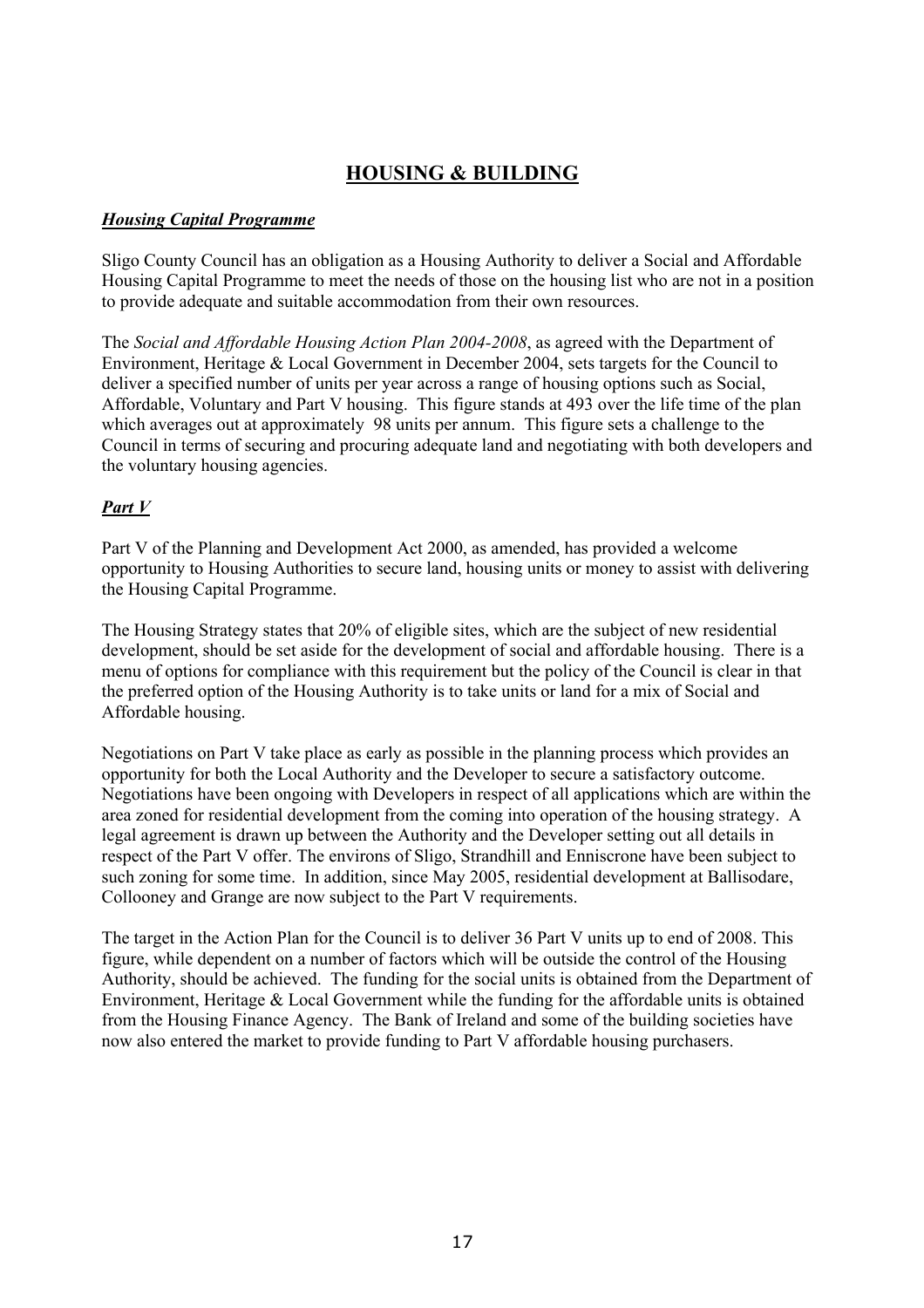#### *2005 / 2006 Programme*

The Housing Capital Allocation for 2005 was  $\epsilon$ 9,650,000, which was made up as follows:

- Local Authority Housing Programme  $\epsilon$ 9,500,000
- Residential Caravans & Group Housing for Travellers  $\epsilon$ 150,000

| Completed in 2005                                              |              | To be Completed in 2006                                             |                     |
|----------------------------------------------------------------|--------------|---------------------------------------------------------------------|---------------------|
| <b>Ballinacarrow</b><br><b>Ballymote</b><br><b>Bunninadden</b> | 3<br>4<br>10 | Grange<br><b>Ballisodare</b><br>Collooney                           | 8<br>8              |
| <b>Collooney</b><br>Grange<br>Geevagh                          | 10<br>6<br>8 | <b>Riverstown</b><br>Coolaney<br><b>Ballintogher</b>                | $\mathcal{L}$<br>10 |
| <b>Ballisodare</b><br>Coolaney                                 | 18<br>16     | <b>Ballymote</b><br>Culfadda<br><b>Easkey</b><br><b>Tubbercurry</b> | 16<br>6<br>6<br>10  |
| <b>TOTAL:</b>                                                  | 75           | TOTAL:                                                              | 71                  |

#### **The following sets out in summary, progress on the larger housing schemes:**

**The Council pursues a policy of purchasing houses on the open market where the houses represent value for money and where a demand exists. This is an important element of the Council's programme, and also a practical means of achieving social integration. The Housing Action Plan provides for the purchase of 13 houses on the open market and the construction of 7 rural cottages during 2006.** 

## *Connolly Park Development*

In September 2005, approval was received from the Department of the Environment, Heritage and Local Government for Phase 1 of the Connolly Park Development – this project involves the construction of 16 new housing units, i.e. a terrace of 4 units and a block of 12 apartments. A consultation meeting was held with residents of Connolly Park on  $26<sup>th</sup>$  October 2005 in relation to the proposed first phase of the development and future plans. As part of ongoing consultations with residents, the Housing Officer is attending the One Stop Shop every Wednesday afternoon to meet all residents on a one to one basis to discuss their needs and concerns.

The Part VIII planning process for the development was advertised on 26<sup>th</sup> October, 2005, and the closing date for receipt of submissions was 9<sup>th</sup> December 2005. The matter will come before the members of the Council early in the New Year for final approval, and construction should start in the early part of 2006.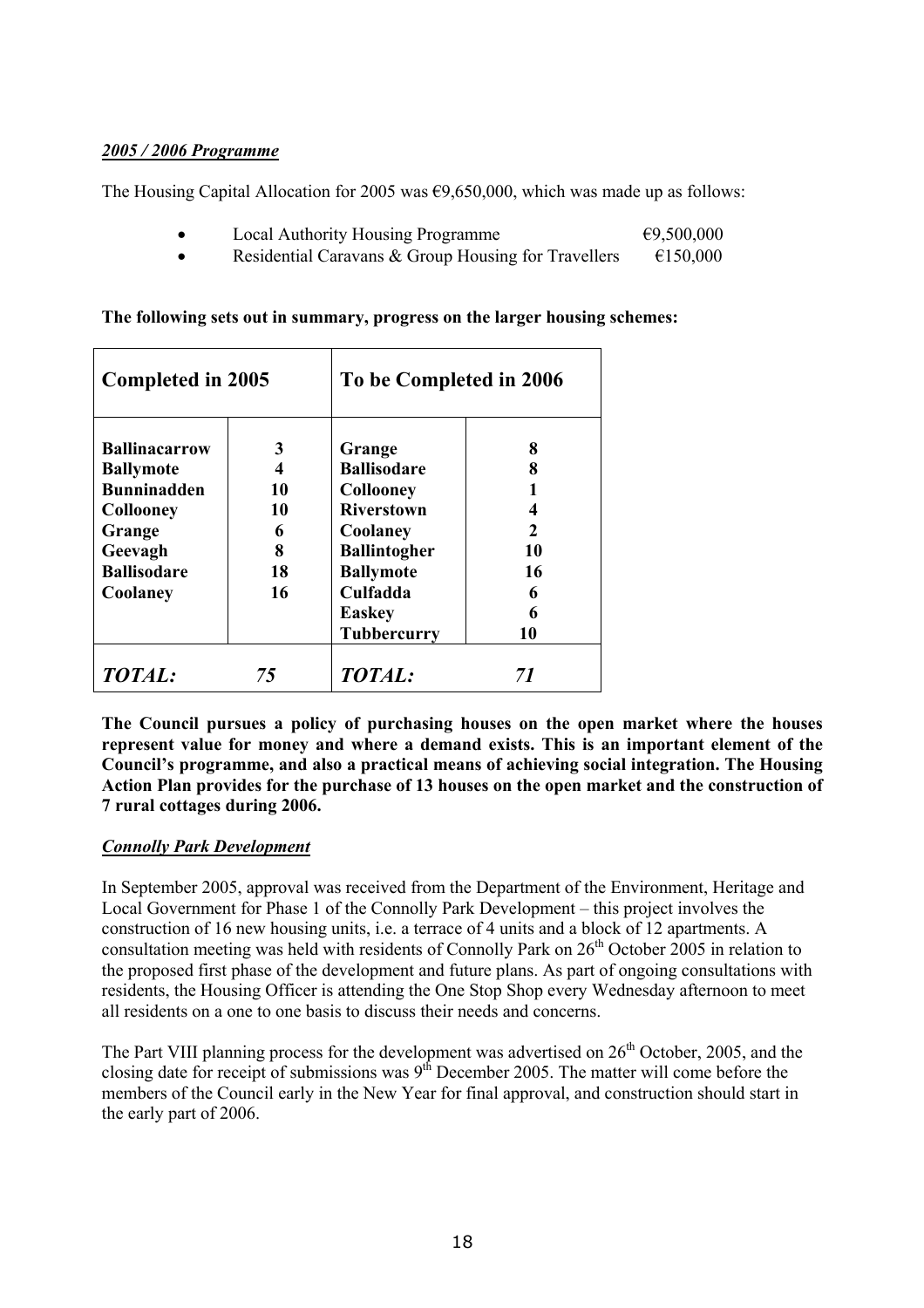## *Public Private Partnership (PPP***)**

The Sligo Local Authorities have recently put in place a procurement and project management team. The aim of the team is to assist in the procurement of services and projects on behalf of Sligo Local Authorities and to oversee the project management of specific capital works in both Sligo County and City.

The team is currently involved in PPP housing projects in Carney and Ballinode. The pilot PPP project in Carney will see the development of 5.3 acres of County Council owned land into a mix of social, affordable and private housing together with possibly some small scale commercial development and community facilities. Bidders have been short-listed and public consultation has taken place. It is anticipated that construction of the development will commence in June 2006.

## **EXPENDITURE**

## **1.1. LOCAL AUTHORITY HOUSING**

#### *Maintenance & Improvement*

The total amount of expenditure included under this heading for 2006 is  $\epsilon$ 530,000. This represents a 10% increase on 2005 expenditure, which will enable the Council to accelerate the Planned Maintenance Programme.

The Planned Maintenance Programme has been in place since 2002. It proved extremely successful in 2005, with work being carried out effectively and efficiently. The Planned Maintenance Programme allows 65% of the allocation to be used on improving the condition of houses and the remainder being used for emergencies. As with previous years, during 2005 the allocations were spent on replacing windows, doors, ranges, fascia and soffits.

In 2005, Sligo County Council applied to the Department of the Environment, Heritage & Local Government for funding under the Central Heating Programme and was successful in securing a grant of €185,000 towards installing central heating, insulation, ventilation, etc. in 36 older County Council houses. It is a stipulation that the Council contributes at least 20% of the cost of the installation, and a budget provision of  $\epsilon$ 70,000 is included for this purpose in 2006.

The Council allocated a sum of  $\epsilon$ 10,000 in 2005 towards environmental improvements. The Environmental Maintenance Co-Op was successful in their tender for environmental improvements in various Local Authority estates. Grass cutting and maintenance work by the Co-Op was scaled back towards the end of the growing season due to a lack of funds. As the work carried out under the heading of Environmental Improvements is considered valuable and worthwhile, it is proposed to increase the allocation to  $\epsilon$ 20,000 in 2006.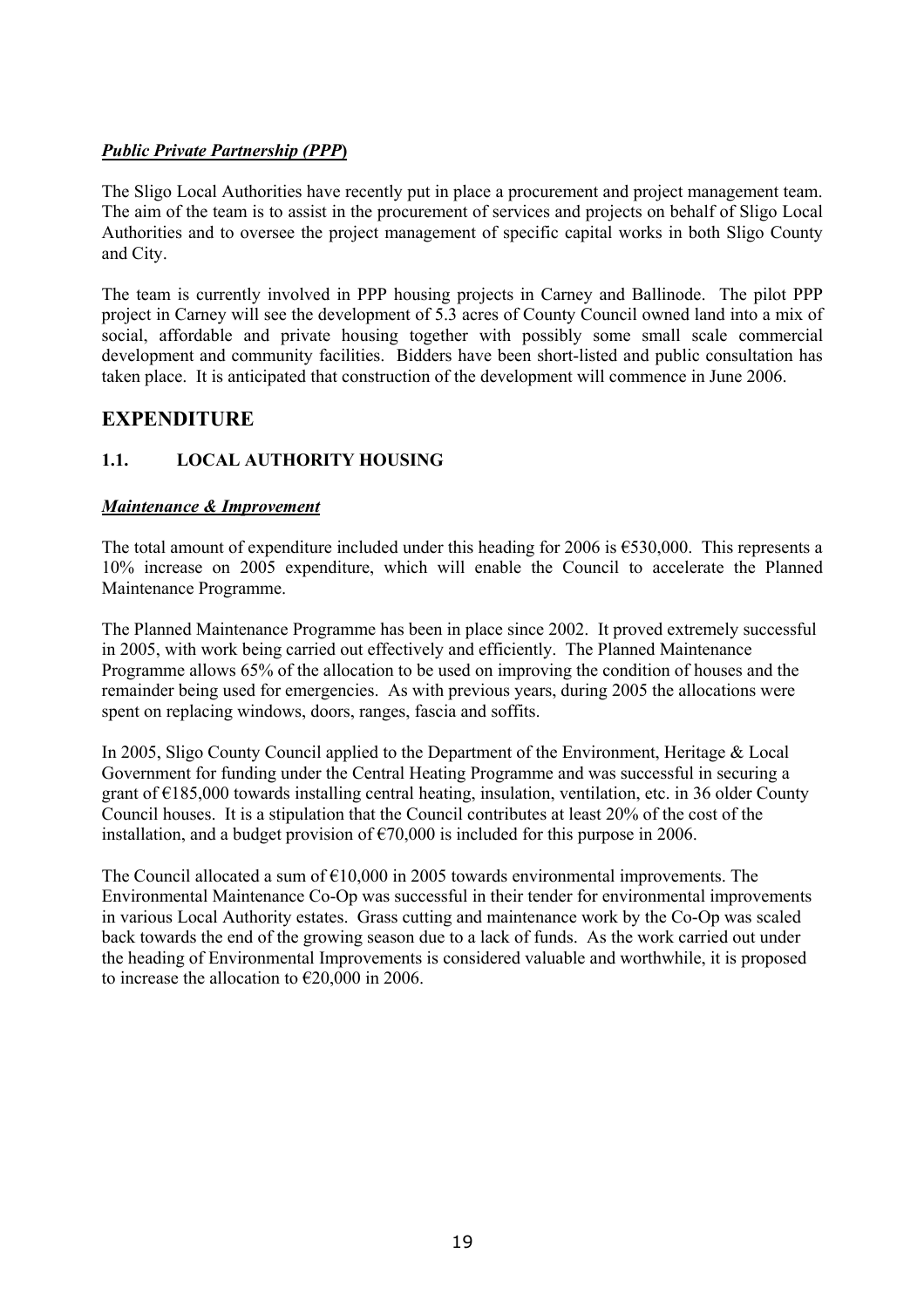## *1.1.5 Estate Management*

The Estate Management Officer continued to provide support to Council tenants during 2005 via pre-tenancy training, engaging with Resident Associations in relation to Estate Action Plans and acting as a liaison with Council officials regarding housing issues, e.g. maintenance, transfers, etc.

Sligo County Council received approval during 2005 for funding of  $655,000$  under the Clár Estate Enhancement Scheme,  $(\text{\textsterling}26, 125 \text{ from Clár}, \text{\textsterling}26, 125 \text{ Local Authority internal capital receipts} )$  and  $\epsilon$ 2,750 local contribution). The Scheme operates from September 2005 to the end of August 2007 and the approved works include the provision of seating, paving, landscaping, lighting, etc. in respect of six specified Council estates.

In September 2005, the Council adopted a joint policy with Sligo Borough Council on combating Anti-Social Behaviour. This document sets out clear policies and procedures for dealing with instances of anti-social behaviour in Local Authority housing. It was prepared in consultation with Estate Management Officers, Gardai, Resident Associations and other interested parties. Extensive public consultation was undertaken, and feedback was positive.

To further support Estate Management activities, Sligo County Council and Sligo Borough Council jointly sought and secured funding from the Department of the Environment, Heritage & Local Government under the 2005 Housing Management Initiative Grants Scheme for the following projects:

- The employment of a Housing Investigation Officer and Community Development Officer, whose main roles will be to implement the recently adopted anti-social behaviour policy, to facilitate the establishment of and provision of support to Resident Associations.
- The development of a comprehensive Integrated Estate Management Strategy for County Sligo – a project co-ordinator will be employed for a 12 month period for this project.

A sum of  $\epsilon$ 23,000 is provided in the 2006 Estate Management budget as matching funding for grants approved for these projects.

## *1.1.8. Miscellaneous, incl Assessment of Needs*

The amount of  $E19,000$  included under this heading reflects a substantial decrease on the figure provided in the 2005 Estimates. The main reduction refers to the Assessment of Housing Needs, which was required to be completed in the Spring of 2005 but will not have to be carried out again for another three years. The 2005 Assessment shows 475 applicants in need of accommodation. However, since then, a further 152 applications for housing have been received by the Council, bringing the total number of applicants on the County Council housing list to 627.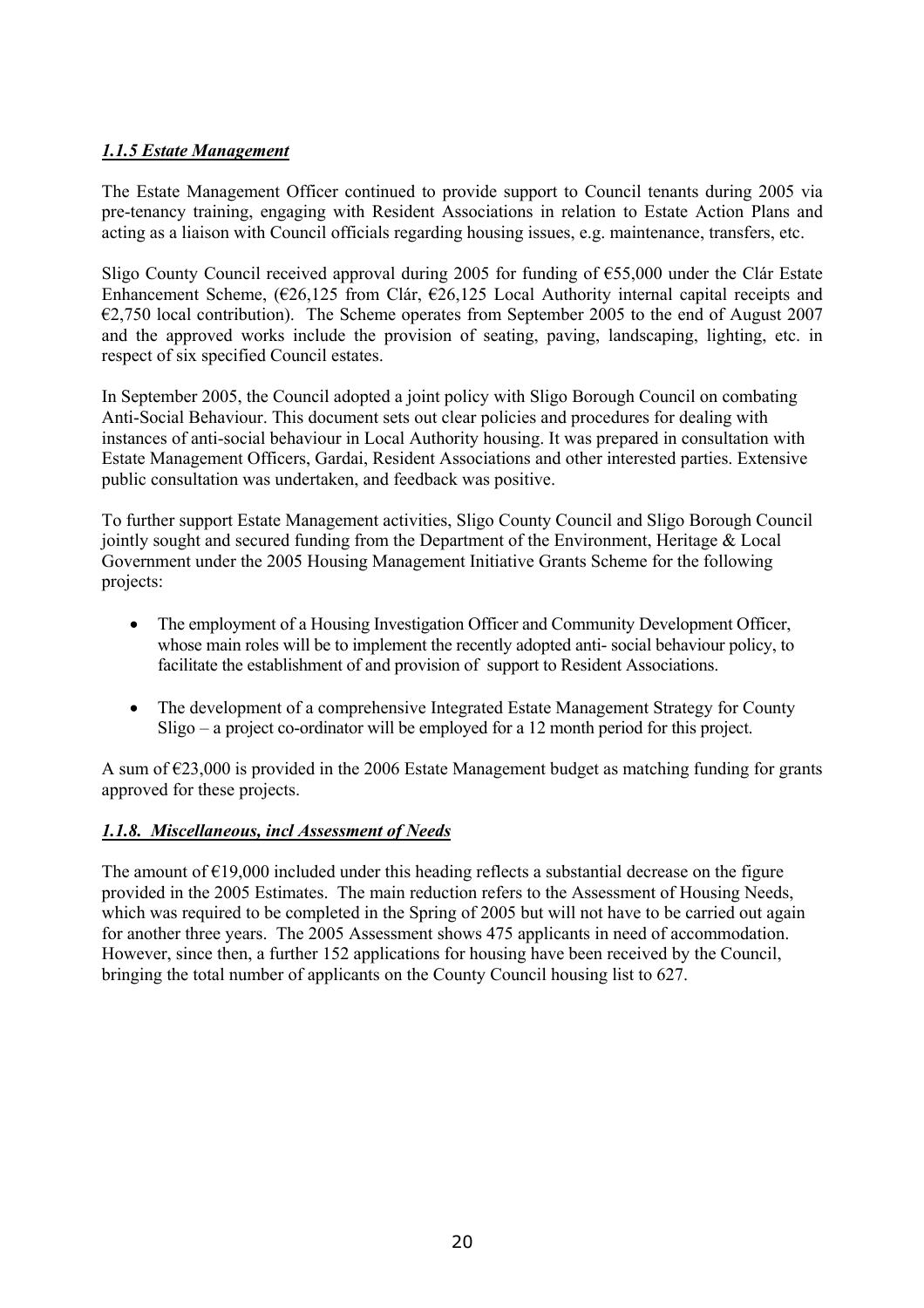## *Homelessness*

The DOHELG, is undertaking a review of the implementation of the Government's Homeless Strategies, including the Local Authority Homeless Action Plans. The Department has engaged consultants to undertake this review, and their report has been finalised and is currently under consideration. Local Authorities will be advised in early 2006 of proposed strategies to promote further progress in addressing the issue of homelessness.

Expenditure relating to accommodation of homeless persons is estimated at  $\epsilon$ 10,000 for 2006, and these costs are 90% recoupable from the Department of the Environment, Heritage and Local Government**.** 

# **1.2. ASSISTANCE TO PERSONS HOUSING THEMSELVES**

## **Rental Subsidy**

The expenditure included under this heading relates to a subsidy, in respect of houses let to applicants from the Council's housing list by Voluntary Housing Associations, payable annually by the Council to Voluntary Housing Associations to assist in the management & maintenance of voluntary housing estates. It is fully recoupable from the DOHELG.

The Council continues to promote and assist Voluntary Housing Associations in their housing developments and set out hereunder are details of current projects under consideration:

## *Strandhill*

The DOHELG approved funding during 2005 under the Rental Subsidy and Communal Facilities Schemes for the provision of 42 dwellings, a ten unit group home and a communal facility at Strandhill by the Respond Voluntary Housing Association, which is due to commence shortly. As part of the project, Respond will also construct 8 units of affordable housing for the County Council.

## *Kilglass*

The Council has lodged an application with the DOHELG on behalf of Kilglass Housing Association for funding in respect of 7 units of accommodation at Kilglass under the Capital Assistance Scheme. It is anticipated that, subject to Departmental approval, work on this scheme will commence in 2006.

## **1.3. ASSISTANCE TO PERSONS IMPROVING HOUSES**

A loan of  $\epsilon$ 600,000 was raised from the HFA in 2002, to meet commitments made in respect of Disabled Persons Grants and Essential Repairs Grants relating to 2000 and 2001, and to provide a modest level of grant expenditure for 2002 and subsequent years until it has been fully expended. The repayments on this loan are approximately  $\epsilon$ 40,000 per annum. A sum of  $\epsilon$ 200,000 is included under this heading for 2006,  $\epsilon$ 40,000 of which is to cover the loan charges with  $\epsilon$ 160,000 allocated to meet the Council's 33⅓% contribution towards the payment of the grants.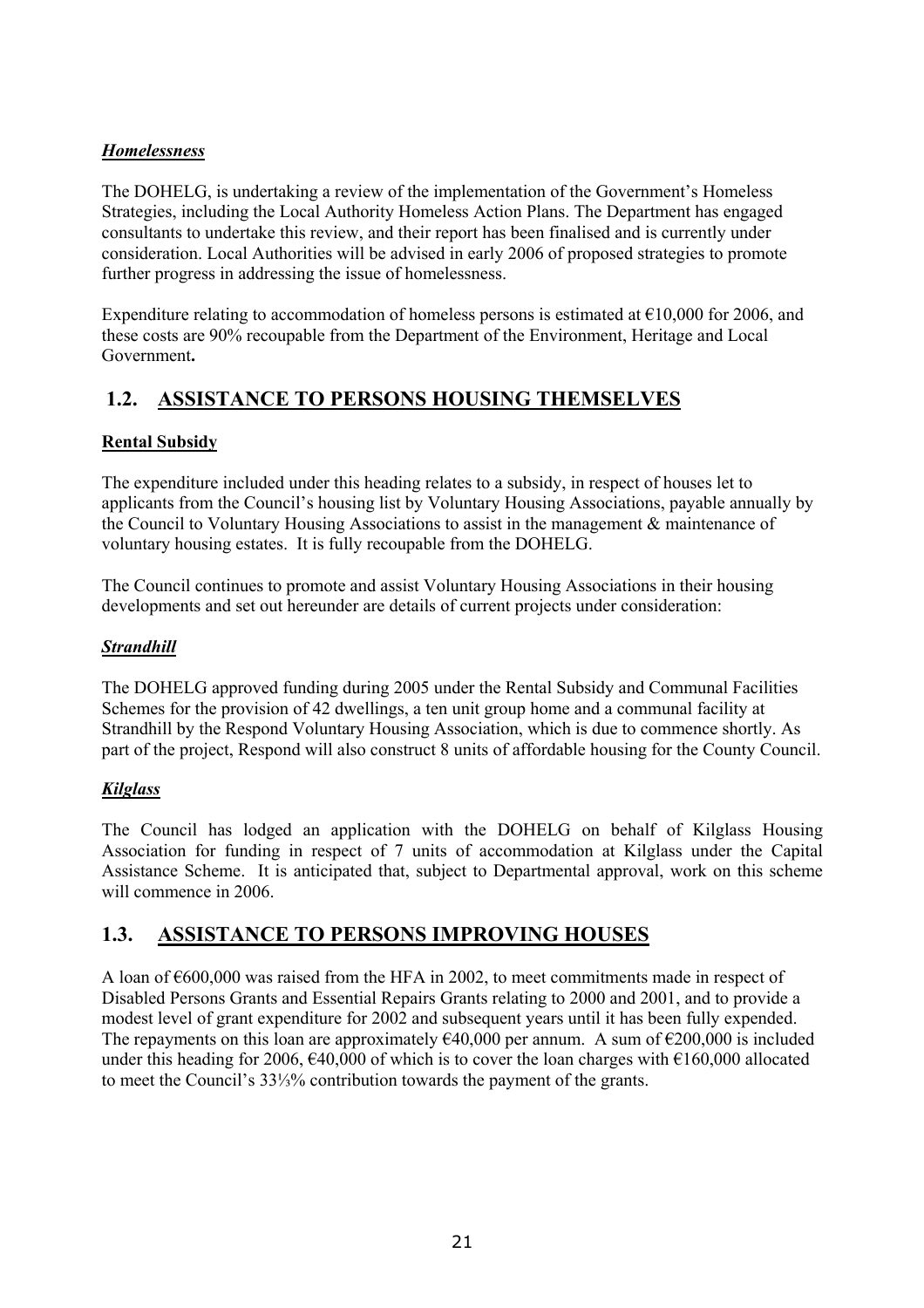## *1.8. ADMINISTRATION & MISCELLANEOUS*

## *1.8.1. Direct Administration*

A general increase of 5% has been included to cover annual wage increases in respect of salaries and retiring allowances.

## *Rental Accommodation Scheme*

In July 2004, the Government announced a new initiative, the Rental Accommodation Scheme (RAS), which proposes to transfer to Local Authorities responsibility for housing persons in receipt of Rent Supplement who are deemed to have a long term housing need. The Scheme is to be implemented over a four year period (2005 – 2008), with the Housing Authority progressively taking over responsibility for persons who have been in receipt of a rent supplement on a continuous basis for over 18 months. At present, there are approximately 300 cases in this category in County Sligo.

The Scheme will operate as follows:

- The Housing Authority will source and lease suitable accommodation from the private rental sector.
- A three-way contract will be entered into by the Local Authority / Landlord / Tenant.
- Housing Authorities will be allocated funds that would otherwise have been spent by the Health Service Executive on paying rent allowances for households accommodated through the new arrangements.
- The Housing Authority pay the full rent to the landlord, and a contribution towards rent will be collectable from the tenant.
- Housing Authorities will be paid an administration fee per unit of  $\epsilon$ 150 in year one and  $€100$  per year thereafter.
- Tenancies will be required to be registered with the Private Residential Tenancies Board.
- Accommodation providers must be tax compliant.
- Accommodation will be required to meet minimum standards.

Approval has been sought from the DOHELG, for the employment of additional staff to implement and manage the Scheme. A provisional expenditure amount of  $\epsilon$ 200,000 is included under this heading for 2006, and an estimated income of  $\epsilon$ 200,000.

## *Traveller Accommodation*

During 2005, the Traveller Accommodation Programme 2005 – 2008 was adopted, and proposals contained therein, including a transient site at Cloonamahon, are progressing. Construction work on the transient site commenced in November, and is due to be completed mid 2006. A figure of  $\epsilon$ 5,000 is included in the Budget to cover maintenance of this site, and a sum of  $\epsilon$ 32,500 in respect of the facilities at Ballyfree and Tubbercurry.

Interviews for the post of Traveller Liaison Officer were held during 2005 and it is hoped that the position will be filled by the end of 2005. An amount of  $\epsilon$ 51,500 is included in the budget to cover associated costs, 90% of which are recoupable from the DOHELG.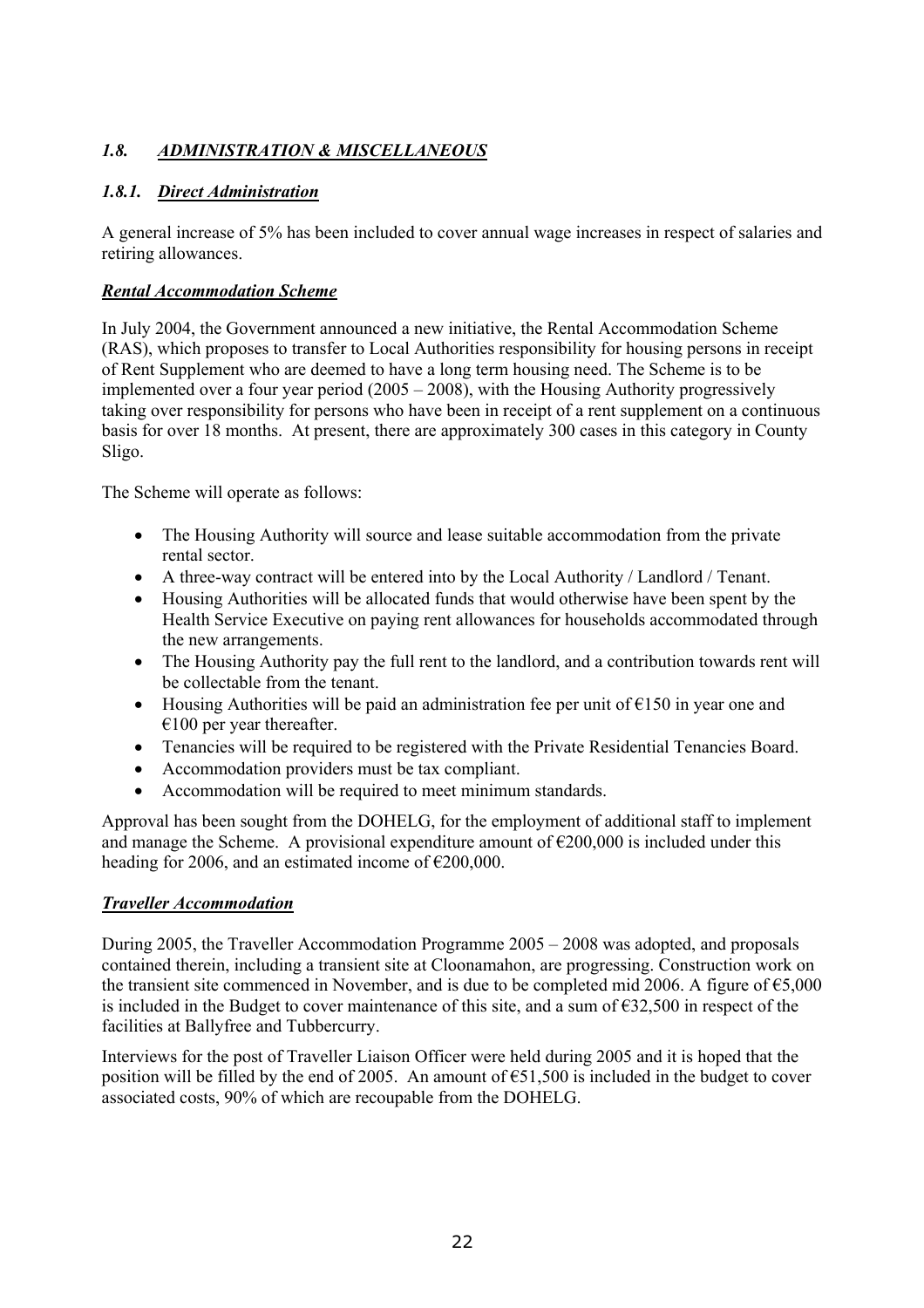## **INCOME**

## *1.1. LOCAL AUTHORITY HOUSING*

## *Rents & Annuities*

The Council revised its Differential Rent Scheme in 2005, and the income from rents in 2006 is estimated at €980,000. Rental and subsidy income in respect of Shared Ownership cases is estimated at  $£110,000$  for 2006.

## *Local Authority Housing - Admin & Miscellaneous*

The items included under this heading are mostly contra items. The accommodation of homeless persons is 90% recoupable from the Department of the Environment, Heritage, & Local Government.

 The Council introduced a fee for applications being made under the Tenant Purchase Scheme with effect from January 2004. The fees are charged at  $\epsilon$ 65 for a first application and  $\epsilon$ 37.50 for each subsequent application. This charge will be offset against the amount of staff time and expenses incurred in processing applications for tenant purchase, some of which are never followed through, but are repeated on a regular basis. In this regard, an amount of  $\epsilon 1,600$  is included under this heading for 2006.

## **1.2 ASSISTANCE TO PERSONS HOUSING THEMSELVES**

## *Loan Application Fees*

Based on figures received in 2005, an estimated amount of  $63,500$  is being included under this heading for 2006.

## **1.8 ADMINISTRATION & MISCELLANEOUS**

## **1.8.5. Subsidy**

The Council recoups 90% of the Social Worker's salary and expenses from the DOHELG and, approval has also been received to recoup 90% of the Traveller Liaison Officer's salary, when appointed. The Traveller Halting Site Caretaker's salary is 75% recoupable from the DOHELG and 12½% funded by Sligo Borough Council.

The Council can also recoup expenses in respect of expenditure on the maintenance of halting sites, to a maximum of €640 per bay per annum. An amount of €9,000 is included under this heading for 2006, which takes into account expenditure for 6 months on the proposed Transient Halting Site to be provided at Cloonamahon.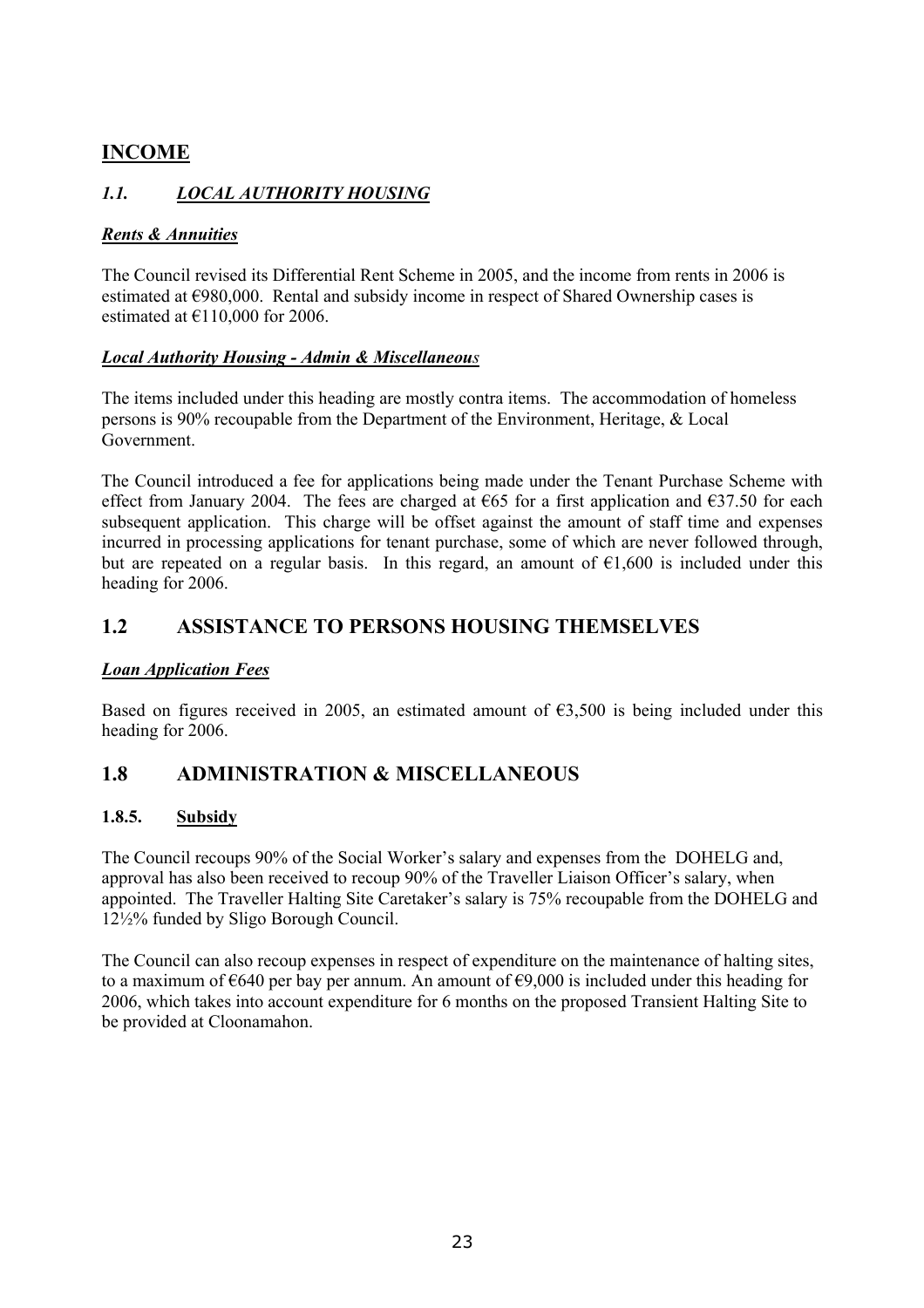## *CORPORATE ISSUES*

#### *Ethical Framework*

The completion of the annual declaration forms for elected members and relevant staff continues in accordance with the requirements of the Local Government Act 2001. The Local Authority is obliged to maintain a public register of the declared interests.

#### *Training and support for elected Members*

A policy of communicating by E-Mail with the Members was fully implemented in January 2005. I.T. training was provided throughout 2005 to enable members to make best use of the benefits of this new technology. The issuing of agenda, minutes, reports etc. for all Council meetings has been a great success and it is envisaged that this policy will encourage use of information communication technology and efficiencies.

#### *Development at Riverside*

The Council are desirous to further the provision of a One Stop Shop facility at Riverside. It would be located adjacent to the existing County Hall. Architects were procured to develop a Site Master plan that would also encompass the Old Gaol buildings. This work is ongoing and will be completed in early 2006. Discussions are also ongoing with Teagasc as the project would not be possible without their co-operation.

#### *Library/Museum Project*

Arising out of an architectural competition, a proposal to provide a new library facility at Connaughton Road/The Mall was made to An Chomhairle Leabharlanna. Following from consultations with An Chomhairle Leabharlanna, the DOEHLG has advised that they would favour a site for the library more central to the city centre and has requested that consideration is given to the location of the new library on the existing site at Stephen Street. In this regard, a grant allocation of  $\epsilon$ 6.38m has been approved by the DOEHLG.

It is intended to provide a substantial museum facility on the Connaughton Road/The Mall site in conjunction with a scheme to complete the Model Arts & Niland Gallery.

The combined facilities located in close proximity would enhance significantly the City and County's cultural facilities and infrastructure and form a major visitor attraction. Design proposals are being prepared, part of which encompass the Model property.

## *Official Languages Act 2003*

The primary objective of this Act is to ensure better availability and a higher standard of public services through Irish. It is the first piece of legislation to provide a statutory framework for the delivery of services through Irish. This will be achieved principally through placing a statutory obligation on Departments of State and public bodies to make provision for the delivery of services in an agreed and planned framework known as a 'scheme'.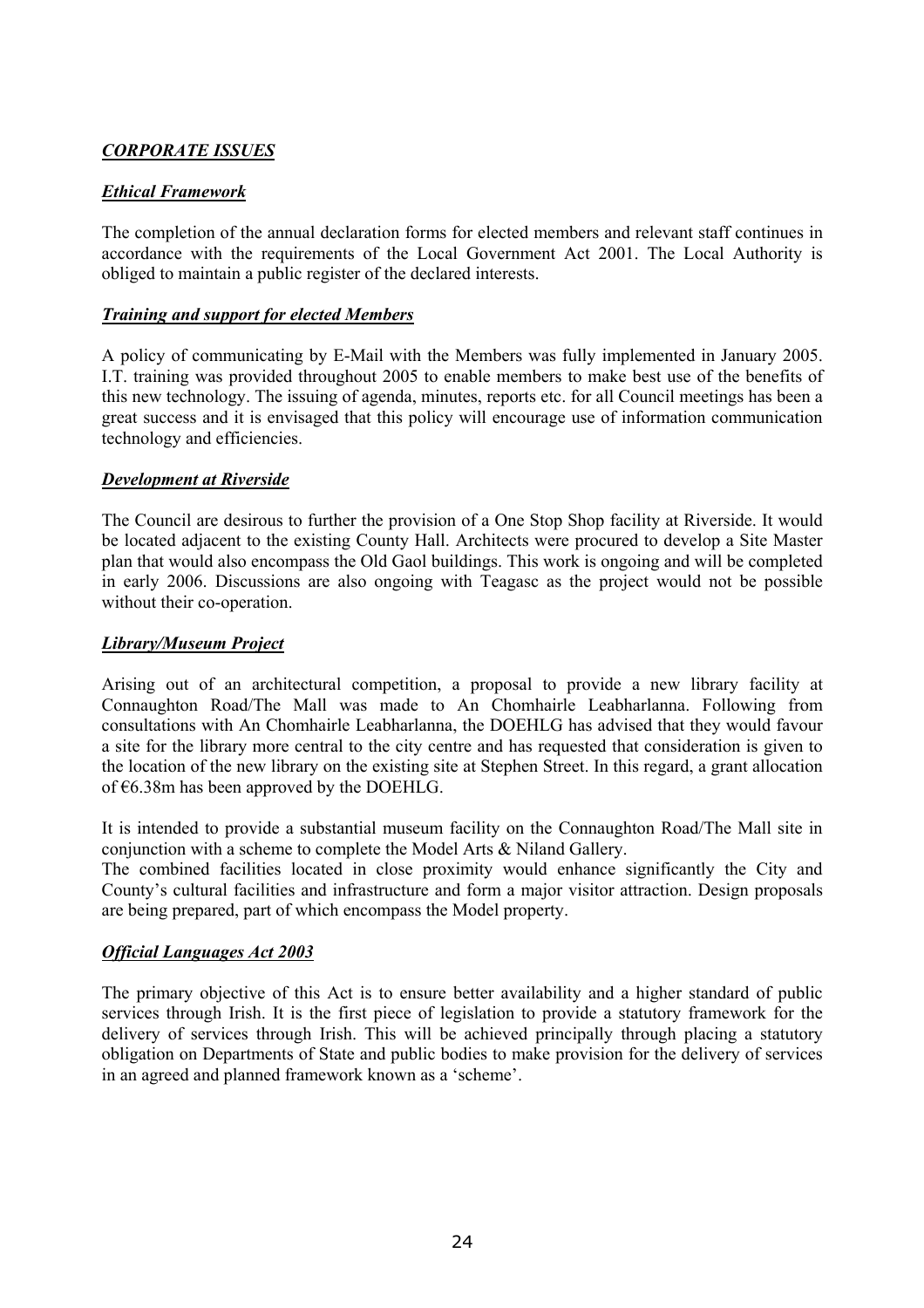The Act also specifies some basic general provisions e.g. correspondence to be replied to in the language in which it was written, providing information to the public in the Irish language, use of Irish in the courts etc. Part 3 of the Act refers to public bodies and largely covers matters which affect Local Authorities.

The Council is conscious of the obligations which this Act places on resources from an operational and financial point of view. An estimated sum has been factored into the budget to cover such costs.

#### *Customer Service*

Providing quality service is a key element of the customer approach in Sligo County Council. Numerous initiatives have been introduced over the past number of years. In 2006, Sligo County Council plan to roll out e-Direct to all departments within the Authority. This contact management system will improve customer information and inform policy and resource allocation in the future. In addition, customer services will continue to provide a quick response to all queries and will endeavour to enhance their service provision. Training and development initiatives will support this commitment.

#### *HUMAN RESOURCES*

Sligo County Council continues to be one of the largest employers in the County with 500 currently in employment. It's Human Resources Department is responsible for recruitment and selection, staff training, the implementation of personnel policies, industrial relations, and the delivery of various support services to the Directorates.

#### *RECRUITMENT AND SELECTION*

Recruitment and selection are amongst the most important functions carried out by the Council as they are a prerequisite to the development of an effective workforce to serve the current and future needs of the organisation. The Council endeavours to attract suitable candidates to apply for vacancies as they arise, and to choose from those applying, the right employee(s) to fill the vacancy. The Council also provides appropriate incentives and a suitable work environment to retain staff. Benefits include flexible working hours, a contributory pension scheme, generous annual leave, work-sharing, parental leave, training and development and promotional opportunities.

In 2006 the Council proposes to continue its association with schools and colleges whereby students are given work experience. This scheme is very beneficial to the students as it gives them practical experience in a working environment.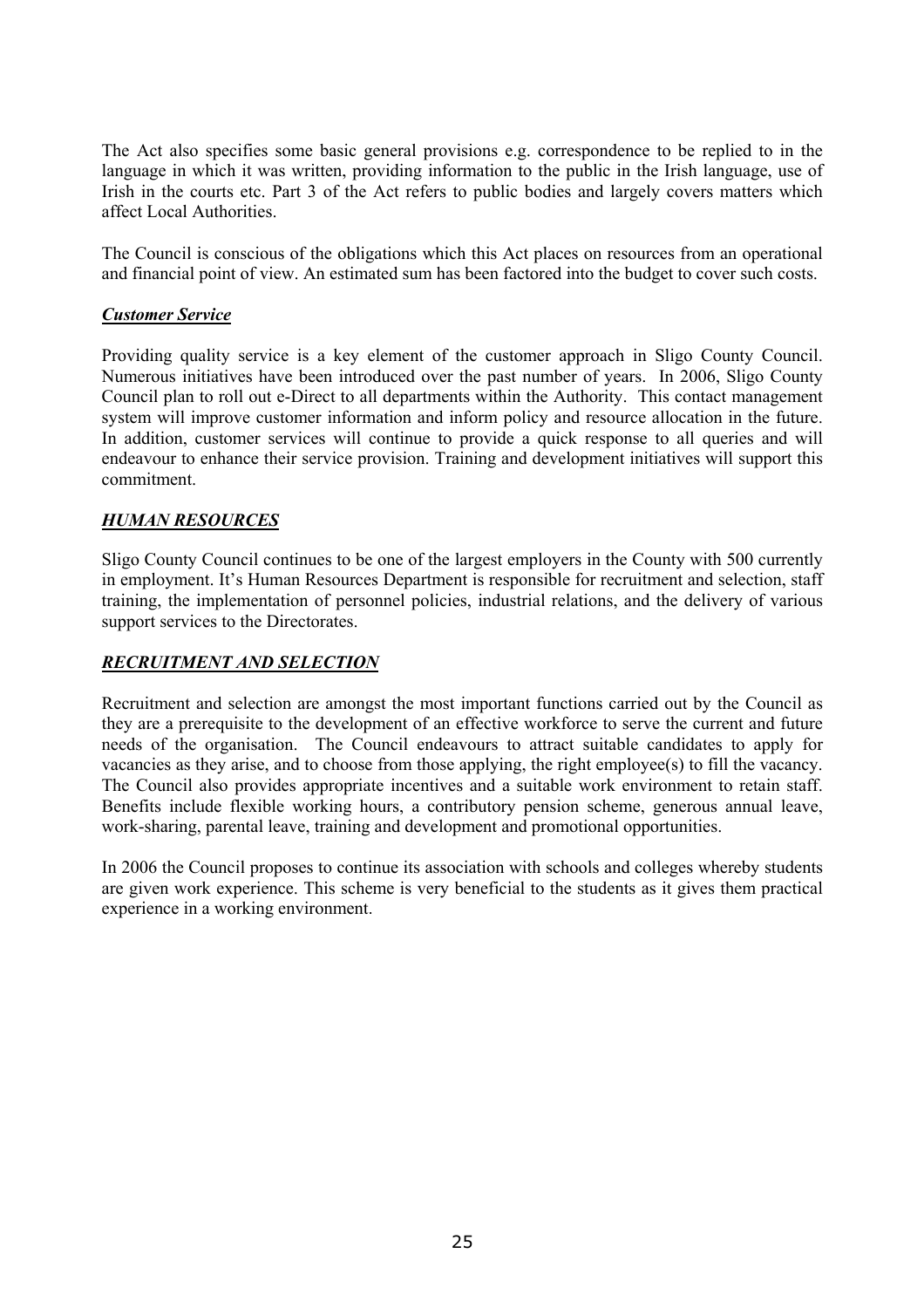## *TRAINING AND DEVELOPMENT*

#### *Performance Development System*

The Performance Management Development System (PMDS), will be rolled out during 2006. The focus of the training department will be to respond in a planned way to the needs which will be identified in the preparation of Personnel Development Plans under the system. During the roll out phase, training will be provided for supervisors / line managers to enable them to carry out their role in the process effectively.

During 2006, the Training Department will continue to deliver programmes such as:

#### *Certificate in Health & Safety*

The Safety, Health and Welfare at Work Act 2005 introduced significant changes in relation to occupational health and safety. In consultation with Sligo IT, a training programme has been developed to equip staff with the skills to manage work activities so that persons at work are not endangered. There are 26 staff members pursuing this 18 week programme at Sligo Institute of Technology.

#### *Disability Awareness Training*

Under the Disability Act 2005, Local Authorities are required to ensure a high level of awareness among all staff in regard to the requirements of persons with disabilities. In 2005 a programme of training was initiated to meet this need. This will continue in 2006, and will include the following:-

- Staff awareness sessions
- Universal Accessibility Auditing Programme which will focus on the technical aspects of disability proofing, structured projects and conducting access audits.

## *NUI Diploma in Irish*

Local Authorities are obliged to ensure a better availability and a higher standard of services through Irish. In consultation with NUI Galway, a two year programme has been developed to meet this need. 12 staff members have successfully completed year one of this course, and will complete the final year in 2006.

It is also proposed to continue with on-going programmes such as Middle Management Development, Induction and IT Training.

During 2006, particular emphasis will be placed on the training needs of the area based outdoor staff. This will be reflected in programmes such as:-

#### • **Non National Roads Training Programme**  This will include courses on Signing, Lighting and Guarding at road works, Safepass training, and Health & Safety at road works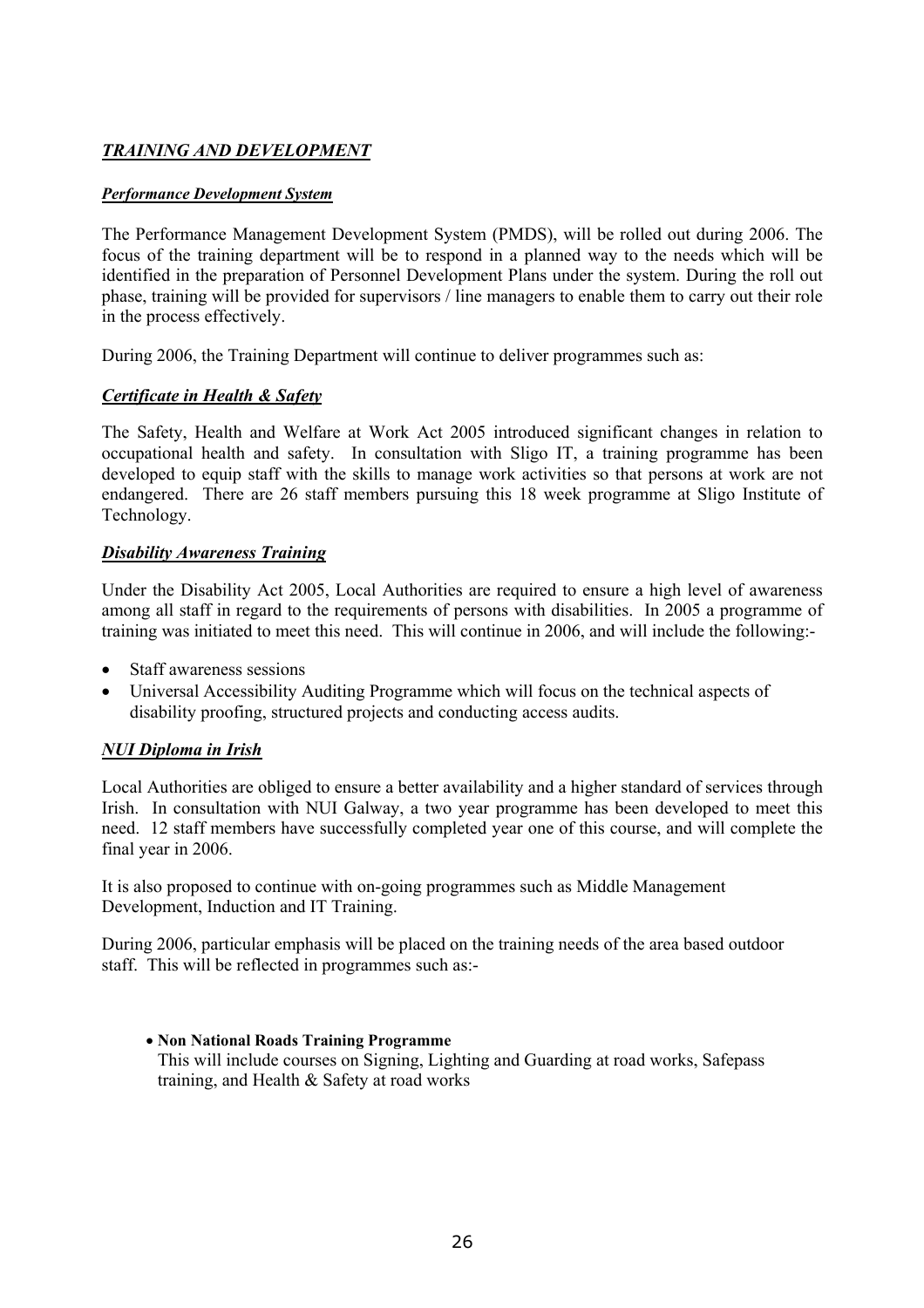• **Health & Safety** 

Training courses will include site dumper training, chainsaw training, and safe use of abrasive wheels, manual handling and training for safety representatives.

• **Waterworks Caretakers** 

The Council will continue to deliver the training programme in relation to water and waste water treatment and the operation and maintenance of systems.

#### • **European Computer Driving Licence**

It is proposed to offer a number of places on this programme to outdoor staff who have completed "Introduction to Computers"

It is proposed to continue with on-going programmes such as:

- Return to Learning Programme
- Customer Service Training

The overall cost of the above programme is estimated to be  $\epsilon$ 240,000.

#### *INDUSTRIAL RELATIONS*

The Human Resources Section of Sligo County Council works with unions and staff representatives to achieve harmonious working relationships and improved workings conditions with effective and efficient work practices. The Council has successfully concluded agreements with all unions representing staff as required under the Sustaining Progress Agreement.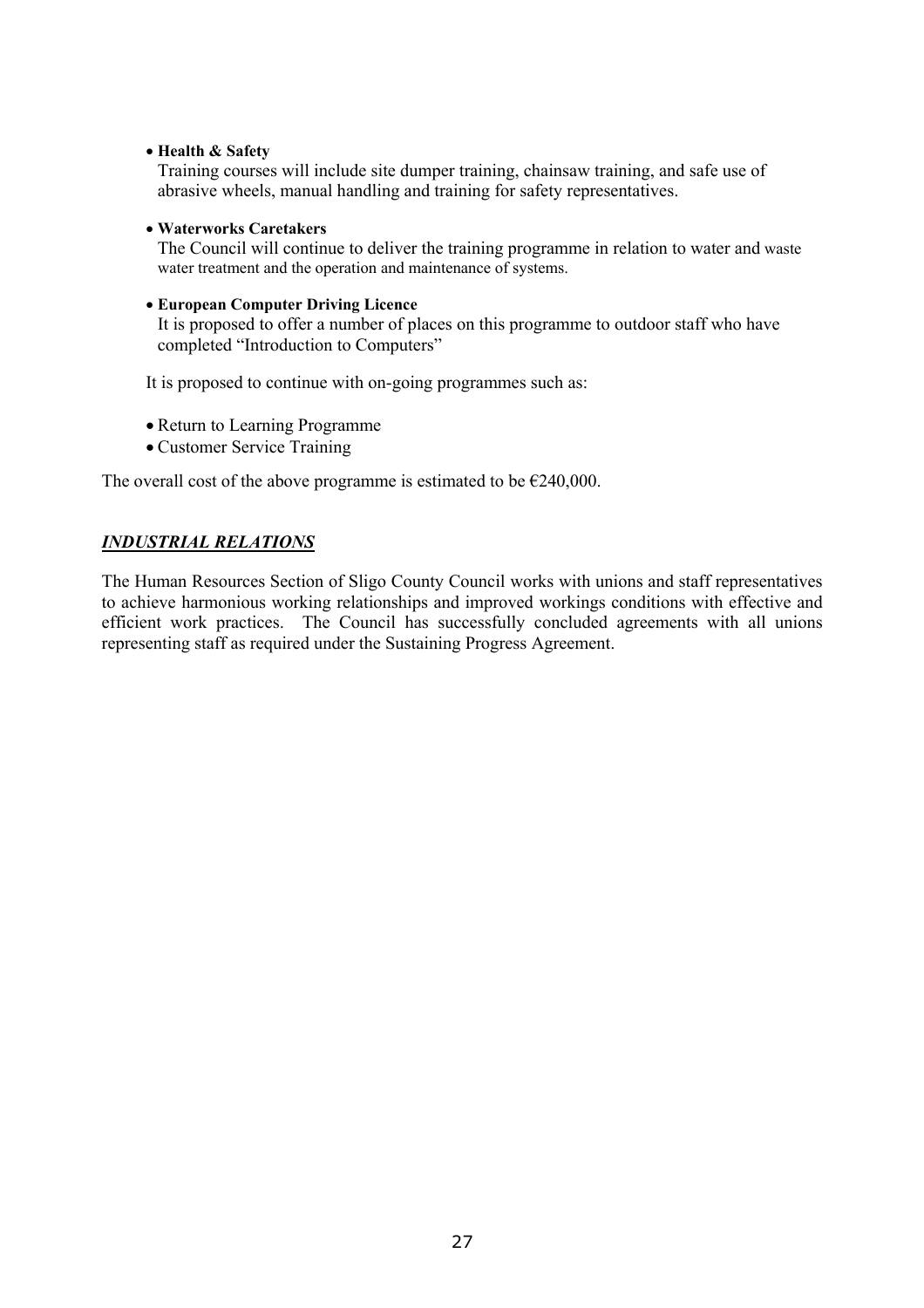# **LIBRARY, MUSEUM AND CULTURAL SERVICES**

2005 was another successful year for Sligo County Library, Museum and Cultural services, particularly in the sustained high level of membership and usage of our services.

One of the highlights for 2005 was the short-listing of Tubbercurry Community Library for the prestigious CILIP Public Library Building Awards, which resulted in Tubbercurry winning the much coveted "Highly Commended - Heart of the Community Award". For a public library to win such an award stands as a great testament to the vision and support of Sligo County Council and the vitality of the communities, who see Tubbercurry Community Library as "their" library and also to the library staff who have been able to instil a two-way trust and confidence in the way services are delivered to our customers.

As stated at the Public Building Awards Conference 2005, "Public libraries are at the heart of the communities, are impartial and trusted sources of information and advice, are safe havens for people of all ages and abilities, and are at the centre of education and lifelong learning. Good libraries have an impact far beyond what is inside their walls, for example, for economic vitality, crime reduction and social cohesion. They are part of the joined up approach to public service and well being." With membership now over 4,000 customers, the above statement would seem to be true in the case of Tubbercurry Community Library.

Customer service is at the core of the corporate policies of the Sligo Local Authorities. The library service is a valuable resource for the local community, and the experience of the Tubbercurry Community Library has shown the benefits of extending core library services to meet the changing needs of our customers.

## *COMMUNICATIONS OFFICE*

The Communications Office provides information services to the Elected Members, staff, media and general public, as well as providing administrative support to the Cathaoirleach of Sligo County Council and Mayor of Sligo Borough Council.

#### *Newsletter*

In December 2004 a public edition of 'Contact' newsletter was launched, and it is circulated to households in County Sligo on a quarterly basis. An on-line version of the newsletter is available on the Sligo Local Authorities' websites. A monthly update of the newsletter, e-Contact, is circulated to staff and councillors by e-mail, with hard copies published for staff without access to a PC.

#### *Websites*

## *www.sligococo.ie, www.sligoborough.ie*

The Communications Office works with the staff in the Information Technology section and Customer Services in monitoring and updating the website. The Sligo Local Authorities actively promote the website as a valuable resource for the general public, and it is regularly updated with news and information, roads and traffic reports, diary of events and minutes of Council meetings.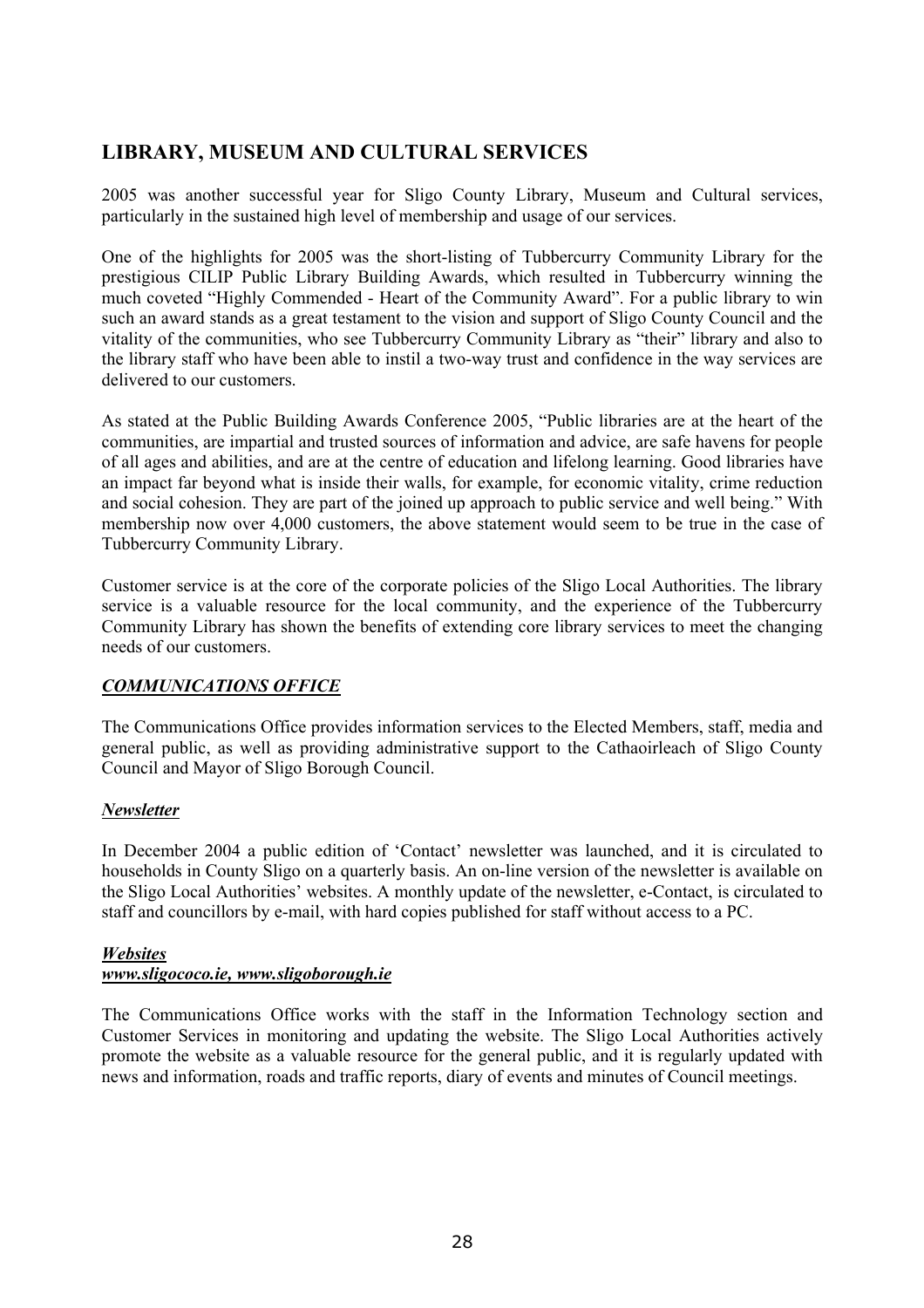Application forms and guidelines relating to various services can be accessed on line, and the sites are being developed to facilitate customers who wish to make financial transactions on-line.

#### *Information Services*

The office co-ordinates a range of other information services:

- 1. Weekly roads report
- 2. Monthly diary of events
- 3. Monthly news digest
- 4. Preparation of Annual report and other publications
- 5. Annual yearbook and diary
- 6. Press releases
- 7. Response to press queries

#### *Advertisements*

From February 2006, the Communications Office will assume responsibility for the placement of all advertisements for Sligo County Council and Sligo Borough Council. Staff received training on newly acquired software which will facilitate the publication of all public notices as one advertisement in the local papers. The new template will ensure that the advertisements in any given week will be presented in a dedicated area on the 'public notices' section of the newspaper.

#### *Lunchtime Lectures*

The office has initiated a series of 'lunchtime' lectures to enable staff to keep informed regarding news and developments in the various sections of the Council. Notes from the lectures are placed on the intranet for staff unable to attend.

#### *Open Local Government*

The Communications Office regularly makes presentations on the aims, objectives and services of the Council for students of local second and third level schools. As part of its 'Open Local Government Initiative', students are also invited to attend a monthly meeting of the Council.

In 2006 local students will prepare their own agendas and conduct meetings in the Council Chamber under the next phase of this initiative.

#### *Quarterly Report*

While elected Members are provided with information on an ongoing basis, and will have access to the Council's intranet in the New Year, it is also intended to produce a quarterly report in 2006. The report will provide up to date information for Members on all major projects in the Sligo Local **Authorities**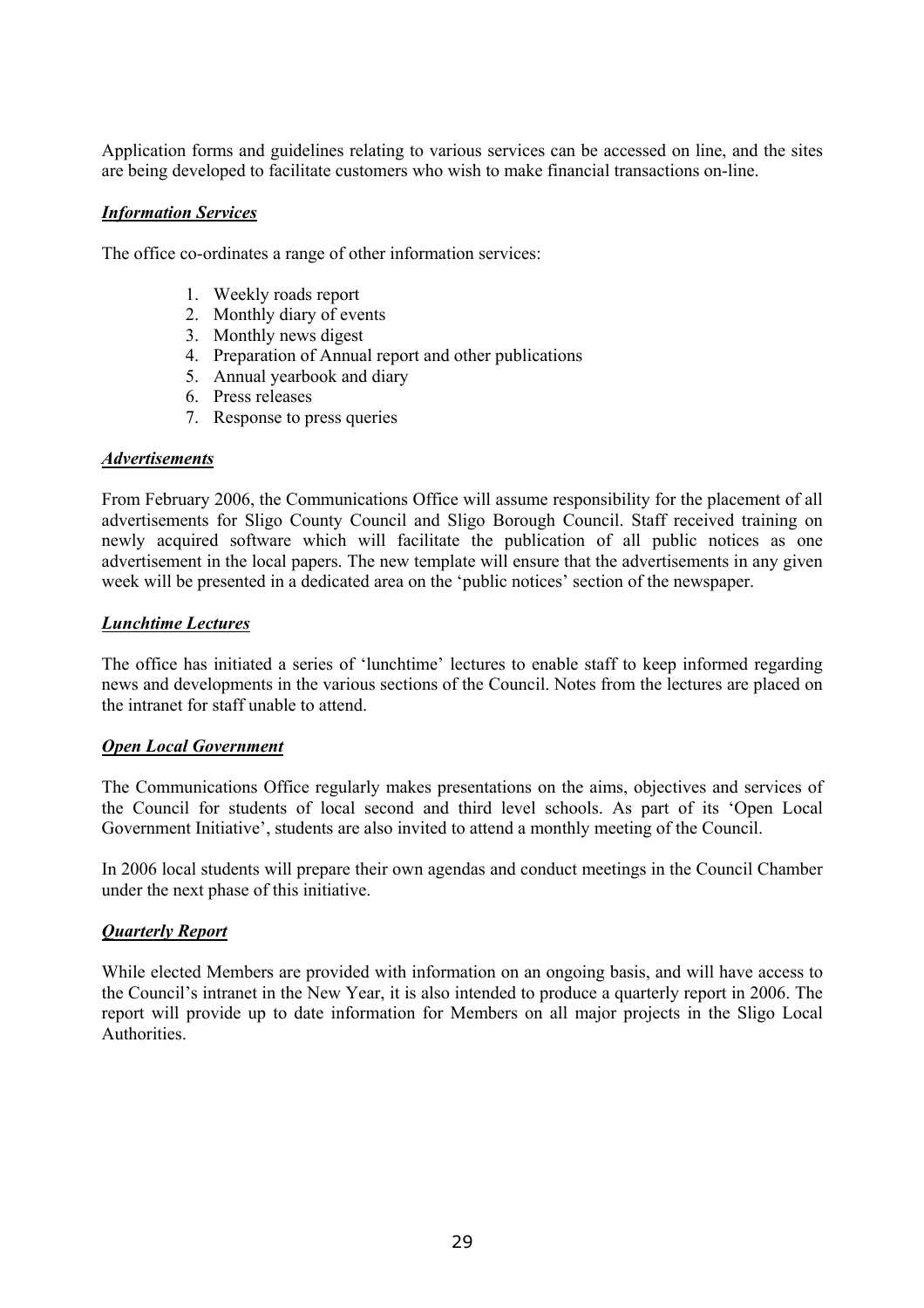## **INFORMATION TECHNOLOGY**

#### *Information Systems Development*

The implementation of Geographic Information Systems, Document Imaging and the development of a Corporate Intranet, which have been under development since 2003, will continue in 2006. Geographic Information Systems and Document Imaging are long term projects spanning many years. Implementation of these systems, which are web based, are designed to create a corporate database which will enable a more efficient provision of services by staff and an easier access to information by the public. The Council web site is being developed to a level which will enable the provision of more services electronically. It is intended to have GIS planning enquiries available on the internet for 2006.

It has been necessary to improve our communications infrastructure in order to improve service provision and major developments have taken place in this area in 2005. A new telephone system is currently being commissioned which will streamline communications throughout the Sligo Local Authorities and the capacity of the IT communications infrastructure continues to be expanded.

#### *Local Government Computer Services Board Charges*

A figure of € 211,000 is included to cover Local Government Computer Services Board charges for 2006. This represents an increase of 5% on 2005.

## *I.T. Training*

New technologies continually being implemented require training to be a permanent feature of the I.T. function and an amount of  $£19,000$  is included for this purpose.

The total I.T. budget for 2006, excluding staff costs, is  $\epsilon$ 503,000 and will enable continued implementation of the I.T. Strategy 2005-2007.

#### **FIRE SERVICE**

The Sligo Local Authorities' Fire Department provides a number of services ranging from the effective emergency response to incidents such as fires and road traffic accidents to ensuring the fire safety of the built environment through certification, inspection and enforcement. There has been a substantial increase in the income from the Fire Certification Process. This increase reflects the unprecedented expansion in our new building stock as the city grows. Charges have been levied on the beneficiaries of some services, but the response continues to be poor.

The Fire Department also deal with air accidents, chemical incidents and biological incidents. To help strengthen this area of service, the DOHELG are proposing to fund the provision of required equipment for such incidents in eight regional headquarters of which Sligo will be one. The provision of a sum for inclusion to cover the essential training for Major Emergencies is also provided.

The Fire Service also provides information and training on fire safety management and fire fighting. This is aimed at the business community and charges applied cover costs incurred only.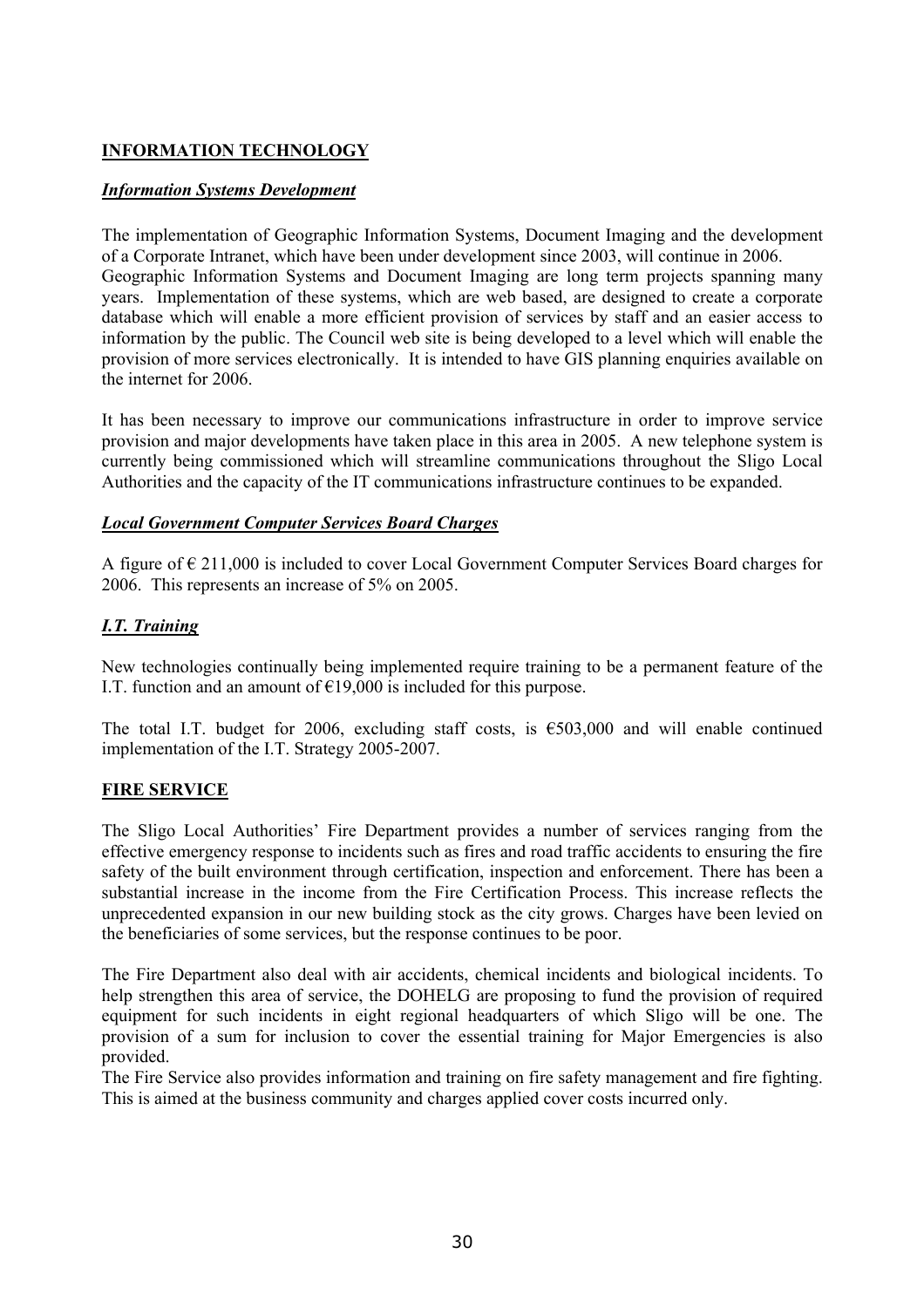#### *Fire Stations and Appliances*

The provision of a regional decontamination unit in Sligo will greatly improve the provision of this service and is particularly important as we continue to attract large pharmaceutical investors to Sligo.

The Emergency Tender requires regular maintenance works and a proposal has been prepared for its replacement next year. The provision of a new fire station in Ballymote is currently being progressed and it is also hoped to receive Departmental approval for the funding of works to upgrade Sligo fire station.

#### *Communications*

The 24 hour watchroom at headquarters deals with all emergency calls for the Borough and County and will continue to operate concurrently for a short period with the Computer Aided Mobilisation Project (CAMP). This system is a modern facility and will greatly enhance the provision of fire services. The "new" system has involved considerable on-going expenditure and further investment will be required.

## **CIVIL DEFENCE OFFICE**

Sligo Civil Defence continues to 'Meet the challenges of a changing world'. The Civil Defence personnel attend numerous events throughout the year, and provide first aid and ambulance cover at many important sporting and community events. Intensive training and lecture programmes are provided to volunteers by the instructors to ensure that a much needed service is provided. This level of professionalism is only achieved due to the sheer hard work, determination and dedication demonstrated by the team, who give selflessly of their time and efforts to the community.

The Civil Defence Office has identified a number of key objectives for 2006 to meet the increased demands on the organisation. During the coming year the office will:

- Continue active recruitment of volunteers.
- Upgrade first aid volunteer skills to advanced level.
- Encourage interactive training sessions with other local emergency services through organised training events.
- Continue to assess qualified volunteers in the use of community based automated external defibrillators.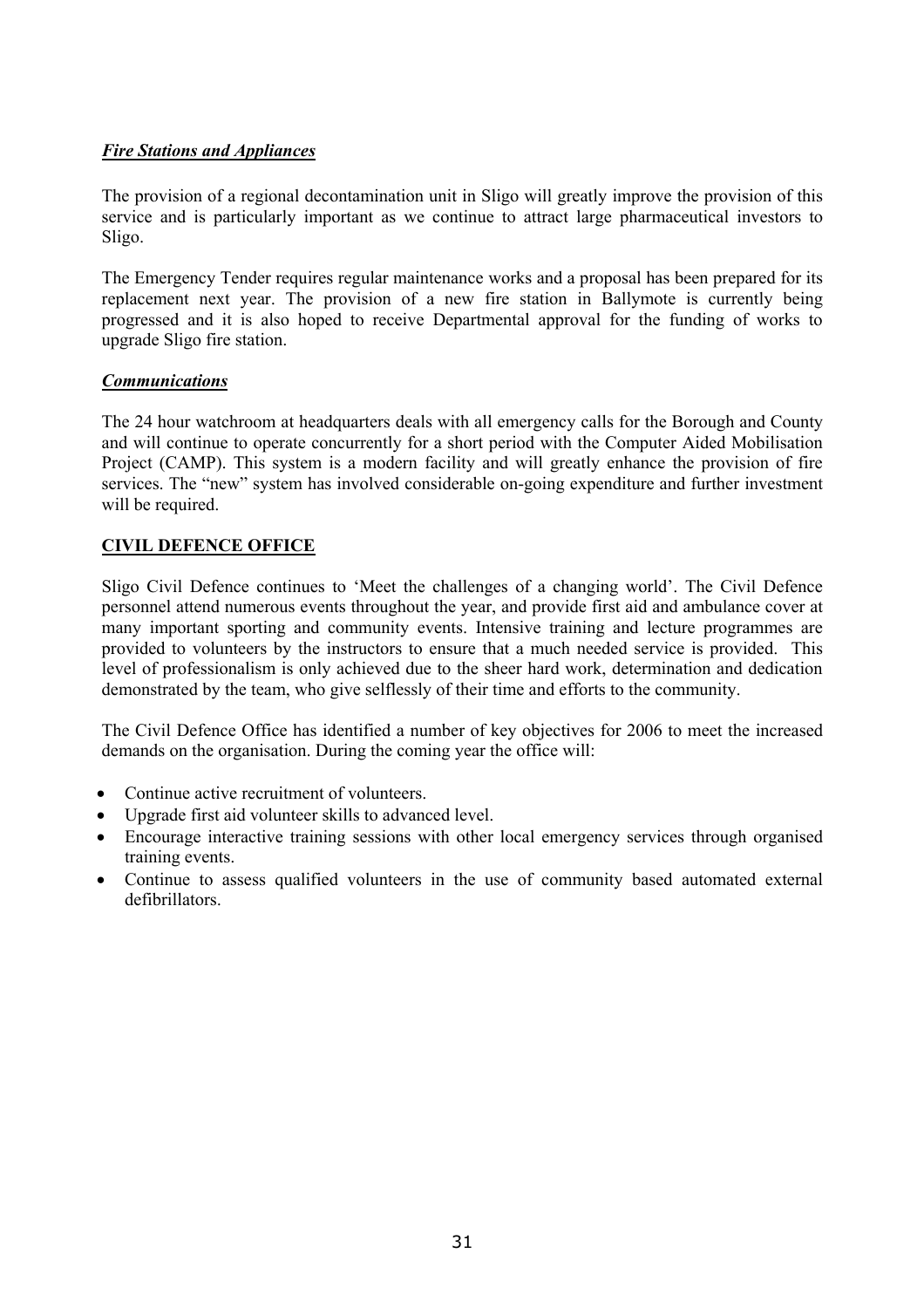## **SPECIAL PROJECTS OFFICE**

The Special Projects Office participates in special project development and works to promote the Local Authorities involvement in cross-border initiatives. The Special Projects Officer will support a number of key projects in 2006 and will continue to support the strategic management process through implementation of the Operational Planning Process, Change Management and Customer Services initiatives.

#### *Service Indicators*

Improvements to Local Authority service provision are being assessed through a set of 42 service indicators developed nationally. Sligo County Council has signalled its commitment to the service indicators initiative, through reporting on performance, and it has developed a set of 72 local indicators. The indicators are used as part of the regular review process. The Special Projects Officer co-ordinates the compilation of these results and acts as Head of Local Implementation Team.

#### *Town Twinning / Joint Meetings*

Sligo County Council is committed to work with, and learn from experiences of other Local Authorities and communities. The opportunity exists to learn from, and work with other Local Authorities. €8,000 has been included in the budget figures to fund this activity in 2006.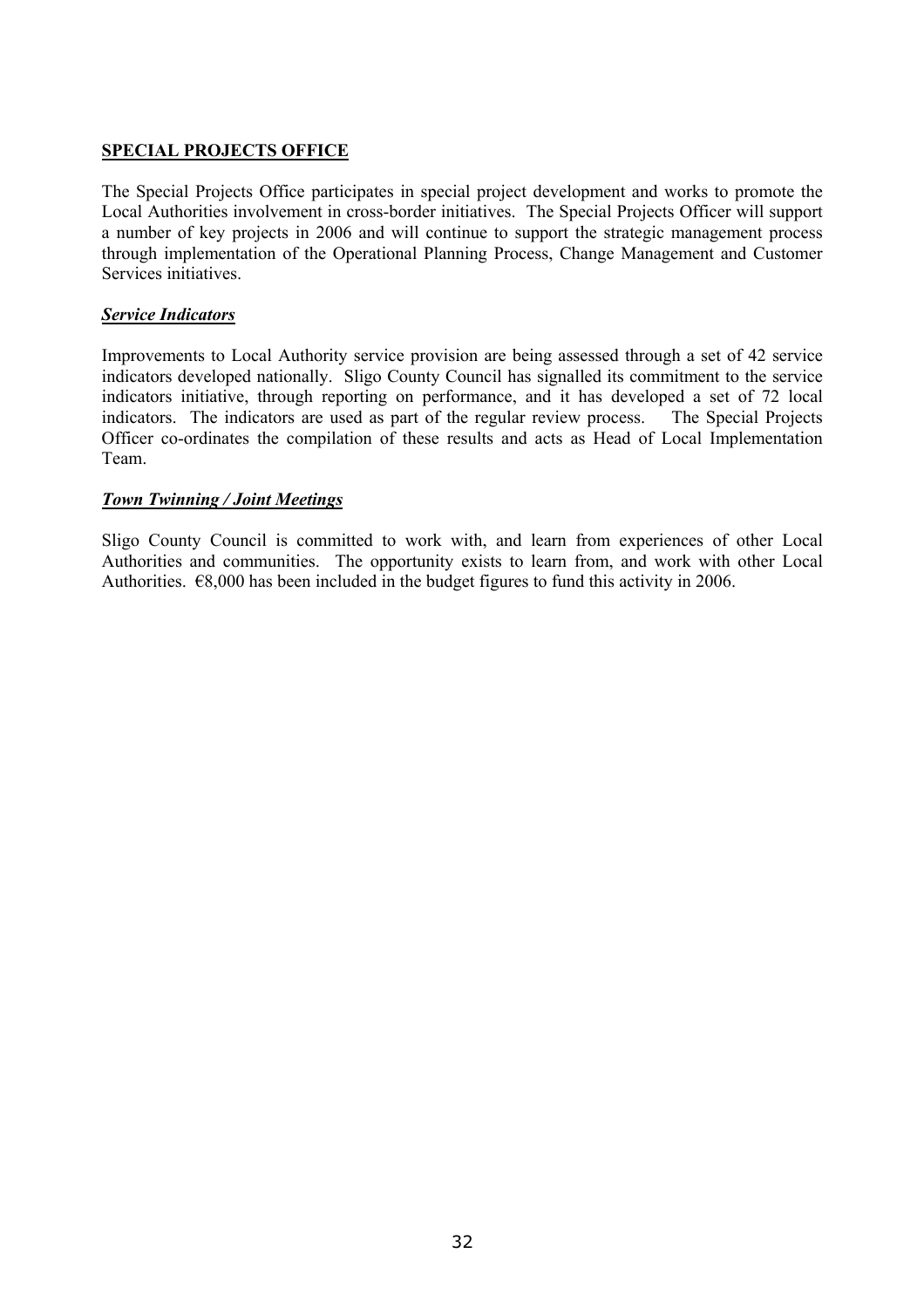## **INFRASTRUCTURAL SERVICES DIRECTORATE**

The Infrastructural Directorate includes Road Transportation and Safety, Water Services, Piers, Harbours and Coastal Protection. Non-capital expenditure of  $E27.4m$  is provided for in the draft budget to maintain the Council's roads and water services infrastructure. The income to meet this expenditure in approximate figures is  $\epsilon$ 17.8m in road grants and water charges, with the balance to be met from the Local Government Fund and commercial Rates.

The objectives of the Directorate are:-

- to deliver and maintain a high quality physical infrastructure to satisfy the requirements of individuals, communities, commerce, industry and agriculture
- to progress major capital projects, particularly in the roads and water services area, to enable Sligo to develop as a major growth centre, consistent with its official gateway status.
- to progress the necessary capital projects throughout County Sligo that will support the social and economic development of the county.

#### *Roads*

The completion of the N4 Sligo Inner Relief Road in the current year is of major significance in the ongoing development of Sligo. The Sligo Traffic and Transportation Model will inform priorities for the next stages of major roadworks in the Sligo and Environs Area, such as the Western Distributor Road, improvements to Hughes Bridge and the Bundoran Road, a new Eastern bridge and a Western bypass.

Major road schemes being progressed to detailed design and land acquisition stages, include the N17 Tubbercurry bypass, the N4 Cloonamahon to Castlebaldwin realignment and the N15 Hughes Bridge – Co. Boundary. It is an objective in 2006 to undertake a feasibility study for a Western Bypass of Sligo City.

#### *Water Services*

The Water Services function for both authorities were combined in the Infrastructural Directorate from January, 2004, and the Council is now giving an integrated service to the Borough and County areas.

Construction is due to start in 2006 on Sligo Main Drainage, Wastewater Treatment Works, the largest current Water Services Scheme in the County. The construction of the works is expected to take two years. In addition to catering for the present and future needs of Sligo city, the scheme will also facilitate the development of Carraroe, Rosses Point and Teesan/Lisnalurg. It is planned to go to construction in 2006 on the Enniscrone Sewage Treatment Works. Tenders will be invited also in 2006 for the new Kilsellagh Water Treatment Works, which will cater for Sligo City North and Environs as well as the Rosses Point Peninsula.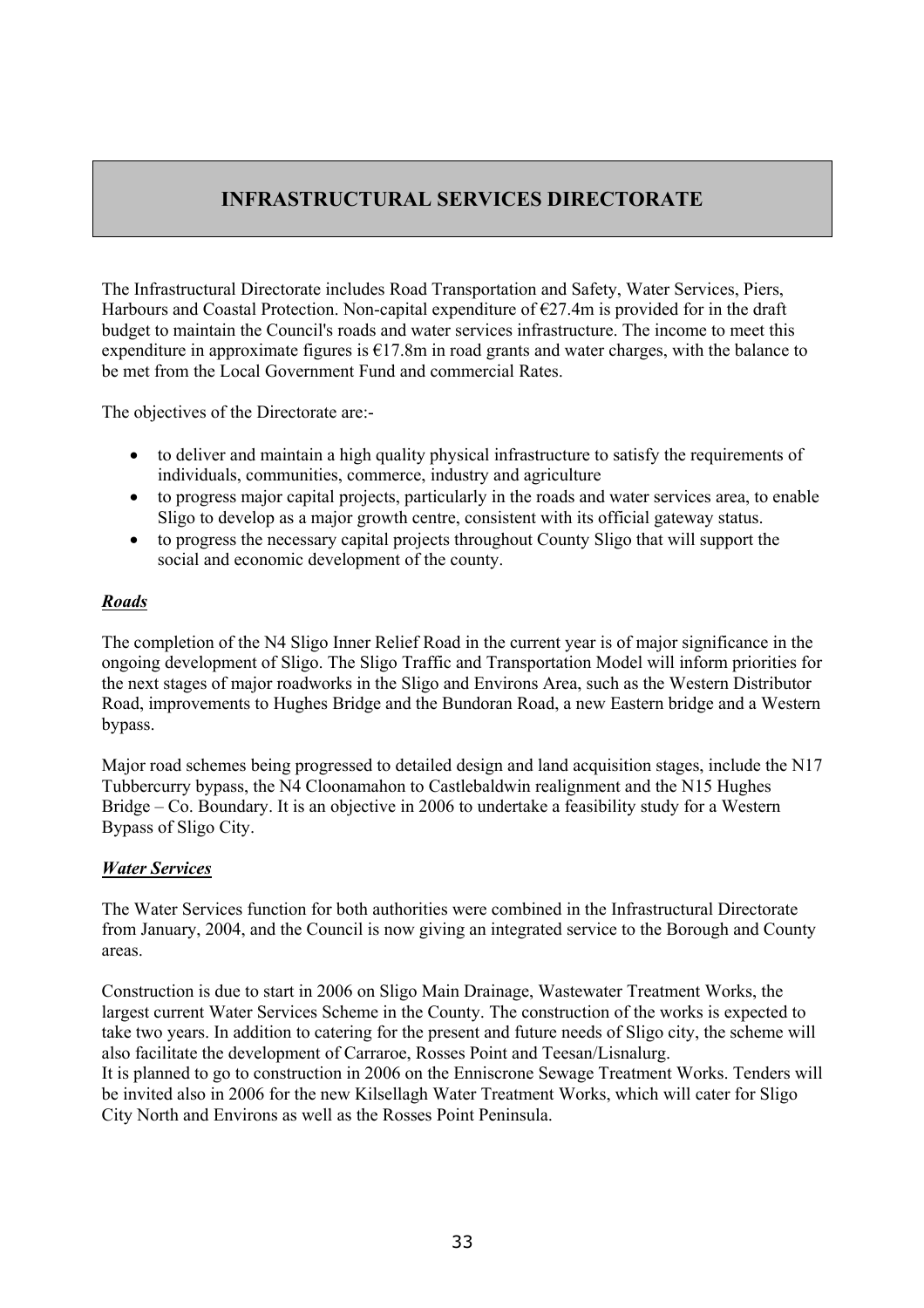The Council is playing a major role in the development of a number of towns by providing water/wastewater services in such as Aclare, Cloonacool, Ballisodare, Coolaney, Dromore West, Grange, Tubbercurry, Carney and Strandhill. Details of these schemes are listed in the 3 year Capital Programme.

Under the Rural Water Programme the main priority is, in co-operation with the Group Water Schemes and the DOEHLG, to ensure all rural water schemes comply with EU standards.

The installation of water meters on all non-domestic water connections to consumers will be completed early in 2006.

#### *Piers/Harbours/Bridges*

The Council has received grant aid for improvement works at Raghly Harbour; with Phase I costing €0.9m expected to commence early 2006.

In 2005 Special 100% improvement grant allocations were secured to undertake works on Cully Bridge and R297 Delvin Bridge.

It is proposed that Sligo County Council take control of Sligo Harbour during 2006 subject to agreement between the DOHELG and DCMNR. The Council is currently undertaking an overall assessment on the potential of the Harbour for transfer including any terms and conditions required in advance of accepting its transfer.

*S. Concannon*  **Director of Services 21st December, 2005** 

 $\frac{1}{2}$  ,  $\frac{1}{2}$  ,  $\frac{1}{2}$  ,  $\frac{1}{2}$  ,  $\frac{1}{2}$  ,  $\frac{1}{2}$  ,  $\frac{1}{2}$  ,  $\frac{1}{2}$  ,  $\frac{1}{2}$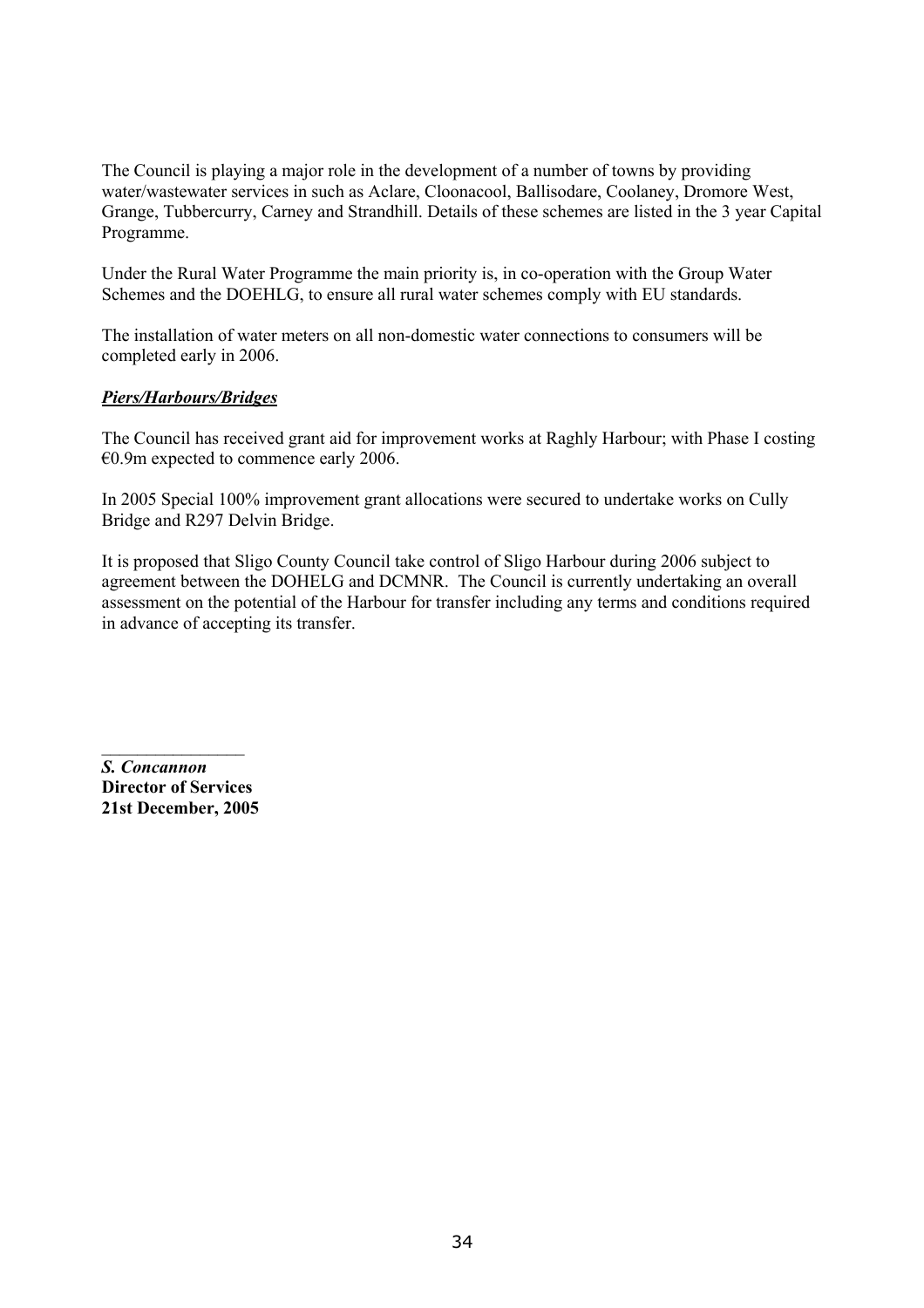## **Programme Group no. 2 - Road Transportation and Safety**

## *Extent of Road Network in County Sligo*

The following is a breakdown of the network of public roads in County Sligo for which Sligo County Council as a Roads Authority has responsibility for upkeep.

|                       | Km    | <b>Miles</b> |
|-----------------------|-------|--------------|
| National Primary      | 103   | 65           |
| National Secondary    | 45    | 28           |
| <b>Regional Roads</b> | 214   | 132          |
| Local Roads           | 2,280 | 1,429        |
|                       |       |              |
| <b>Total</b>          | 2,642 | 1,654        |

The Local Roads Network is further classified as follows:-

|                        | Кm   | <b>Miles</b> |
|------------------------|------|--------------|
| <b>Local Primary</b>   | 587  | 368          |
| <b>Local Secondary</b> | ,001 |              |
| <b>Local Tertiary</b>  | 692  | 434          |

Approximately €38,700,000 was expended on the maintenance and improvement of the road network in County Sligo in 2005.

## **National Roads**

## *General*

A Total of €24m was allocated towards the upkeep and improvement of the National Route Network in County Sligo by NRA in 2005. This includes a sum of  $\epsilon$ 18,600,000 towards the Sligo Inner Relief Road contract. The road was opened in September, 2005 and its provision will enable pedestrianisation measures be introduced as envisaged in the Sligo Transportation Study.

## *N4 Sligo Inner Relief Road*

N4 Sligo Inner Relief Road was completed in the Autumn of 2005 at an estimated cost of €70m.

## *N17 Tubbercurry By-Pass*

Phase 4 planning will be completed in early 2006 with an E.I.S/C.P.O submitted to An Bord Pleanala for approval. A preferred route for N17 Collooney-Charlestown was adopted by members of Sligo County Council in July 2001.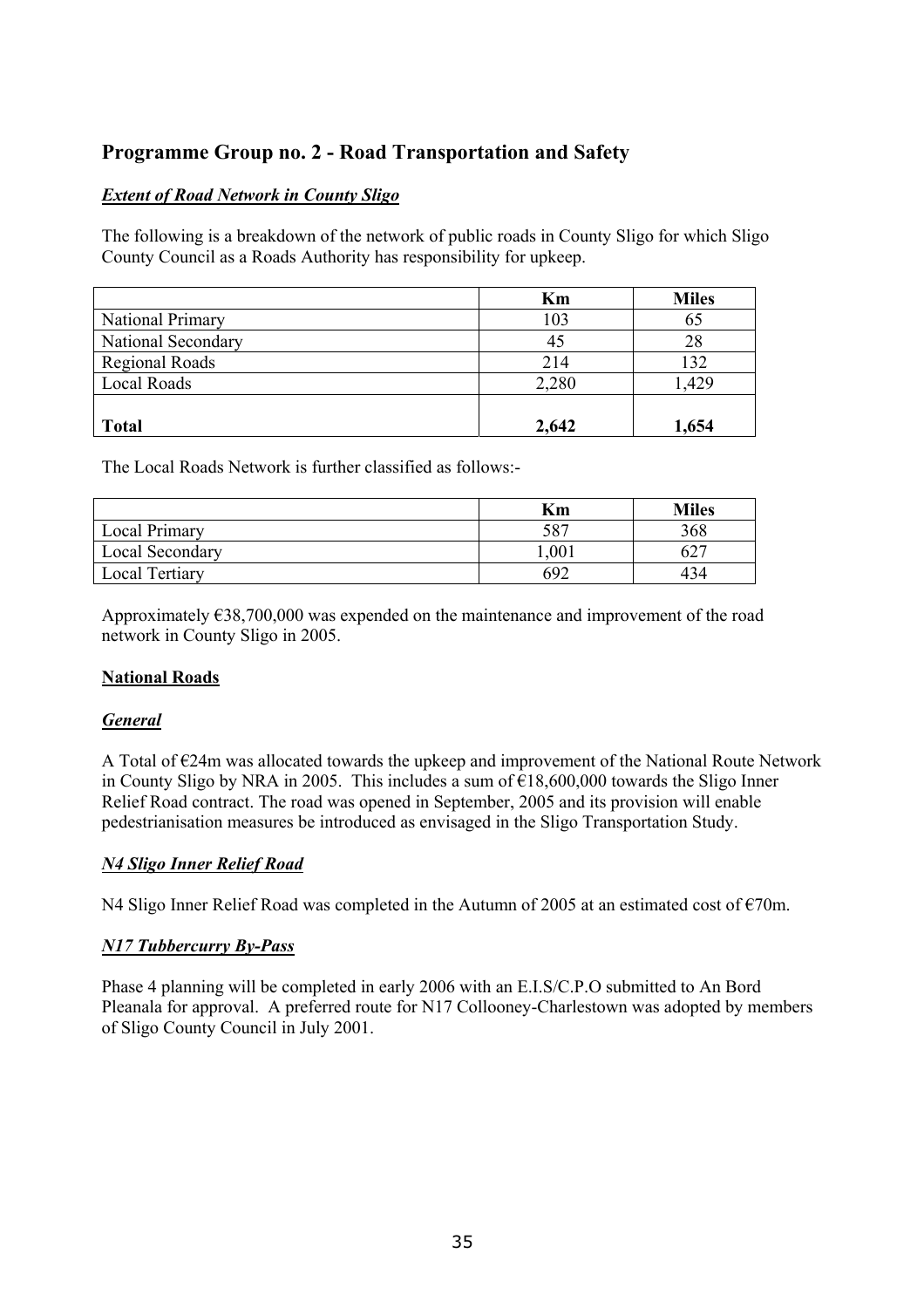## *N15 Hughes Bridge-Co Boundary*

Phase 3 planning will be completed and a preferred route submitted to members of the Council for adoption.

## *N4 Cloonamahon-Castlebaldwin*

The Council has recommended planning of phase 4 E.I.S/C.P.O. A preferred route was adopted by members of Sligo County Council in July 2002.

#### **Non-National Roads**

## *General*

Improvement of the Non-National route network is funded by the DOHELG, the Council's 'own resource' allocation, ICBAN and a contribution from the CLÁR Programme.

#### *EU/Co-financed Scheme*

Major works completing the realignment of Regional Route R292 at Tully/Strandhill were undertaken in 2005.

Other ongoing realignment projects on the Regional Road Network include:-

- R286 Bellanode Hazelwood
- R284 Drumiskabole
- R294 Mullaghroe
- R297 Kinnard, Enniscrone
- R292 Knappaghmore

#### *Non-National Roads Restoration Grant Scheme - 2006 Proposals*

A three year programme 2006 – 2008 has been submitted to DOHELG for their approval. It is expected to recommence this programme in 2006.

#### *Local Roads Maintenance/Upkeep.*

In 2005 the restoration maintenance grant of  $\epsilon$ 1,338,400 was supplemented by own resource allocation of €811,000. It is proposed to increase the Council's 'own resource' allocation to €851,500 in 2006. Assuming same rate of grant from the DOHELG, it is proposed to invest €2,189,900 on Local Road upkeep in 2006.

#### *Regional Roads Upkeep*

It is proposed, subject to Department funding to invest  $\epsilon$ 1,100,000 on Regional Road upkeep in 2006.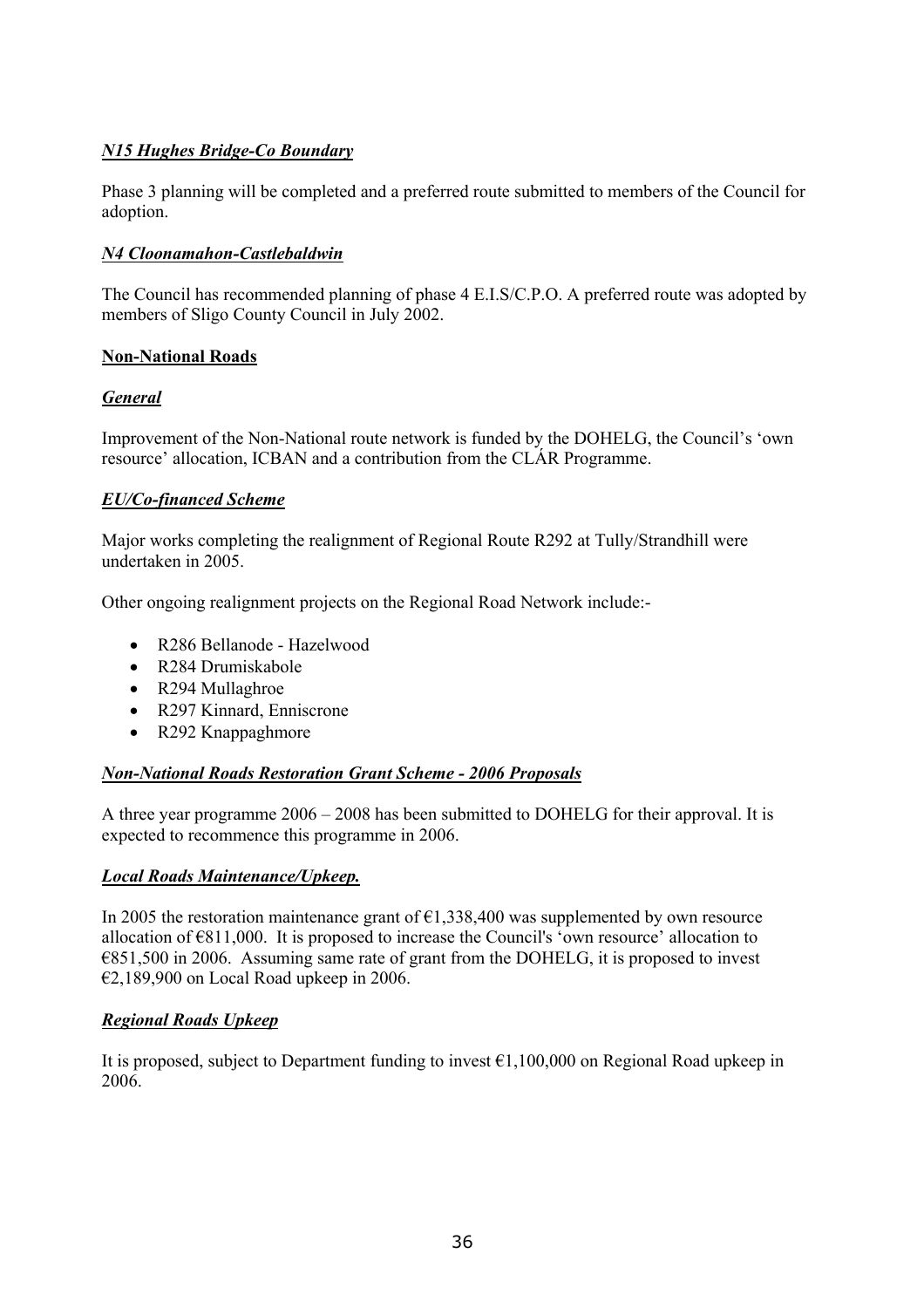# *Local Roads Improvement*

It is proposed, subject to Department funding under various programmes including Clár and leveraging of funding from ICBAN to invest  $64,865,700$  on local road network in the County in 2006.

# *Local Improvement Schemes*

A total of €829,400 was expended on improvement of non-public roads in County Sligo in 2005. A total of 54 no. roads serving the farming community were improved under schemes funded by the Department and under the Clár programme.

# **Public Lighting**

There is a provision of  $\epsilon$ 255,100 in the 2006 budget proposals towards the maintenance of public lighting network in County Sligo. A total of approximately 60 no. new lights were erected on roads network in County Sligo in 2005 funded by:-

- a) Discretionary Improvement Grants
- b) Sligo County Council Housing Programme
- c) Urban and Village renewal scheme
- d) Peace II programme

The taking in charge of new housing schemes also adds to the inventory of public lighting network in the County.

The 2006 provision for maintenance of public lighting network represents an increase of 5% from the 2005 allocation and is funded from the Council's own resources.

A critical analysis of all new public lighting proposals will continue to be undertaken to ensure value for money is achieved under public lighting programme.

# **Programme Group No. 3 - Water Services**

# *Public Water Supply Schemes*

A sum of  $\epsilon$ 4,710,000 is proposed in the Draft Budget for the "Operation & Maintenance" of all water supply schemes and sewerage schemes in the County including Sligo Borough in 2006. Of this sum  $\epsilon$ 3,850,000 is in respect of water supply only.

Extra production will be required from the Foxes Den Water Treatment Works in 2006 to supply the extra demand resulting from new mains being laid to Collooney, Ballisodare and connection and supply of water to Ballygawley and Ballintogher GWSS. It is also planned to reconfigure water supply zones in Sligo and its environs to ensure that a quality water is supplied to as many customers as possible.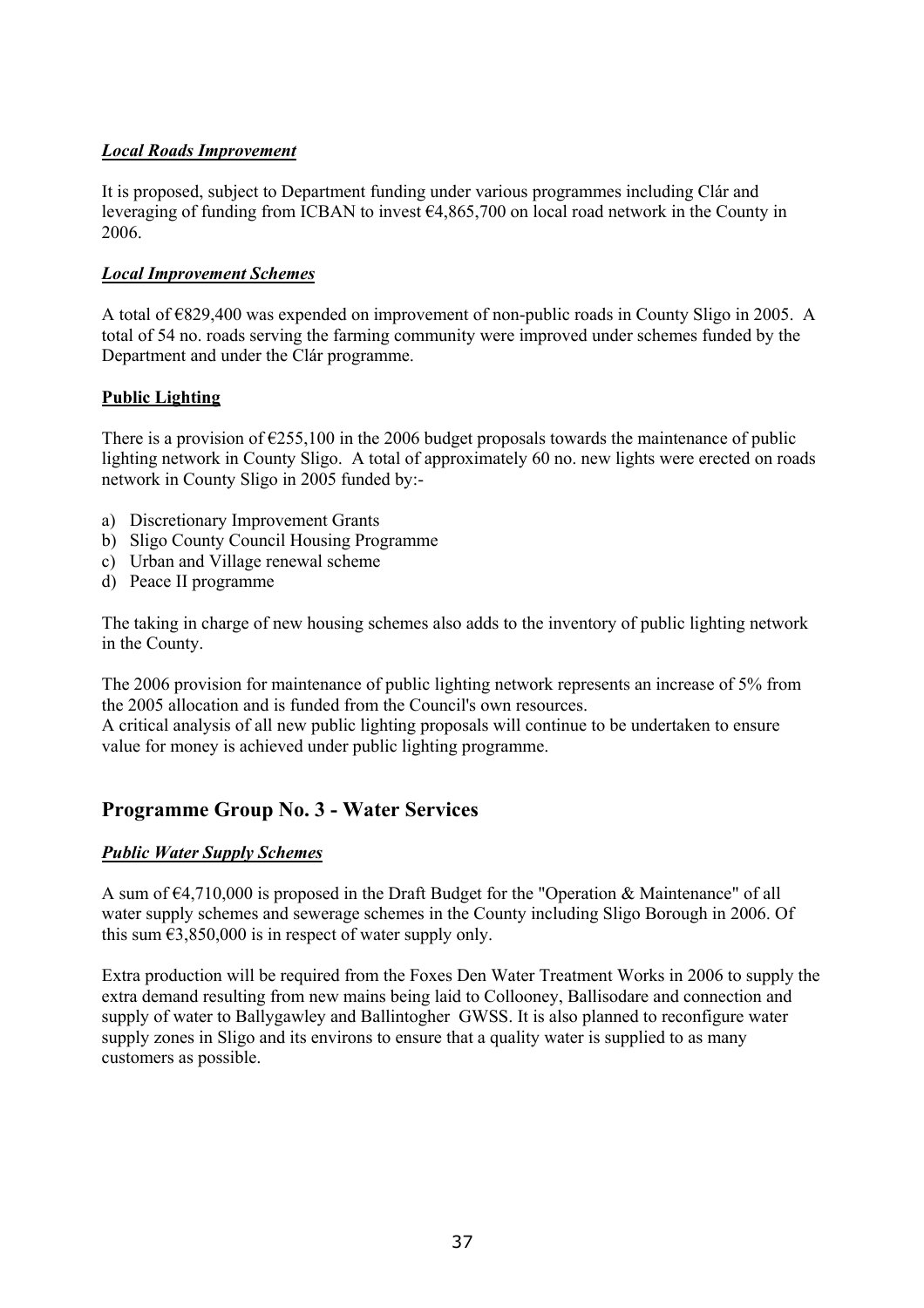#### *Water Conservation*

This programme is almost totally grant-financed from the DOHELG. The roll-out of this programme has been very successful in addressing water leaks and wastage (Unaccounted for Water) particularly in South Sligo where water is imported from County Roscommon, and in the Lough Talt and North Sligo supply areas.

The new telemetry monitoring system is currently being installed, and will be operational in December 2005. A cost has been included for the O&M of this Project.

Procurement of a Client's Representative to review progress to date and to prepare a Water Conservation Plan for the County and City is at an advanced stage. The brief will extend to identifying mains requiring to be renewed and application to DOHELG for 75% funding for same.

#### *CiS Datacapture*

This programme, funded by the DOHELG captures the data on all Water Services infrastructure in County Sligo.

It is at an advanced stage and the water supply element will be substantially complete in 2005. It is proposed to continue this work during 2006 with the mapping and validation of wastewater infrastructure in the County.

#### *Non-domestic water metering*

The roll-out of this programme is well in hand and the contractor is currently on site. At present the contractor is validating the non-domestic consumer database and installation will be complete in early 2006. Water consumption bills resulting from the project will also be issued early in 2006.

#### *Kilsellagh Water Treatment Scheme*

This relates to the final element of water treatment for Sligo & Environs i.e. the treatment of the Kilsellagh Dam water. A Client's Representative has been appointed and tender documents for this scheme are complete. Pre-qualification of contractors is ongoing at present and subject to DEHLG approval the project is expected to go to tender in early 2006.

#### *New Water Mains*

New watermains have been completed between Ballygawley and Collooney and between Union Wood and Ballisodare to address the increased development pressures in those towns. The supply source is Cairns Hill WTW.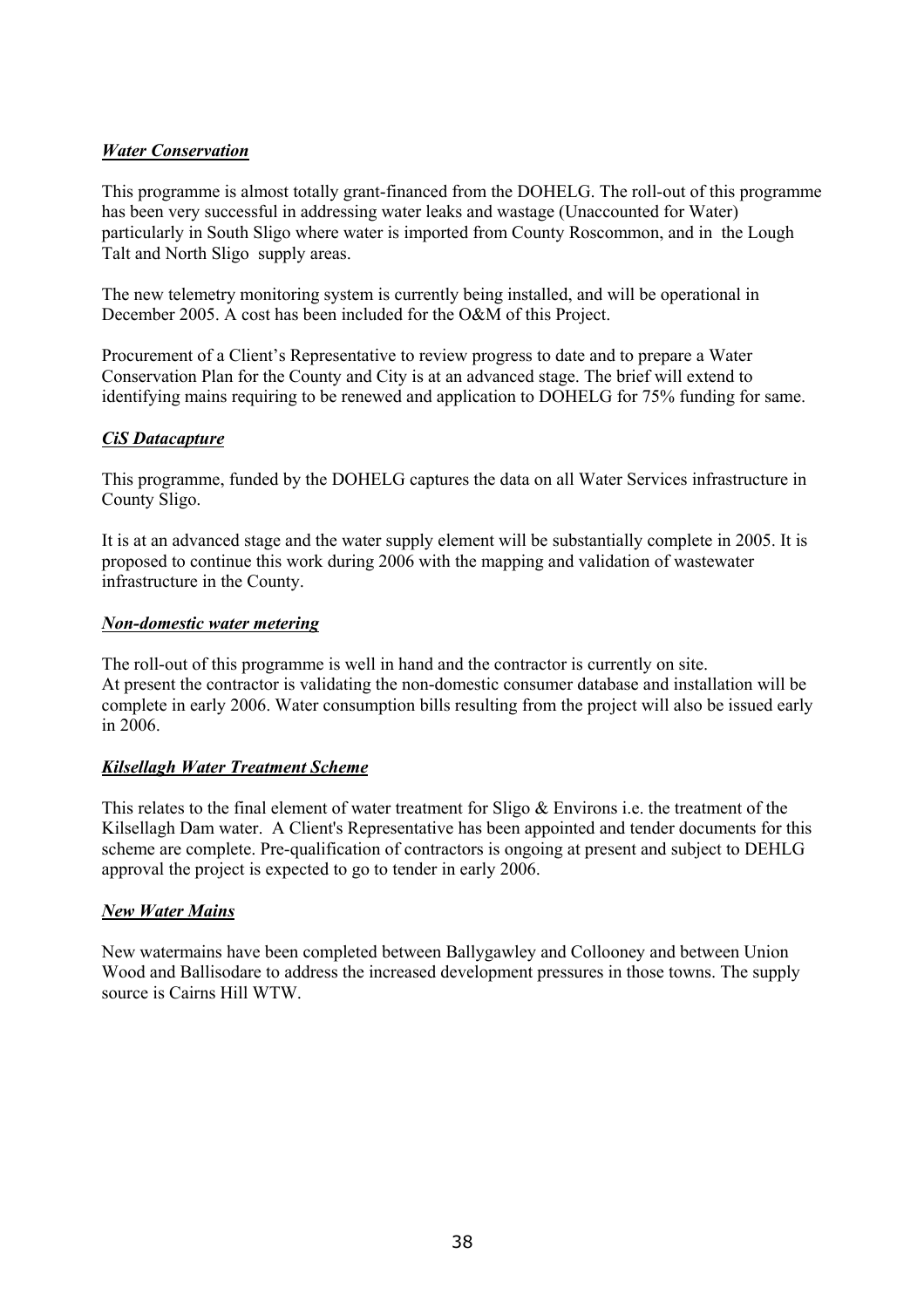Other Pipelines upgrades that are planned are:

- Proposed reservoir and Upgrading of Coolaney Water Supply.
- Proposed Pipeline from Mullaghannene to Ardtrasna reservoir in North Sligo.
- Proposed Pipeline from Grange Reservoir to Grange Village in North Sligo.

It is intended that these Pipelines will be funded out of Development Contributions Scheme. Other works planned include upgrading part of the pipelines in Rinbaun, Dawros and Quarryfield.

#### *Public Sewerage Schemes*

A sum of  $\epsilon$ 860,0-00 is proposed in the draft budget for the Operation & Maintenance of all sewerage schemes in the County (including Sligo Borough).

Three new schemes came into operation in 2005 in Ballisodare, Cloonacool and Aclare. These will be operated on an "Operate and Maintain Contract" and 2006 cost increases reflect this.

In addition it is planned to construct new WwT Works in Coolaney, Dromore West, Carney and Gurteen. These will be financed by Sligo County Council from and the capital costs recovered from developers who avail of the service through Special Development contributions. Contracts have been signed for Coolaney and Dromore West and the contractor will mobilise onsite during December 2005. Carney and Gurteen are currently at tender procurement stage.

A new WwTW has been constructed in Rockfield in partnership with a local developer. Similar WwTW's projects are currently at various stages of planning and design in Bunninadden, Castlebaldwin, and Ballintogher.

Contractors have been shortlisted for Enniscrone WwTW and the tender process is expected to commence in December 2005 subject to DOHELG approval. Construction of the scheme is expected to proceed during 2006.

#### *Sligo Main Drainage*

A preferred bidder has been approved for the Sligo Main Drainage Wastewater Treatment plant. Contract formalities are currently being finalised and contract signing is expected to take place shortly. The scheme is expected to go to construction in 2006.

# **Programme Group No. 5 - Coastal Protection**

A number of Coastal Protection Schemes are at various stages of planning and development. These projects are grant-aided by the Department of Communication, Marine and Natural Resources (DCMNR), to the level of 75%. Full details are listed in the 3 year Capital programme.

A programme of work has been submitted to the Department by Sligo County Council for funding for period 2006-2008.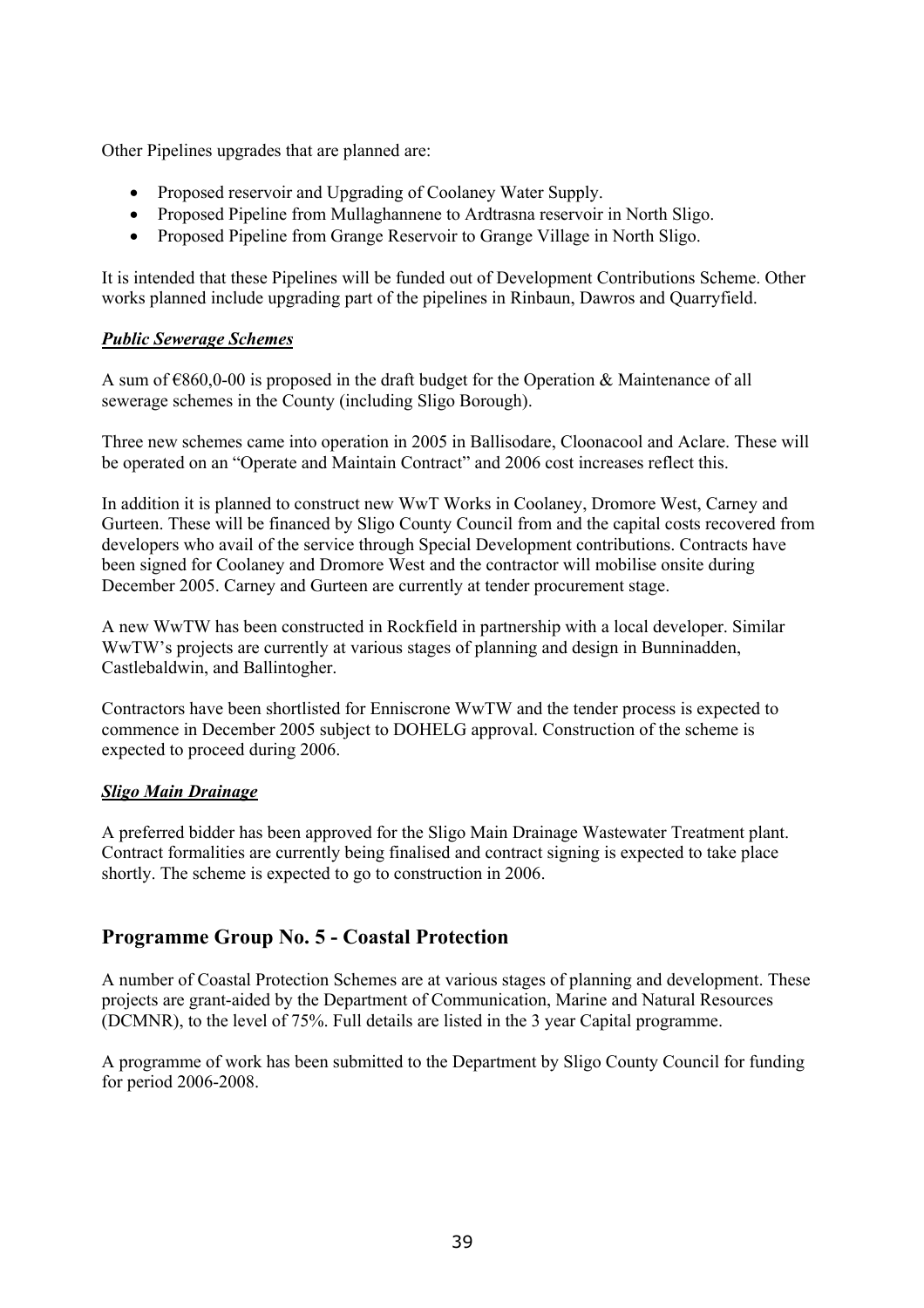# **Programme Group No. 6 - Maintenance of Beaches and Open Spaces**

Sums of  $662,000$  and  $674,000$  are being provided in estimates 2006 for the maintenance of beaches and open spaces respectively.

Infrastructure and Planning and Environment Directorates will be monitoring waste enforcement regulations closely to ensure communities become 'litter free' zones with a selective provision of litter bins only where necessary.

# **Programme Group No. 7 - Piers & Harbours and Drainage of Land**

#### *Piers & Harbours*

A sum of  $\epsilon$ 29,062 is being provided as matching funds under Interreg III A programme as a 25% contribution towards a grant of  $E116,248$  received from ICBAN to carry out safety and improvement works at Aughris, Pollnadivva, Easkey and Enniscrone piers.

A sum of €40,000 is being provided towards the upkeep and continued maintenance of harbours as follows:-

| 1. Enniscrone area   | €17,000          |
|----------------------|------------------|
| 2. Aughris           | $\epsilon$ 1,600 |
| 3. Sligo North       | €18,400          |
| 4. Navigation Lights | € 3,000          |
|                      | €40,000          |

A further provision of €150,000 has been made for operating costs arising as a result of the proposed takeover of Sligo Harbour by the Council in 2006. A contra income figure of  $\epsilon$ 150,000 has also been included in this programme.

#### *Drainage of Land*

A sum of  $\epsilon$ 45,000 is being provided in 2006 for the drainage of lands.

| 1. Owenmore, Coolaney | $\epsilon$ 2,700 |
|-----------------------|------------------|
| 2. Tubbercurry        | €13,400          |
| 3. Ballymote          | €14,000          |
| 4. Dunmoran           | € 5,400          |
| 5. Drumcliffe         | $\epsilon$ 4,800 |
| 6. Legal Costs        | 64,700           |
|                       | €45,000          |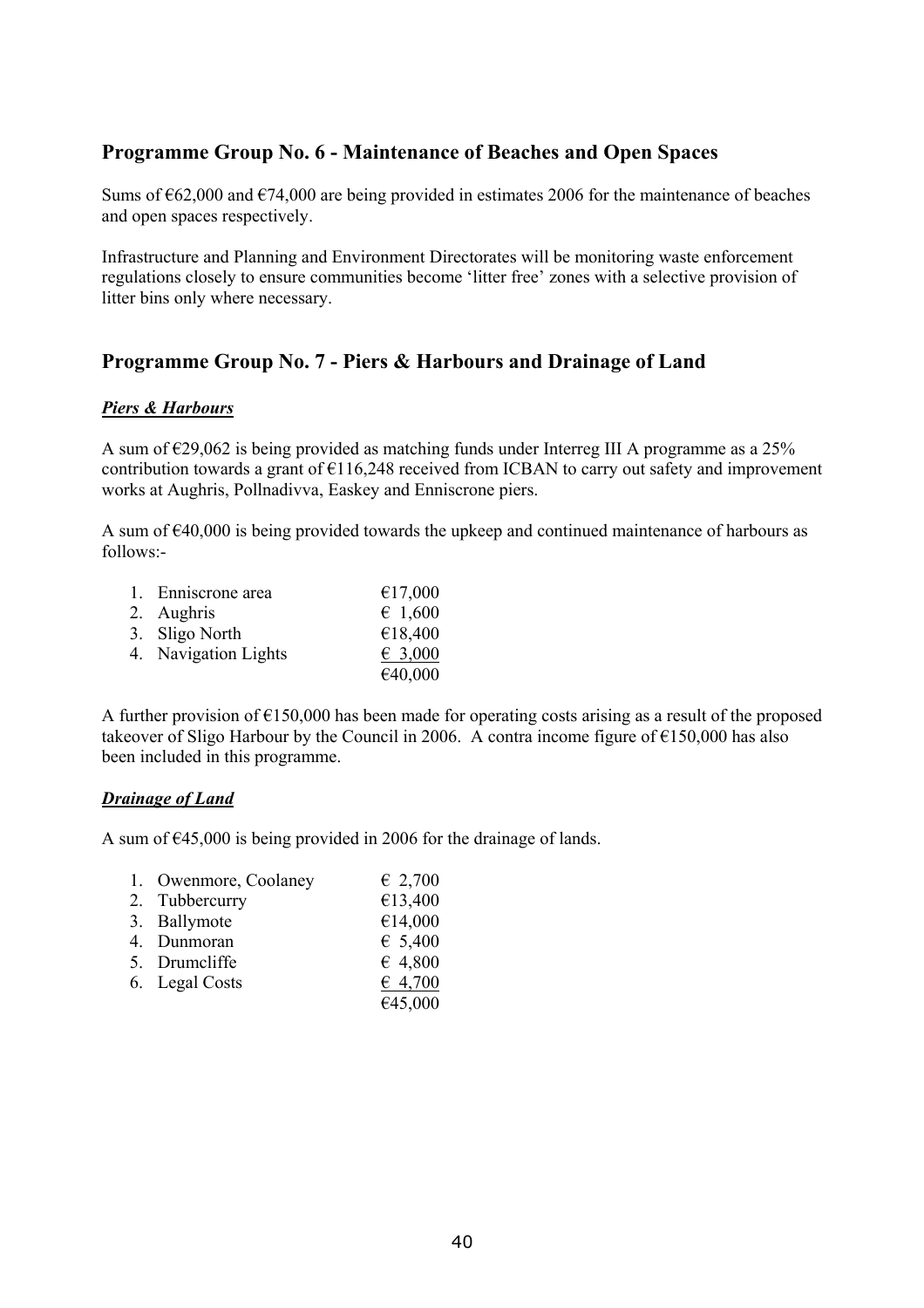# **Planning, Economic Development and Environmental Directorate**

Development continues to be driven by the Gateway status of Sligo city and the current construction and rebuilding activity in this city is a clear reflection of this very much increased investment. What has also been clear in the past year is the high level of expansion in a number of the towns and villages adjacent to Sligo and somewhat further afield.

Some of the milestones achieved during the year reflecting the increased level of development include

- Steady increase in planning application numbers in the absence of tax driven schemes.
- Adoption and publication of the County Development Plan 2005-2011 giving a clear framework for the development of the county for the next six years, including mini-plans for Ballisodare, Collooney and Grange.
- Local Area Plan adopted for Ballymote showing a development capacity of in excess of 4,000 people.
- Adoption of Courthouse Block Urban Design Framework Plan setting down a blueprint for the redevelopment of the Courthouse Block in Sligo bounded by Teeling Street, Castle Street, Market Street and High Street.
- Further meetings with designers and architects on two occasions helping to deliver a better quality of design for customers.
- Improve the delivery of planning decisions.
- Successful enforcement of planning control with 100% response to all complaints and 22 enforcement notices issued.
- Compliance with Building Regulations with a 15% inspection rate.
- Successful collection of development levies and close monitoring of bonds and securities.
- Continued implementation of the County Sligo Heritage Plan.
- Development of biodiversity guidelines for local authorities and raising awareness.
- Opening of the Civic Amenity Site in Tubbercurry.
- Continued emphasis on litter management through "Operation Clean Sweep" in Ballymote, Tubbercurry and Enniscrone.
- Continued commitment to environmental education and awareness.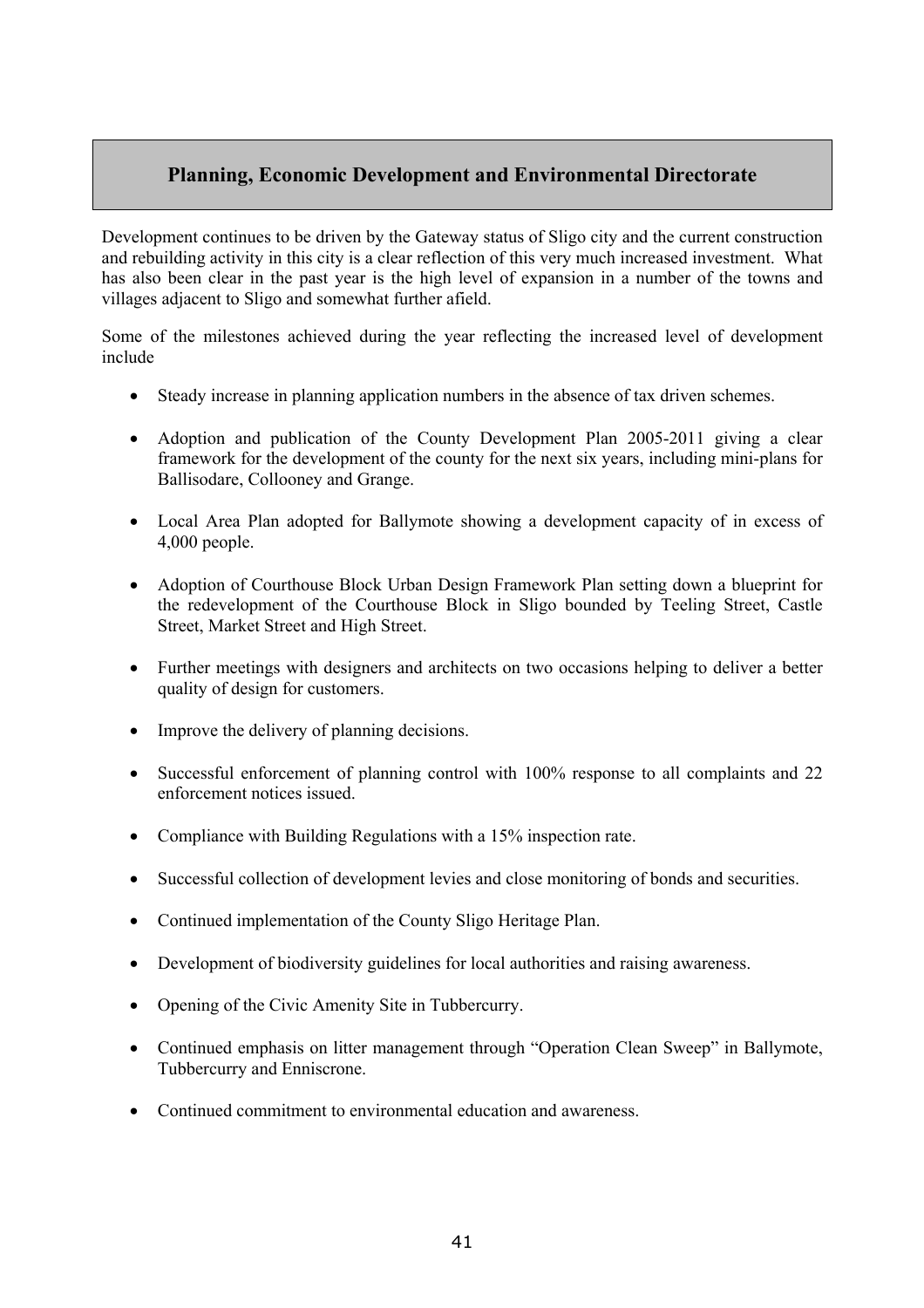- Prosecution of unauthorised waste activities by the Council's Waste Enforcement Office.
- Adoption of Waste Presentation bye-laws.
- Maintenance of Blue Flag Beaches.
- Maintenance of high water quality in 95% of Sligo's river channels through an active monitoring programme.
- Participation in the Western River Basin Management Project.
- Active participation in food safety and animal welfare programmes.

Operational plans for 2006 include increased emphasis on the production of development plans and improving the service delivery to customers over a wide range of services provided.

**Patrick J. Forkan**  *Director of Services 21st December 2005* 

 $\mathcal{L}_\text{max}$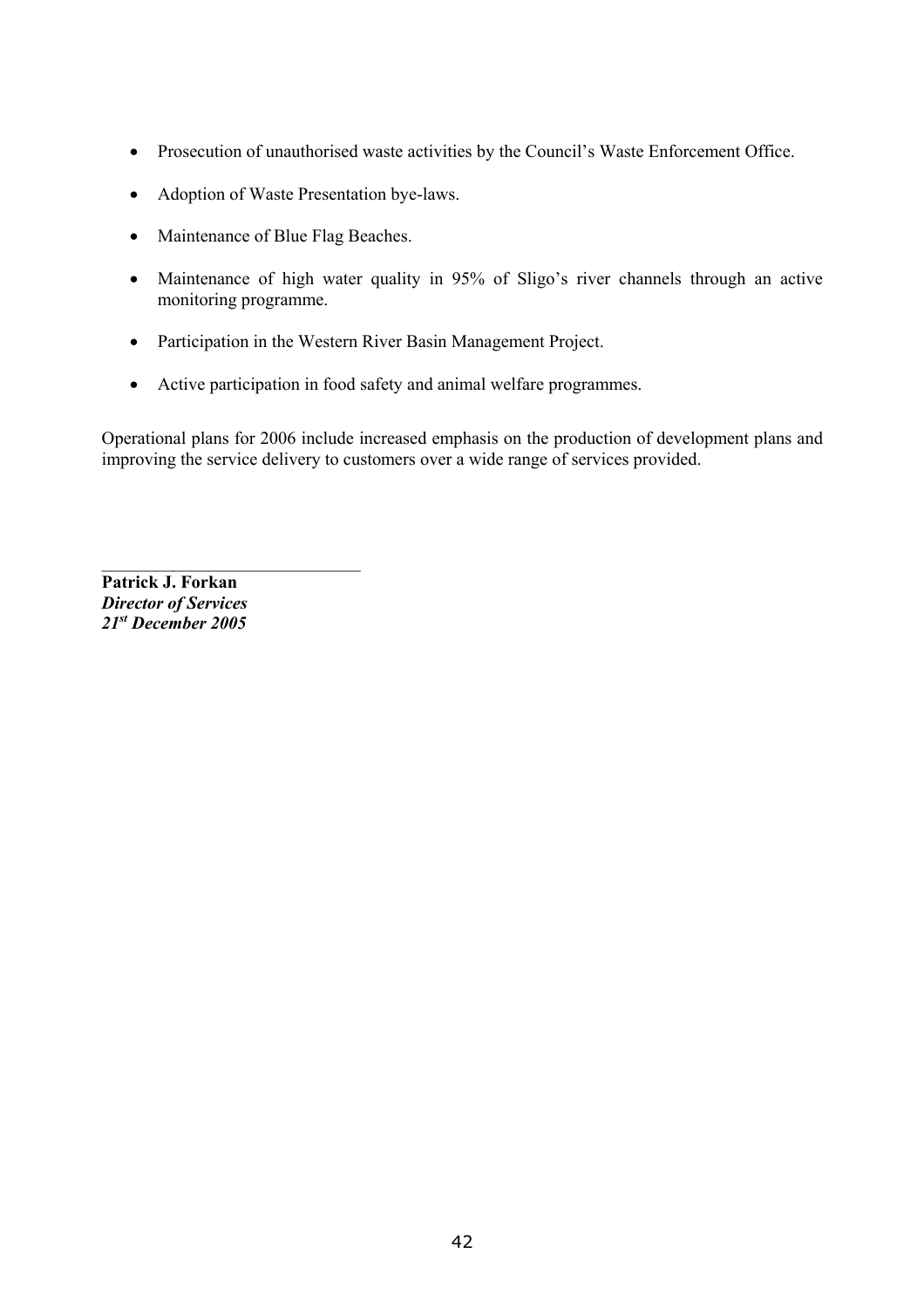# **PLANNING AND DEVELOPMENT**

# *DEVELOPMENT CONTROL:*

Between the  $1<sup>st</sup>$  of January and  $31<sup>st</sup>$  October, 2005, a total of 947 planning applications were received by Sligo County Council. Approximately 73% of these planning applications were decided by the Council within 8 weeks of the receipt of application and the refusal rate was approximately 17%.

The Development Control section continues to promote the improvement in the quality of developments being proposed throughout Sligo. The operation of a screening process of new planning applications at the public counter has helped significantly reduce the invalidation rate to 2% of all new planning applications received. Pre-planning discussions are facilitated by the Area Planners at both the County Hall and the Tubbercurry One-Stop Shop. It is envisaged that the average waiting time from request to receiving a pre-planning meeting will not exceed two weeks.

In addition to pre-planning meetings, two planning seminars were convened during 2005 and all local agents were invited to attend. The purpose of these seminars is to improve the awareness of relevant planning legislation, Development Plans, Local Area Plans, Government Guidelines etc. A better understanding of the provisions and guidance contained within these documents will improve the quality of applications submitted to Sligo County Council (e.g. the deferral rate for the period up to the end of October has been reduced from 42% in 2004 to 33% in 2005). Furthermore, the establishment of a Panel of Approved Consultants to carry out site suitability assessments in Co. Sligo should also result in a significant reduction in refusals and further information requests in the future relating to this issue. Further, given the importance of securing good design in the expanding Gateway city, agents have been advised of this issue. It is intended to follow up the design issue in subsequent discussions with agents and the publication during 2006 of a design guide, appropriate to the needs of Sligo developers.

# *DEVELOPMENT PLANNING UNIT (DPU)*

The DPU is responsible for drafting, publishing and reviewing planning and development policy for County Sligo as a whole and for individual settlements within the County. This work is done in consultation with the public, elected members, officials, prescribed bodies and relevant interests. The Unit also makes an input to key development proposals and facilitates plan implementation through staff involvement in follow-up meetings with stakeholders and participation in a range of initiatives, at both local and regional level.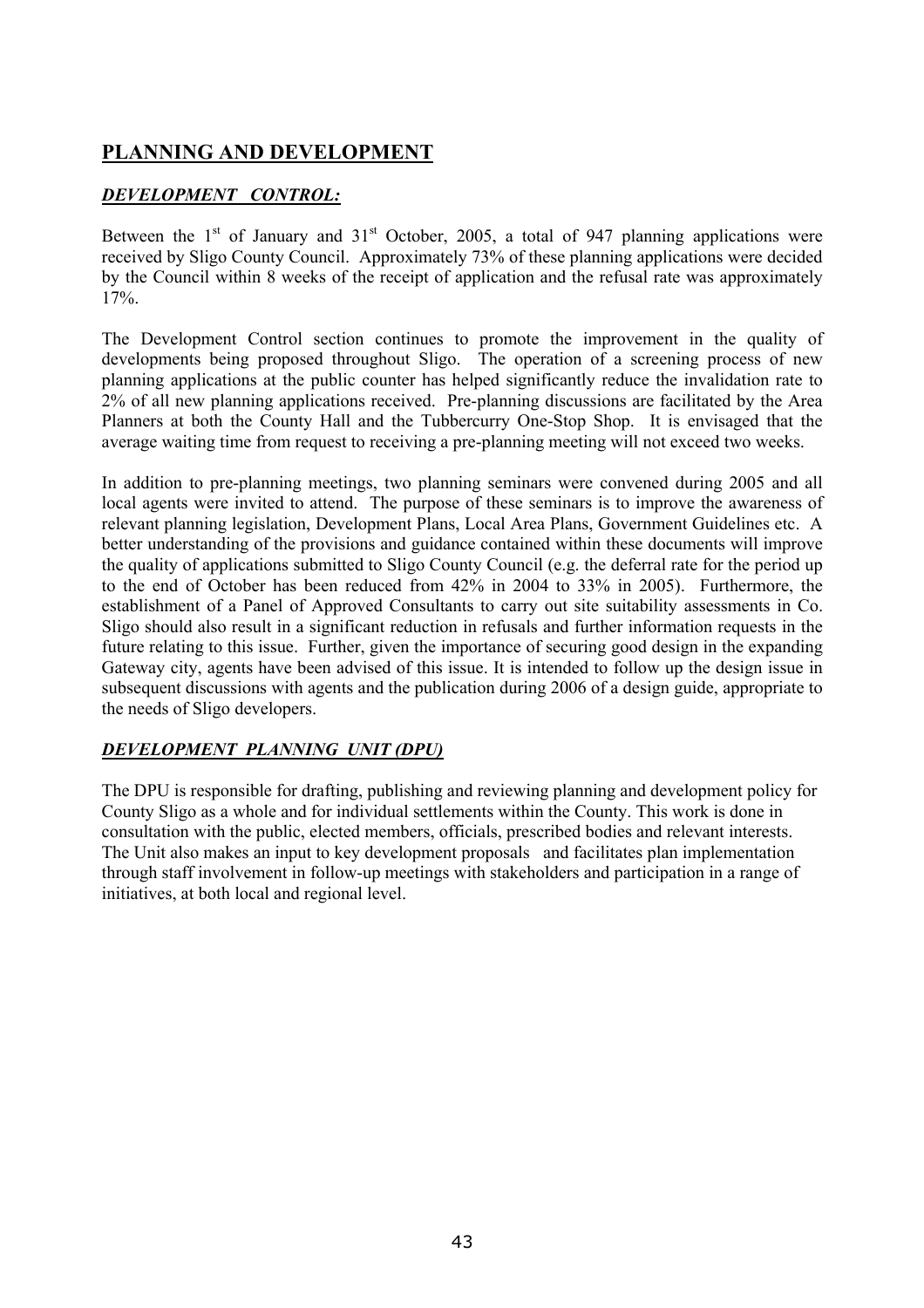#### *Achievements in 2005*

The year was largely devoted to the completion of the County Development Plan, which was brought through the final amendment stage to adoption by the Members on  $18<sup>th</sup>$  April. The Plan came into force on 16 May and was published in October. *Sligo County Development Plan 2005 – 2011* comprises three separate parts:

- The main document including an overall strategy, detailed development objectives, development control standards/guidance and Mini-Plans for Ballysadare, Collooney and Grange;
- The Record of Protected Structures (RPS) providing photographs and location details of 253 no. buildings/structures throughout Sligo County;
- The Housing Strategy  $-$  a joint County Council/Borough Council strategy for the entire County.

The County Development Plan is the core document for directing physical development and facilitating socio-economic progress in County Sligo. Its policies and objectives are designed to boost competitiveness, respect resources and enhance quality of life. Given the importance and anticipated usage of the Plan, it was a priority to ensure that the publications are informative, attractive and user-friendly. All the layout and design work was done by the DPU, with only printing out-sourced.

With the help of our consultants, the National Building Agency, the **Ballymote Draft Local Area Plan** was put on public display in May, following a well-attended Pre-Draft Public Meeting in Ballymote. The final stage of the statutory process has now been adopted by the Members at the December meeting.

**Tubbercurry** is the last of the three 'Key Support Towns' for which a local area plan will be put in place. The DPU has already brought survey and analysis work for this plan to at an advanced stage. By Christmas, the local community will have been consulted at a Pre-Draft Meeting and given an opportunity to make written submissions.

During the life of the County Development Plan, it is proposed to prepare 'mini-plans' for villages experiencing development pressure. A mini-plan is relatively quick to prepare, consisting of a simple zoning map and a set of written objectives. These plans will generally be tackled in groups of three and incorporated into the County Development Plan by means of the statutory 'variation' procedure. The first three mini-plans have already been delivered (i.e. Ballisodare, Collooney and Grange) and the survey/analysis stage is complete for **Carney, Coolaney and Dromore West:** by the end of 2005, the pre-draft public consultation phase will also have taken place.

From now on, all plans and variations of plans are subject to Strategic Environmental Assessment (SEA) in accordance with EU requirements.

The Bréifne Tourism Project is an EU-funded, cross-border initiative that has benefited from a DPU time-investment over the past few years. The project is a joint venture involving Cavan, Leitrim, Roscommon and Sligo County Councils, Fermanagh District Council, the University of Ulster and the Geological Surveys of Ireland and Northern Ireland. The aim is to develop the tourism potential of the region under the brand name of *bréifne*. Phase 1 achievements are nearing completion and include a top-quality website, a 200-page travel guide and documentary film showcasing the region.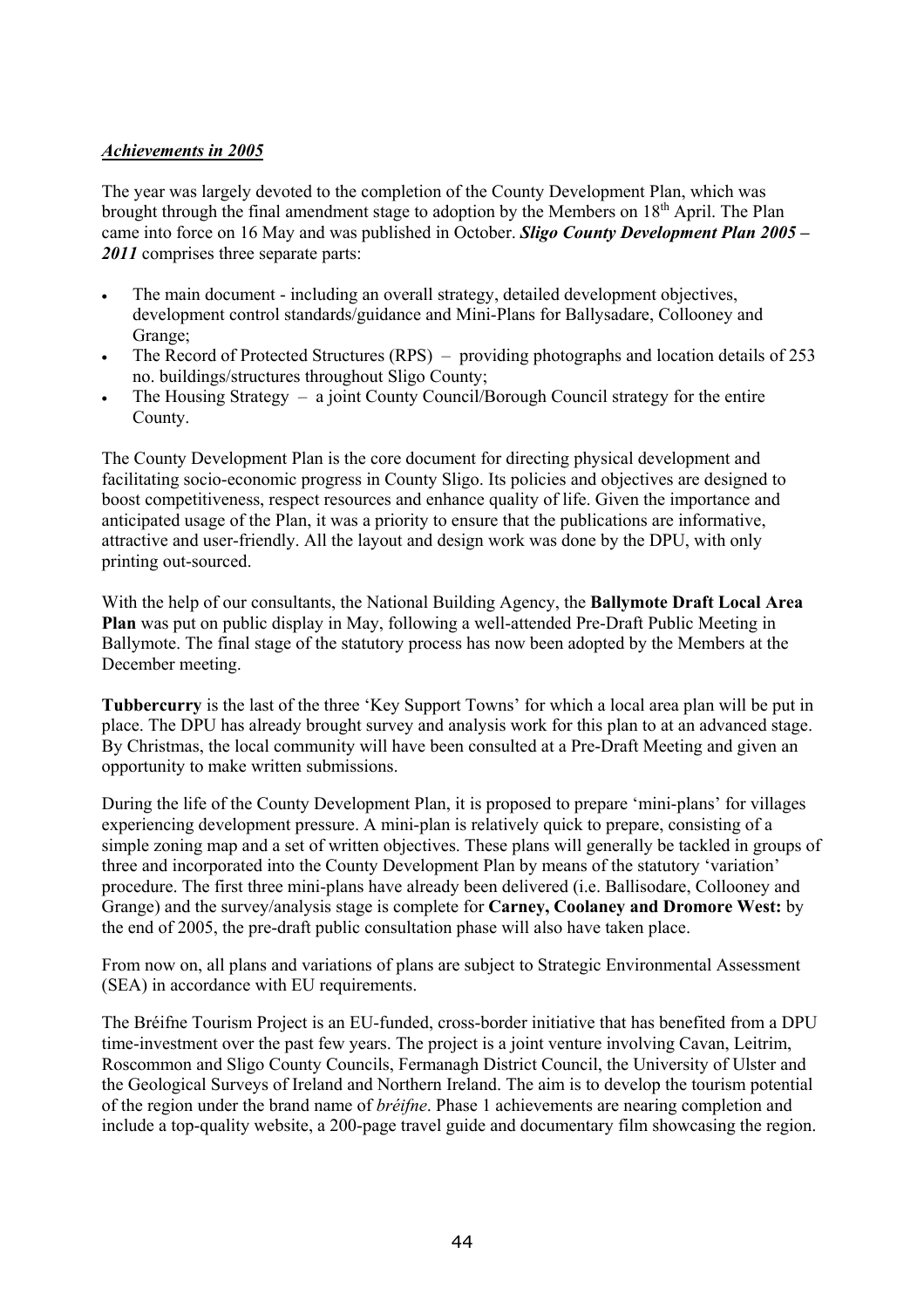# *Work programme for 2006*

- Carry out mid-term review of *Sligo & Environs Development Plan 2004 2010* to assess progress achieved in securing development objectives;
- Prepare master-plan for Sligo Docklands Regeneration;
- Prepare master-plan for Lisnalurg or Carrowmore/Caltragh;
- Review RPSs for Borough and County following publication of the National Inventory of Architectural Heritage (NIAH) for Sligo;
- Publish Ballymote Local Area Plan;
- Complete Tubbercurry Draft Local Area Plan, put on public display and bring plan through statutory stages to adoption;
- Complete draft mini-plans for Carney, Coolaney and Dromore West, put on public display and incorporate into County Development Plan by means of statutory variation procedure;
- Commence work on next group of mini-plans:
- Commence preparation of a Sligo Design Guide;
- Support and continue to participate actively in the further development of the *bréifne* tourism initiative.
- Planning application leaflet.

# *ENFORCEMENT AND BUILDING CONTROL*

The main areas of focus of the enforcement section are as follows: -

- Enforcement of planning control generally.
- Building control.
- Dangerous structures.
- Taking in charge of housing estates.
- Collection of financial contributions.
- Ensuring that sufficient security is provided to ensure the satisfactory completion of housing developments.
- Derelict Sites.

# *ENFORCEMENT AND PLANNING CONTROL*

The success of the enforcement section since its inception five years ago has brought about a situation where the level of compliance has increased considerably as evidenced by the reduction in the number of complaints received. Most developers are generally compliant with the planning laws and regulations and in areas where difficulties arise, these are generally resolved by discussion with the developers. This is in line with the Council's agreed policy for securing compliance. Inspections are now carried out on all developments prior to commencement and this has resulted in potential difficulties being highlighted and resolved early in the construction process.

During 2005 to date, the Council received complaints in respect of 127 developments, in 114 cases warning letters were issued and 22 enforcement notices were issued. The enforcement section succeeded in achieving 100% response rate to all complaints within a period of six weeks.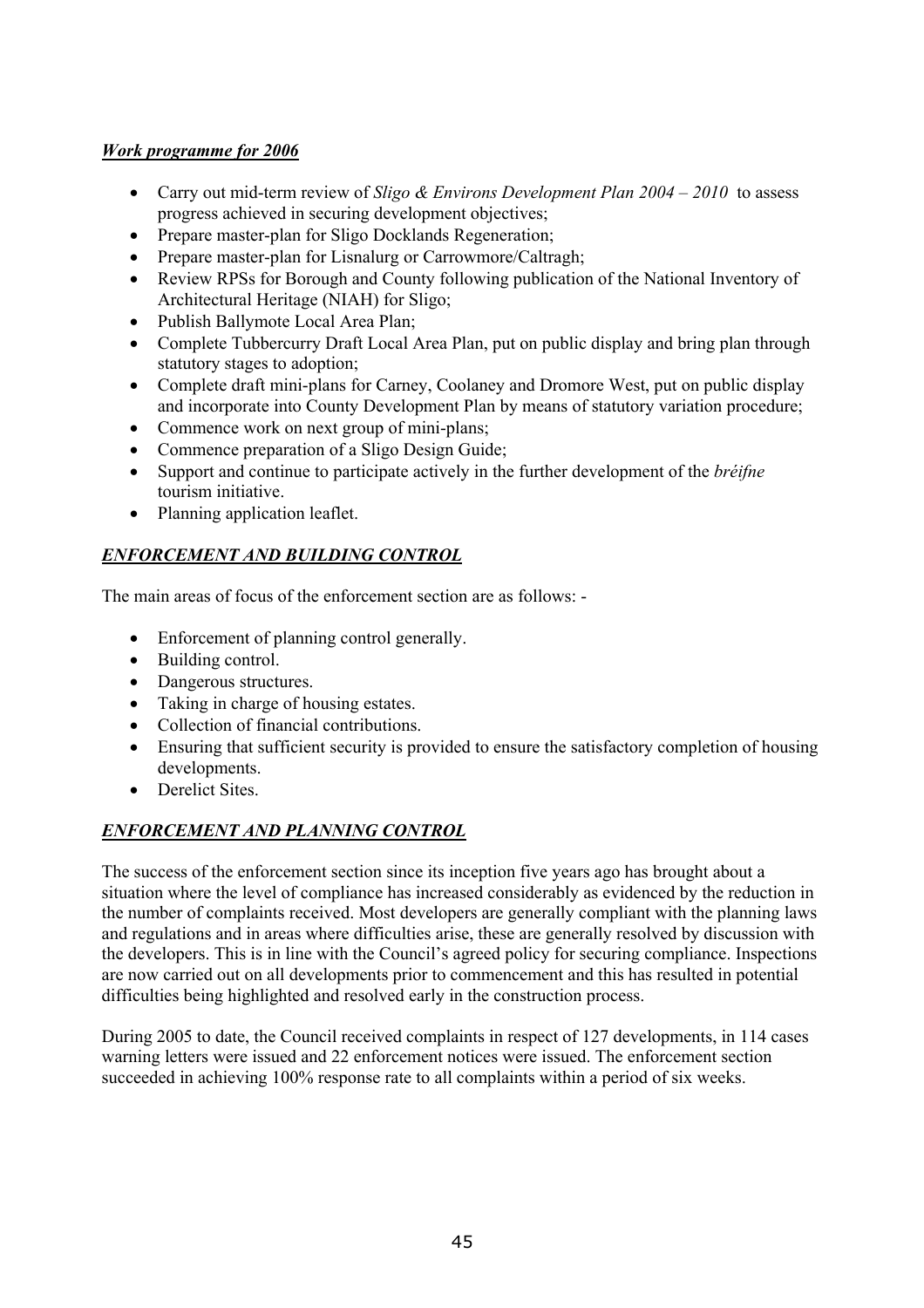# *BUILDING CONTROL*

The objective of the building control section is to encourage good building practice, to ensure that buildings are constructed correctly and that access for disabled and elderly is provided for in building plans. Inspection rates of 15% are presently being achieved in this area. The council continues to pay particular attention to compliance with Part M of the Building Regulations dealing with access for people with disabilities and a high level of compliance has been achieved in this area.

# *DANGEROUS STRUCTURES*

One structure was identified by the Council as being dangerous during the past year. This structure was subsequently removed.

# *TAKING IN CHARGE OF HOUSING ESTATES*

A new policy & procedure for taking in charge of housing estates was adopted by the Council at its meeting in March 2004. Many new housing estates are presently under construction and the activities of the enforcement section are geared towards ensuring that these estates are satisfactorily completed and taken in charge by the Council following their completion. It is anticipated that the workload will increase considerably in the future, given the substantial number of housing estates under construction throughout the county. This will have financial implications for the council in terms of ongoing maintenance costs in the future. However, the arrangements presently in place should ensure that these estates are completed to a high standard before becoming the responsibility of the council.

# *FINANCIAL CONTRIBUTIONS*

A system has been put in place to ensure that financial contributions are paid in accordance with the requirements of planning permissions granted. This system ensures that contributions are paid in all cases and where the contribution is not paid legal proceedings will be implemented. The Financial Contributions scheme will provide necessary funding to improve necessary infrastructure throughout the county. Special contributions have been levied in respect of some areas where specific exceptional costs not covered by the scheme are incurred. The council works closely with developers to provide this infrastructure with the cost being borne by them.

# *BONDS & SECURITY*

The amount of security required by the Council in order to ensure that estates are completed to a satisfactory standard was substantially increased in 2003. This increase was applied on the basis of experience to date in relation to existing developments and in order to ensure that sufficient monies would be available in the event of the developer failing to complete an estate to the required standard.

# *Derelict Sites*

The enforcement section took over responsibility for derelict sites in the recent past and it is proposed to target dereliction as a key objective next year. In the first instance, it is proposed to focus on the town of Tubbercurry and over time to examine the entire county. Efforts will be made to bring about development of derelict sites rather than simply improving their appearance.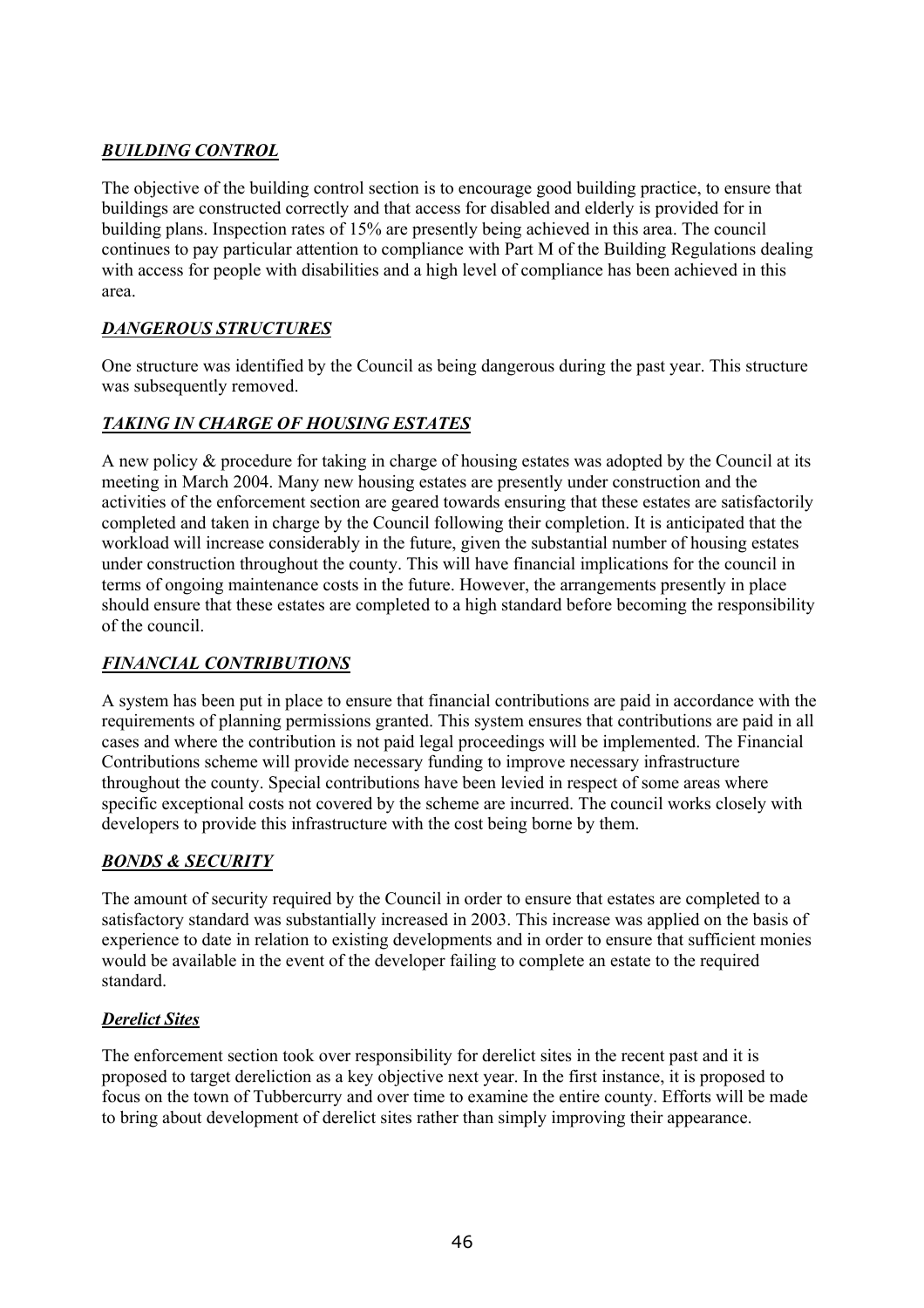# *COUNTY SLIGO HERITAGE OFFICE*

The County Sligo Heritage Plan 2002-2006 developed and guided by the County Sligo Heritage Forum sets out policies and priorities for the identification, protection, preservation and enhancement of Sligo's heritage. The development of a co-ordinated heritage strategy at county level is a key recommendation of government policy as outlined in the National Heritage Plan (2002) and the National Biodiversity Plan (2002).

This is being achieved through the establishment of the County Sligo Heritage Forum and the coordination and implementation of the County Sligo Heritage Plan 2002-2006 which focuses on the areas of data collection, Local Authority heritage management, raising awareness of heritage issues and promotion of best heritage practice. The Heritage Office is continuing to support the Heritage Forum in the implementation of the plan and also provides support to the strategic role of the Sligo Local Authorities in the local heritage environment, both directly and indirectly.

# *Heritage Programme Achievements in 2005*

#### *Collection of Heritage Data*

- 1. Audit of Archaeological objects held in museum collections in partnership with the National Museum of Ireland.
- 2. Survey of industrial archaeology sites in County Sligo.

#### *LA Heritage Management*

A key role for the Heritage Office is the provision of high quality advice to the Sligo Local Authorities on policies and priorities relating to heritage and to support them in the integration of heritage conservation into their activities. This is achieved through heritage appraisal of development plans and local area plans, and the development of heritage training and structured input of heritage advice. In partnership with Kildare County Council and the Heritage Council, Sligo County Council was involved in the development of Biodiversity Guidelines for Local Authorities during 2005. This will be followed by a training module in early 2006.

#### *Raising Awareness*

- Continued to advise on the development of a County Museum for Sligo.
- Facilitation of the Schools heritage and IT programme.
- Continued implementation of the Field Monument Advisor pilot in North Sligo.
- Promotion of the Heritage in Schools Scheme.

# *Promoting Best Practice*

- Ongoing provision of advice to communities/individuals developing heritage initiatives and facilities.
- Preparation of a conservation plan for Carrowkeel, Co. Sligo.
- Administration of the LA Conservation Grants for Protected Structures Scheme 2005.
- Administration of Community Heritage Grants Scheme 2005.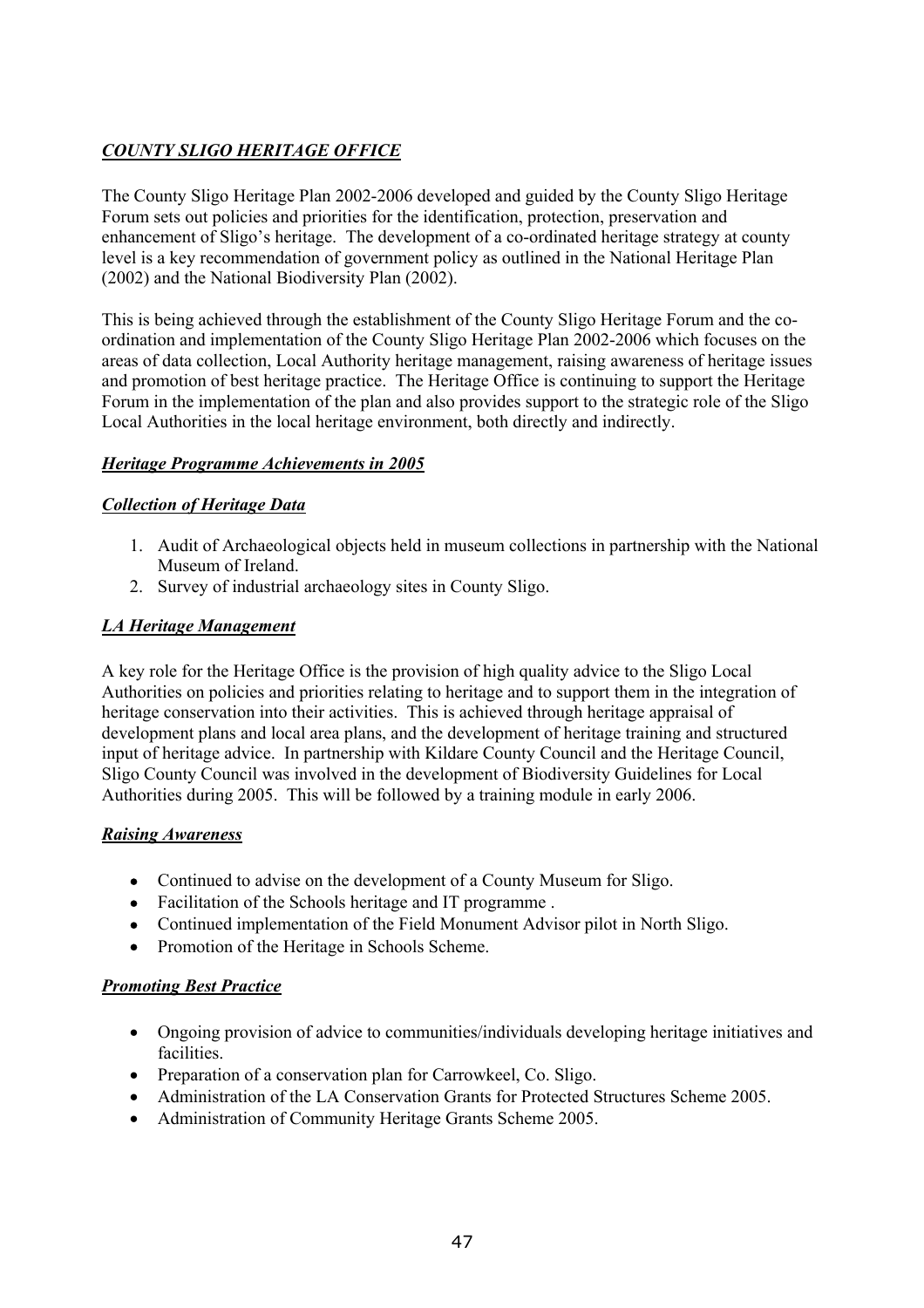# *LA Physical Heritage Projects*

Sligo Cemetery Gate Lodge - a conservation grant allocation of  $\epsilon$ 40,000 has been secured from the Urban & Village Renewal Regional Operational Programme 2000-2006. An application has been made to the Heritage Council under their Buildings at Risk Scheme for additional funding in 2006 to enable works to be carried out.

# *Heritage Priorities for 2006*

2006 represents the final year of implementation of the five-year heritage strategy adopted by the County Sligo Heritage Forum and Sligo Local Authorities in 2002. During 2006, the work undertaken during the first five years will be evaluated and the process of developing a new heritage strategy for the county will commence.

A Strategic funding application has been lodged with Heritage Council for financial support to deliver key actions outlined in the County Sligo Heritage Plan during 2006. Details of the allocation available will be announced in December 2005. Subject to the provision of funding from the Heritage Council the Heritage Office proposes to support the County Sligo Heritage Forum in the following project areas in 2006:

- Continue to pilot the Field Monument Advisor Scheme.
- Carry out a lowland grassland survey of Co. Sligo.
- Collation of a bibliography of archaeological publications and reports from Co. Sligo.
- Preparation of a Conservation Plan for Inishmurray.

The Heritage Office will also continue to deliver the protected structures and community heritage grant schemes during 2006.

The total estimate sought for the heritage programme in 2006 is  $\epsilon$ 328,300 and is determined on the basis of the estimated recoupable income in 2006.

# **Environmental Services Section**

The Environmental Services Section deals in the following work areas:

# **Programme Group 5 – Environmental Protection**

- Waste Management.
- Pollution Control.
- Blue Flag Beaches.
- Water Safety.
- Casual Trading.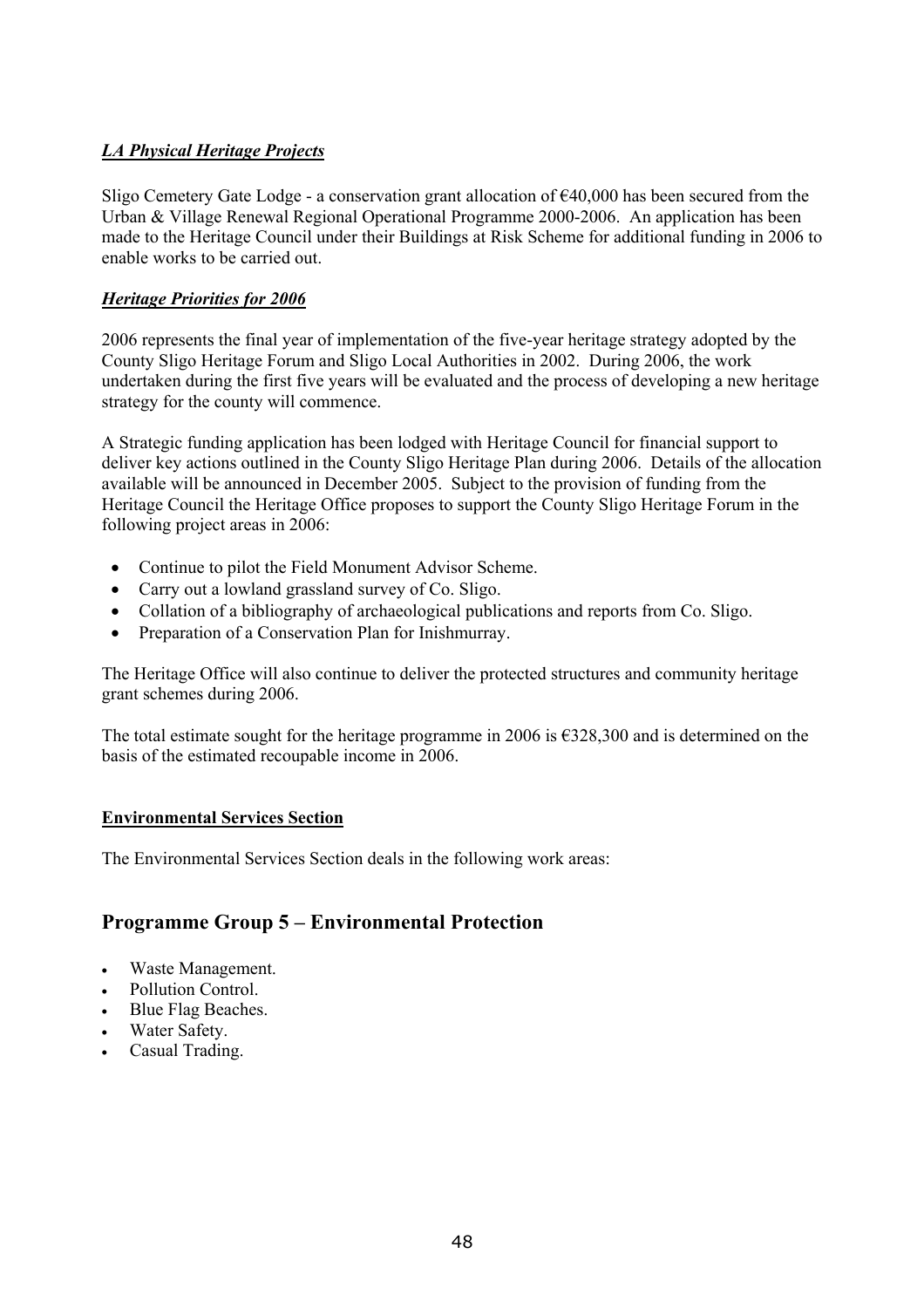# **Programme Group 7 – Agriculture & Education**

• Food Safety.

# **Programme Group 8 – Miscellaneous**

- Control of Dogs.
- Control of Horses.

The Environment Section is responsible for a wide range of services spanning three programme groups as outlined above. Objectives in the councils Corporate Plan include the protection and improvement of water and air quality in Sligo, and to reduce the amount of waste going to landfill. The focus in 2006 will be to introduce and implement measures to achieve these corporate objectives.

# **WASTE MANAGEMENT**

It is expected that 2006 will see the making of the new five year Connaught Waste Management Plan. This plan re-emphasises the targets to be achieved by 2013 in order to comply with National and EU targets, namely: Recycle 48%, Thermally Treat 33% and Landfill 19%. Although Sligo's recycling rate for household waste has increased from 4% in 2001 to 18% in 2005, further progress is necessary in this area in order to achieve the required targets. As well as household waste, 2006 will see a particular focus on commercial waste and Construction & Demolition (C&D) waste. These areas will be tackled through facilitation of the provision of infrastructure, environmental awareness and enforcement measures.

#### *Infrastructure*

Dry recyclable wastes are catered for at the two Recycling centres in Sligo – Tubbercurry and Waste Disposal Sligo (WDS). It is intended to increase the range of materials accepted at the Recycling Centre in Tubbercurry to cater for as large a range of recyclable materials as possible. Small commercial operators will also be encouraged to use the site. The separate kerbside collection of dry recyclable materials is available in Sligo town and a large part of the county. 2006 will see the extension of the separate dry recyclable collection throughout County Sligo.

Sligo continues to enjoy a high glass-recycling rate with almost 900 tonnes of glass recycled in the first ten months of 2005. This equates to the recycling of approximately 3.15 million glass bottles. This glass is recycled via a network of Bottle Banks in Sligo town and almost all villages in the county. The upgrade of these banks continues to be a priority in 2006 along with an expansion programme in Sligo town. Creating a positive image at all Bring Bank sites is imperative in encouraging their use but this is proving difficult at some sites due to incidences of illegal dumping. Mobile surveillance cameras are being purchased for use at these sites with a view to taking legal action against offenders.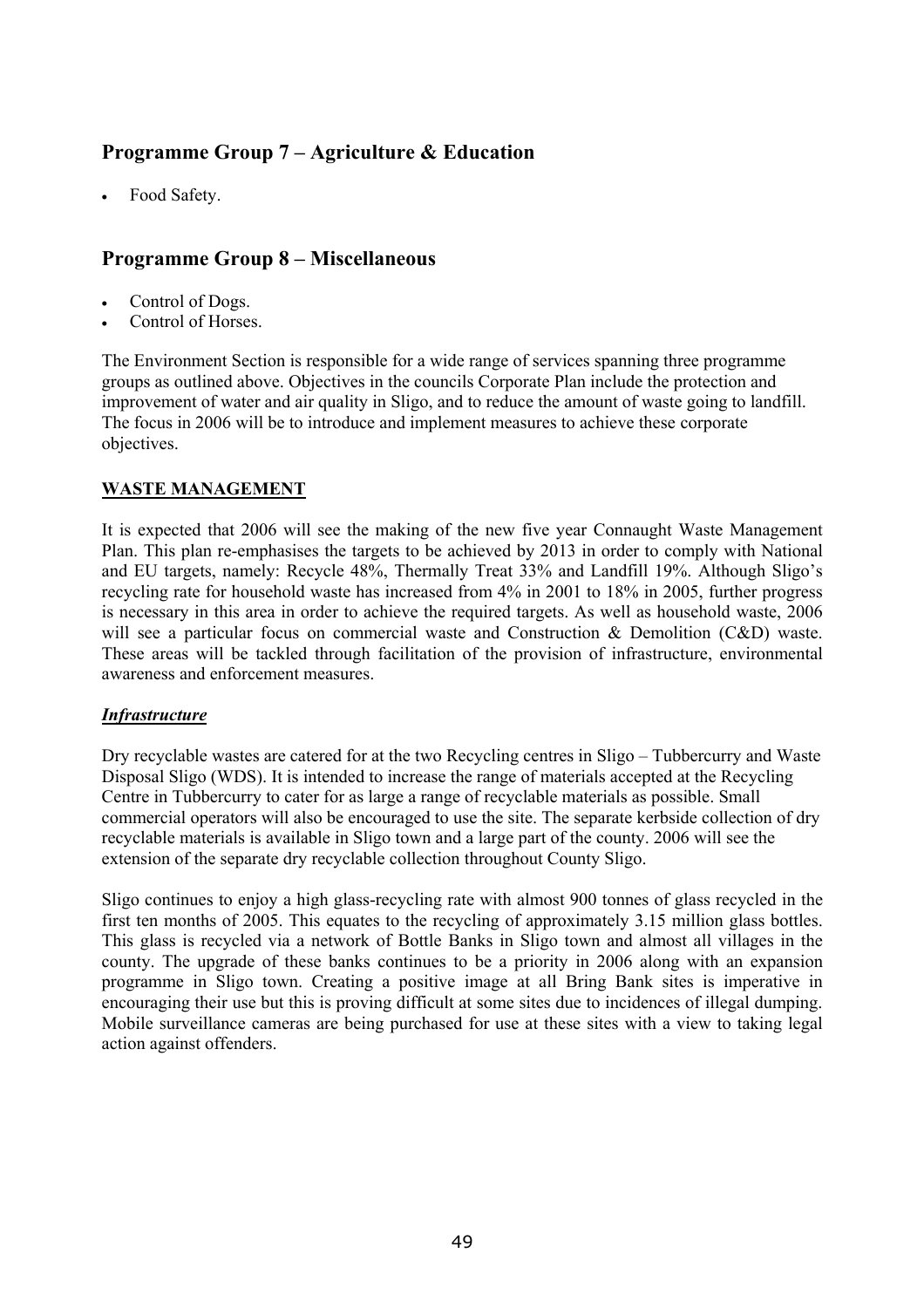Although there are over 20 permitted sites in the county for the recovery of C&D material, there is no site in operation for the recycling of C&D material. With the current rate of development in Sligo, the need for a C&D recycling facility in the Sligo area is urgent. As well as being the best option environmentally, a C&D recycling facility should reduce the waste management costs for the construction industry. Facilitating the provision of such a facility will be a priority in 2006.

Organic kitchen waste makes up approximately 30% of all household waste generated. Home composting is a positive and simple option to deal with this waste. In 2006 the Environment Section will continue to promote the use of home composters and offer them for sale at a subsidised rate. In urban areas that are not suitable for home composting, the ultimate solution is to introduce a third bin for the collection of separated kitchen waste only. In order to do this, a Composting or Biological Treatment Facility must be put in place to process this waste. In 2006 Sligo County Council will encourage the provision of these facilities in order to further significantly reduce the organic waste sent to landfill.

Green garden waste is a bulky waste fraction that should be diverted from landfill. In 2005 Sligo County Council secured the necessary statutory permissions for a Green Waste Composting Facility at Ballisodare, Co. Sligo. In 2006 the provision of this facility will be advanced with a view to having the facility operational in autumn 2006.

Landfill is the least preferred option in dealing with waste, and is at the bottom of the EU waste hierarchy.



However, landfill is required to deal with the waste that cannot be recycled, composted or thermally treated, which is estimated to be 19% of all waste generated in Connaught. A greater percentage of landfill capacity is required until the necessary infrastructure is put in place to recycle, compost and in particular thermally treat waste. In 2006 Sligo County Council will encourage the development of a North Connaught Landfill to deal with this interim waste, and to ultimately deal with the 19% of residual waste in 2013.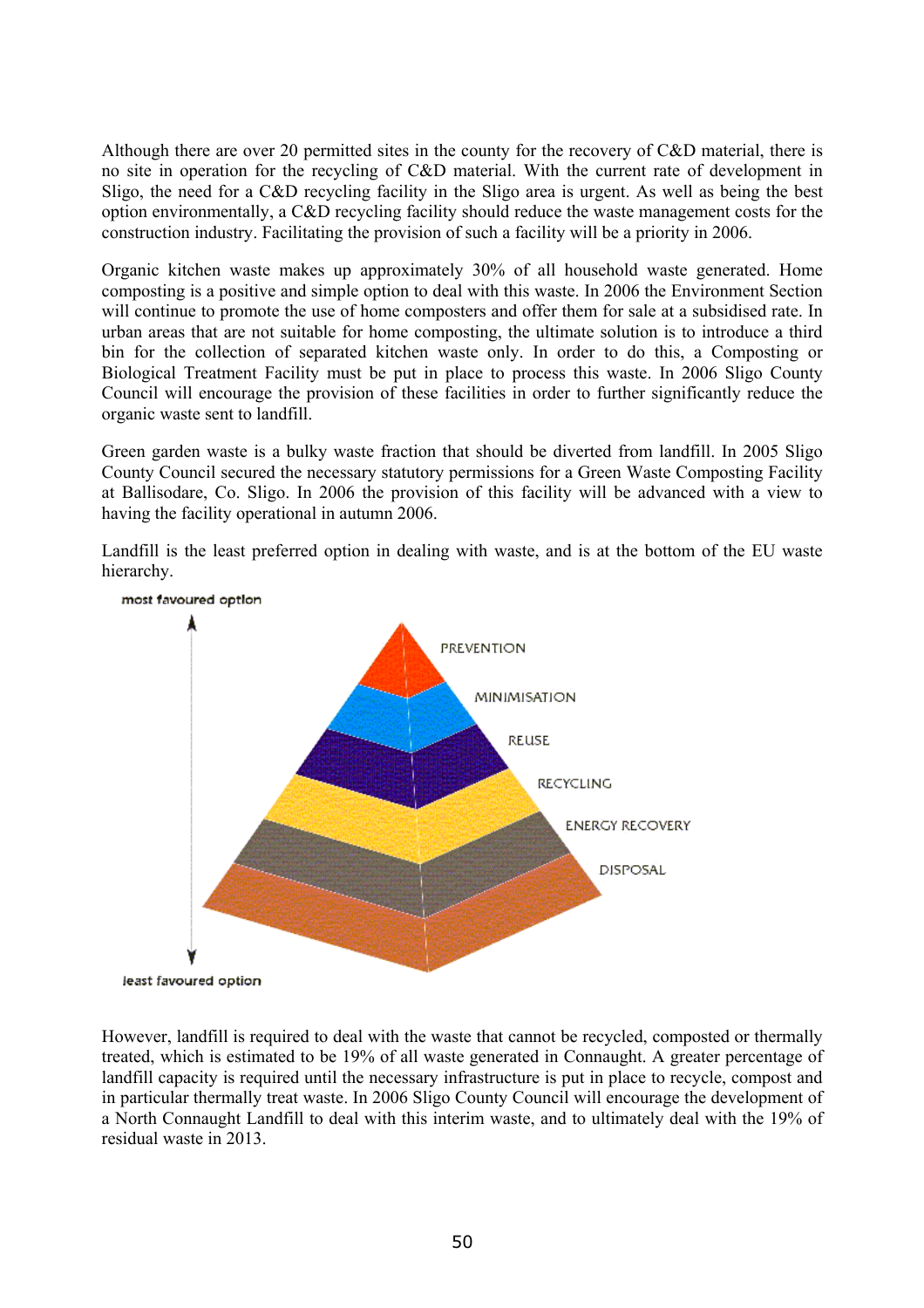### *Environmental Awareness*

It has been widely proven in Europe that education and awareness in waste management best practice is a continuous process. Sligo County Council will continue its programmes in this area, which have received significant results to date. Emphasis will be placed on waste prevention and minimisation campaigns, along with campaigns to encourage source separation of waste. Encouraging greater use of the two Recycling Centres, Bring Banks, the separate kerbside collection of Dry Recyclable wastes and the use of home composting will be priorities in 2006. Focus will also be placed on promoting the WEEE Directive, which allows householders to bring all waste electrical and electronic goods to the Recycling Centres free of charge.

The Environmental Awareness Officer organises a number of initiatives with community groups and organisations but one of the most successful is the Green Schools Campaign. Approximately 100 school visits take place annually focusing on dealing with good waste management practices, the problem of littering along with water and energy conservation themes The visits are designed to enable schools to tie into local waste management services, to inform students of the difficulties with land-filling and the need to adopt a more sustainable approach to waste. The second primary objective of visits is to equip students with information that will help affect the waste habits of their families. The litter section of the visits includes a presentation on the litter laws, project work ( litter pledges, litter audits, school litter

patrols, creative activities such as poem writing, poster making) interclass competitions, 'the litter free challenge' etc.

During 2005, over 40 schools were involved in the Green Schools Programme. To date Sligo has 18 green flags with another 24 schools currently registered with An Taisce.

Other initiatives which will continue in 2006 include: Green Christmas Campaign, anti-litter awareness competitions for community groups and schools and the Local Agenda 21 Environmental Partnership Fund which helps fund a variety of community based projects on the theme of waste awareness and reduction. The month of April will be dedicated to promoting the National Anti-litter Campaign – National Spring Clean in which over 120 groups took part in 2005. Tidy Towns Committees will continue to receive support through the provision of bags, litter pickers and gloves.

The Environmental Awareness officer uses the local media in the form of radio and newspaper advertisements, press releases and interviews, to promote the campaigns as they arise in all areas of the environment including water quality and pollution control.

#### *Waste Enforcement*

Since the Waste Management Act came into being in 1996, a large number of Waste Regulations have followed covering a wide range of waste management activities. The priorities for Sligo County Council are to ensure that waste is collected by a collector holding a valid waste collection permit for the type of waste they are collecting, and that all waste is transported to an appropriately licensed or permitted facility. There are 152 waste collectors permitted to collect wastes in Sligo ranging from household recyclables to industrial hazardous wastes, and 28 permitted sites, mostly for the recovery of C&D material. Sligo County Council's Waste Enforcement Officer carries out regular inspections of these facilities and activities as well as any unauthorised facilities or activities that come to the attention of the council. Waste Enforcement was a priority area in 2005 and this was reflected in the achievements made in the area of illegal waste activity. Approximately 300 inspections were made and over 30 legal notices were served for unauthorised activities.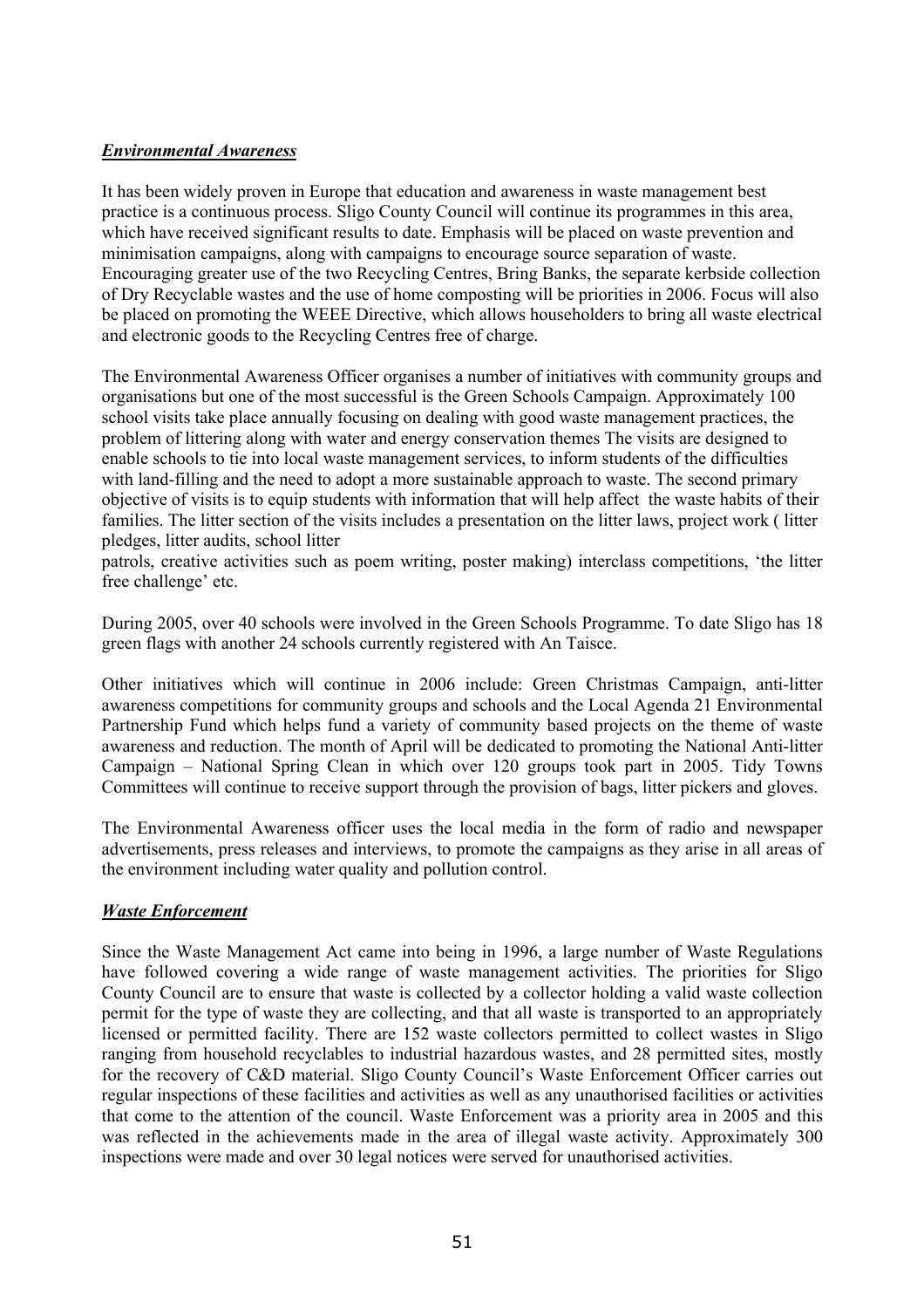In 2006, Sligo County Council is employing two further Waste Enforcement Officers to step up the level of enforcement throughout the county. Other target areas in the waste enforcement area include the illegal burning of waste, the farm plastics levy, and the Packaging Regulations. A particular focus will be placed on the Packaging Regulations in 2006, which require all producers of packaging, from corner shops and pubs to major supermarkets and retail outlets to separate the packaging waste produced on the premises and make it available for separate collection by a recovery operator. The Enforcement Team along with the Awareness Officer will work closely with the commercial sector to implement these regulations thus diverting further recyclable waste from landfill.

#### *Waste Presentation By-Laws*

In 2005, Sligo County Council adopted Waste Presentation By-Laws which will come into effect on January  $1<sup>st</sup>$  2006. The purpose of these by-laws is to ensure that waste is presented for collection by the householder where a collection service is available, and to ensure that all waste that is presented for collection is segregated appropriately and does not cause an environmental nuisance. The enforcement of these by-laws in 2006 should reduce the incidences of illegal dumping and burning of waste and also eliminate litter generated by waste presented for collection.

#### *Litter*

The issue of litter continues to be a major challenge. In 2005 activity was increased and particular emphasis was put on the issue of illegal roadside signage, which not only detracts from the amenity of an area, but also poses a risk to road users. In 2006, Sligo County Council intends to introduce asignage policy which will outline the 'dos' and 'don'ts' for temporary signage. In 2005, over 175 on-the-spot fines were issued for offences ranging from sweet wrappers and illegal signage to two or less bags of refuse illegally dumped on public property. Larger quantities of refuse dumped are dealt with under waste management legislation. Non payment of fines result in legal action being taken by the council and by the end of 2005 the Council had secured 8 prosecutions (7 District  $\&$  1 Circuit court sitting) with court fines ranging from  $\epsilon$ 50 to  $\epsilon$ 1,900. It is hoped that any outstanding cases for 2005 will be prosecuted in early 2006. In addition to this, one Section 9 notice was sent to private property owners directing them to clear their lands of litter (where it is visible from a public place). This is a very powerful tool in the fight against litter, and it is envisaged that it will be used more frequently in 2006. This level of enforcement will continue in 2006 throughout County Sligo. A zero tolerance approach is being taken to littering at bring bank sites. With the purchase of mobile surveillance cameras for use at both bring-banks and litter black-spot locations throughout the county, it is expected that offenders will be identified more easily.

Under section 6 of the Litter Pollution Act 1997, occupiers of premises fronting onto the footway within the town limits are obliged to keep the area in front of their premises free of litter. Not to do so is an offence and can attract an on-the-spot fine of €125. *Operation Clean Sweep* involves a partnership approach between Sligo County Council's Environmental Awareness Officer, Litter Warden and the business community. The Council have introduced Operation Clean Sweep to Ballymote, Tubbercurry and Enniscrone towns and will continue to introduce it into other towns and villages throughout 2006.

In 2006 Sligo County Council are introducing a pilot scheme called "Litter Free Ballymote." A partnership approach will be taken between Sligo County Council and community and commercial interests in Ballymote with the aim of achieving litter-free status in the town of Ballymote by the end of the year. The Litter Warden and Environmental Awareness Officer will work closely on this project.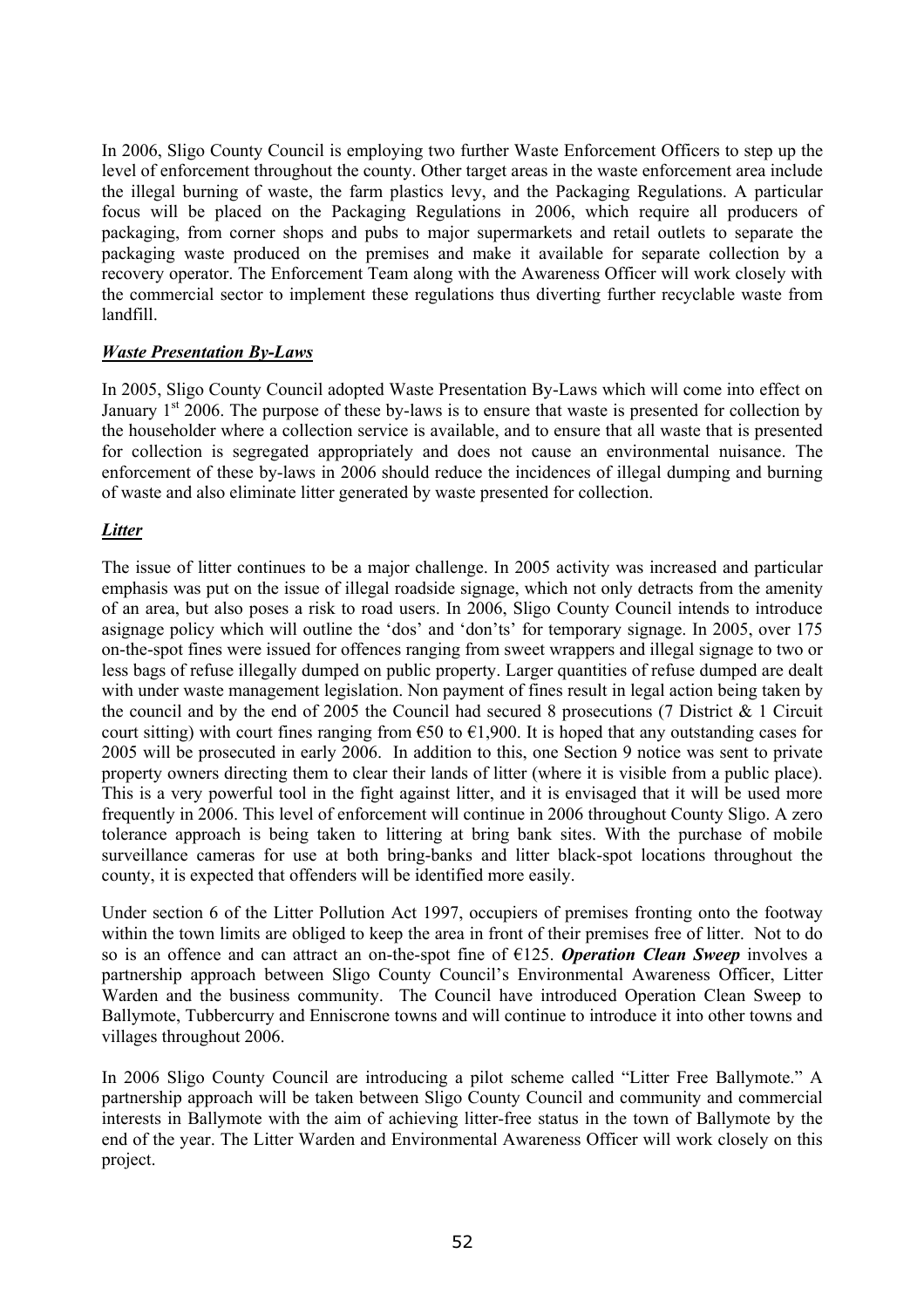2005 saw the introduction of an inter town/village Litter League. A large number of participants entered this knockout competition which was judged by Sligo County Council staff based on the amount of litter observed on inspection day. The competition proved very successful and the judges were very impressed with the high standard of cleanliness in most of the towns/villages. The competition will be organised in 2006 again.

In 2005 a review of the Litter Management Plan took place in conjunction with Sligo Borough Council. This Plan is prepared pursuant to Section 10 of the Litter Pollution Act 1997-2003 and it aims to identify and quantify the litter problem, establish Council and Community responsibility and develop ways of tackling and eliminating the problem. It is hoped that the Draft Litter Management Plan will be put before the full Council in early 2006 for adoption.

Finally, the Environmental Awareness Officer continued to highlight the problem of litter through various programs of work and methods of advertising including competitions, newspaper and radio advertisements, posters, displays, signage and the publication of leaflets. Through the Green School's programme a huge amount of awareness activity took place with litter competitions, discussions and debate.

#### *Water Quality*

In 2005, the Environmental Protection Agency (EPA) published the document 'Water Quality in Ireland 2001 – 2003', which reviews the water quality in Ireland for that period and includes rivers, lakes, estuarine, coastal and groundwaters. The report is based on monitoring carried out by both the EPA and Local Authorities. Results of Sligo County Councils extensive annual monitoring programme are forwarded to the EPA for use in this review.

This latest water quality report confirms that Sligo's water quality remains above the national average with 95% of Sligo's river channel length categorised as unpolluted. However 5% of Sligo's river channel length remains polluted ranging from slightly polluted to seriously polluted.

All 13 of the Sligo lakes, including water abstraction lakes, monitored over the reporting period, have satisfactory water quality. However, some downward trends have been observed. The water quality in Lough Talt, a major water abstraction lake, has deteriorated slightly over the reporting period, thus requiring close monitoring by Sligo County Council in 2006 and thereafter. Heavy shoreline algae observed on Lough Arrow indicates over enrichment by phosphorus. This highlights the need to reduce phosphorous inputs to this important brown trout fishery lake. Zebra muscles have been identified in both Lough Arrow and Lough Gill. Zebra muscles, although not of a health significance, are expected to have an influence on the long-term quality of these lakes. A campaign is underway, with Sligo County Council as an active participant, which aims to reduce the risk of the spread of Zebra muscles to unaffected waters. The campaign called 'Western Zebra Muscle Control Initiative' hopes to achieve this through extensive media and awareness campaigns, which began in 2005 and will continue in 2006.

The challenge for Sligo County Council and all stakeholders in Sligo's waters is to continue to improve the quality of unsatisfactory waters and maintain the quality of satisfactory waters throughout the county. Sligo County Council carry out a range of measures to achieve this including enforcement measures under the Water Pollution Acts, and developing 'best practice' guidance documents for sectors that impact on water quality. Sligo County Council has concentrated to date on agricultural and septic tank discharges, and in 2006 the emphasis will be on forestry and industrial discharges. All industrial discharges to waters require a licence from the Local Authority and Sligo County Council will enforce this requirement in 2006. The extensive water quality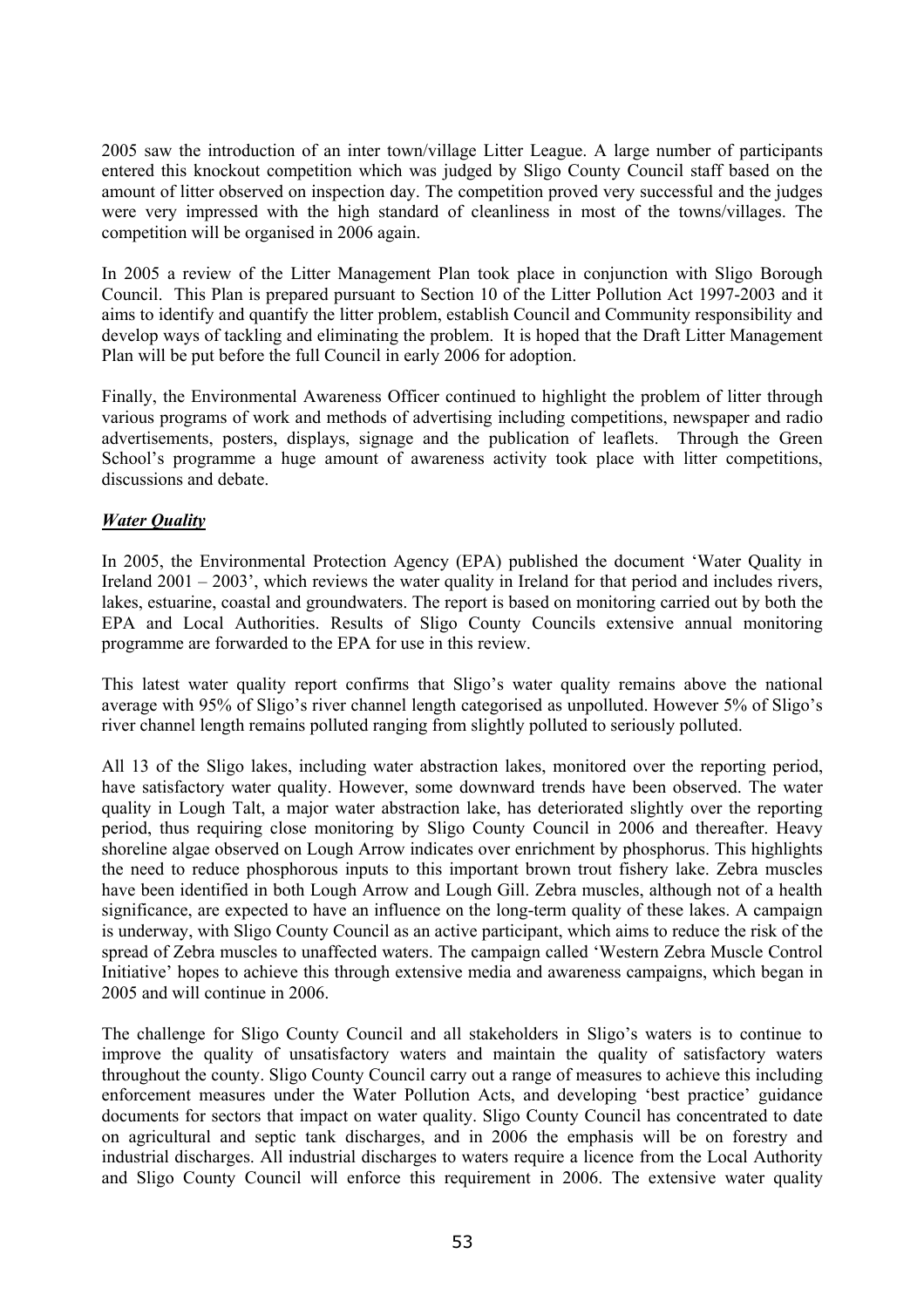monitoring and catchment survey work will continue in 2006 to ensure the necessary pollution abatement measures are put in place.

In 2006, the preparation of Source Protection Plans for larger water abstraction bodies will be a priority.

#### *Western River Basin Management Project*

The approach to water quality monitoring and management over the coming years will be influenced greatly by the EU Water Framework Directive which rationalises and updates existing water legislations and provides for water management on the basis of River Basin districts. Most of County Sligo is contained within the Western River Basin District, along with most of counties Mayo and Galway, and parts of Leitrim, Roscommon and Clare.

The overall objective of river basin projects is to establish an integrated monitoring and management system for all waters within a River Basin District, to develop a dynamic programme of management measures and to produce a River Basin Management Plan, which will be continuously updated.

The main responsibility for the implementation of this Directive lies with the EPA and Local Authorities, to be supported by a number of other publicbodies. In 2005, a characterisation report was prepared by consultants on behalf of the local Authorities, with input at all stages from Local Authority staff. This involved gathering all existing data on all waters within the Western River Basin District and characterising each water body into one of four risk categories: At risk; probably at risk; probably not at risk; not at risk. Over the next few years, beginning in 2006, a comprehensive monitoring programme will be put in place to determine the definite risk category of the two current 'probably' categories. Sligo County Councils current water monitoring programme may be tailored to meet some of the requirements of the Western River Basin District's monitoring programme, but this will be determined in 2006.

#### *Drinking Water Monitoring And Laboratory*

Sligo continues to enjoy a very high standard of drinking water throughout the County. Sligo County Councils laboratory staff carry out testing of all public supplies on a regular basis in accordance with the EC Drinking Water Regulations, 2000. These regulations came into effect on January 01 2004 and to quote the EPA: "*This set of drinking water regulations is radically different from its predecessor and will entail very significant changes in virtually all aspects of implementation, including sample number, parameters, parameter classes, extent of coverage, and so on*." Laboratory staff have embraced these new regulations as far as resources have allowed, and have implemented new procedures to deal with the significant changes. Most of the analysis is carried out by Sligo County Council's laboratory staff in the councils well equipped Environmental Science Laboratory. Resources will need to be continually maintained in this area in order to meet our statutory obligations and in order to give the citizens of County Sligo full reassurance that the drinking water is being produced and tested to the highest standards. Due to the complexity of the new regulations, Sligo County Council will take over the drinking water monitoring in Sligo Borough in 2006. Although managed by Sligo County Council, this monitoring was carried out by the Health Board on behalf of the Local Authority under the old regulations. Resources will be put in place to allow this to happen.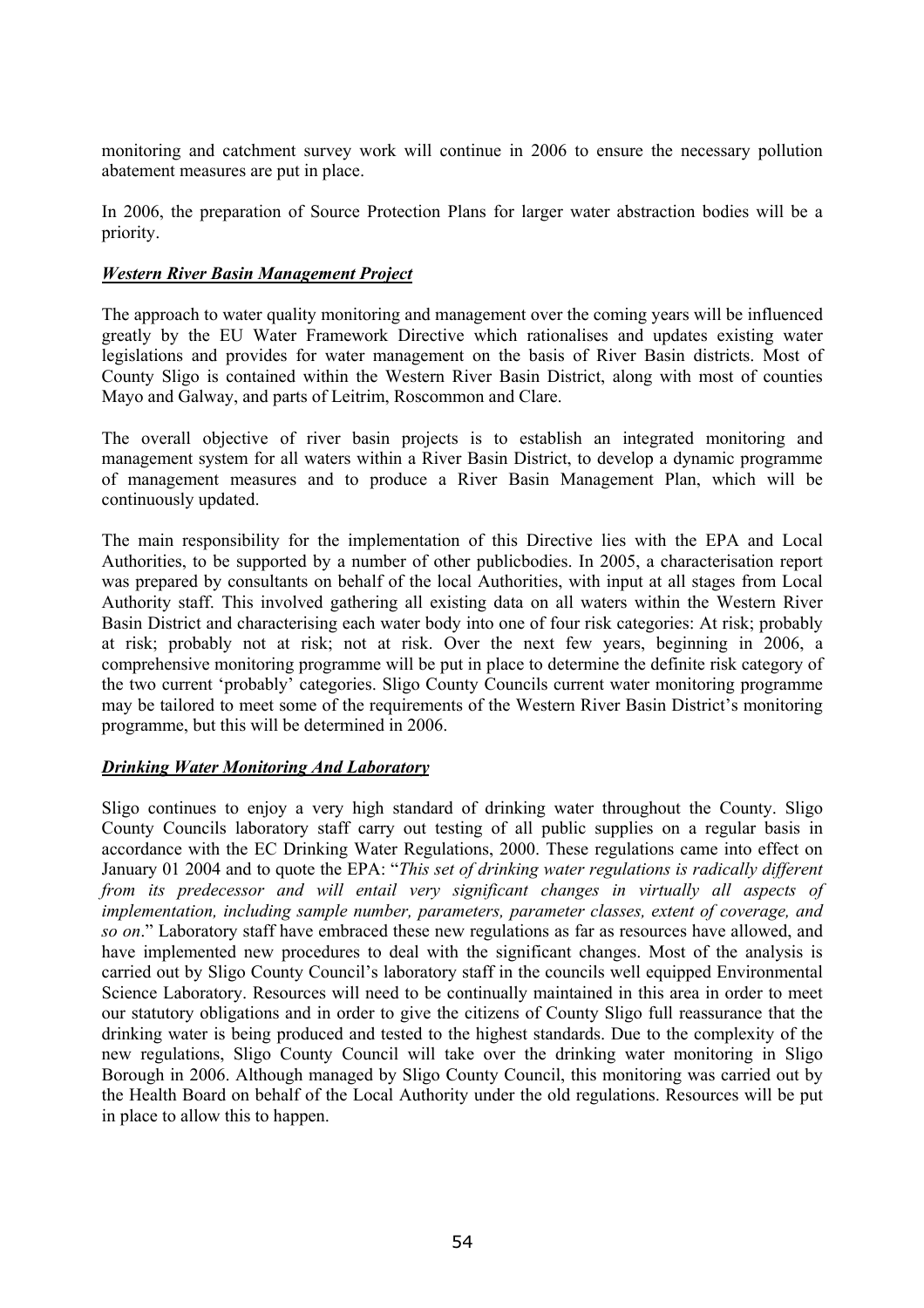Sligo County Council's laboratory staff also monitor the effluent discharges from all the Local Authority Waste Water Treatment Plants in accordance with the 1994 Urban Wastewater Treatment Regulations, as well as all discharges from licensed premises in accordance with the conditions of the discharge licence issued.

### *Blue Flag Beaches*

In 2005 Sligo was again awarded 3 Blue Flags for Rosses Point, Mullaghmore and Enniscrone. The EPA carry out regular monitoring of these bathing waters during the summer season on behalf of Sligo County Council, in accordance with the blue flag criteria. The required water quality testing programmes were carried out in full in 2005, and the water quality met the blue flag criteria at all three beaches. Sligo County Council are optimistic of retaining all three Blue Flags in 2006, and will continue the monitoring programme during the 2006 bathing season. To receive a Blue Flag, a bathing site, in addition to maintaining a high standard of water quality, must meet specified objectives with regard to the provision of safety services and facilities, environmental management of the beach area and environmental education. This will continue to be managed by Environmental Services in 2006.

#### *Water Safety*

During June, July and August 2005, Sligo County Council provided a Beach-guard Service on 5 beaches in the county. The Beach-guards worked on a full-time basis at Enniscrone, Mullaghmore and Rosses Point beaches and weekends only on Dunmoran and Streedagh beaches. A Beachwarden service for Strandhill is also operated under this budget throughout the summer months. Pending the provision of additional resources, Sligo County Council intend to provide full-time beach guards at all 5 beaches in 2006, as well as full-time wardens at Strandhill for the summer season.

#### *AIR POLLUTION*

Sligo enjoys excellent Air Quality, and is fortunate in not having heavy industry discharging to the atmosphere. There are two Air Pollution Licences in the county which will be monitored by Sligo County Council in accordance with license conditions. Further efforts in 2006 will be in enforcing the legislation in relation to backyard burning of waste, and in relation to the use of smokeless fuels in Sligo City. Sligo County Council will also work with the Environmental Protection Agency to have ongoing monitoring of our air quality if required.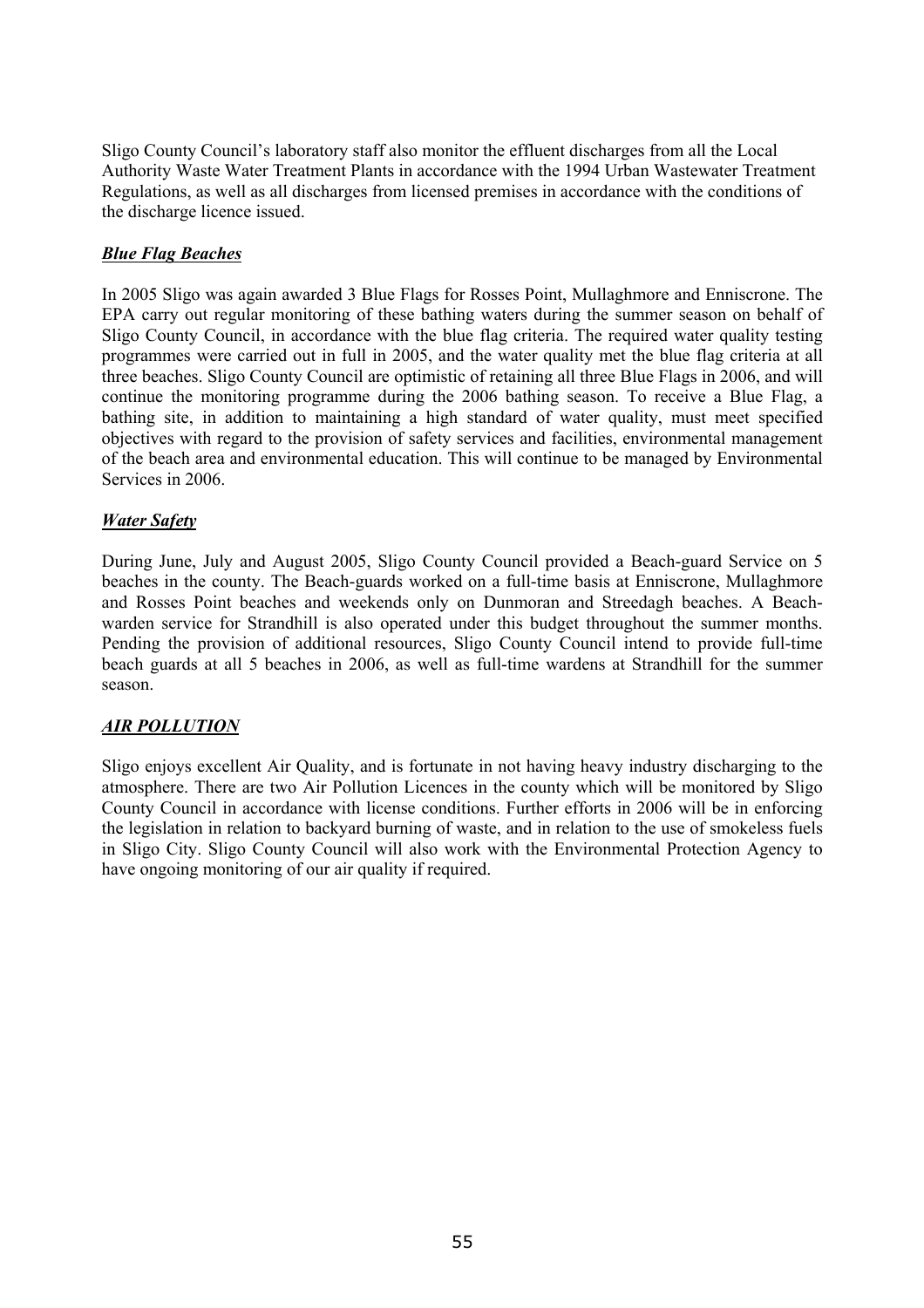# *Food Safety*

2006 will see a number of significant changes in the area of Food Safety. The current regulations which are in place will be replaced by new legislation-The Hygiene Package- from January 1<sup>st</sup>. One of the impacts of this legislation will be the removal of the distinction between export meat plants and Local Authority meat plants. All plants will now have the same classification.

2006 will also see the introduction of a new Service Contract between the FSAI and Sligo County Council. This Contract which is common to all Local Authorities has been drawn up following negotiations between the City and County Managers Association, The FSAI and The Local Authority Veterinary Service. A final Draft has been agreed and it will be sent out to each County for approval in the near future.

The funding arrangements for the service are working well and all expenditure for 2004 was recouped from the FSAI. It is expected that the 2005 expenditure will also be fully recoupable.

There are currently 3 abattoirs under the supervision of Sligo County Council. This involves preand post- slaughter checks on all animals along with continuous monitoring of hygiene and welfare standards and BSE controls. In preparation for the upcoming changes in Food Safety rules 2 of these premises have undertaken training in HACCP which is a food safety management system and have introduced HACCP plans in their premises. The third abattoir is currently reviewing its future plans. Of the 2 Small Meat Manufacturing Plants-SMMPs- one is registered and the second is in the process of being registered.

The inspection of liquid milk producers has continued throughout the year. All producers will have been visited by the end of 2005. The number of producers is falling as the sector is currently undergoing a period of consolidation.

#### *Animal Welfare*

The Control of Dogs Act, The Control of Horses Act and Sheep Scab orders (Diseases of Animals Act) are the main pieces of welfare legislation that the council has responsibility for.

Following a review in 2004 the Dog Warden Service is now being operated by The Warden under contract to Sligo County Council. This arrangement has resulted in savings to the Council and will be reviewed each year. The benefits of a full time warden can be seen in an increase of 24% in the number of Licences taken out in 2004 compared to 2003. There has also been an increased level of enforcement in problem areas which has lead to a reduction in complaints. Following discussions with the Housing Sections in the Borough and County changes have been made to the Tenancy agreement which limit the number and type of dogs which can be kept in new tenancies in Local Authority Houses. This was done to counteract an increase in the number of Pit Bulls and other unsuitable and potentially dangerous breeds which have become more common in recent years.

The issue of stray horses continues to be monitored. The introduction of new Bye Laws in 2004 has given the Council increased powers to deal with the problem and while no seizures were made in 2005 to date the option is readily available when it is necessary.

Any suspected sheep scab cases will continue to be investigated as reported. The number of reported cases is low. However it is thought that the prevalence of the disease is higher than reported.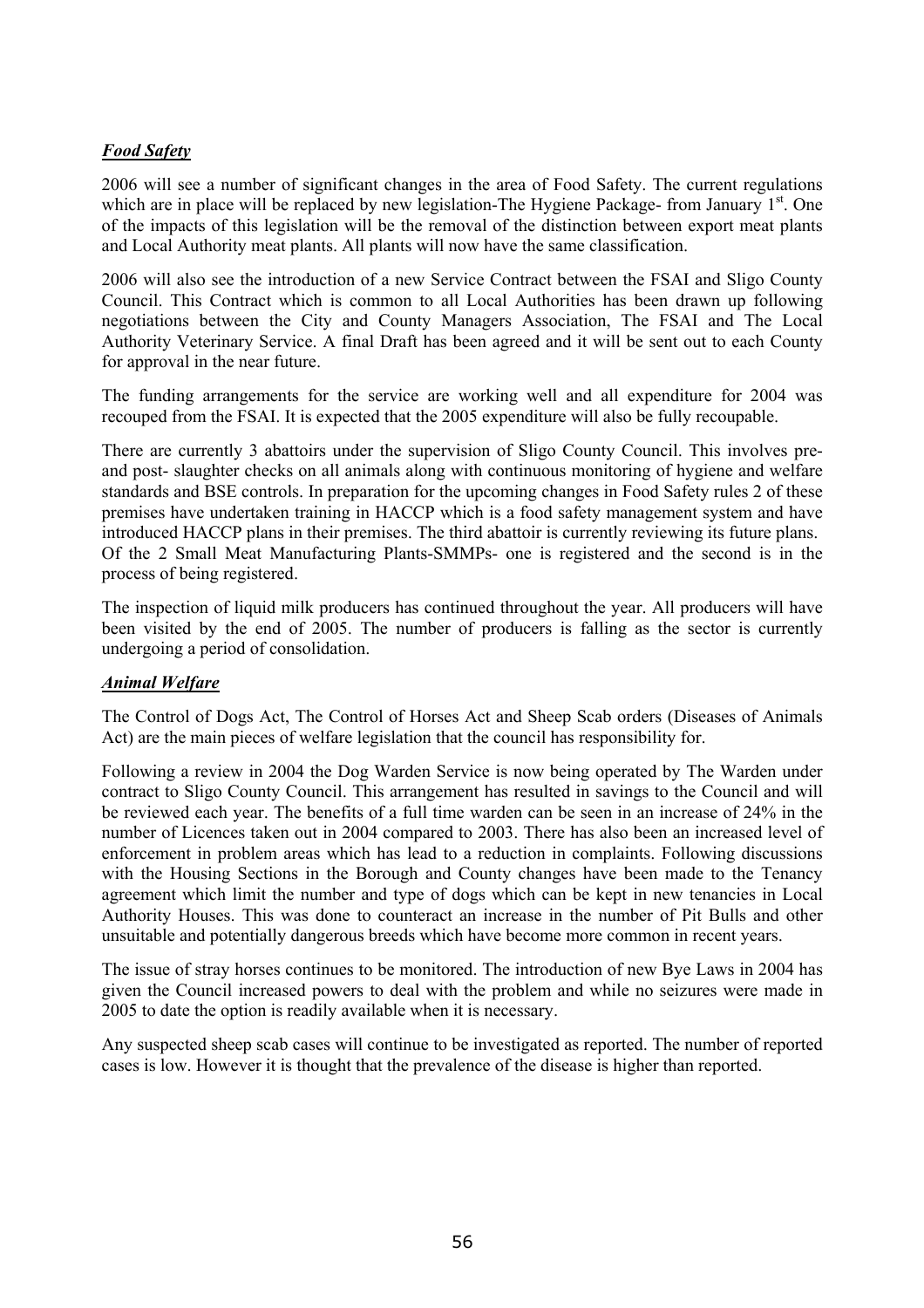# **DIRECTORATE OF COMMUNITY, ENTERPRISE AND THE ARTS**

The programme of activities being planned for 2006 for both the Community & Enterprise Department and the Arts Department include an expansion of existing programmes and activities and the implementation of new programmes alongside our existing line of work.

From a community development perspective we hope to further enhance the Council's role in working with local community groups and voluntary organisations throughout the County in the economic and social regeneration and development of their areas. The administration of the Urban & Village Renewal Programme, the CLAR Village Enhancement, the Co Co Led Peace II Task Force, the Community & Voluntary grant scheme, the Arts Grant scheme and the Pride of Place Awards will allow us to work with communities in improving their areas physically, socially or culturally. One of the Measures of the County Led Task Force (Peace II) Programme will allow us to support the community tourism attractions in both product branding and marketing.

The Office of Community & Enterprise have also prepared a draft Burial Ground Policy for the county and it is intended to begin the phased implementation of this in 2006, with the commencement of a number of essential work programmes.

Our office is also spearheading the development of the Volunteer Bureau with the establishment of a volunteer network for the purpose of harnessing the potential enthusiasm for volunteering in Sligo; and assist organisations to adopt policies and best practise that will support volunteers in their work.

We will also be looking at ways to expand the number of services available in Teach Laighne to the people of South Sligo.

Work on the development of a Play Policy and Play Plan for Sligo is nearing completion and in conjunction with this play facilities are now being provided in Ballymote and Dromore West with play facilities in Riverstown and Coolaney to be provided in 2006.

The Arts Department will commence preparation on the County Sligo Arts Plan 2007-2010 in early 2006. A North West Publication will also be produced based on interviews, poetry, short stories and prose from the North West region. A wide range of projects will also be carried out to promote social inclusion in the arts in conjunction with other Agencies and the Public Arts Officer will oversee the commencement of five new art commissions in 2006.

Significant external funding sources was secured by this Department for activities to be undertaken in 2006. Funding was recently secured from the Dormant Accounts for a Rural Economic Development Strategy for Tubbercurry and Enniscrone and we continually strive to improve our cross border relationship with projects like the Seaside Towns Initiative, Linear Park Project and the Sligo Omagh Project.

We hope to further enhance our role in the development of Community activities in 2006 and to continue our strong working relationship with members in this regard.

*Dorothy Clarke,*  **Director of Services 21st December, 2005** 

 $\mathcal{L}_\text{max}$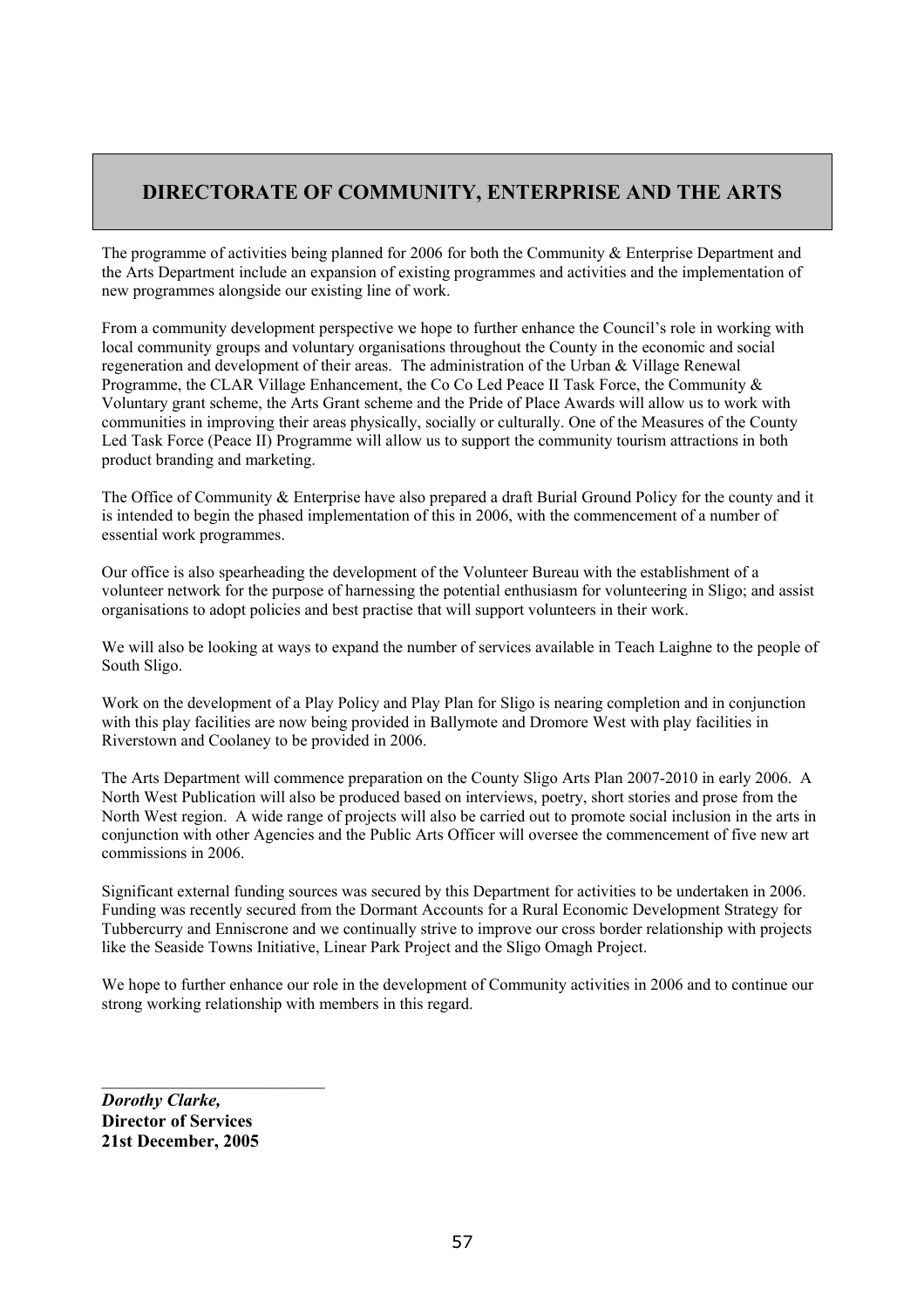# **COMMUNITY & ENTERPRISE PROGRAMME 4**

#### *Tourism Development*

In 2006, the Council will continue to provide financial assistance and advice to organisations involved in the promotion of tourism in the county. North West Regional Tourism Authority, Marketing Sligo Forum, Sligo Airport and West of Ireland Holidays are among some of the ongoing recipients of the funding provision of  $\epsilon$ 72,000. Also included in this amount is a three year funding commitment of  $\epsilon$ 25,000 made in 2005 to support the establishment of a Traditional Music festival. "Sligo Live", the inaugural event took place in October 2005 with subsequent festivals to take place from June 2006 onwards.

This year North West Tourism Authority is launching a new generic marketing drive profiling Sligo city and county and this promotional has been inspired by the significant investment that has taken place in Sligo recently. Funding has been secured from the Hotels Federation, Leader and Marketing Sligo Forum, North West Tourism with the balance of funds sought from the local authorities. Provision is now made in the draft 2006 budget for funding of  $\epsilon$ 25,000 from Sligo County Council.

# *County Development Board*

Sligo County Development Board (CDB), established in March 2000 brings together representatives from the Local Sector, Local Development, State Agencies operating at local level, and Social Partners, including the Community and Voluntary Sector. The purpose of the Board (CDB) is to encourage enhanced consideration and integration of the activities of all public sector bodies at a local level. The Play Advisory Forum is currently developing a County Play Plan for the County Development Board and funding has been provided for the research and consultation process.

 $€43,000$  is provided for in the budget for 2006. In early 2006 the Board will officially launch the CDB Action Plan 2006-2008. The work plan includes seven clear priorities: delivering on the Gateway for Sligo, A Rural Development Strategy for the County, Business Environment, Innovation & Education, Childcare, Public Safety, Social Inclusion (including equality), Play and Recreation.

In 2006 the Board also intends to launch its new interactive Web site which will contain up to date information on all the programmes and sub committees that operate under the CDB. The funding provided will also assist the Board to develop and support successful annual projects like Sligo Comhairle na n-Óg, Young Citizens Award, Cohesion Programme, Endorsement process etc. The CDB has developed significantly over the last three years and with the launch of the three year action plan in 2006 and the new prioritisation of actions the CDB will continue to contribute to the development of the County.

# *Social Inclusion Measures (SIM)*

In 2006, the work of the SIM group will further promote Social Inclusion and Equality within the organisation and during the year, will organise a major public event. An amount of  $\epsilon$ 7,000 is included under the County Development Board heading to support this work.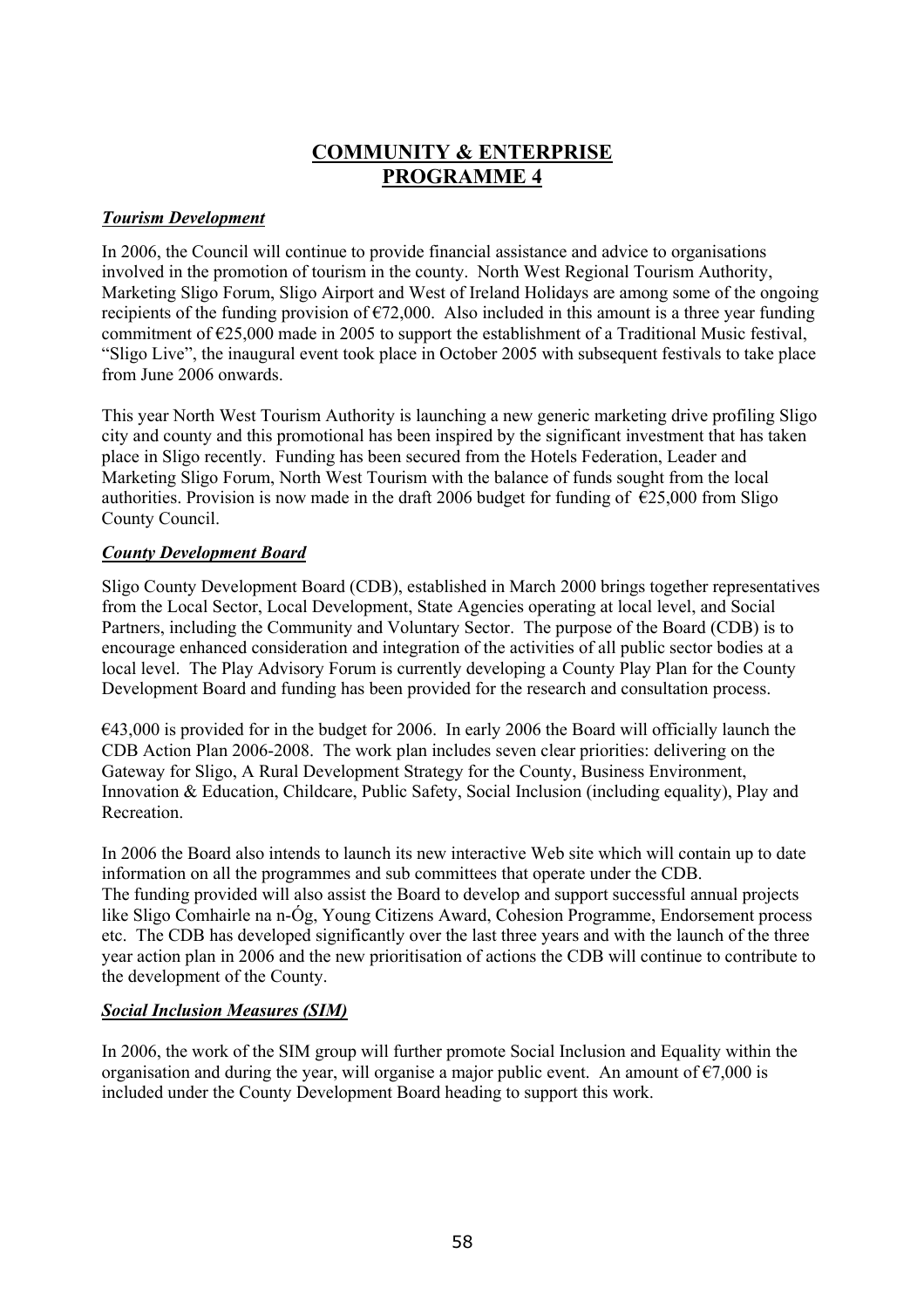# *Community Forum*

The County Community Forum is the umbrella body for all community groups and voluntary sector organizations in the County. The Forum facilitates the voluntary sector to feed into policy making at a local level and build the capacity of the voluntary sector. In 2006, the forum will recruit a part time development worker to support its work. Expenditure of  $\epsilon$ 35,000, which is recoupable from the DOHELG will be incurred to further develop the capacity of the Forum and Area Foras in 2006.

# *Rapid Programme*

The RAPID (Revitalising Areas Through Planning & Investment) Programme is a government initiative designed to improve services and quality of life in designated disadvantaged urban areas and includes the five areas of Cranmore, Garavogue Villas/ Doorly Park, Forthill Area/ Cartron Estate, Tracey Avenue, Jinks Avenue, Maugheraboy, St. Joseph's Terrace, St. Bridget's Place, Pilkington Terrace.

The programme is implemented locally by an Area Implementation Team, which consists of key state agencies whose role is to take responsibility for the planning and implementation of the local RAPID programme. The programme is monitored at a local level through the Social Inclusion Measure group a sub structure of the County Development Board. A RAPID co-ordinator is employed through the DOHELG. The programme and co-ordinator's salary is funded through the DOHELG, with additional funding from the Dept of Community Rural & Gaeltacht Affairs to support the participation of the RAPID communities in the programme and  $E15,000$  provided by Sligo Borough Council to contribute to the general administrative costs of the programme.

The RAPID programme through the work of the RAPID Area Implementation Team, RAPID Programme Co-ordinator and support from the Community & Enterprise Department has secured over  $64.2$  million additional investment to date for project implementation in the designated areas.

# *Community and Voluntary Grants Scheme*

This grant scheme is intended to assist community-based projects that are to be implemented during 2006 under the following categories:

- General public interest
- Events
- Activities
- Cultural and heritage development projects
- Tidy Towns/Village Enhancement projects
- Maintenance of Burial Grounds

A total amount of  $E$ 25,000 has been provided to meet the financial need for the Community and Voluntary sector projects. The Council has also provided  $\epsilon$ 25,000 funding to support local burial ground committees with the ongoing maintenance and upkeep of burial grounds. In 2006, the Council will change the administration of the local Tidy Towns grants scheme; competitions will be organised with category prizes and special endeavour awards available to committees, €25,000 has been set aside for this scheme. A final (3<sup>rd</sup> year) contribution of  $\epsilon$ 5,000 has also been provided for the Field Study Centre, Ballinafad to support the new management structure of the centre and  $€10,000$  has also been included to assist in the fundraising efforts of the Irish Wheelchair Association that are hoping to provide a much needed new bus which will enhance the lives of citizens with physical and sensory disabilities.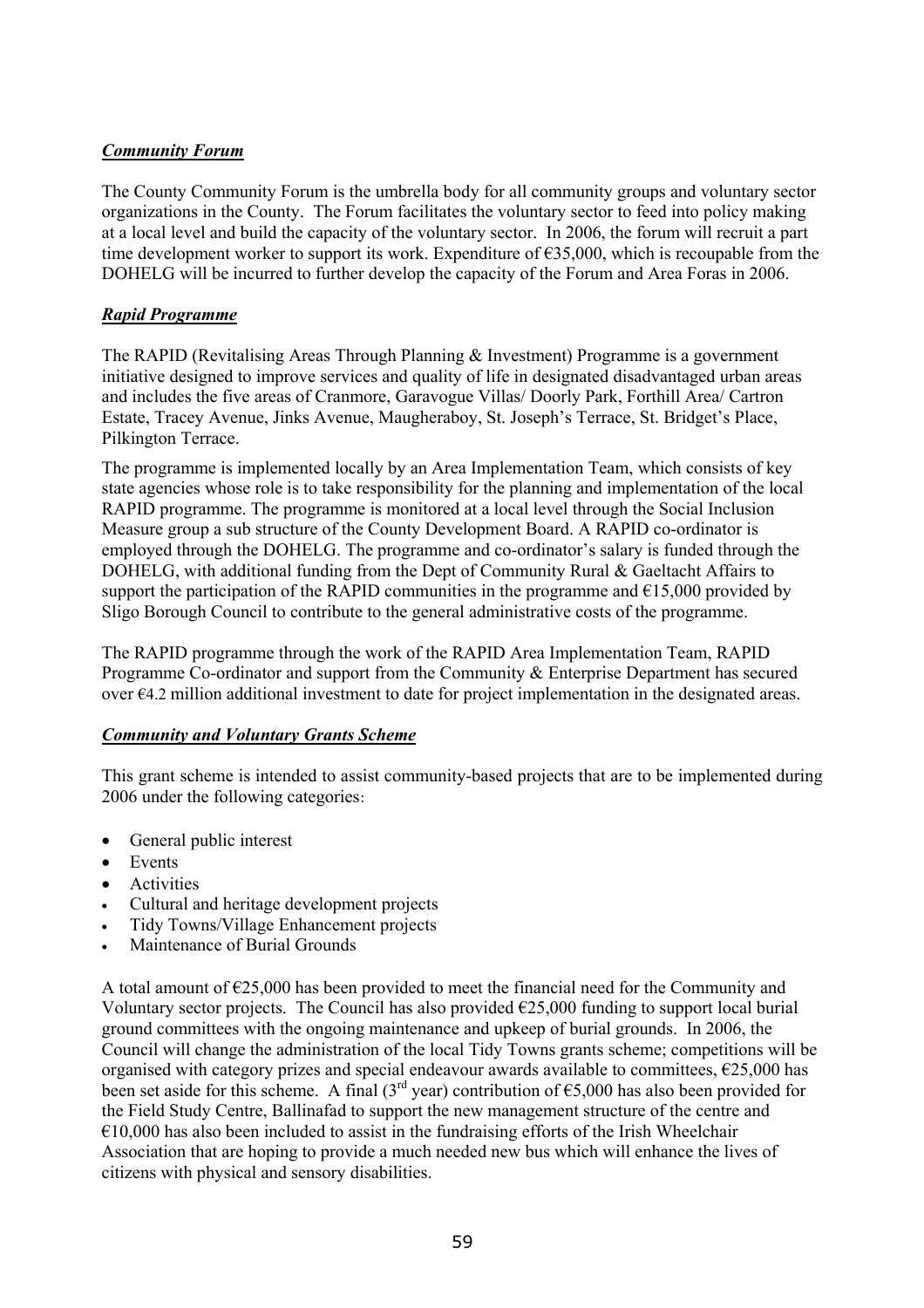# *Pride of Place*

The Co-operation Ireland Pride of Place Competition is a regional / area specific competition which celebrates and showcases community group activities and contributions to society. The focus is on people coming together to shape, change and enjoy all that is good about their local area.

The emphasis is therefore on how communities interact together to improve local area thereby creating/restoring pride in the area. In 2005, Sligo County Council worked in association with Sligo Borough Council for the second year to select three groups to represent Sligo town and county in the Co-operation All-Ireland Pride of Place Competition. 15 groups entered the local competition and of these, three groups were selected to represent Sligo in the National competition; Maugherow Intergenerational project, Ballymote Community Enterprise and Cranmore Community Platform with Cranmore taking a special prize at the National event in October. In 2006, it is hoped to continue the winning streak of prize winners two years running and  $\epsilon$ 10,000 has been provided to promote the event and help groups in their civic pride initiatives.

#### *Special Projects Office*

The Special Projects Office participates in special project development and works to promote the local authorities involvement in cross border initiatives. The Special Projects Officer will support a number of key projects in 2006 and will continue to support the strategic management process through implementation of the Operational Planning Process, change management and Customer Services initiatives.

The match funding of  $\epsilon$ 25,000 is provided in the budget to support the continuation of the work of the Sligo Omagh Partnership, providing it with the funding to continue its programme works and to meet the associated administration costs.

# **Programme 5**

# *Burial Grounds*

In 2005, a five year draft burial ground policy was prepared for County Sligo which sets out the future role of the Council in the provision of burial grounds. It is intended to commence the phased implementation of this policy during the year.

The policy identifies nine burial grounds that should be considered for further expansion and the following programme of works are being proposed for 2006:

- Proposed land acquisition for extension to Ahamlish (Grange) and Keelogues (Ballintrillick).
- Proposed infrastructural works at extensions to Knockbrack and Easkey burial grounds.
- Marking and laying of paths at Dromard, Kilglass and Gurteen.

It is proposed to raise a loan to meet the cost of the 2006 burial ground works programme with annual loan charges of  $\epsilon$ 60,000 provided to service such a loan. An amount of  $\epsilon$ 29,000 has also been provided over the four Engineering areas to cover the costs of essential maintenance work during 2006.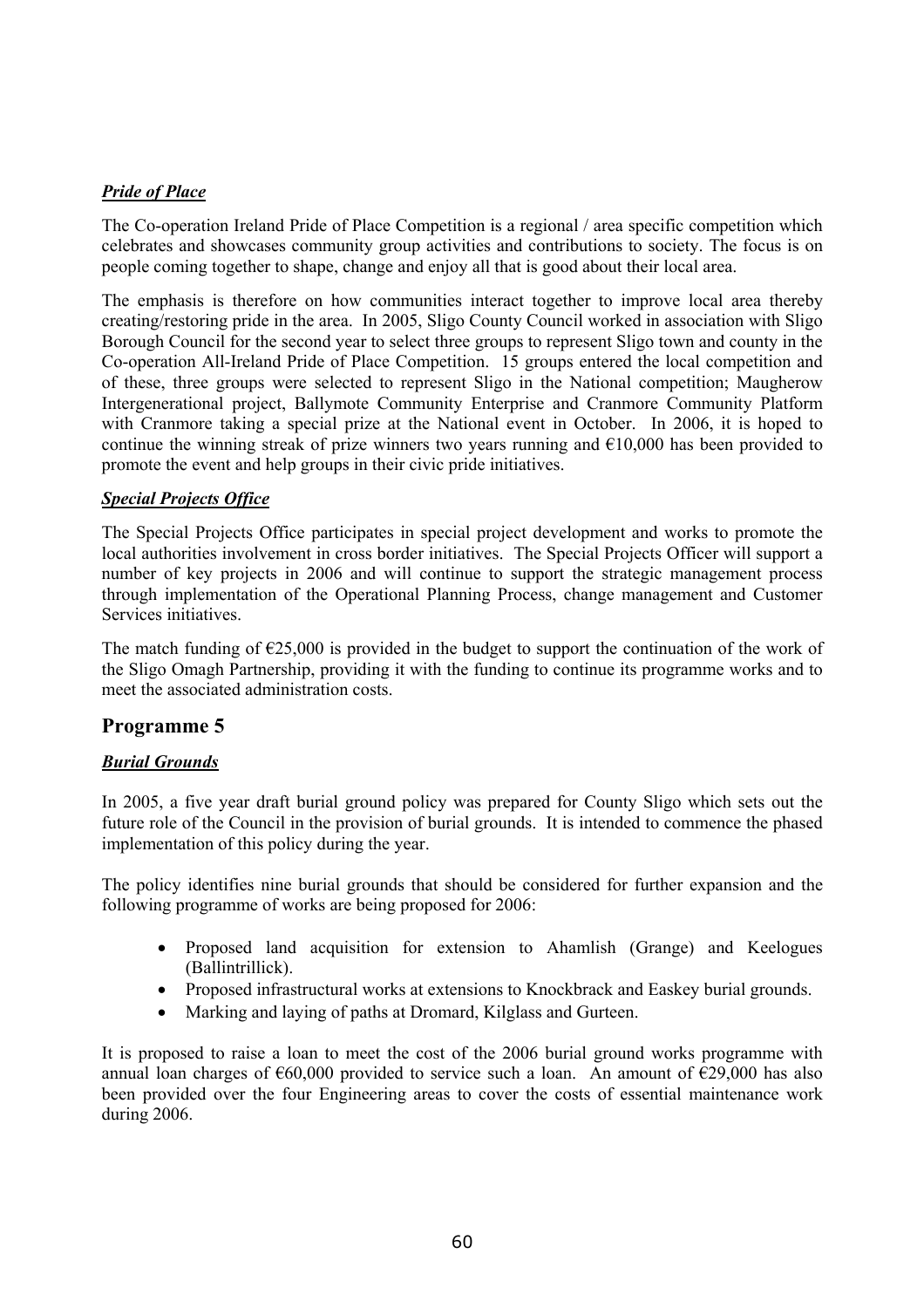# **Programme 6**

#### *Matching Funds*

An amount of €160,000 has been provided under Matching Contributions for 2006 to allow the Council to drawdown and match fund a number of grant schemes and programmes during the year as follows:

#### *Urban and Village Renewal Programme*

The Urban and Village Renewal Programme will provide enhancement works in the villages of Ballisodare, Ballinacarrow and Coolaney. Widespread consultation will take place with local community groups in each location prior to the programme of work being finalised.

#### *CLAR Village Enhancement.*

Sligo Leader Partnership takes the lead role in this programme and is supported by CLAR and the County Council. The maximum grant available is  $\epsilon$ 30,000 with one third from the Co. Council, one third from CLAR, one sixth from LEADER and one sixth by way of local contribution. Four Villages in the CLAR area are provided for in the estimates.

#### *Loan charges*

Loan charges are included under Matching Funds to meet loan repayments on the following two projects:

#### *Marina Rosses Point*

Final approval and clarification in relation to whether this project can go ahead is awaited from the Department of Communications, Marine and Natural Resources. It is anticipated that a decision on the project will be made by the Department in the near future. Sligo County Council has committed to a capital contribution of €304,000 towards the project.

#### *Telecommunications Infrastructure*

The Metropolitan Area Network is now complete. This project involved the laying of 25km of network around Sligo and environs. It is envisaged that this infrastructure will meet the business demands into the future and will provide a platform for the further expansion of existing businesses whilst being a key element in attracting new business to Sligo. The total cost of the network was €4.6m. The Department of Communications, Marine and Natural Resources provided  $€3.9m$  with funding of €700,000 from Sligo County Council.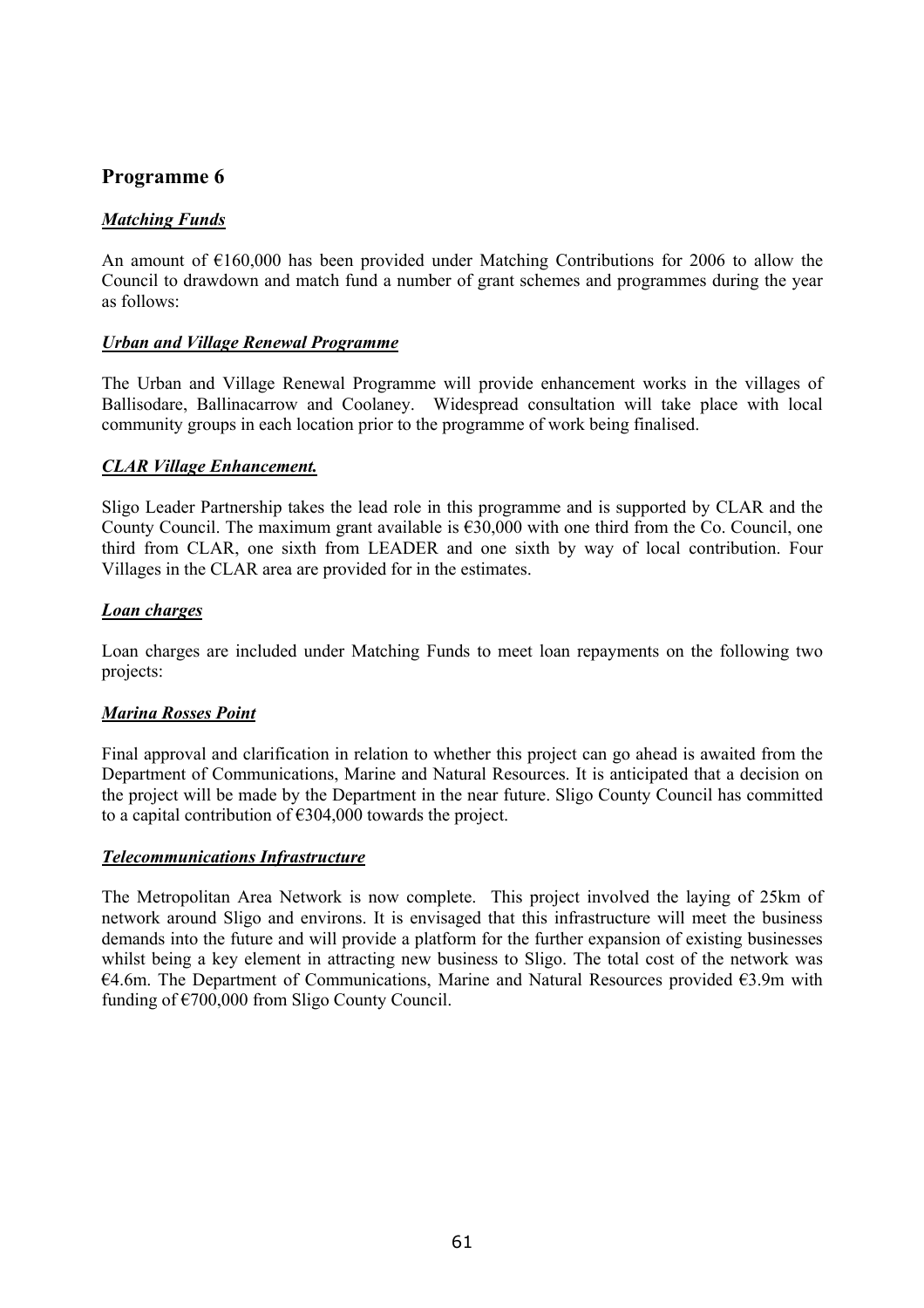# *Sligo Leader Partnership Company*

County Sligo LEADER Partnership Company has an ongoing requirement to raise matching funding from private funders and state agencies to help deliver on the LEADER II and the Social Inclusion Programme for County Sligo. The Council plays an active role in supporting the activities of the SLPCo at local level. Provision has been made in 2006 for Sligo County Council's contribution to SLPCo.

# *Sligo Volunteer Bureau*

A pilot project established in 2005 which aims to develop a Volunteer Network Bureau for the purpose of harnessing the potential and enthusiasm for volunteering in Sligo and assisting organisations to adopt policies and best practice that will support volunteers in their work in Sligo. Initial funding was secured in 2005 from the Peace II Task Force to develop the project as a pilot project and to undertake the pre development work necessary. Volunteer Networks Bureaus are nationally being supported by the Department of Community, Rural and Gaeltacht Affairs. Sligo County Council is spearheading this project and has made a commitment of  $\epsilon$ 10,000 to assist this bureau in implementing their programme of activities in 2006.

#### *North West Linear Project*

This is a cross border project dedicated to providing a walking, cycling and pony trekking linear park over a two year period. Funding was secured last year from Interreg to develop the infrastructure, signage and marketing of the route. The route will provide for three traffic free sections one of which will be a path from the centre of Sligo along the river to Slish wood.

# *Local Sports Partnership Joint Initiatives*

This year the Sligo Sports and Recreation Partnership have requested a contribution of  $\epsilon$ 20,000 to support the following joint Sport and Recreation Initiatives:

- Building Communities through Sport and Recreation
- Welcome to Walking
- Sport Ability
- Active Communities Special Projects

# *Play Policy and County Play Plan*

In 2006, the final draft of the play policy will be published after months of consultation with a number of key stake holders in the county. The Play Advisory Forum is currently developing a County Play Plan for the County Development Board and €3000 has been provided for the research and consultation process.

Dromore West Playground opened to the public in the summer of 2005. Its location adjacent to the community centre in the heart of the village makes it an attractive amenity for children and parents in the surrounding area. In 2006, Riverstown playground will be completed, again another project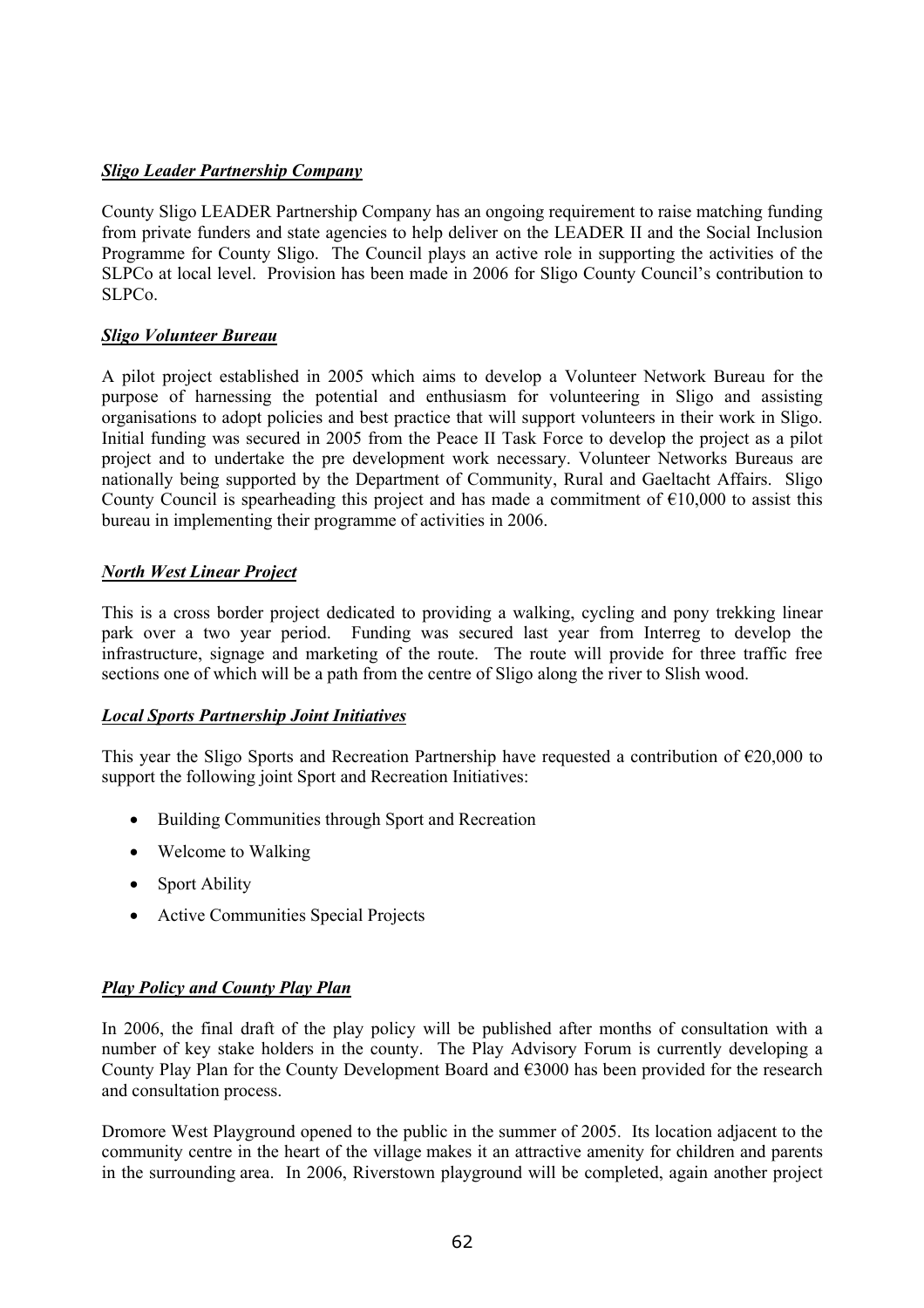conducted in partnership with the local community. Provision has been made in the 2006 budget for the costs of ongoing maintenance and inspection of the playgrounds which are covered by the County Councils insurance policy i.e. Ballymote, Dromore West and Riverstown.

The draft Play Policy incorporates a target for providing or facilitating at least one playground per year over the next five years.

#### *Teach Laighne Tubbercurry*

In 2005, the Department of Social and Family affairs together with the Community Welfare section of the Health Service Executive has relocated to Teach Laighne adding to the range of services available locally.

There has been a significant increase in the use of the Community Room by various clubs and groups in the surrounding area with this facility now in demand on a daily basis and it is hoped that this will continue in 2006.

#### *Motor Taxation and Finance Desk*

Numbers have increased over the last year and an estimated 10,000 financial transactions have been completed in the Motor Tax Finance Section. The percentage of Customers using the Motor Tax Office has increased from 15% last year to between 18% - 20% in 2005. The Office has become increasingly popular for the local community and surrounding areas, as there is a planning clinic and every Tuesday mornings and all relevant information on Local Authority Services can be got at Teach Laighne.

#### *Tubbercurry Community Library*

The Library is at the end of its second year of operation. Library membership had risen to 4,119, book issues totalling 95,300 with 22,500 items in stock. A number of events and exhibitions were hosted over the past year covering a wide spectrum of ages and interests.

The highlight of the year was undoubtedly qualifying for the final shortlist of 10 entrants in the prestigious awards run by the Public Libraries Group (PLG) of CILIP, the Chartered Institute of Library and Information Professionals. These awards are competed for by libraries throughout Ireland and the UK and act as indicators of professional library development, and as benchmarks of public library building facilities, reflecting the major changes in library provision in the 21st century. Tubbercurry library received a Highly Commended award in the Heart of the Community category which is based on success in enhancing, regenerating and/or tackling social inclusion issues in local communities and/or innovative service delivery.

#### *Arts Service 2006*

Preparations will commence for the new **County Sligo Arts Plan 2007 - 2010**. The early part of the 2006 will focus on research based desk work with consultations taking place in the latter part of the year.

**The County Sligo Youth Theatre** will carry out refurbishment on their space in the Factory Performance Space on Lower Quay Street through capital funding received from the Peace II fund allocation. The Youth Theatre will present one of their own productions as well as taking part in other community and cross-border initiatives. Ongoing workshops with professional practitioners from a wide variety of performance backgrounds including vocal and physical skills, special effects, circus, improvisation, film, dance, movement, street theatre etc, will happen in the youth theatre space throughout the year.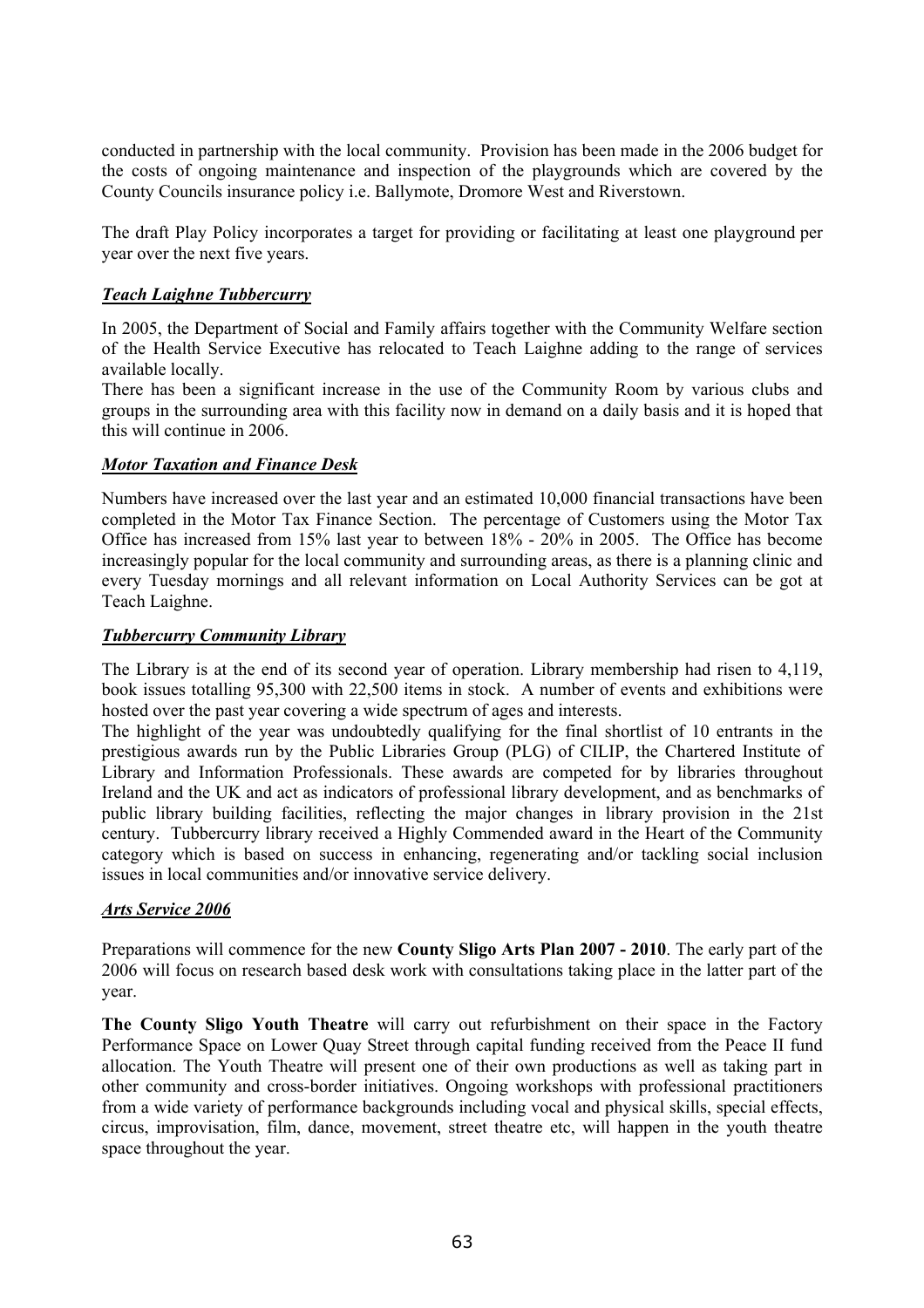**North West Publication Series** will commence in 2006. This is a series of publications based on interviews, poetry, short stories, prose and photography from the northwest region and will be edited by Dermot Healy.

The May Bank Holiday weekend welcomes the **Vogler Spring Festival 2006**. Once again the festival programme is a fantastic mixture of the best of Irish and international chamber musicians and singers.

As a local partner in the Vogler Quartet in Sligo Residency Programme, Con Brio, a voluntary group of music promoters established in 1998, develop the very successful annual **Sligo Music Series**. The 2005/2006 programme is possibly their most ambitious to date with an exciting mix of orchestral, choral and chamber music from both renowned national and international performers.

Following on from the successful Vogler Quartet Residency programme, the Vogler Partners Steering Group appointed a professional researcher in 2005 to analyse the success of the residency in providing support for music development in the county. It is envisaged that the outcomes of the report will be disseminated through a publication in 2006 and will inform a **Curriculum Support Music Education programme**.

The Arts Department promotes the participation of older people in the arts through its Golden Years Programme and Intergenerational Arts Initiatives encouraging the integration of older people with other groups and other ages. Working closely with the Health Service Executive North West, an **Arts & Health Partnership** has been set up to develop challenging artistic programmes for the older person, building on learning that has emerged from programmes in the past. During the month of May each year, Sligo's Bealtaine Festival celebrates creativity in older age through an exciting and wide-ranging programme of events in all art forms, the main one being a county wide exhibition of art works by older people around the county.

The **Advisory / Mentoring Scheme** will continue to facilitate greater linkages between the voluntary and amateur sector and the artistic programmes of professional venues in Sligo. Through workshops and consultation visits county-wide, the appointed advisors in Creative Writing, Visual Arts and Drama will work in advising groups on workshop and programme development along with devising of formal links between these groups and the artistic programme of the partner resource organisations Sligo Yeats Society, The Hawk's Well Theatre and other venues and organisations.

Sligo has a strong traditional music heritage and there are a number of annual traditional music festivals which will continue to be supported by the Sligo Arts Department this year.

Each year the Arts Department invests in **grants and bursaries** for arts programs and projects in the county. The call for applications is advertised through the local media in February. Through the Community Arts Act Grants, the Arts Department assists artists, arts groups and other organisations in both rural and urban areas to use the arts to build their communities. For professional artists of all disciplines, there is a bursary to spend a fortnight in an artists retreat to work on a specific project or commission.

The current series of commissions entitled, **Unravelling Developments**, runs concurrently with and under the direction of Art Best Placed, the Sligo Local Authorities Public Art Plan for 2004-2006. Five artists from the panel of eleven remain to be commissioned for 2006. The bulk of the Per Cent for Art Scheme funding for this series is drawn from capital housing projects in both the Borough and the County.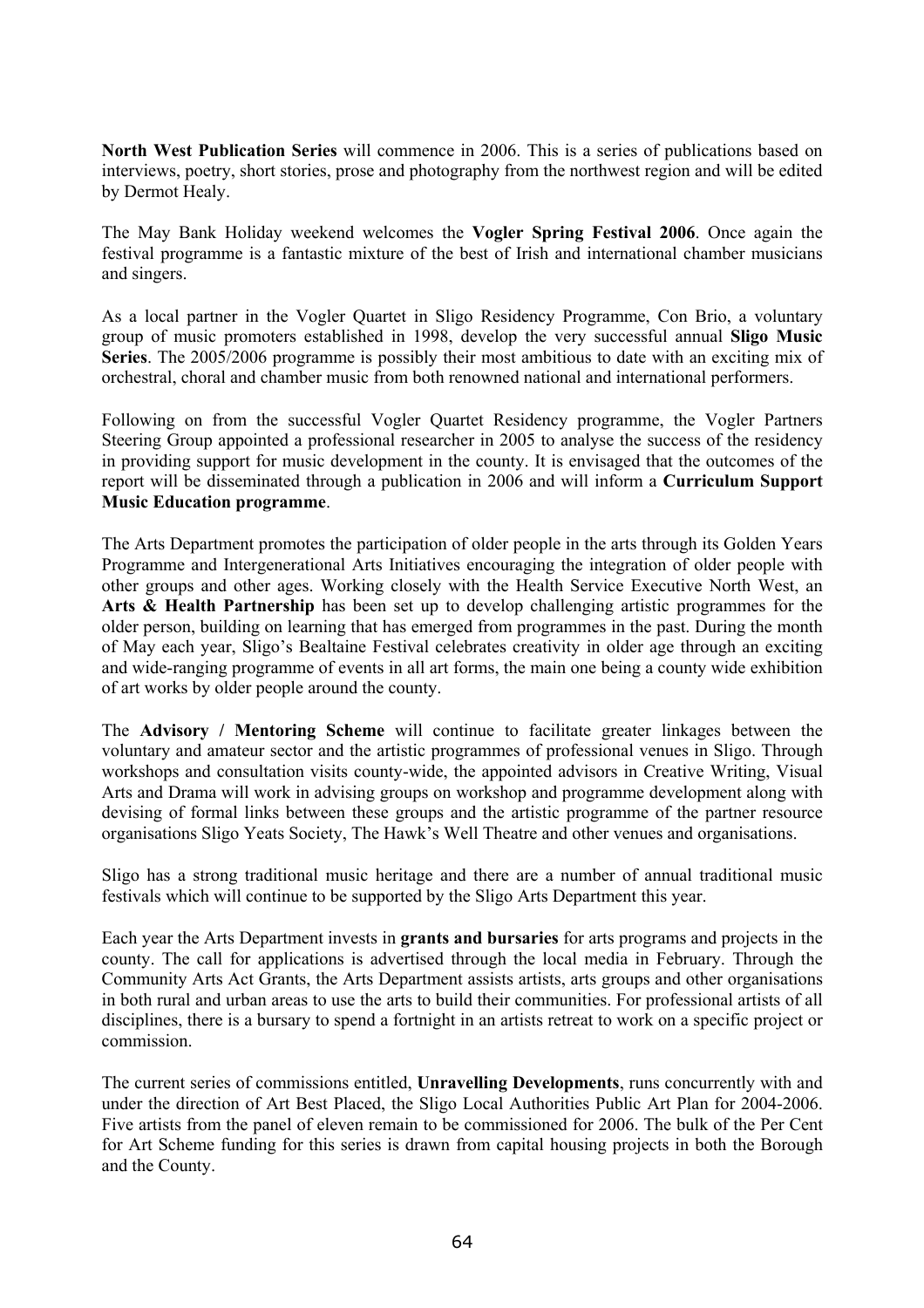The **Sligo Events Quarterly** is a free event guide for arts and cultural events happening in County Sligo. Published by the Arts Department, the SEQ is distributed in the North West, and serves to inform the public of what's on and assist arts organisations in publicising their events.

The recently launched **www.sligoarts.ie** is an online resource for the arts community in County Sligo. Important features of the new website are an online guide to what's on in the arts in County Sligo and an Artists Directory. The Directory both profiles individual artists/groups/organisations and benefits the arts community to search for artists for commissions or projects. Other features include a monthly Sligo arts e-bulletin, a project profile section, arts news and much more.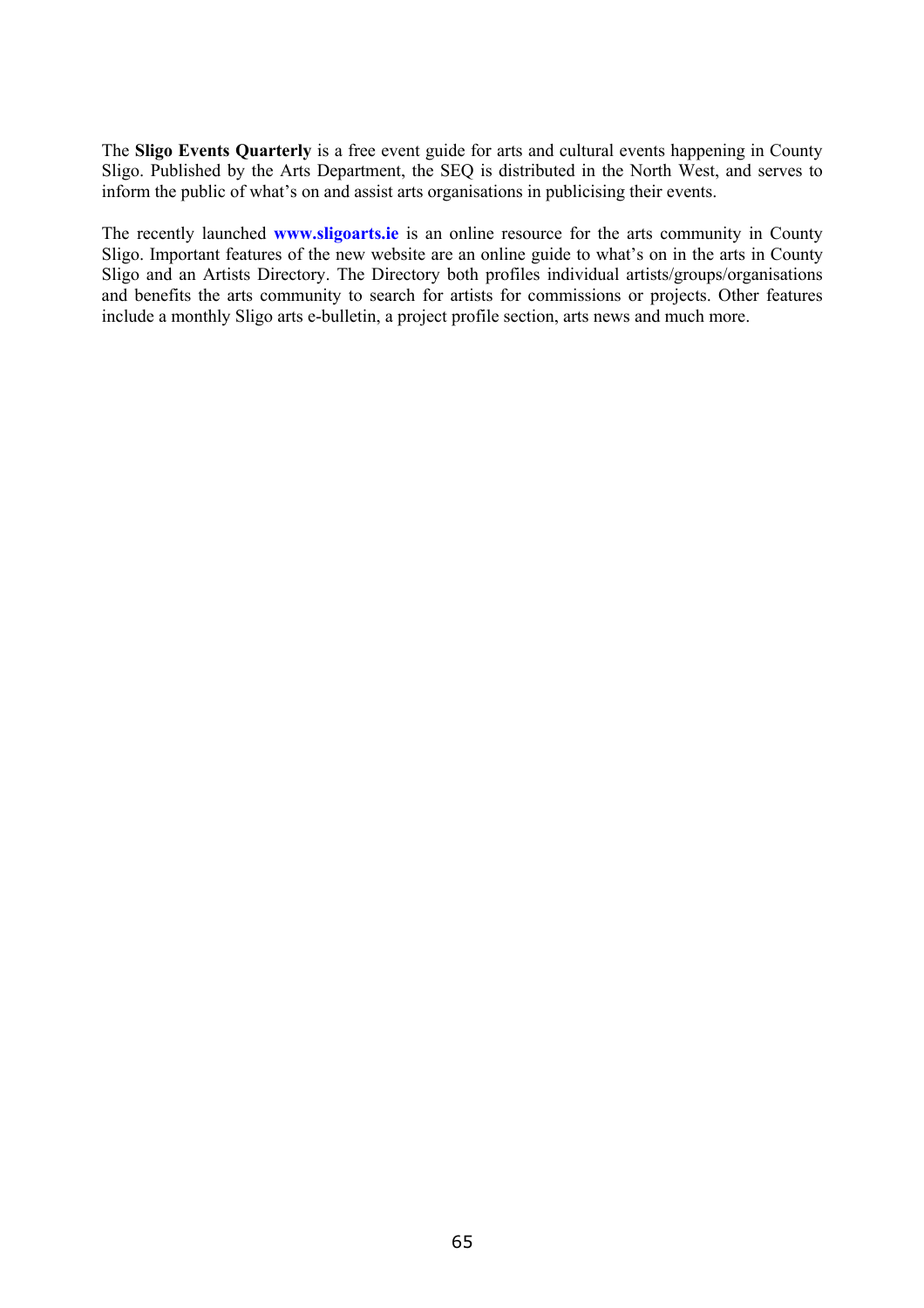# **Report on Three Year Capital Programme for period 2006 – 2008**

In accordance with Section 135 of the Local Government Act 2001, I set out hereunder details of the proposed Capital Programme for the three years 2006 - 2008.

The details as outlined in this Report are based on current information and are subject to the appropriate Departmental Sanctions, Funding and the Planning Legislation.

An updated three year programme will be presented at each Annual Budget Meeting.

# **Housing**

#### **House Construction/Acquisition**

It is proposed to provide a total of 191 houses over the three year period 2006 - 2008, comprising of standard local authority housing construction, traveller accommodation, house acquisitions, and units to be acquired under Part V. It is also proposed to provide an average of 19 extensions and to assist approximately 55 applicants under the Improvement Works in Lieu of Housing Scheme. These projects are funded by annual grant allocations from the Department of the Environment, Heritage and Local Government, supplemented by Internal Capital Receipts. It is further proposed that works will be carried out during this period, as part of a major regeneration project to Connolly Park, Tubbercurry.

An estimated breakdown of the funding required to meet this Programme is as follows:

| <b>Total Estimated Capital Expenditure for period 2006 - 2008</b> | €38,294,000 |
|-------------------------------------------------------------------|-------------|
| Remedial Works/Regeneration (Connolly Park, Tubbercurry)          | €3,740,000  |
| Improvement Works in Lieu of Housing (55 $\omega$ €50,000/unit)   | €2,750,000  |
| Extensions (19 $\omega$ €40,000/unit)                             | €760,000    |
| Part V Acquisitions (14 units $\omega \in 165,000/\text{unit}$ )  | €2,310,000  |
| Traveller Accommodation (1 unit $\omega$ 250,000/unit)            | €250,000    |
| Housing Acquisitions (30 units $\omega$ €200,000/unit)            | €6,000,000  |
| Housing Construction (146 units $(a) \in 154,000/\text{unit}$ )   | €22,484,000 |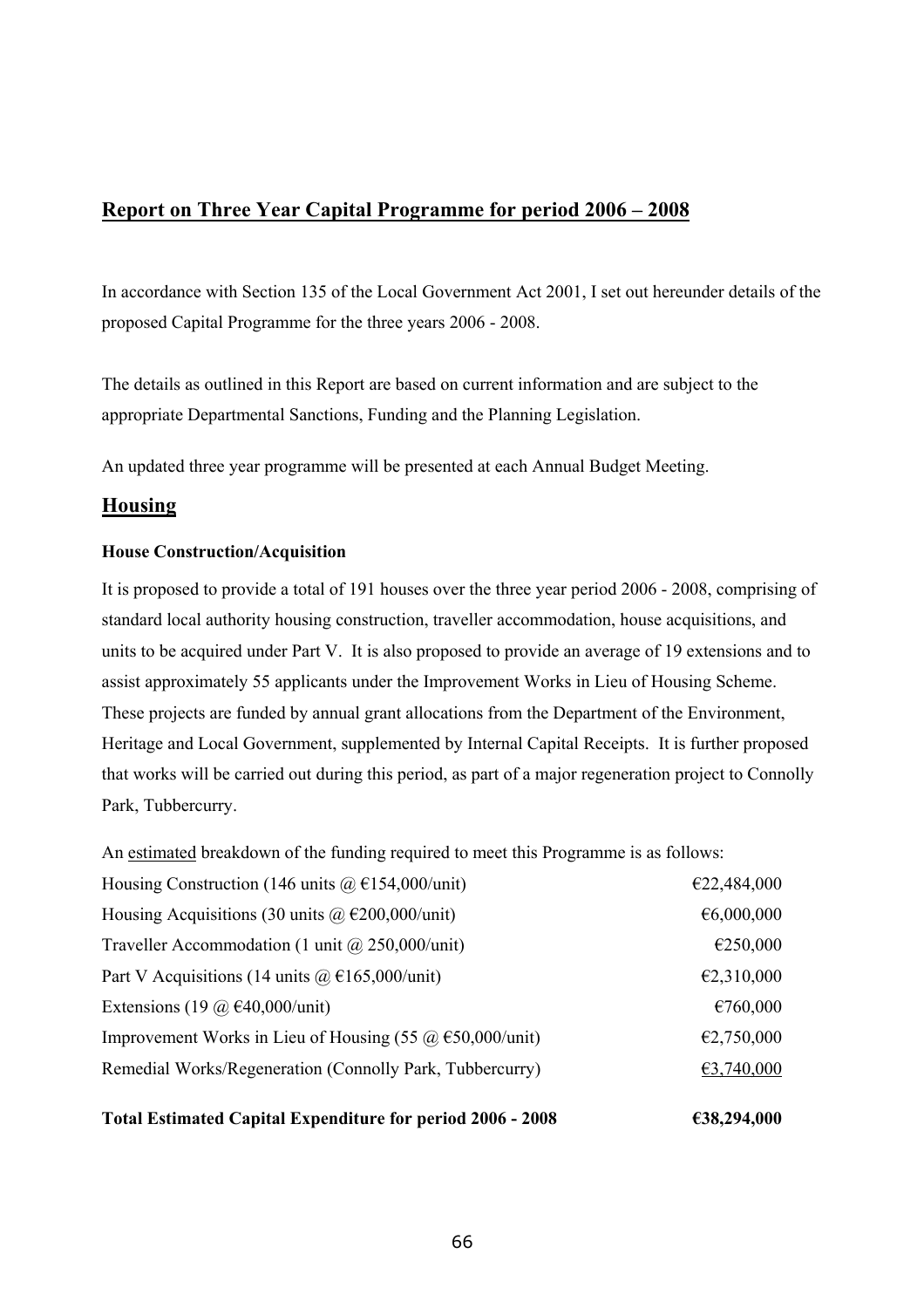# **ROAD TRANSPORTATION AND SAFETY**

| <b>Project Description</b>                 | <b>Estimated</b>                                                                                               | Est. Const.   | <b>Estimated Cost</b> |
|--------------------------------------------|----------------------------------------------------------------------------------------------------------------|---------------|-----------------------|
|                                            | <b>Commencement Date</b>                                                                                       | <b>Period</b> | €                     |
| N4 Cloonamahon-<br>Castlebaldwin           | Subject to funding from<br>NRA, Sligo County<br>Council preparing<br>preliminary design, EIS,<br>CPO documents | 24 months     | €30,000,000           |
| N17 Tubbercurry<br><b>By-Pass</b>          | <b>Sligo County Council</b><br>preparing Preliminary<br>Design, E.I.S., C.P.O.<br>documents                    | 24 months     | €41,300,000           |
| $N17$ Collooney –<br>Charlestown           | Subject to funding from<br><b>NRA Preferred Route</b><br>adopted.                                              | 24 months     | €70,000,000           |
| N15 Borough Boundary -<br>Leitrim Boundary | Subject to funding from<br><b>NRA Preferred Route</b><br>awaiting approval from<br>members of S.C.C.           | 30 months     | €182,000,000          |
| N16 Borough Boundary -<br>Leitrim Border   | Part of East-West<br>Strategic Route as<br>identified by NRA                                                   | 24 months     | €25,000,000           |
| N59 Ballysadare - Mayo<br><b>Border</b>    | Subject to funding from<br><b>NRA</b>                                                                          |               |                       |
| R284 Drumiskabbole                         | Ongoing                                                                                                        | 24 months     | €500,000              |
| R <sub>292</sub> Knappaghmore              | Ongoing                                                                                                        | 24 months     | €1,000,000            |
| R294 Mullaghroe -<br>Quarryfield           | Ongoing                                                                                                        | 24 months     | €1,750,000            |
| R297 Enniscrone/Muckduff                   | Ongoing                                                                                                        | 24 months     | €690,000              |
| Various bridges on NNR<br>network          | Ongoing                                                                                                        | 36 months     | €1,200,000            |
| R <sub>296</sub> Bunninadden               | Subject to funding                                                                                             | 36 months     | €1,000,000            |
| R286 Ballinode                             | Ongoing                                                                                                        | 36 months     | €2,600,000            |
| New Machinery Yard                         | 2006/7                                                                                                         | 24 months     | €1,900,000            |
| Footpath Enhancement<br>Programme          | $2005 - 2009$                                                                                                  | Ongoing       | €2,500,000            |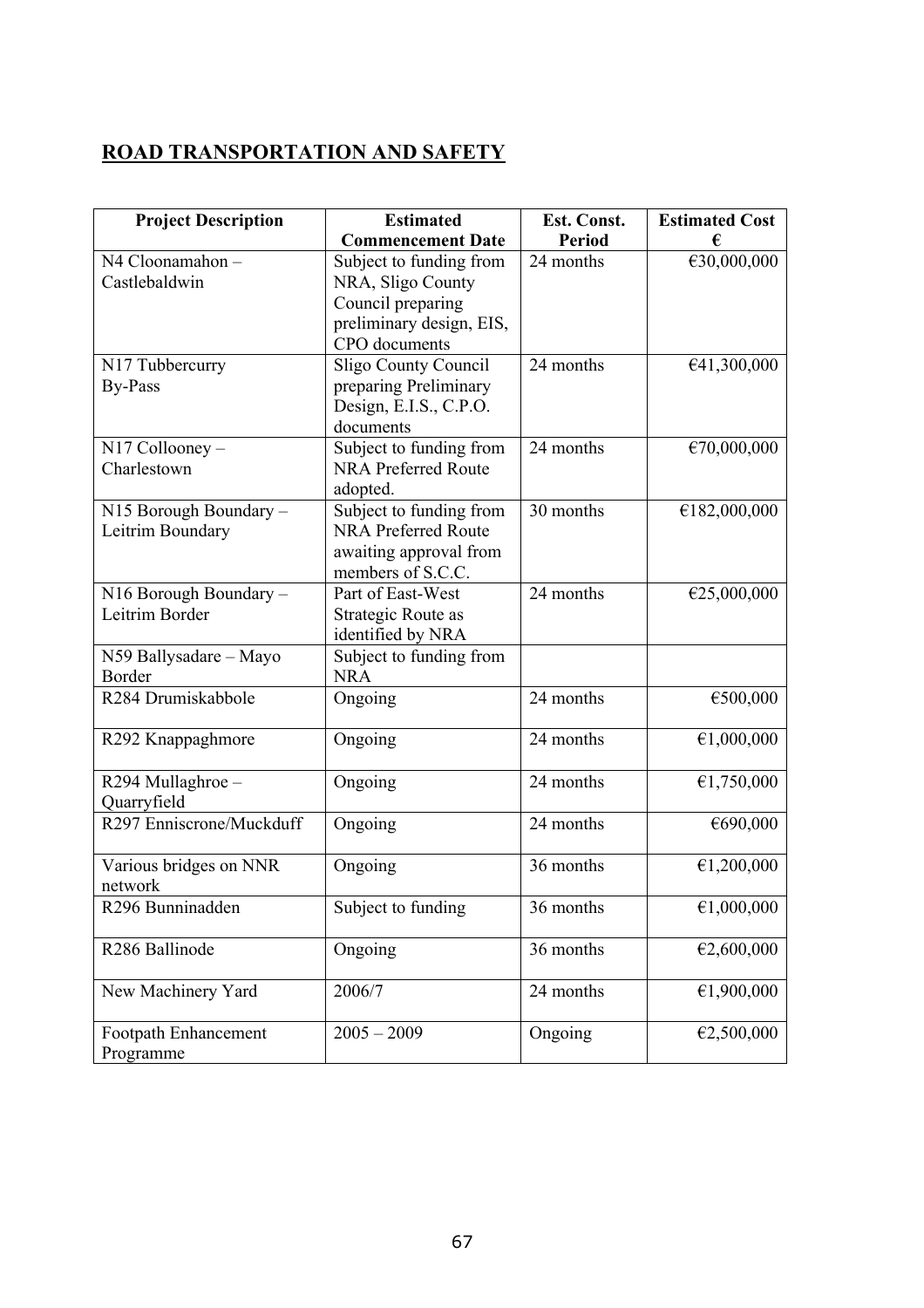# **WATER SERVICES**

| <b>Project Description</b>    | <b>Likely</b> | <b>Etimated</b>   | <b>Estimated</b>           | <b>Estimated Cost</b> |
|-------------------------------|---------------|-------------------|----------------------------|-----------------------|
|                               | <b>Tender</b> | Commencement      | Construction               |                       |
|                               | <b>Date</b>   | <b>Date</b>       | <b>Period</b>              |                       |
|                               |               | Wastewater        |                            |                       |
| Coolaney WwTW DLS             |               | January 2006      | 7 month                    | €1,500,000            |
|                               |               |                   | S                          |                       |
| Dromore West WwTW             |               | January 2006      | 7 months                   | €1,350,000            |
| <b>DLS</b>                    |               |                   |                            |                       |
| Grange WwTW SLI               | 2007          | 2007              | 9 months                   | €1,350,000            |
| Strandhill WwTW SLI           | 2007          | 2007              | 9 months                   | €1,500,000            |
| Tubbercurry WwTW SLI          | 2007          | 2007              | 9 months                   | €1,500,000            |
| Enniscrone WwTW MS            | 2006          | 2006              | $9 - 12$ months            | €3,000,000            |
| Cliffoney WwTW SLI            | 2007          | 2007              | 7 months                   | €1,250,000            |
| <b>Ballinacarrow WwTW SLI</b> | 2007          | 2007              | 7 months                   | €1,250,000            |
| Mullaghmore WwTW MS           | 2008          | 2008              | 9-10 months                | Premature             |
| Ballygawley WwTW MS           | 2008          | 2008              | 9-10 months                | Premature             |
| Gurteen WwTW DLS              |               | <b>July 2006</b>  | 7 months                   | €1,400,000            |
| Carney WwTW DLS               |               | <b>July 2006</b>  | 7 months                   | €1,250,000            |
| Bunninaden WwTW DLS           |               | Awaiting proposal | 6 months                   | €175,000              |
|                               |               | from              |                            |                       |
|                               |               | developer         |                            |                       |
| Sligo Main Drainage           |               | Spring 2006       | 18-21 months               | €21,000,000           |
| Ballincar/Cregg/Rosses Pt.    | 2007          | 2007/8            | 12 months                  | €5,000,000            |
| Sewerage Scheme               |               |                   |                            |                       |
| <b>MS</b>                     |               |                   |                            |                       |
| Cumeen Drainage MS            | 2007          | 2007              | 9 months                   | €2,100,000            |
| Teesan/Lisnalurg Sewerage     | 2007          | 2007              | 9 months                   | €2,000,000            |
| Scheme SLI                    |               |                   |                            |                       |
|                               |               |                   |                            |                       |
| Carraroe Main Drainage MS     |               | 2007/8            | 12 months                  | Under review          |
|                               |               | Water             |                            |                       |
| Kilsellagh Water Treatment    | 2006          | 2007              | $12-15$ months             | €8,750                |
| Works MS                      |               |                   |                            |                       |
| Lough Talt Water Treatment    | 2007          | 2007              | $\overline{12}$ -15 months | Premature             |
| Works MS                      |               |                   |                            |                       |
| Sligo & Environs Water        | 2008          | 2008              | 9 months                   | Premature             |
| <b>Treatment Works</b>        |               |                   |                            |                       |
| Stage 2 MS                    |               |                   |                            |                       |
| Water Conservation Project    | 2006/7        | 2006              | $2006/7/8+$                | Premature but         |
| Stage 3                       |               |                   | This is a rolling          | grant funded by       |
| Mains Replacement MS          |               |                   | programme                  | DEHLG to the          |
|                               |               |                   |                            | extent of 90%         |

**Key** 

 $MS =$  Main Scheme<br>SLI = Serviced Land

SLI = Serviced Land Initiative<br>SSP = Small Schemes Program

SSP = Small Schemes Programme

DLS = Development Levy Scheme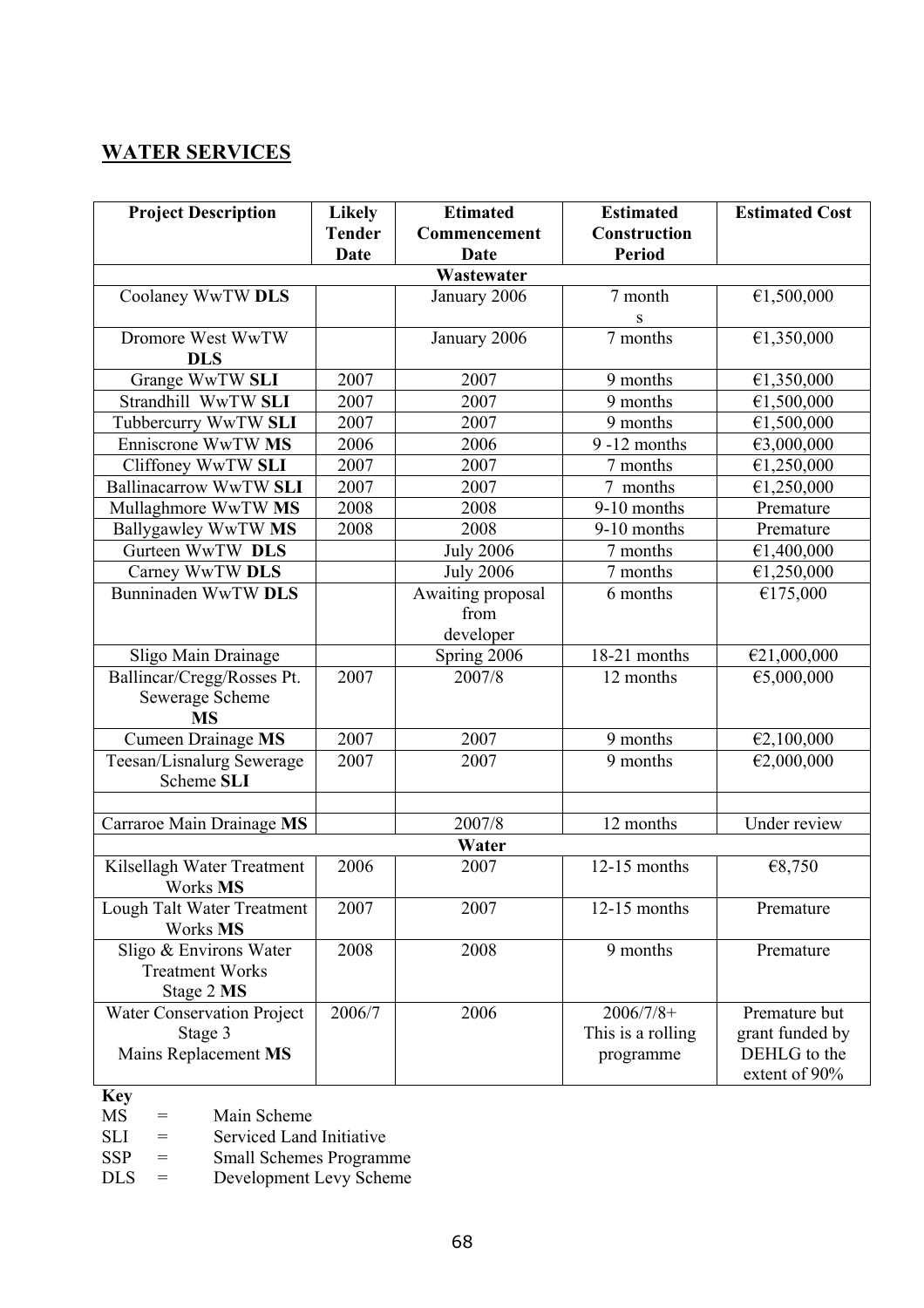# **EMERGENCY SERVICES**

| <b>Project Description</b>                     | <b>Estimated</b><br><b>Commencement Date</b> | <b>Estimated</b><br>Cost<br>€ |
|------------------------------------------------|----------------------------------------------|-------------------------------|
| <b>Ballymote Fire Station</b>                  | 2006                                         | 600,000                       |
| Improvements to Sligo Fire Station             | 2006                                         | 1,000,000                     |
| Enniscrone Yard (drill yard improvement works) | 2006                                         | 25,000                        |
| Purchase of new Emergency Tender               | 2006                                         | 300,000                       |
| Purchase of Decontamination Equipment          | 2006                                         | 100,000                       |
| Purchase of new Decontamination Vehicle        | 2006                                         | 250,000                       |
| Purchase of new Class B Fire Appliance         | 2007                                         | 300,000                       |

# **ENVIRONMENTAL SERVICES**

| <b>Project Description</b>          | <b>Estimated</b><br><b>Completion Date</b> | <b>Estimated</b><br>Cost<br>€ |
|-------------------------------------|--------------------------------------------|-------------------------------|
| Tubbercurry Civic Amenity Site      | 2006                                       | 800,000                       |
| Young's Quarry Green Waste Facility | 2007                                       | 650,000                       |
| <b>Upgrade of Bring-Banks</b>       | 2006                                       | 25,000                        |

# **CORPORATE SERVICES**

| <b>Project Description</b>                 | <b>Estimated</b>                | <b>Estimated</b> |
|--------------------------------------------|---------------------------------|------------------|
|                                            | <b>Commencement Date   Cost</b> |                  |
|                                            |                                 |                  |
| Sligo Museum $&$ extension to M+N          | 2008                            | €16,000,000      |
| Office development Riverside               | 2008                            | €8,000,000       |
| Sligo Library Headquarters and city branch | 2007/8                          | €12,000,000      |
| Ballymote Library & Area Office            | 2007                            | €2,700,000       |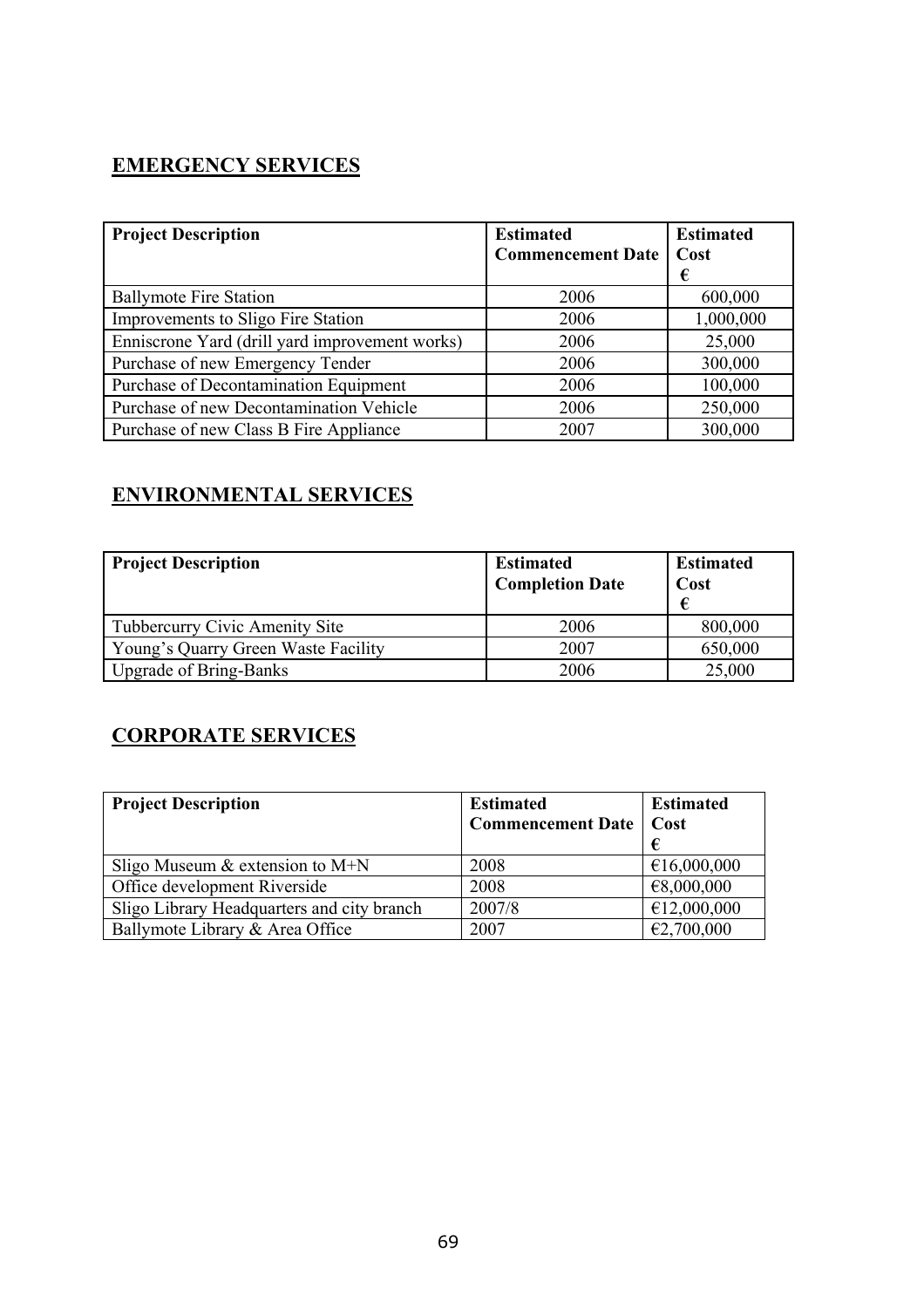# **COASTAL PROTECTION**

| <b>Project Description</b>                                                           | <b>Estimated</b><br><b>Commencement Date</b> | <b>Estimated</b><br>Const.<br><b>Period</b> | <b>Estimated Cost</b><br>€ |
|--------------------------------------------------------------------------------------|----------------------------------------------|---------------------------------------------|----------------------------|
| Ardnaglass River outfall<br>structure (Dunmoran)                                     | Subject to funding Dept.<br>of Marine        | 12 months                                   | €450,000                   |
| Bellawaddy River bank and<br>pumping station/lifeguard<br>building Enniscrone Strand | Subject to funding Dept.<br>of Marine        | 3 months                                    | €175,000                   |
| Mullaghmore Dune<br>Management                                                       | $2005 - 2006$                                | 4 months                                    | €35,000                    |
| <b>Finnod River Outfall</b><br>Reconstruction (West of<br>Easkey)                    | Subject to funding from<br>Dept. of Marine   | 3 months                                    | €125,000                   |
| Lislary (L7215-0) Repair<br>Retaining Wall                                           | Subject to funding Dept.<br>of Marine        | 6 months                                    | €62,000                    |
| Coast Road, Rathlee (L6407-<br>11)                                                   | Subject to funding Dept.<br>of Marine        | 6 months                                    | €195,000                   |
| Protect St/Hill S.T. Works<br>(Const. buried revetment)                              | Subject to funding Dept.<br>of Marine        | 4 months                                    | €337,000                   |
| Raghly – storm berm strength<br>to neck of peninsula                                 | Subject to funding Dept.<br>of Marine        | 4 months                                    | €250,000                   |
| Raghly Harbour                                                                       | 2006                                         | 36 months                                   | €900,000                   |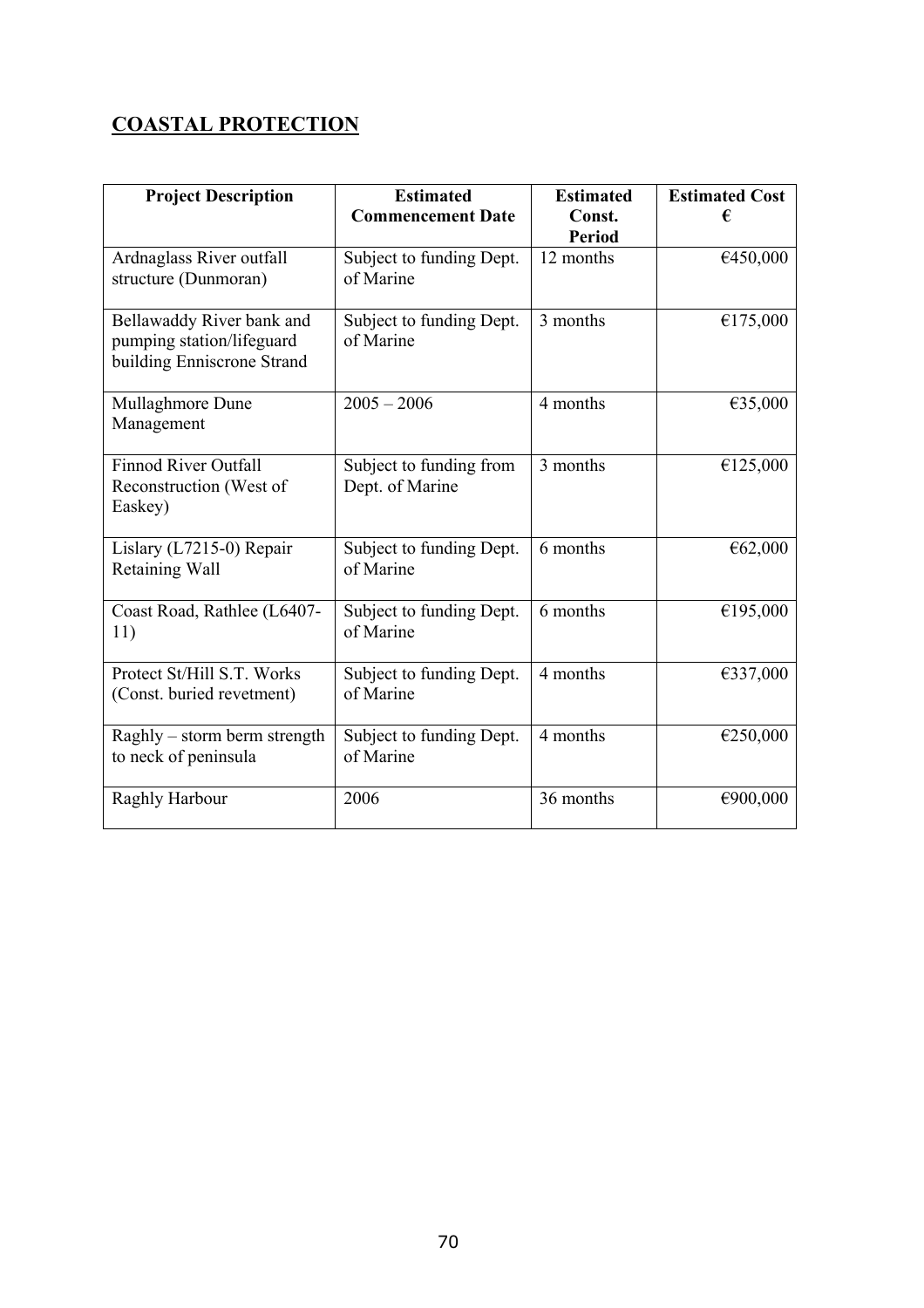# **COMMUNITY AND ENTERPRISE**

| <b>Project Description</b> | <b>Estimated</b><br><b>Commencement Date</b> | <b>Estimated</b><br>Completion | <b>Estimated Cost</b> |
|----------------------------|----------------------------------------------|--------------------------------|-----------------------|
|                            |                                              | Date                           |                       |
| Rosses Point Marina        | 2006-2007                                    | Not available                  | €2,240,000            |
| Project                    |                                              |                                |                       |
| <b>Seaside Towns</b>       | Spring 2005                                  | December 2006                  | €320,000              |
| Inititative:               |                                              |                                |                       |
| Enhancement works at       |                                              |                                |                       |
| Enniscrone and             |                                              |                                |                       |
| Mullaghmore                |                                              |                                |                       |
| Graveyard Extensions       | 2006                                         | 2008                           | €1,5000,000           |
| and Infrastructural        |                                              |                                |                       |
| works:                     |                                              |                                |                       |
| Ahamlish                   |                                              |                                |                       |
| Keelogues                  |                                              |                                |                       |
| Knockbrack                 |                                              |                                |                       |
| Easkey                     |                                              |                                |                       |
| Dromard                    |                                              |                                |                       |
| Kilglass<br>Gurteen        |                                              |                                |                       |
| Remedial works on          | 2006                                         | 2008                           |                       |
| Structures in              |                                              |                                | €80,000               |
| Graveyards                 |                                              |                                |                       |
| (Keelogues,                |                                              |                                |                       |
| Aughanagh & Court          |                                              |                                |                       |
| Abbey)                     |                                              |                                |                       |
| Village and Urban          | 2006                                         | 2006                           | €270,000              |
| Renewal                    |                                              |                                |                       |
| Ballisodare                |                                              |                                |                       |
| Village and Urban          | 2006                                         | 2006                           | €270,000              |
| Renewal                    |                                              |                                |                       |
| Ballinacarrow              |                                              |                                |                       |
| Village and Urban          | 2006                                         | 2006                           | €270,000              |
| Renewal                    |                                              |                                |                       |
| Collooney                  |                                              |                                |                       |

# *Hubert Kearns,*

**County Manager,** 

 $\mathcal{L}_\text{max}$ 

**21st December 200**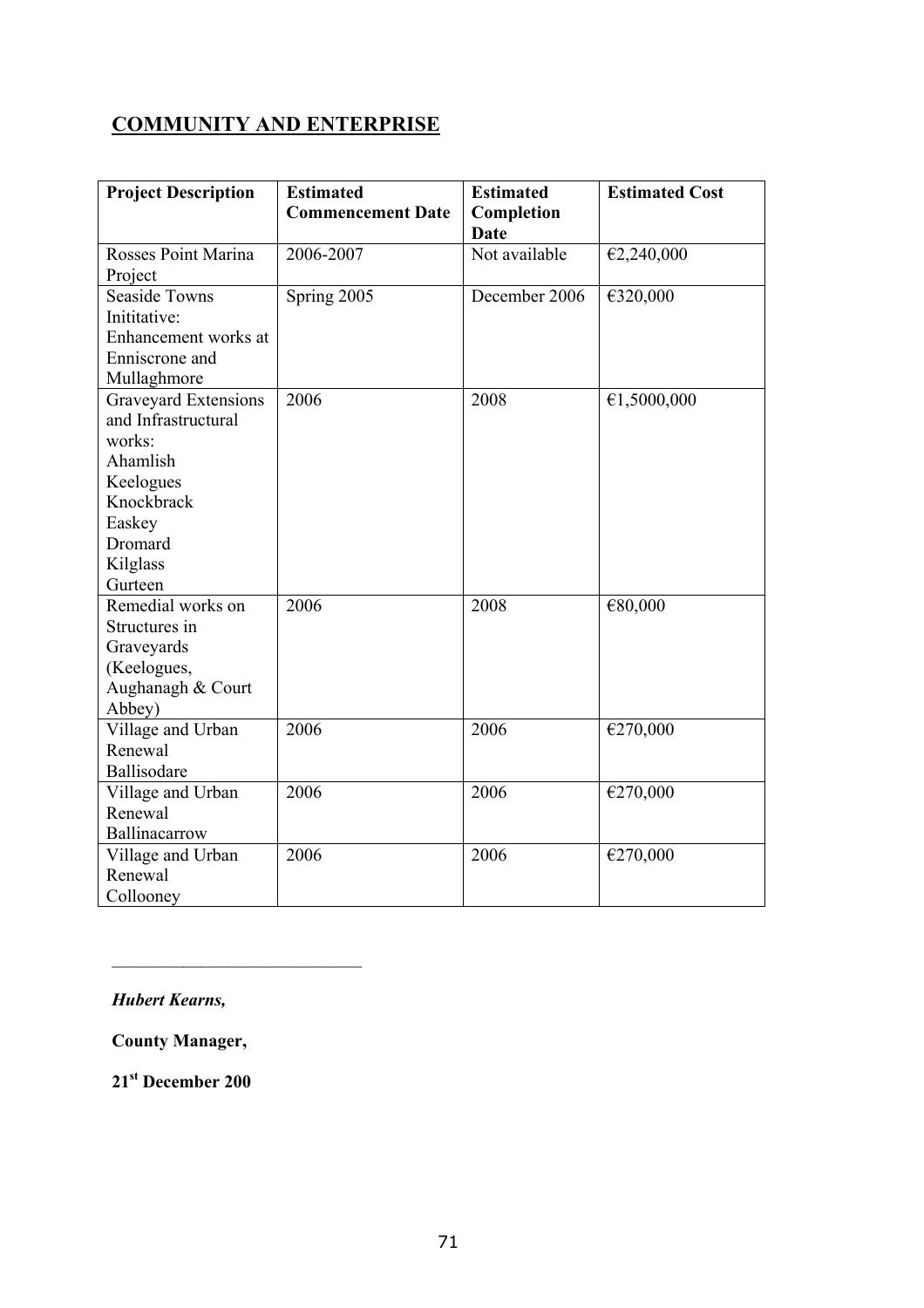# **Report on Development Contribution Scheme**

Section 48 of the Planning & Development Act 2000, enables Local Authorities when granting a permission under Section 34 of the Act to include conditions for requiring the payment of a contribution in respect of public infrastructure and facilities benefiting development in the area of the Planning Authority and that is provided by or on behalf of a Local Authority (regardless of other sources of funding for the infrastructure and facilities).

In order to allow the Elected Members to take a wider, more comprehensive, view of the Council's financial position and spending plans I have been requested to provide to the Members in the context of the budget meeting:

- An estimate of the amount of development levies that will be collected in 2005
- An up-to-date statement of the total balance of the development levy income on hand, and
- An indicative statement of the council's proposals to utilise this balance

The following table sets out the details of amounts collected under the contribution levy scheme in 2005 under the various headings and the current balance (Dec 2005) on each scheme.

| Scheme                          | 2005 Receipts | Current        |
|---------------------------------|---------------|----------------|
|                                 |               | <b>Balance</b> |
| A Village Improvements          | € 189,774     | €69,225        |
|                                 |               |                |
| A Water Dev Levy                | € 888,081     | €1,121,120     |
|                                 |               |                |
| A Waste Water Dev Levy          | € 562,001     | €19,878        |
| A Cultural & Community Dev levy | € 185,938     | €226,402       |
|                                 |               |                |
| A Car Parking Spaces            | € 50,000      | €50,000        |
|                                 |               |                |
| <b>B</b> Roads Dev Levy         | € 7,840       | € 7,840        |
|                                 |               |                |
| B Open Spaces Dev Levy          | € 5,040       | € 5,040        |
|                                 |               |                |
| B Cultural & community Dev Levy | € 10,080      | € 10,080       |
|                                 |               |                |
| B Water & Waste Levy            | € 5,040       | € 5,040        |
| Totals                          | € 1,903,794   | €1,514,625     |
|                                 |               |                |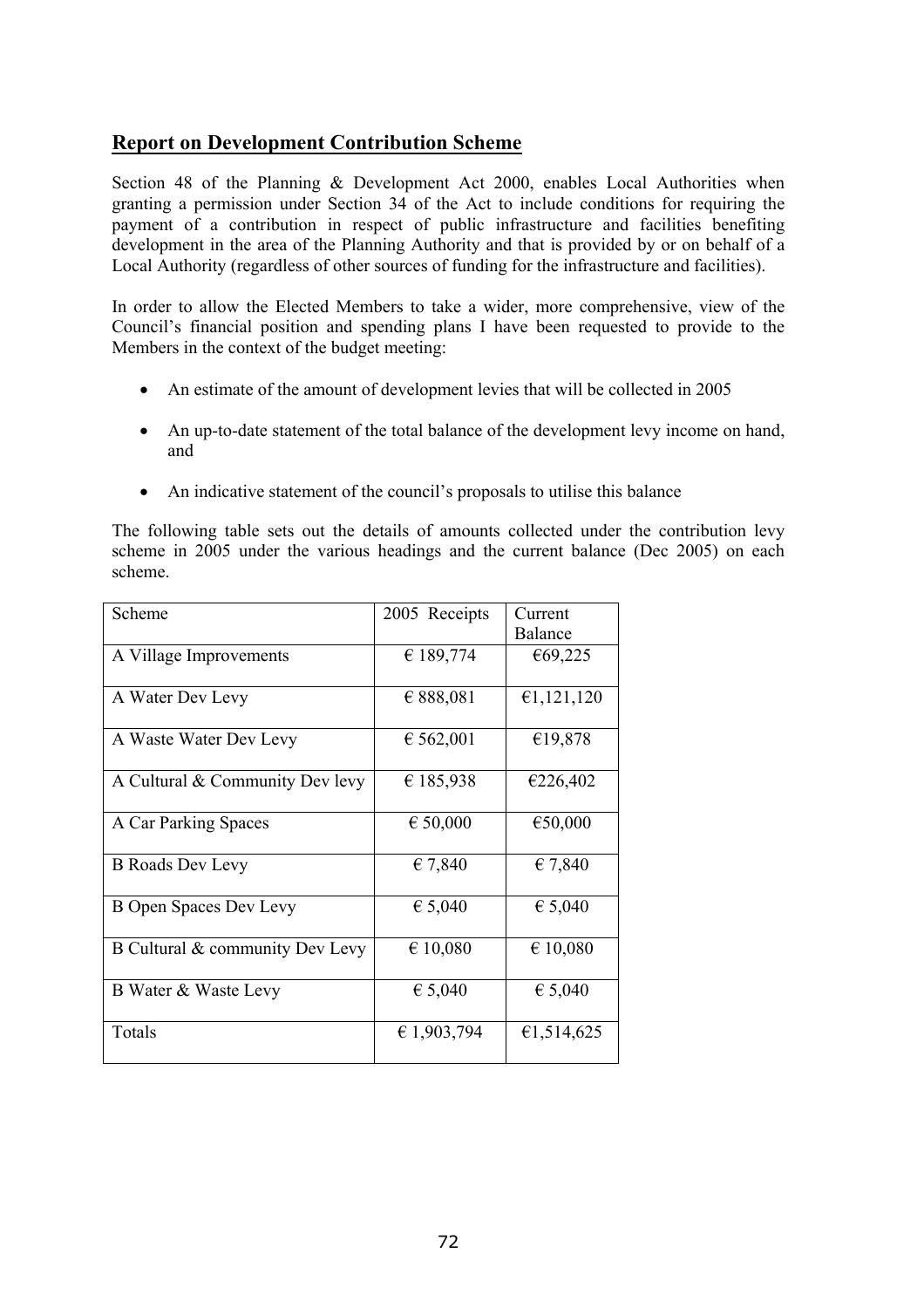There have been two major areas of expenditure financed to date from the scheme

In 2004 and 2005 we have allocated a total of €656K approx from the Waste Water levies to meet the Councils 25% contribution against Small Water & Sewerage schemes in Ballisodare, Monasteraden, Cloonacool, Aclare and Ballybeg.

In addition in June 2005 we have allocated  $\epsilon$ 165,000 out of Village Improvement Levies for the major footpaths enhancement programme throughout the county. There was a matching sum of  $E125,000$  taken from the 2005 Disc. Improvement & Maintenance grants to make total funding of  $\epsilon$ 290,000 to date for the footpaths enhancement programme.

The Councils proposals to utilise the current remaining balances and future levy income will relate to many of the projects set out in the Council's 3 Year Capital programme on pages 66 to 71. However the allocation of funds will only be made when projects are in place and funding arrangements are finalised. In addition the allocation of funds from the development levy schemes will of course be dependent on the receipt of funds under the schemes.

 The following projects will certainly be considered for some element of funding from the development levy schemes

- Continuation of footpaths enhancement programme put in place in 2005. A total of  $\epsilon$ 1,250,000 will be allocated over the period of the programme.
- Funding of part of Council's contribution to projects noted under Water Services on page 68 of Three Year Capital Programme.
- Sligo Museum and extension to Model & Niland.
- Sligo Library Headquarters.
- Ballymote Library.

 $\mathcal{L}_\text{max}$ 

- Council contribution towards Coastal Protection Programme set out on page in Three Year Capital Programme.
- Matching funding towards Village and Urban Enhancement projects and Clar Area Programmes.
- Burial Ground improvements and extensions as identified on page 71 in Three Year Capital Programme.
- Funding towards playfacility projects in Coolaney and Skreen Dromard.

An update of the Scheme will be presented to the Members at each Annual Budget Meeting

*Hubert Kearns,* 

**County Manager,** 

**21st December 2005.**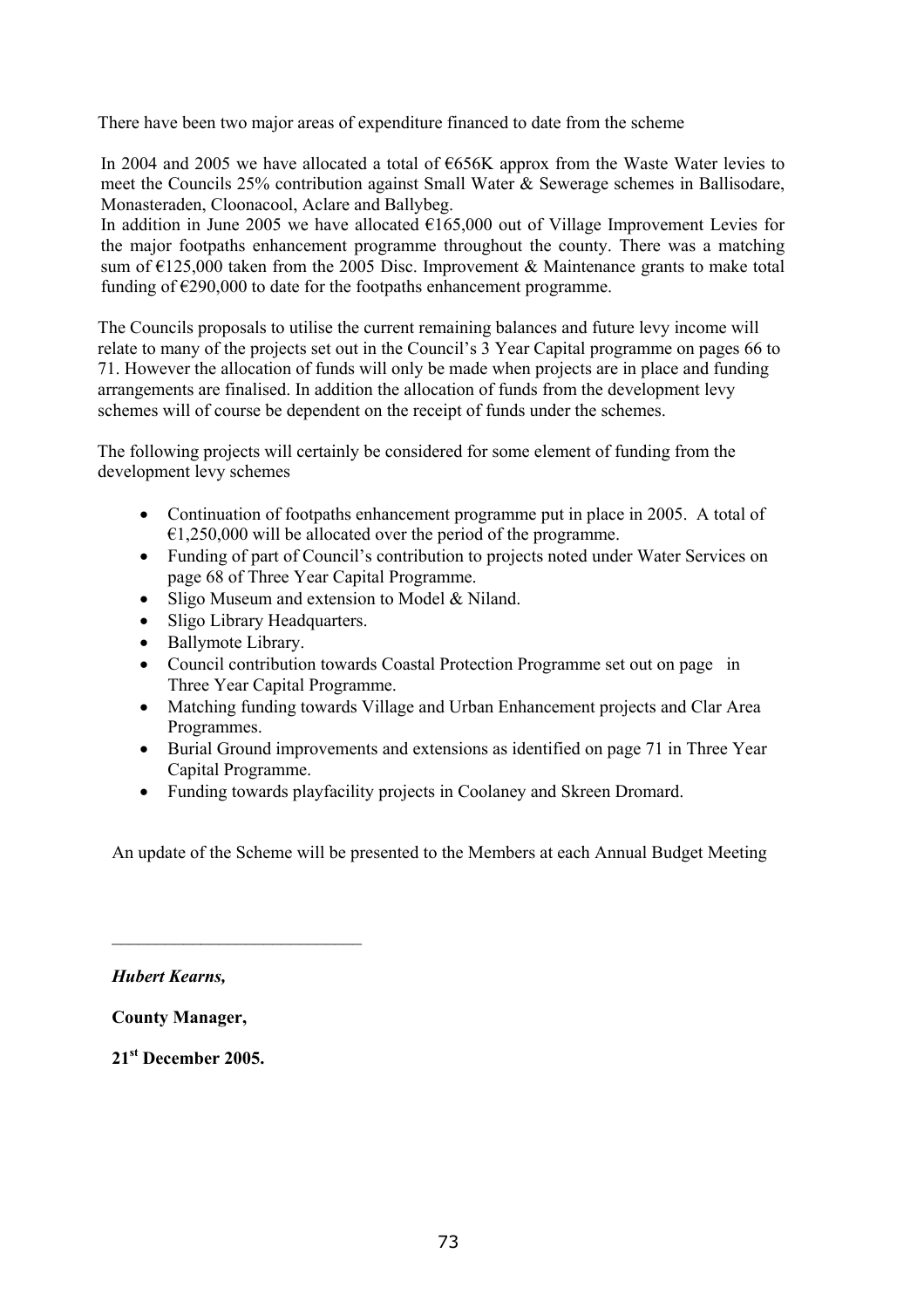### **Fin 20/2005**

Head of Finance Sligo County Council

### **LGF General Purpose Allocations 2006**

A Chara,

I am directed by the Minister for the Environment, Heritage and Local Government to inform you that the general-purpose allocation from the Local Government Fund for Sligo County Council for the year 2006 is  $£16,617,403$ . Details of the basis for the calculation of your grant are set out below.

### **Details of the Allocation**

Subject to the paragraph below on global valuations, your 2006 general-purpose allocation comprises the following elements:

- An across-the-board increase of 5% on your authority's 2005 final allocation. This amounts to €758,054.
- A sum of €698,262 via the Needs and Resources Model. The model continues to be used to effect equalisation between authorities on a phased basis.

### **Global Valuations for 2006**

The Valuation Act, 2001 provides for the "global valuation" of public utilities and the apportionment of this global valuation between rating authorities on a basis determined by the Minister for Finance. The valuation office has carried out during 2005 a global valuation of telecommunications companies (ESAT BT, Vodafone, O2, Meteor and Eircom) and Bord Gáis and this will be the basis for levying rates in 2006 on these companies.

As was the case with the ESB global valuation last year, the Minister is anxious to ensure that no local authority loses as a direct result of the most recent global valuation. To that end, it has been decided that those authorities which would experience a shortfall in 2006 rates income as a direct result of these new global valuations will have their general purpose grant increased by the level of shortfall. This will be financed by downward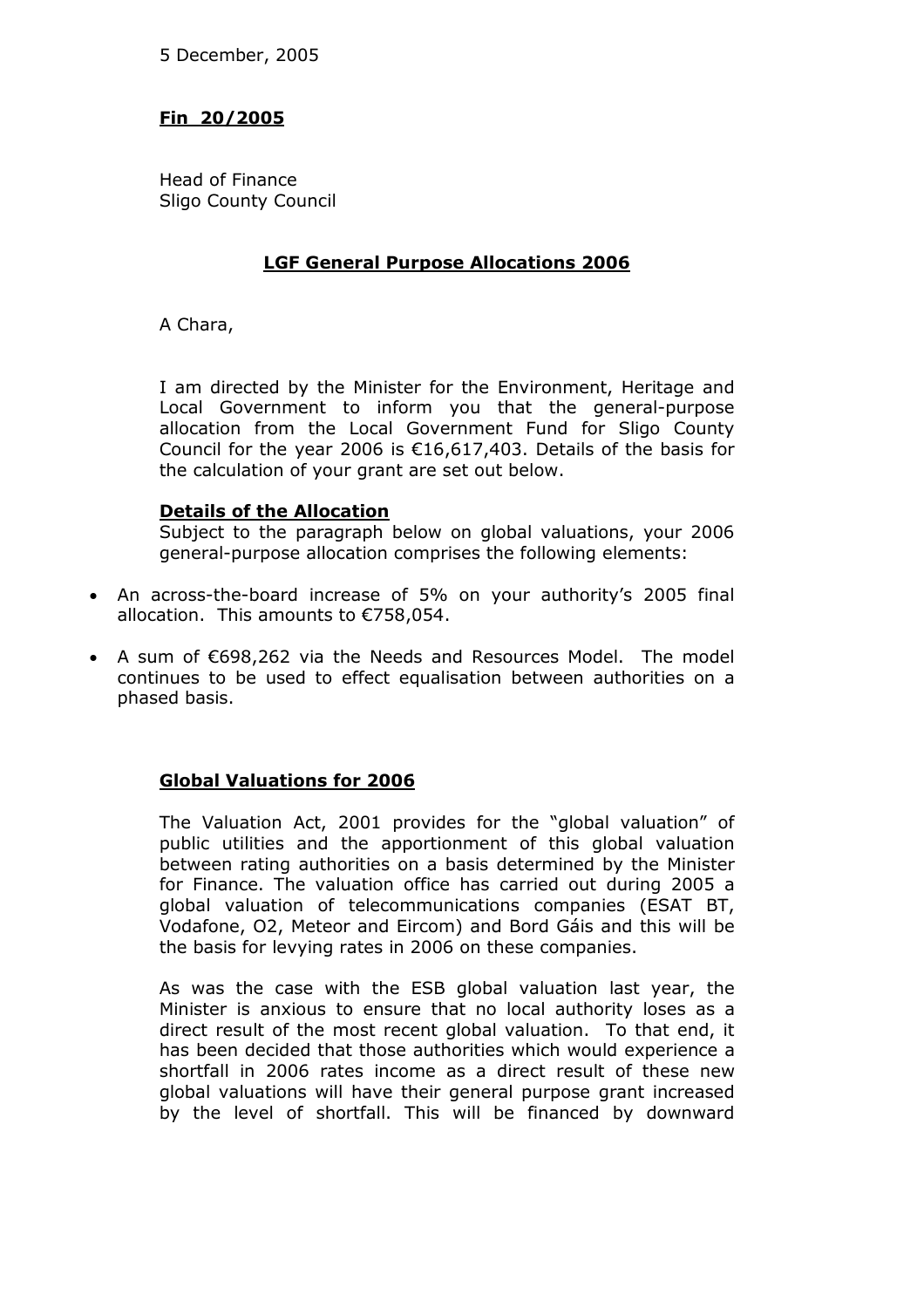adjustments in the general purpose allocations of local authorities that will gain rates income from the Global Valuation. Those authorities whose general purpose grant is adjusted downwards will still gain significantly more than the adjustment from increased rates income.

An indication of the 2006 gain/loss to your authority in terms of rates income and the level of upward/downward adjustment in your authority's general purpose grant arising from the Global Valuation are as follows:

Gain/(Loss) in Rates income 2006: €59,209

Upward/(Downward) Adjustment in General Purpose Grant: -€10,344

These are indicative estimates only and are based on (1) valuation data supplied by the Valuation Office and (2) individual 2005 Annual Rates on Valuation (ARV) adjusted upwards by 3%. The actual adjustment to be made to your 2006 allocation will be calculated and notified to you following the adoption of all local authority Budgets for 2006 and the determination of 2006 ARVs.

The Valuation Office has also just completed a global valuation of the property of Iarnród Éireann. At this time however, the Valuation Office is unable to provide the Department with details of the effects of this exercise on individual local authorities and as such the Department is not in a position to make adjustments similar to those for the other global valuations discussed above. It is likely that there will be differences, either upwards of downwards, in the rates income of individual authorities as a result of the Iarnród Éireann global valuation. If the outcome of this global valuation, taken together with the effect of the global valuation of the telecommunications companies and Bord Gáis (taking account of any general purpose grant adjustment), results in a net loss to a local authority, the Department will address the issue in the context of a revision of the authority's general purpose grant in due course.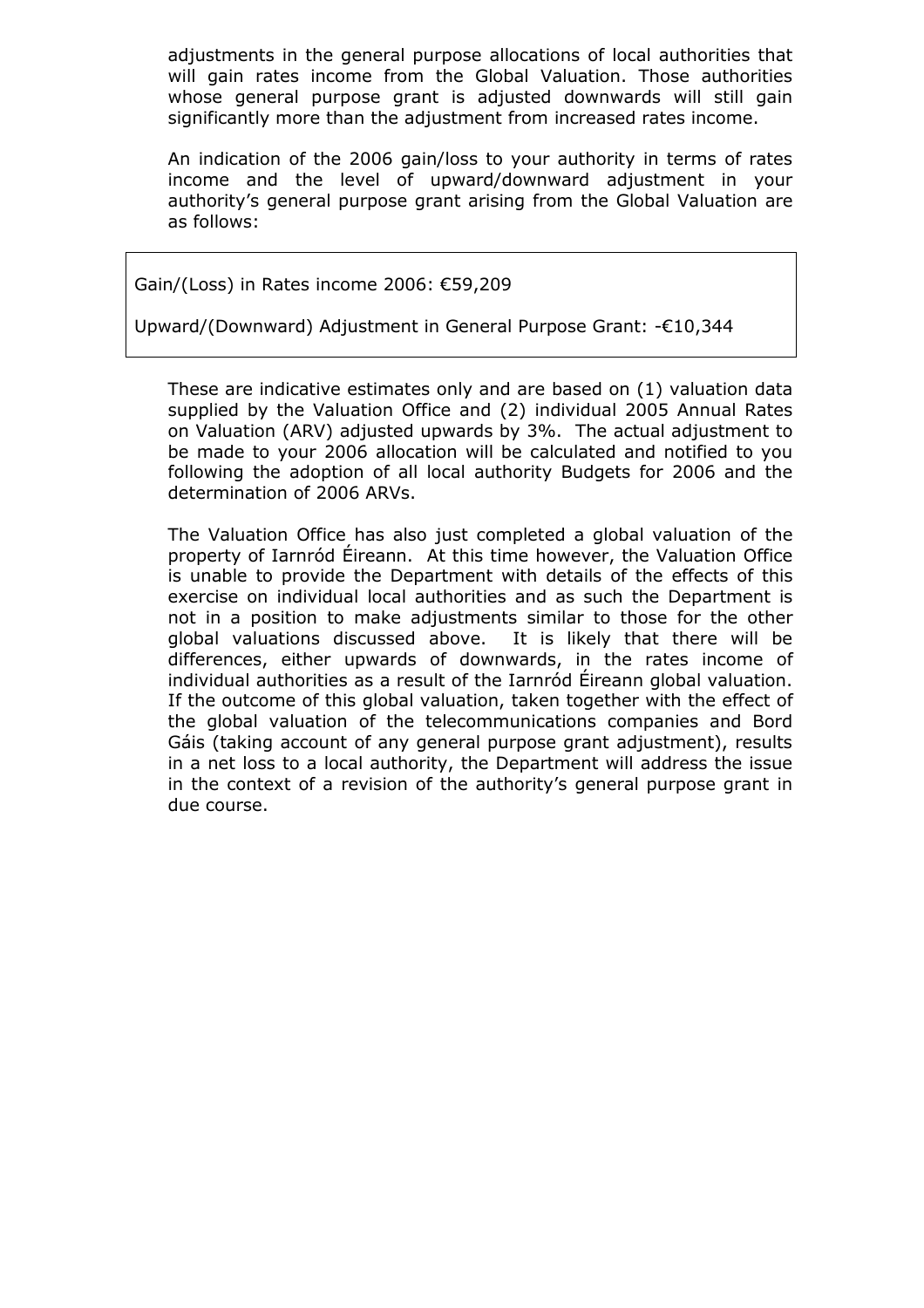### **Development Contributions**

While development contributions are levied by local authorities to finance the cost of capital works as opposed to current expenditure, the Minister wishes to emphasise the importance of providing detailed information on development levies to the Council in the context of the local authority budgetary process. This will ensure that the budget is not being considered in a vacuum and enables the council to take a wider, more comprehensive, view of the council's financial position and spending plans. In particular, local authorities are requested to provide to the elected members of the council, in the context of the budget meeting:

- an estimate of the amount of development levies that will be collected in 2005,
- an up-to-date statement of the total balance of development levy income on hands, and
- an indicative statement of the council's proposals to utilise this balance.

## **Needs and Resources Model**

The Department has, for the 2006 allocations, again refined parameters/targets/weightings in the Needs and Resources Model.

With a view to enhancing the level of information and understanding of the Model, the Department has developed, and will provide to all local authorities, a suite of reports from the model on the 2006 allocations. As you know, the Department held seminars for local authorities on the new reports during the year. The new reports are:

An Adjustment Report which is an expanded and revised version of the "Appendix 11" report which issued hitherto. This will allow local authorities to check the statistical details they entered as well as showing how the model treated each service and will identify potential areas for generating efficiencies in either expenditure or income.

An "Allocation by Priority" report which will show how funding is allocated by programme group and A report showing the adjustments to allocations between Stage 1 and the Final allocation stage.

These reports will be circulated shortly and will be accompanied by a detailed note on each, as well as details of the target values used for 2006. These reports will complement the comprehensive documentation outlining how the model operates and how allocations are calculated which was circulated earlier this year. The model will, of course, continue to be the subject of continuing review and the views of local authorities in this regard will be welcome.

The allocation of the equalisation element of the grant through the model ( $€16.3m$ ) for 2006) was based on data submitted by you. These data are subject to audit. In the event that incorrect data were supplied which led to a greater than warranted allocation, the allocation may be adjusted downwards.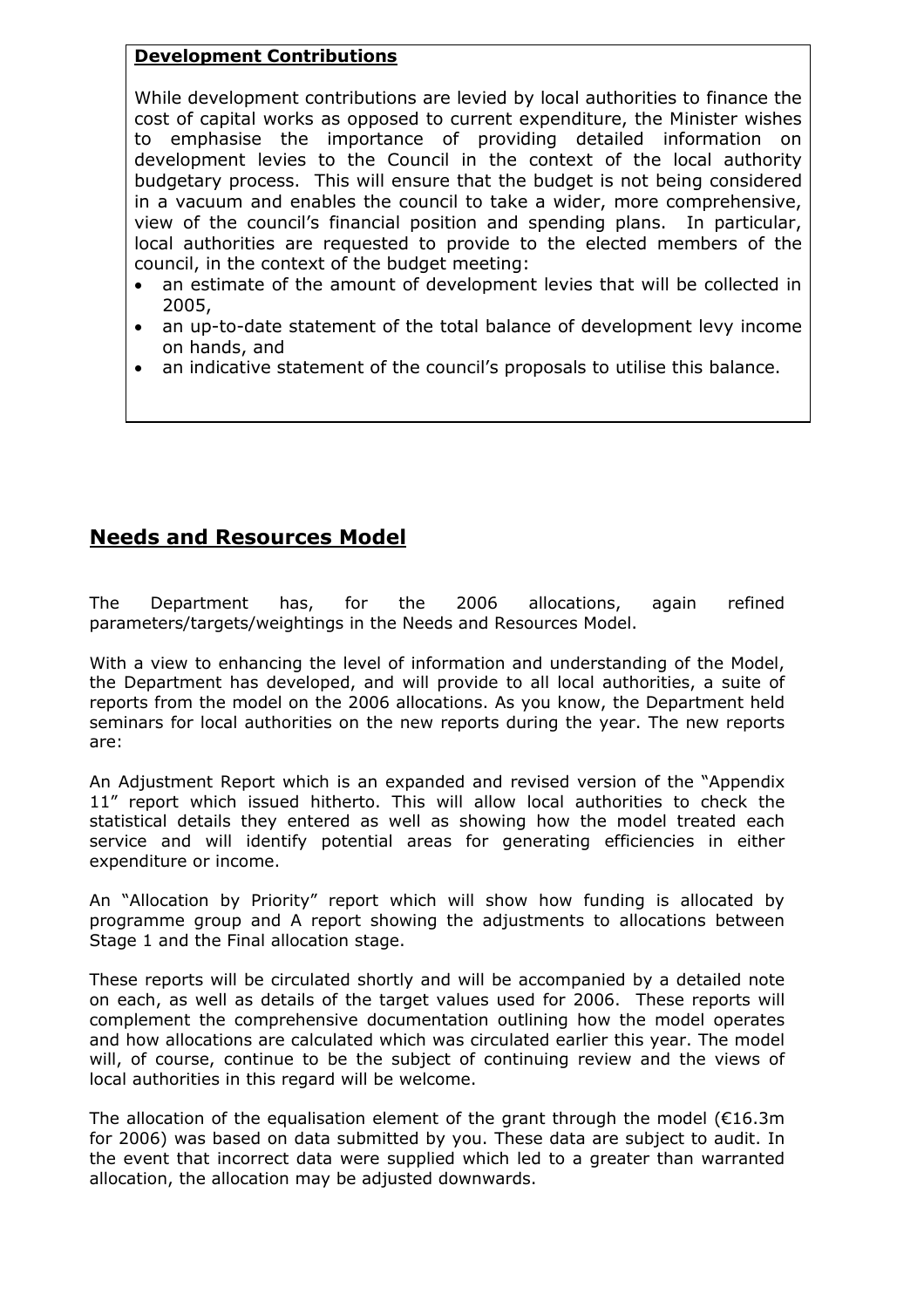## **Rates and Local Charges**

The allocations now being notified represent a significant contribution towards the current expenditure needs of your authority. These increases especially when taken in the context of increases in general purpose grants over recent years, far outpace the rate of inflation and provide local authorities with a significant contribution towards their current expenditure needs for 2006. In that context, the Minister has specifically requested that in order to support competitiveness in the economy and to protect the interests of communities, local authorities should to the greatest extent possible ensure that they exercise restraint in setting any increases in commercial rates and local charges for 2006.

## **Value for Money**

In determining these allocations, the Minister has taken into account the wide range of increasing costs which will arise for local authorities in 2006 including, for example, pay costs. The Minister is aware that local authorities have taken steps to enhance the efficiency of their operations and to deliver value for money. He wishes to encourage all local authorities to continue this process and to widen and deepen their examination of the scope for efficiencies and rationalisation of expenditure arrangements in all service areas in 2006. One area which authorities are encouraged to examine is the potential for alternative service delivery arrangements including the potential, where appropriate, of contracting-out services and of sharing services between local authorities. In addition, local authorities are asked to re-evaluate their operations against the Value for Money Studies which have been completed by the Value for Money Unit of the Department over the years.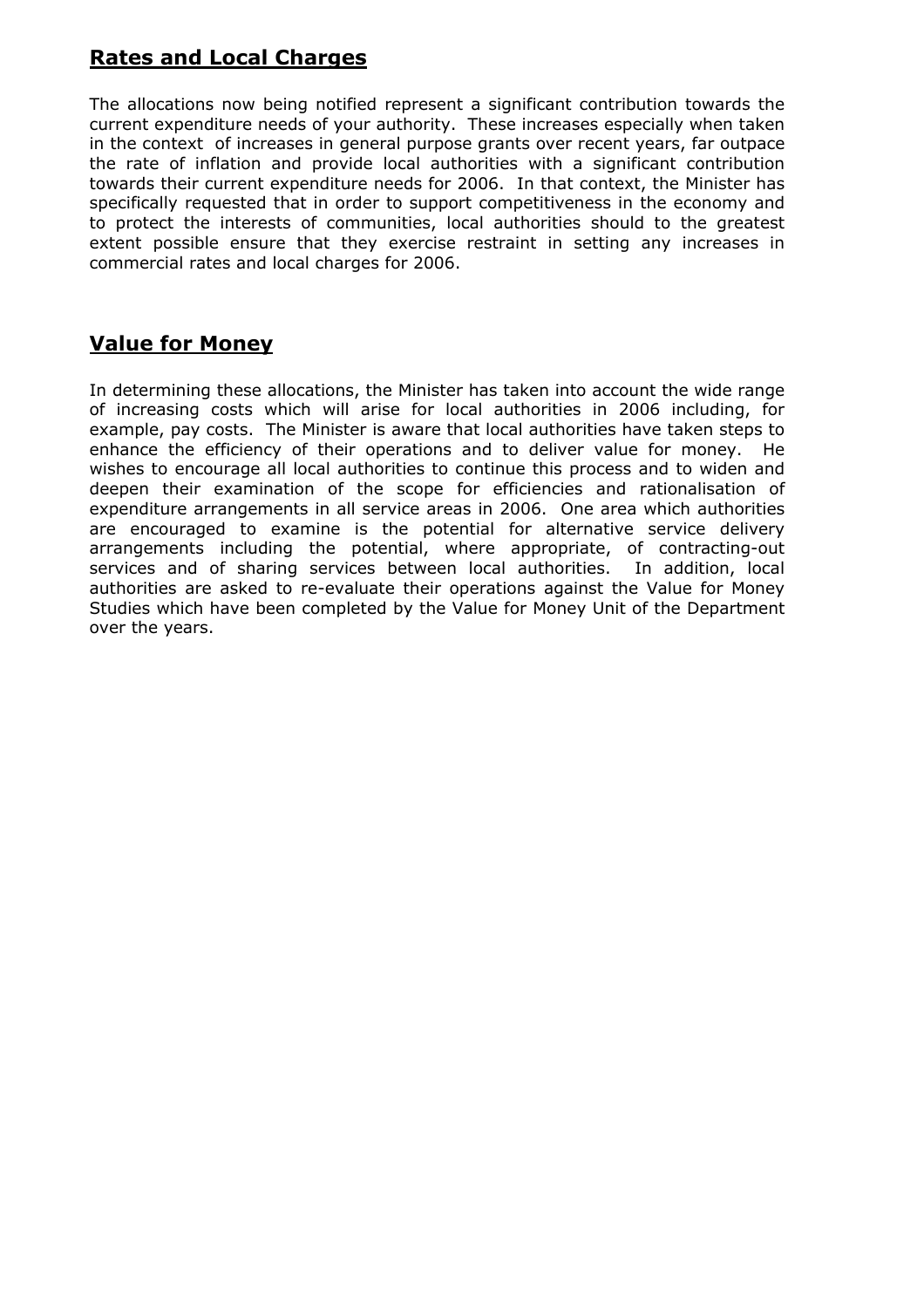## **Queries on Allocations/Needs & Resources**

Queries in relation to this circular may be made to the relevant personnel set out in the Appendix attached.

Mise le meas,

\_\_\_\_\_\_\_\_\_\_\_\_\_\_\_\_\_ John Fitzgerald, Principal Officer, Local Government Finance Section.

To: Heads of Finance in County and City Councils Town Clerks in Town and Borough Councils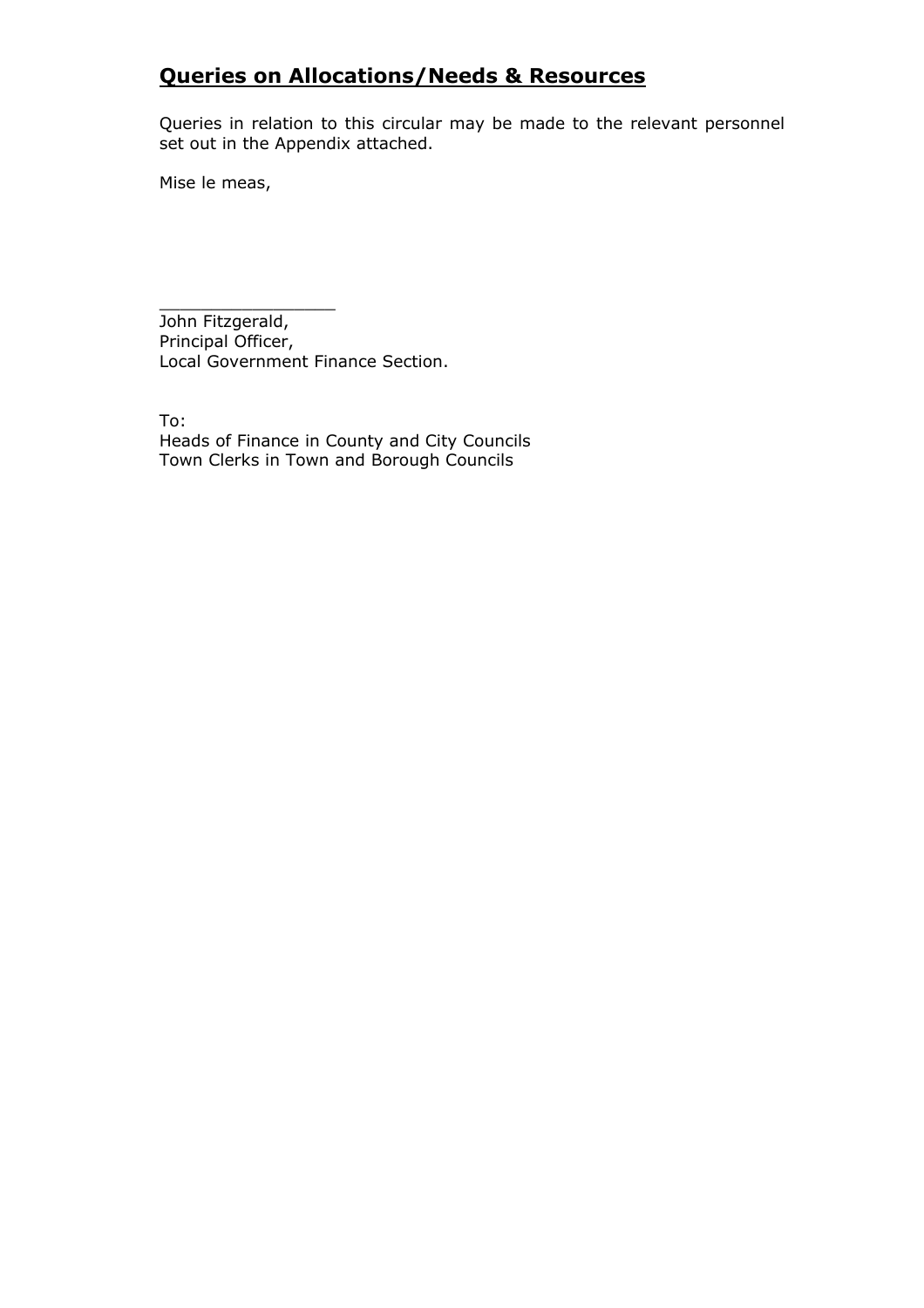# **PROGRAMME GROUP NO. 1 HOUSING EXPENDITION EXPENDITION**

### **HOUSING & BUILDING EXPENDITURE**

|                                                           |                                                                                                                                                                                                                                 |                                                                       | <b>BUDGET</b>                                                                         |                                                                        | $-2006$                                                                |                                                                      |                                                        |
|-----------------------------------------------------------|---------------------------------------------------------------------------------------------------------------------------------------------------------------------------------------------------------------------------------|-----------------------------------------------------------------------|---------------------------------------------------------------------------------------|------------------------------------------------------------------------|------------------------------------------------------------------------|----------------------------------------------------------------------|--------------------------------------------------------|
| REF. NO.                                                  | <b>ITEM OF EXPENDITURE</b>                                                                                                                                                                                                      | <b>BUDGET</b><br><b>ADOPTED</b><br>2005                               | <b>URBAN</b><br>CONT.                                                                 | <b>URBAN</b><br><b>EXEMPT</b>                                          | <b>TOTAL</b>                                                           | <b>INCREASE</b>                                                      | <b>DECREASE</b>                                        |
| $1.1$                                                     | <b>LOCAL AUTHORITY HOUSING.</b>                                                                                                                                                                                                 |                                                                       |                                                                                       |                                                                        |                                                                        |                                                                      |                                                        |
| 1.1.1<br>1.1.2<br>1.1.3<br>1.1.4<br>1.1.5<br>1.1.8<br>1.1 | Maintenance and Improvement.<br>Accommodation - Asylum Seekers<br>Fire Insurance.<br>Loan Charges - Shared Ownership.<br><b>Estate Management</b><br>Refunds, Mortgage Protection etc.<br><b>TOTAL: LOCAL AUTHORITY HOUSING</b> | 482,000<br>200,000<br>48,000<br>90,000<br>48,000<br>31,700<br>899,700 | $\mathbf 0$<br>$\mathbf{0}$<br>0<br>0<br>$\mathbf{0}$<br>$\mathbf{0}$<br>$\mathbf{0}$ | 530,000<br>$\Omega$<br>50,400<br>90,000<br>73,400<br>19,000<br>762,800 | 530,000<br>$\Omega$<br>50,400<br>90,000<br>73,400<br>19,000<br>762,800 | 48,000<br>$\mathbf{0}$<br>2,400<br>0<br>25,400<br>$\Omega$<br>75,800 | 200,000<br>0<br>0<br><sup>0</sup><br>12,700<br>212,700 |
| $1.2$                                                     | ASSISTANCE TO PERSONS HOUSING THEMSELVES.                                                                                                                                                                                       |                                                                       |                                                                                       |                                                                        |                                                                        |                                                                      |                                                        |
| 1.2.4<br>1.2.8                                            | Loan Charges - House Purchase/Construction Loans.<br>Mortgage Protection, Refunds etc.                                                                                                                                          | 675,550<br>128,081                                                    | 0<br>$\Omega$                                                                         | 694,500<br>115,200                                                     | 694,500<br>115,200                                                     | 18,950<br>$\Omega$                                                   | 12,881                                                 |
| $1.2$                                                     | <b>TOTAL: ASSISTANCE TO PERSONS HOUSING</b><br><b>THEMSELVES</b>                                                                                                                                                                | 803,631                                                               | $\mathbf 0$                                                                           | 809,700                                                                | 809,700                                                                | 18,950                                                               | 12,881                                                 |
| 1.3<br>1.3.4<br>1.3.5<br>1.3.6                            | ASSISTANCE TO PERSONS IMPROVING HOUSES.<br>DPG/ER Grants(Loan Charges & Provision)<br>Loan Charges - Improvement Loans.<br>Loan Charges - Reconstruction Grants.                                                                | 170,000<br>17,500<br>85,750                                           | $\mathbf 0$<br>0<br>$\Omega$                                                          | 200,000<br>18,000<br>77,200                                            | 200,000<br>18,000<br>77,200                                            | 30,000<br>500<br>$\Omega$                                            | <sup>0</sup><br>8,550                                  |
| $1.3$                                                     | TOTAL: ASSISTANCE TO PERSONS IMPROVING THEIR<br><b>HOUSES</b>                                                                                                                                                                   | 273,250                                                               | 0                                                                                     | 295,200                                                                | 295,200                                                                | 30,500                                                               | 8,550                                                  |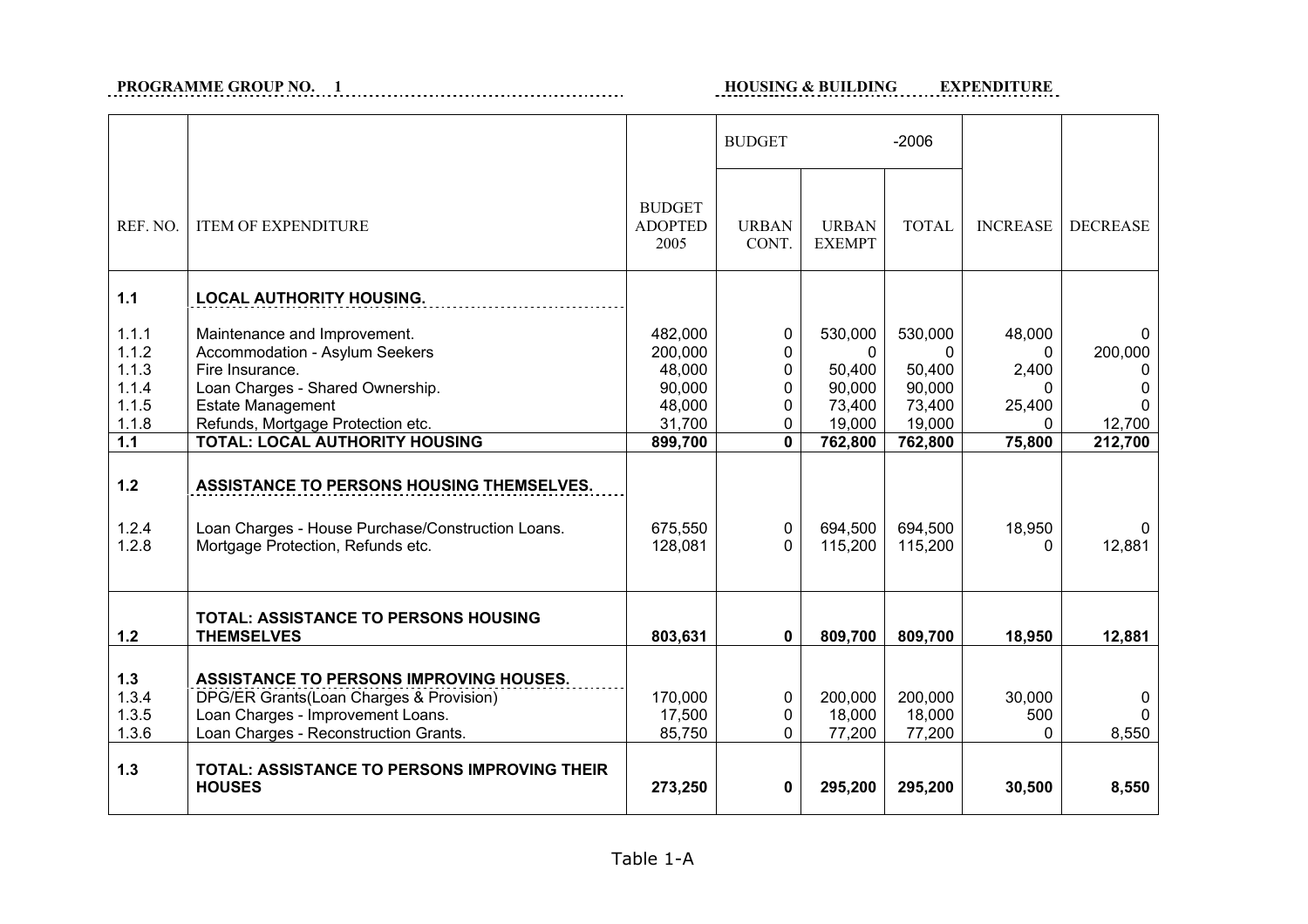#### **EXPENDITURE PROGRAMME GROUP NO.1** HOUSING & BUILDING EXPENDITURE ----

|               |                                                                                                                                                                     |                                         | <b>BUDGET</b>         |                                         | $-2006$                                 |                                             |                              |
|---------------|---------------------------------------------------------------------------------------------------------------------------------------------------------------------|-----------------------------------------|-----------------------|-----------------------------------------|-----------------------------------------|---------------------------------------------|------------------------------|
| 1.8           | <b>ADMINISTRATION &amp; MISCELLANEOUS.</b>                                                                                                                          | <b>BUDGET</b><br><b>ADOPTED</b><br>2005 | <b>URBAN</b><br>CONT. | <b>URBAN</b><br><b>EXEMPT</b>           | <b>TOTAL</b>                            | <b>INCREASE</b>                             | <b>DECREASE</b>              |
| 1.8.1         | <b>Direct Administration</b><br>(1) Salaries.<br>(2) Retiring Allowance & Gratuities.<br>(3) Travel, stationery & office expenses<br>(4) Rental Accomadation Scheme | 427,000<br>101,500<br>47,500            | 0                     | 511,500<br>100,000<br>65,000<br>200,000 | 511,500<br>100,000<br>65,000<br>200,000 | 84,500<br><sup>0</sup><br>17,500<br>200,000 | $\overline{0}$<br>1,500<br>0 |
| 1.8.1         | <b>SUB - TOTAL</b>                                                                                                                                                  | 576,000                                 | $\Omega$              | 876,500                                 | 876,500                                 | 302,000                                     | 1,500                        |
| 1.8.2         | Central Management Charge.                                                                                                                                          | 321,805                                 | 15,745                | 324,555                                 | 340,300                                 | 18,495                                      | 0                            |
| 1.8.5         | TRAVELLER ACCOMMODATION.<br>(1) Salary/Expenses.<br>(2) Maint.& Supervision of Halting Sites.                                                                       | 108,870<br>72,810                       | 120,500               | 77,500                                  | 120,500<br>77,500                       | 11,630<br>4,690                             |                              |
| 1.8.5         | <b>SUB - TOTAL</b><br><b>TOTAL: ADMINISTRATION &amp;</b>                                                                                                            | 181,680                                 | 120,500               | 77,500                                  | 198,000                                 | 16,320                                      | 0                            |
| 1.8           | <b>MISCELLANEOUS.</b>                                                                                                                                               | 1,079,485                               | 136,245               | 1,278,555                               | 1,414,800                               | 336,815                                     | 1,500                        |
| <b>GROUP1</b> | <b>GROSS TOTALS:</b>                                                                                                                                                | 3,056,066                               | 136,245               | 3,146,255                               | 3,282,500                               | 462,065                                     | 235,631                      |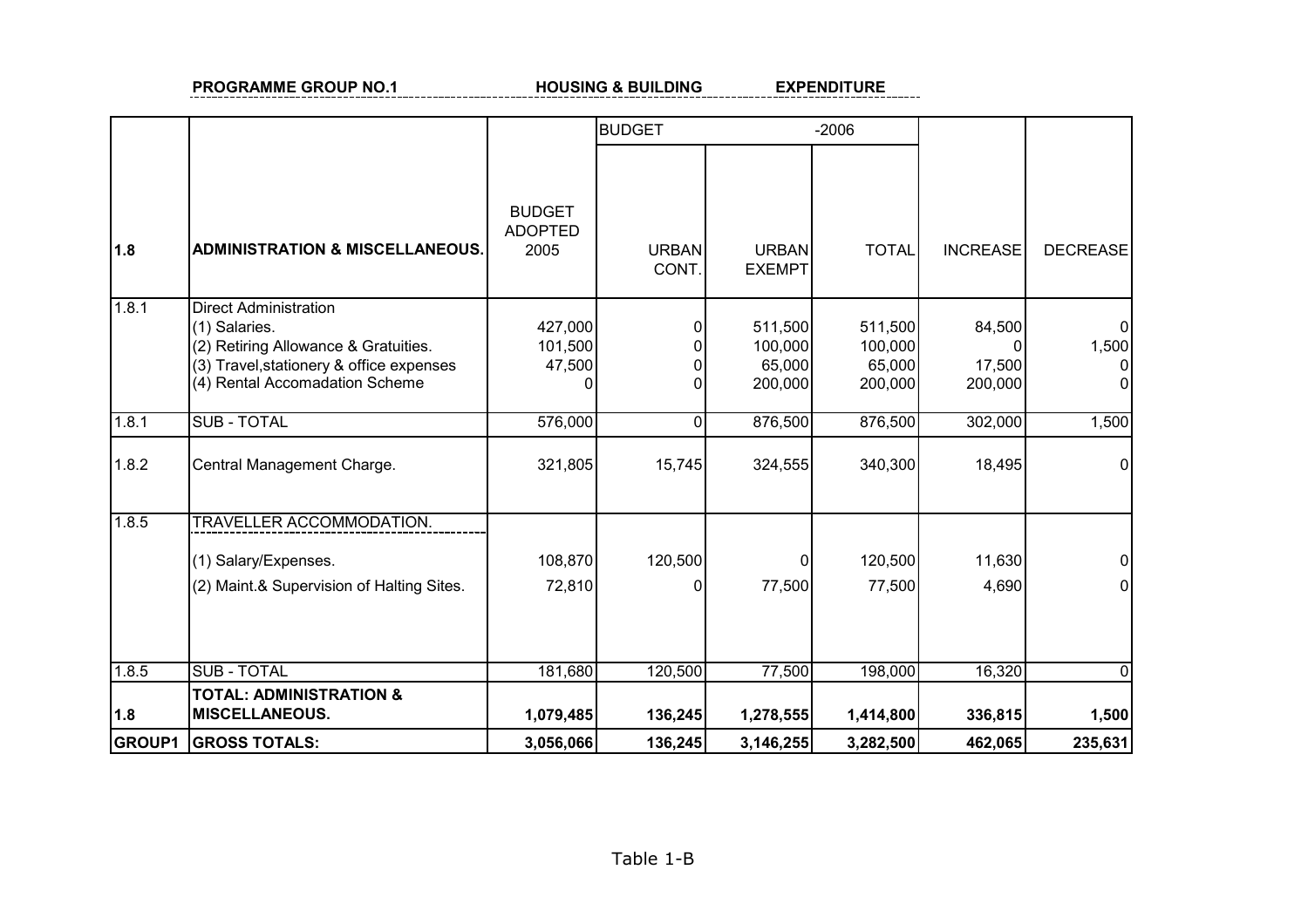|        | <b>PROGRAMME GROUP NO. 1</b>      | <b>HOUSING &amp; BUILDING</b> |               |                   | <b>INCOME</b> |                 |                 |
|--------|-----------------------------------|-------------------------------|---------------|-------------------|---------------|-----------------|-----------------|
|        |                                   |                               |               |                   |               |                 |                 |
|        |                                   |                               | <b>BUDGET</b> |                   | $-2006$       |                 |                 |
|        |                                   |                               |               |                   |               |                 |                 |
|        |                                   |                               |               |                   |               |                 |                 |
|        |                                   |                               |               |                   |               |                 |                 |
|        | <b>REF. NO. ITEM OF INCOME</b>    |                               |               |                   |               |                 |                 |
|        |                                   |                               |               |                   |               |                 |                 |
|        |                                   | <b>BUDGET</b>                 |               |                   |               |                 |                 |
|        |                                   | ADOPTED 2005                  | <b>URBAN</b>  | <b>URBAN</b>      | <b>TOTAL</b>  | <b>INCREASE</b> | <b>DECREASE</b> |
|        |                                   |                               | <b>PART</b>   | <b>NON - PART</b> |               |                 |                 |
|        |                                   |                               |               |                   |               |                 |                 |
| 1.1    | <b>LOCAL AUTHORITY HOUSING.</b>   |                               |               |                   |               |                 |                 |
| 1.1.1  | Shared Ownership Rent             | 70,000                        |               | 110,000           | 110,000       | 40,000          |                 |
| 1.1.1  | <b>Differential Rents</b>         | 830,000                       |               | 980,000           | 980,000       | 150,000         |                 |
| 1.1.8  | Asylum Seekers Recoupment         | 200,000                       |               |                   |               |                 | 200,000         |
| 1.1.8  | Repayment of Housing Loans.       | 960,900                       |               | 960,900           | 960,900       |                 |                 |
| 1.2.4  | Loan Application Fees.            | 3,500                         |               | 3,500             | 3,500         |                 |                 |
| 1.2.4  | Loan Charges Recoupment           | 182,100                       |               | 184,000           | 184,000       | 1,900           |                 |
| 1.8.1  | Rental Accomadation Scheme        | U                             |               | 200,000           | 200,000       | 200,000         |                 |
| 1.8.5  | Subsidy Traveller Accommodation.  | 126,920                       | 106,200       | 36,100            | 142,300       | 15,380          |                 |
| 1.10.0 | Valuations, Application Fees etc. | 21,900                        |               | 29,300            | 29,300        | 7,400           |                 |
|        | <b>GROUP1 GROSS TOTALS:</b>       | 2,395,320                     | 106,200       | 2,503,800         | 2,610,000     | 414,680         | 200,000         |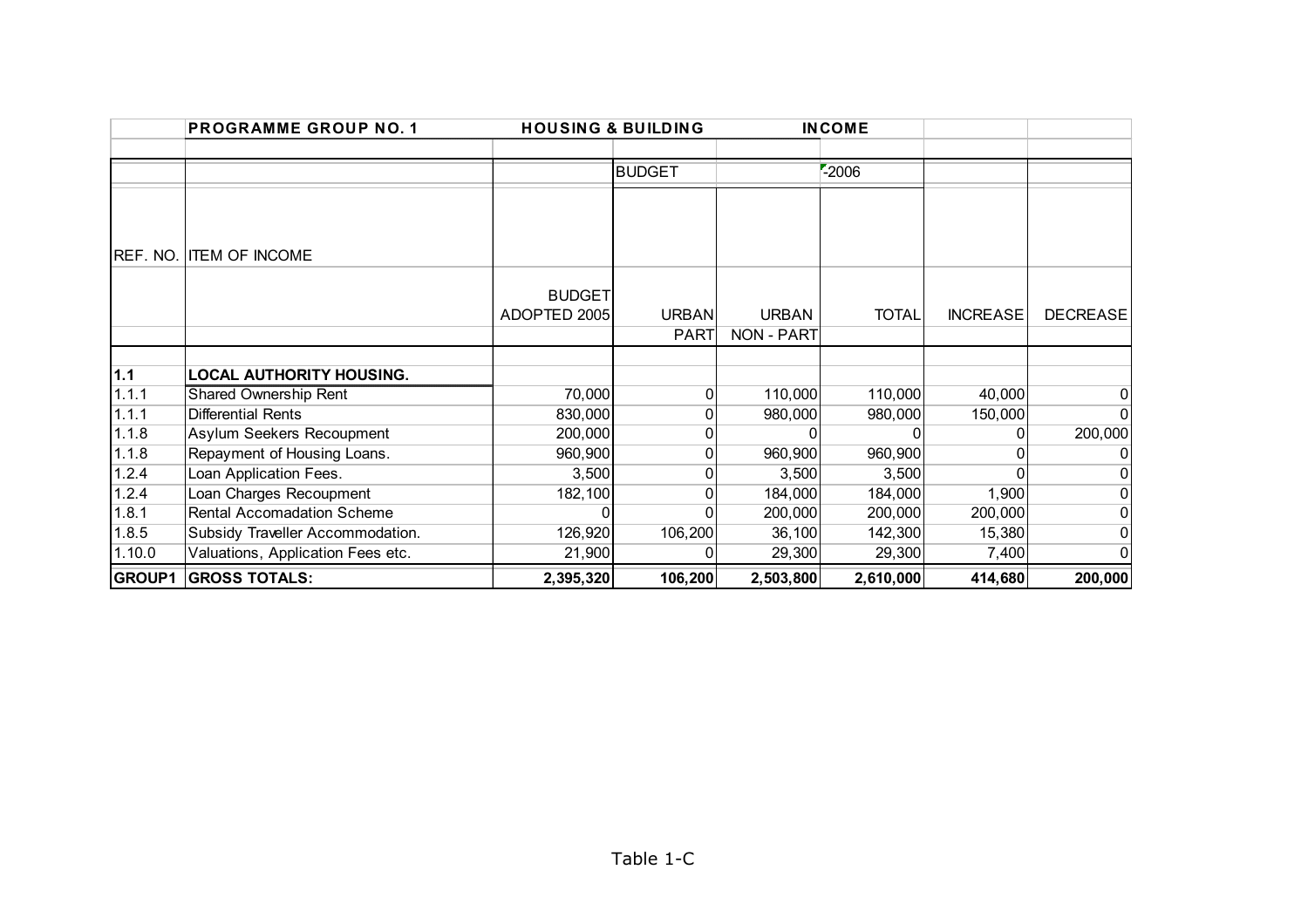### **PROGRAMME GROUP NO.2 ROAD TRANSPORTATION & SAFETY**

EXPENDITURE

|                                                                                      |                                                                                                                                                                                                                                                                              |                                                                                                             | <b>BUDGET</b>                                                          |                                                               | $-2006$                                                                                                     |                                                                                              |                 |
|--------------------------------------------------------------------------------------|------------------------------------------------------------------------------------------------------------------------------------------------------------------------------------------------------------------------------------------------------------------------------|-------------------------------------------------------------------------------------------------------------|------------------------------------------------------------------------|---------------------------------------------------------------|-------------------------------------------------------------------------------------------------------------|----------------------------------------------------------------------------------------------|-----------------|
| REF. NO.                                                                             | <b>ITEM OF EXPENDITURE</b>                                                                                                                                                                                                                                                   | <b>BUDGET</b><br><b>ADOPTED</b><br>2005                                                                     | <b>URBAN</b><br>CONT.                                                  | <b>URBAN</b><br><b>EXEMPT</b>                                 | <b>TOTAL</b>                                                                                                | <b>INCREASE</b>                                                                              | <b>DECREASE</b> |
| 2.1                                                                                  | <b>ROAD UPKEEP</b>                                                                                                                                                                                                                                                           |                                                                                                             |                                                                        |                                                               |                                                                                                             |                                                                                              |                 |
| 2.1.1<br>2.1.2<br>2.1.4<br>2.1.5<br>2.1.6<br>2.1<br> 2.2 <br>2.2.4<br>2.2.5<br>2.2.7 | National Primary - Upkeep.<br>National Secondary - Upkeep.<br>Regional Roads - Upkeep.<br>Local Roads - Upkeep.<br>Public Lighting - Maintenance.<br><b>TOTAL: ROAD UPKEEP.</b><br><b>ROAD IMPROVEMENT.</b><br>Regional Roads.<br>Local Roads.<br>Local Improvement Schemes. | 1,010,700<br>332,900<br>1,074,772<br>2,008,228<br>243,000<br>4,669,600<br>3,919,514<br>4,556,269<br>681,076 | 1,140,000<br>397,000<br>1,100,000<br>169,897<br>2,806,897<br>4,204,000 | 2,189,900<br>85,203<br>2,275,103<br>0<br>4,865,700<br>829,400 | 1,140,000<br>397,000<br>1,100,000<br>2,189,900<br>255,100<br>5,082,000<br>4,204,000<br>4,865,700<br>829,400 | 129,300<br>64,100<br>25,228<br>181,672<br>12,100<br>412,400<br>284,486<br>309,431<br>148,324 | 0<br>0          |
|                                                                                      | TOTAL: ROAD IMPROVEMENT.                                                                                                                                                                                                                                                     | 9,156,859                                                                                                   | 4,204,000                                                              | 5,695,100                                                     | 9,899,100                                                                                                   | 742,241                                                                                      | 0               |
| 2.3                                                                                  | <b>ROAD TRAFFIC.</b>                                                                                                                                                                                                                                                         |                                                                                                             |                                                                        |                                                               |                                                                                                             |                                                                                              |                 |
| 2.3.3                                                                                | Safety/ Education                                                                                                                                                                                                                                                            | 6,300                                                                                                       | 6,300                                                                  | ΩI                                                            | 6,300                                                                                                       | 0                                                                                            | 01              |
| 2.3.3                                                                                | <b>TOTAL: ROAD TRAFFIC.</b>                                                                                                                                                                                                                                                  | 6,300                                                                                                       | 6,300                                                                  | $\mathbf 0$                                                   | 6,300                                                                                                       | 0                                                                                            | 0               |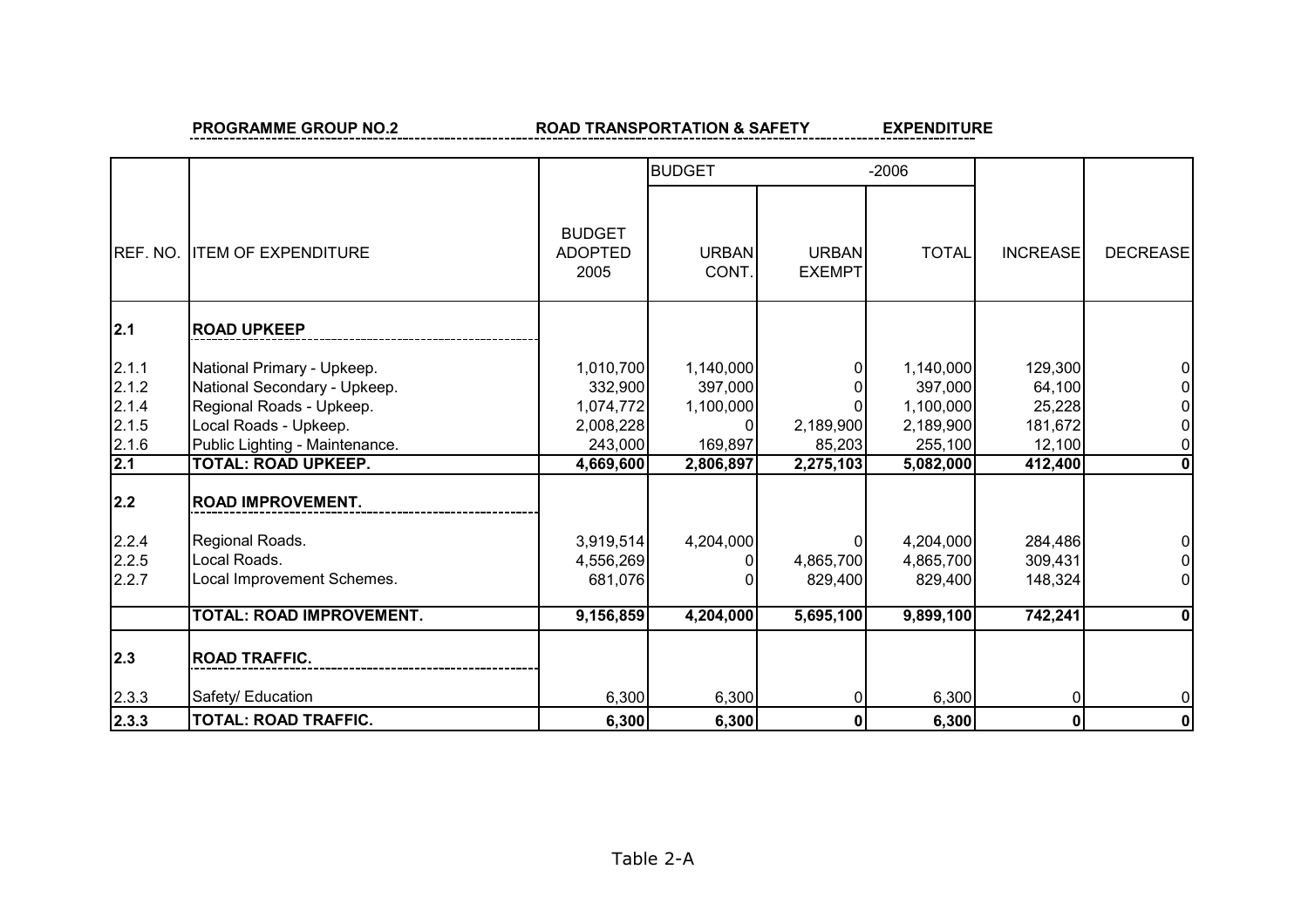**PROGRAMME GROUP NO.2** Road Transportation & Safety EXPENDITURE

|                         |                                                                                                                                                                                                                                                                                                               |                                                                       | <b>BUDGET</b>                                             |                                                                      | $-2006$                                                               |                                              |                 |
|-------------------------|---------------------------------------------------------------------------------------------------------------------------------------------------------------------------------------------------------------------------------------------------------------------------------------------------------------|-----------------------------------------------------------------------|-----------------------------------------------------------|----------------------------------------------------------------------|-----------------------------------------------------------------------|----------------------------------------------|-----------------|
|                         |                                                                                                                                                                                                                                                                                                               | <b>BUDGET</b><br><b>ADOPTED</b><br>2005                               | <b>URBAN</b><br>CONT.                                     | <b>URBAN</b><br><b>EXEMPT</b>                                        | <b>TOTAL</b>                                                          | <b>INCREASE</b>                              | <b>DECREASE</b> |
| 2.8<br>2.8.1            | <b>ADMINISTRATION &amp; MISCELLANEOUS.</b><br>(1) Salaries<br>(2) Retiring Allowances & Gratuities.<br>(3) Travelling Expenses.<br>(4) Printing, Stationery & Advertising.<br>(5) Maintenance of Office Accommodation.<br>(6) Postage, Telephones & Office Equipment.<br>(7) Refund con. docs., Road Openings | 857,750<br>900,000<br>54,000<br>33,000<br>115,000<br>53,240<br>24,500 | 286,650<br>27,000<br>17,350<br>66,350<br>27,150<br>12,250 | 878,600<br>668,850<br>27,000<br>17,350<br>66,350<br>27,150<br>12,250 | 878,600<br>955,500<br>54,000<br>34,700<br>132,700<br>54,300<br>24,500 | 20,850<br>55,500<br>1,700<br>17,700<br>1,060 | $\Omega$        |
|                         | <b>TOTAL 2.8.1</b>                                                                                                                                                                                                                                                                                            | 2,037,490                                                             | 436,750                                                   | 1,697,550                                                            | 2,134,300                                                             | 96,810                                       | 0               |
| 2.8.2<br>2.8.3<br>2.8.7 | Central Management Charge.<br><b>Motor Taxation</b><br>Agency Works.<br><b>TOTAL: ADMINISTRATION &amp;</b>                                                                                                                                                                                                    | 1,909,088<br>888,286<br>350,000                                       | 971,945                                                   | 1,154,455<br>895,100<br>369,200                                      | 2,126,400<br>895,100<br>369,200                                       | 217,312<br>6,814<br>19,200                   | 0<br>0<br>01    |
| 2.8                     | <b>MISCELLANEOUS.</b>                                                                                                                                                                                                                                                                                         | 5,184,864                                                             | 1,408,695                                                 | 4,116,305                                                            | 5,525,000                                                             | 340,136                                      | $\mathbf{0}$    |
| <b>GROUP2</b>           | <b>GROSS TOTALS:</b>                                                                                                                                                                                                                                                                                          | 19,017,623                                                            | 8,425,892                                                 | 12,086,508                                                           | 20,512,400                                                            | 1,494,777                                    | 0               |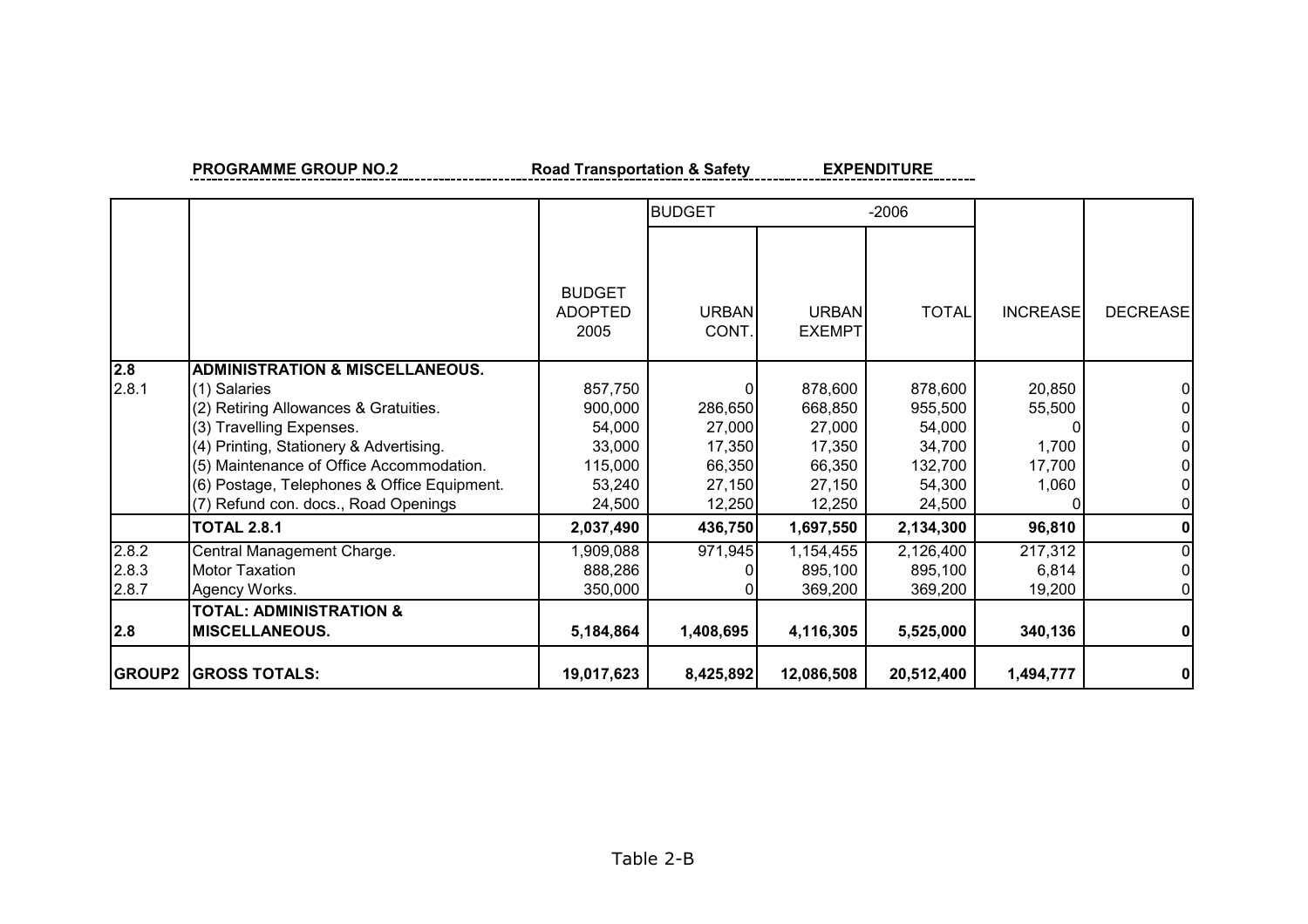|                                                       | <b>PROGRAMME GROUP NO. 2</b>                                                                                      | <b>ROAD TRANSPORTATION &amp; SAFETY</b>               |                                      |                                              | <b>INCOME</b>                                         |                                         |                                                                                        |
|-------------------------------------------------------|-------------------------------------------------------------------------------------------------------------------|-------------------------------------------------------|--------------------------------------|----------------------------------------------|-------------------------------------------------------|-----------------------------------------|----------------------------------------------------------------------------------------|
|                                                       |                                                                                                                   |                                                       |                                      |                                              |                                                       |                                         |                                                                                        |
|                                                       |                                                                                                                   |                                                       | <b>BUDGET</b>                        |                                              | $-2006$                                               |                                         |                                                                                        |
| REF. NO.                                              | <b>ITEM OF INCOME</b>                                                                                             | <b>BUDGET</b><br><b>ADOPTED</b>                       |                                      |                                              |                                                       |                                         |                                                                                        |
|                                                       |                                                                                                                   | 2005                                                  | <b>URBAN</b>                         | <b>URBAN</b>                                 | <b>TOTAL</b>                                          | <b>INCREASE</b>                         | <b>DECREASE</b>                                                                        |
|                                                       |                                                                                                                   |                                                       | <b>PART</b>                          | NON - PART                                   |                                                       |                                         |                                                                                        |
|                                                       |                                                                                                                   |                                                       |                                      |                                              |                                                       |                                         |                                                                                        |
| 2.1                                                   | <b>ROAD UPKEEP</b>                                                                                                |                                                       |                                      |                                              |                                                       |                                         |                                                                                        |
| $2.1.1 - 4$<br>$2.1.1 - 5$<br>2.2.7<br>2.3.1<br>2.8.7 | Road Upkeep Grants.<br>Road Improvement Grants.<br>Local Improvement Schemes.<br>Road Safety.<br>Agency Services. | 3,615,600<br>8,475,783<br>681,076<br>6,000<br>420,000 | 2,637,000<br>4,203,972<br>0<br>6,000 | 1,338,400<br>4,865,728<br>829,400<br>472,200 | 3,975,400<br>9,069,700<br>829,400<br>6,000<br>472,200 | 359,800<br>593,917<br>148,324<br>52,200 | $\overline{0}$<br>$\overline{0}$<br>$\overline{O}$<br>$\overline{0}$<br>$\overline{0}$ |
| 2.10.0                                                | Road Openings, Overheads, etc.                                                                                    | 810,500                                               | 455,000                              | 455,000                                      | 910,000                                               | 99,500                                  | $\Omega$                                                                               |
|                                                       |                                                                                                                   |                                                       |                                      |                                              |                                                       |                                         |                                                                                        |
| <b>GROUP2</b>                                         | <b>GROSS TOTALS:</b>                                                                                              | 14,008,959                                            | 7,301,972                            | 7,960,728                                    | 15,262,700                                            | 1,253,741                               | 0                                                                                      |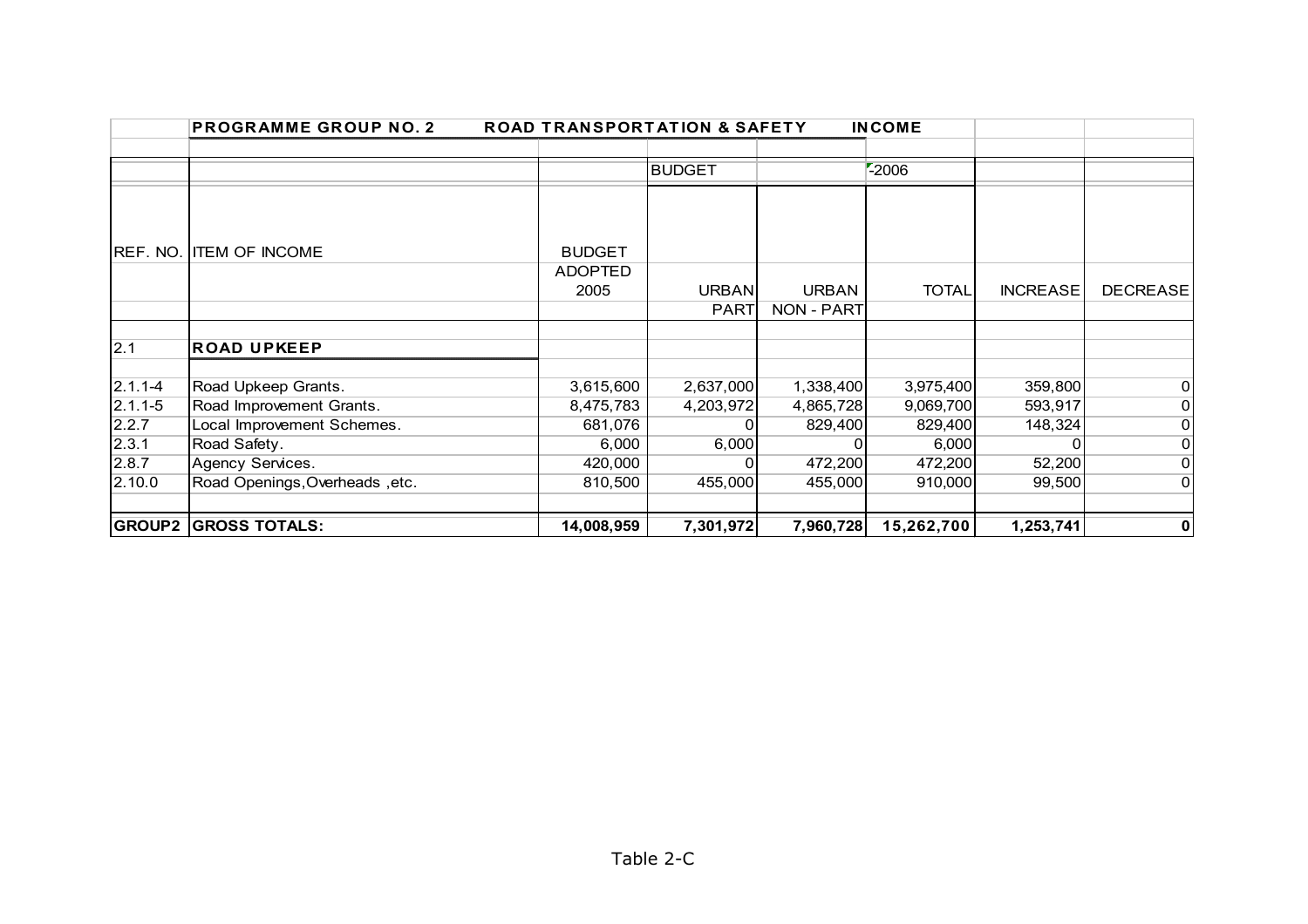**PROGRAMME GROUP NO.3 WATER SUPPLY & SEWERAGE EXPENDITURE** 

|                |                                                                |                                         | <b>BUDGET</b>         |                               | $-2006$              |                    |                 |
|----------------|----------------------------------------------------------------|-----------------------------------------|-----------------------|-------------------------------|----------------------|--------------------|-----------------|
| REF. NO.       | <b>ITEM OF EXPENDITURE</b>                                     | <b>BUDGET</b><br><b>ADOPTED</b><br>2005 | <b>URBAN</b><br>CONT. | <b>URBAN</b><br><b>EXEMPT</b> | <b>TOTAL</b>         | <b>INCREASE</b>    | <b>DECREASE</b> |
| 3.1            | PUBLIC WATER SUPPLIES.                                         |                                         |                       |                               |                      |                    |                 |
| 3.1.1<br>3.1.3 | Operation & Maintenance.<br>Loan Charges.                      | 3,270,000<br>160,000                    | 1,909,403             | 1,940,597<br>270,000          | 3,850,000<br>270,000 | 580,000<br>110,000 |                 |
| 3.1            | <b>TOTAL: WATER SUPPLIES.</b>                                  | 3,430,000                               | 1,909,403             | 2,210,597                     | 4,120,000            | 690,000            |                 |
| 3.2            | PUBLIC SEWERAGE SCHEMES.                                       |                                         |                       |                               |                      |                    |                 |
| 3.2.1<br>3.2.2 | Operation & Maintenance.<br>Maintenance of Public Convenience. | 700,000<br>37,500                       | 344,000               | 516,000<br>39,000             | 860,000<br>39,000    | 160,000<br>1,500   |                 |
| 3.2            | TOTAL: SEWERAGE SCHEMES.                                       | 737,500                                 | 344,000               | 555,000                       | 899,000              | 161,500            | 0               |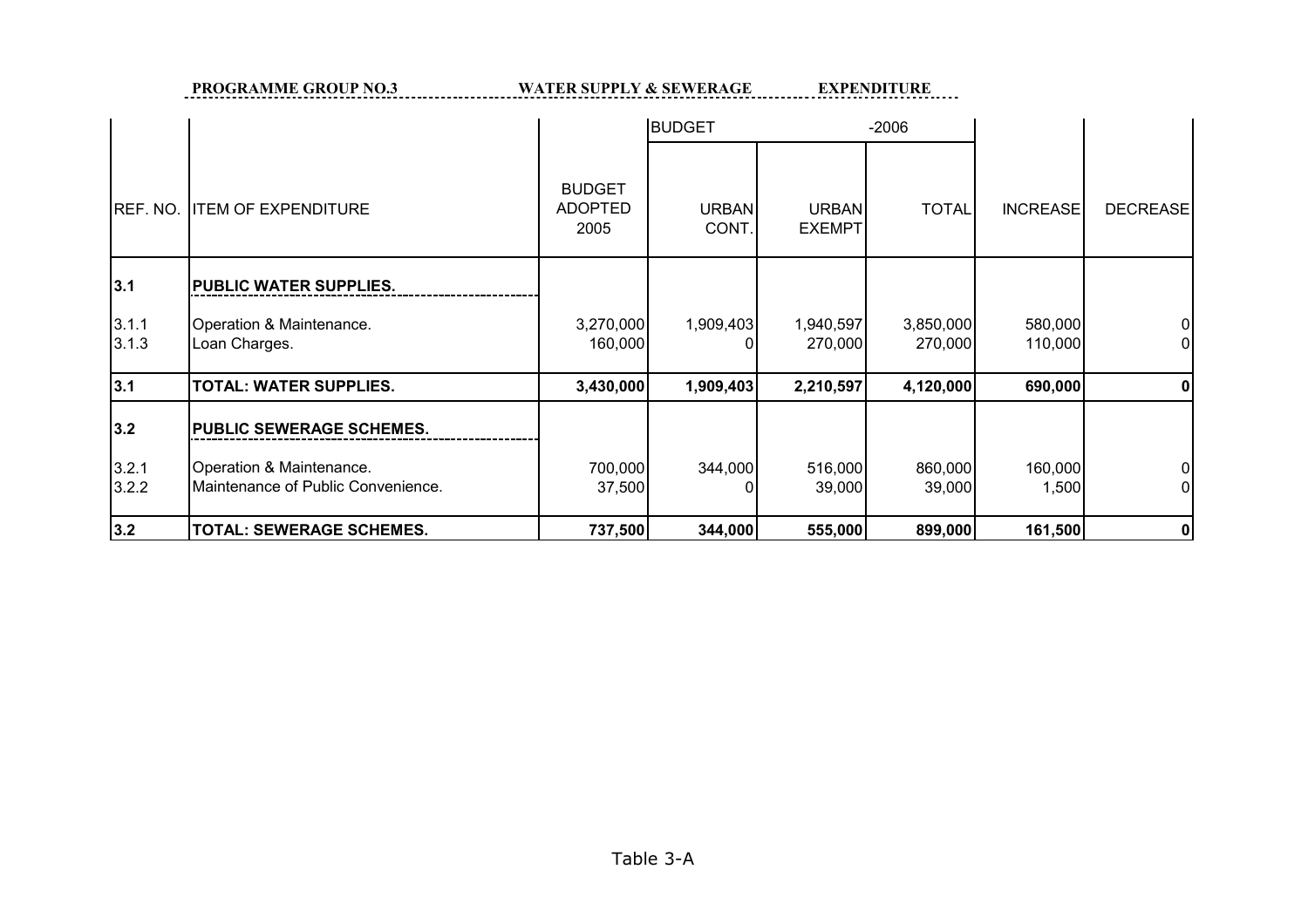**PROGRAMME GROUP NO.3** WATER SUPPLY & SEWERAGE **EXPENDITURE** 

|          | <b>GROUP3 GROSS TOTALS:</b>                      | 5,836,298                               | 2,620,713             | 4,273,287              | 6,894,000    | 1,060,702       | 3,000           |
|----------|--------------------------------------------------|-----------------------------------------|-----------------------|------------------------|--------------|-----------------|-----------------|
| 3.8      | <b>MISCELLANEOUS.</b>                            | 1,355,798                               | 367,310               | 1,175,590              | 1,542,900    | 190,102         | 3,000           |
|          | <b>TOTAL: ADMINISTRATION &amp;</b>               |                                         |                       |                        |              |                 |                 |
| 3.8.2    | Central Management Charge.                       | 614,548                                 | 301,940               | 412,660                | 714,600      | 100,052         |                 |
| 3.8.1    | Sub-total 3.8.1                                  | 741,250                                 | 65,370                | 762,930                | 828,300      | 90,050          | 3,000           |
|          | (6) Group Scheme Administration                  | 207,000                                 |                       | 252,500                | 252,500      | 45,500          |                 |
|          | (5) Legal Expenses, Refund Con. Docs. etc.       | 1,300                                   | 195                   | 1,105                  | 1,300        |                 |                 |
|          | (4) Stationery, Advertising, Postage, Tel.& Misc | 26,950                                  | 4,125                 | 23,375                 | 27,500       | 550             |                 |
|          | (3) Travelling Expenses.                         | 55,000                                  | 8,250                 | 46,750                 | 55,000       |                 |                 |
|          | (2) Retiring Allowance & Gratuities.             | 75,000                                  | 10,800                | 61,200                 | 72,000       |                 | 3,000           |
| 3.8.1    | (1) Salaries.                                    | 376,000                                 | 42,000                | 378,000                | 420,000      | 44,000          |                 |
| 3.8      | <b>ADMINISTRATION &amp; MISCELLANEOUS.</b>       |                                         |                       |                        |              |                 |                 |
| 3.3      | TOTAL: PRIVATE INSTALLATIONS.                    | 313,000                                 | 0                     | 332,100                | 332,100      | 19,100          |                 |
| 3.3.1    | Supply of Water - Other Local Authorities        | 313,000                                 |                       | 332,100                | 332,100      | 19,100          |                 |
| 3.3      | PRIVATE INSTALLATIONS.                           |                                         |                       |                        |              |                 |                 |
| REF. NO. | <b>ITEM OF EXPENDITURE</b>                       | <b>BUDGET</b><br><b>ADOPTED</b><br>2005 | <b>URBAN</b><br>CONT. | URBAN<br><b>EXEMPT</b> | <b>TOTAL</b> | <b>INCREASE</b> | <b>DECREASE</b> |
|          |                                                  |                                         | <b>BUDGET</b>         | $-2006$                |              |                 |                 |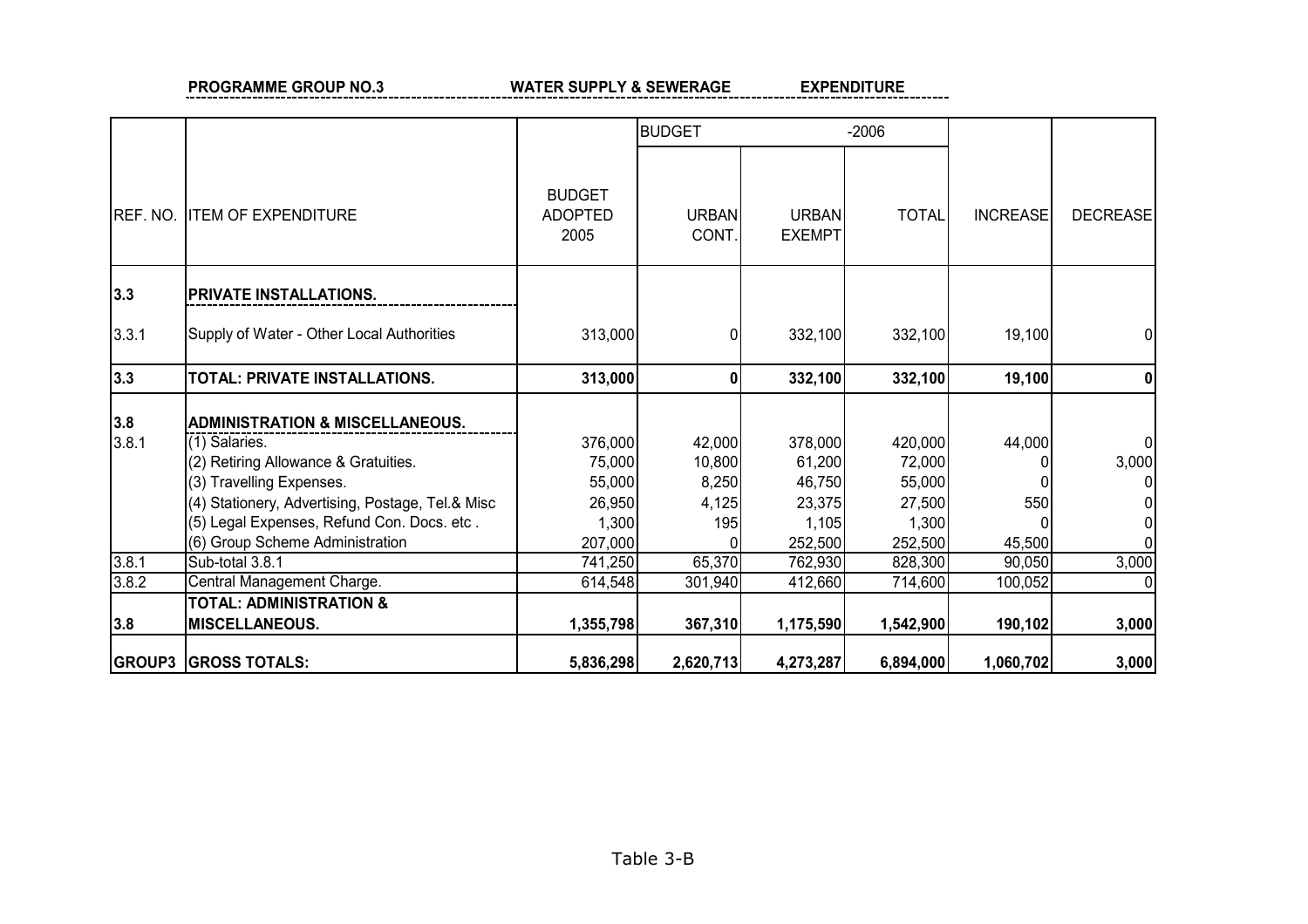|                           |                                                                                                                       |                                         | <b>BUDGET</b>        |                                 | $-2006$                         |                             |                 |
|---------------------------|-----------------------------------------------------------------------------------------------------------------------|-----------------------------------------|----------------------|---------------------------------|---------------------------------|-----------------------------|-----------------|
| <b>IREF. NO.</b>          | <b>ITEM OF INCOME</b>                                                                                                 | <b>BUDGET</b><br><b>ADOPTED</b><br>2005 | URBAN<br><b>PART</b> | <b>URBAN</b><br>NON - PART      | <b>TOTAL</b>                    | <b>INCREASE</b>             | <b>DECREASE</b> |
| 3.1.1<br>3.1.2<br>3.8.1.7 | Connection Fees, Fluoridation, etc.<br>Charges for Water (Meter & Fixed)<br><b>Grant- Group Scheme Administration</b> | 73,000<br>1,768,000<br>195,000          | 600,000              | 120,000<br>1,570,000<br>232,500 | 120,000<br>2,170,000<br>232,500 | 47,000<br>402,000<br>37,500 | 01<br>01<br>01  |
|                           | <b>GROUP3 GROSS TOTALS:</b>                                                                                           | 2,036,000                               | 600,000              | 1,922,500                       | 2,522,500                       | 486,500                     | 0               |

#### **PROGRAMME GROUP NO. 3 WATER SUPPLY & SEWERAGE INCOME** -----------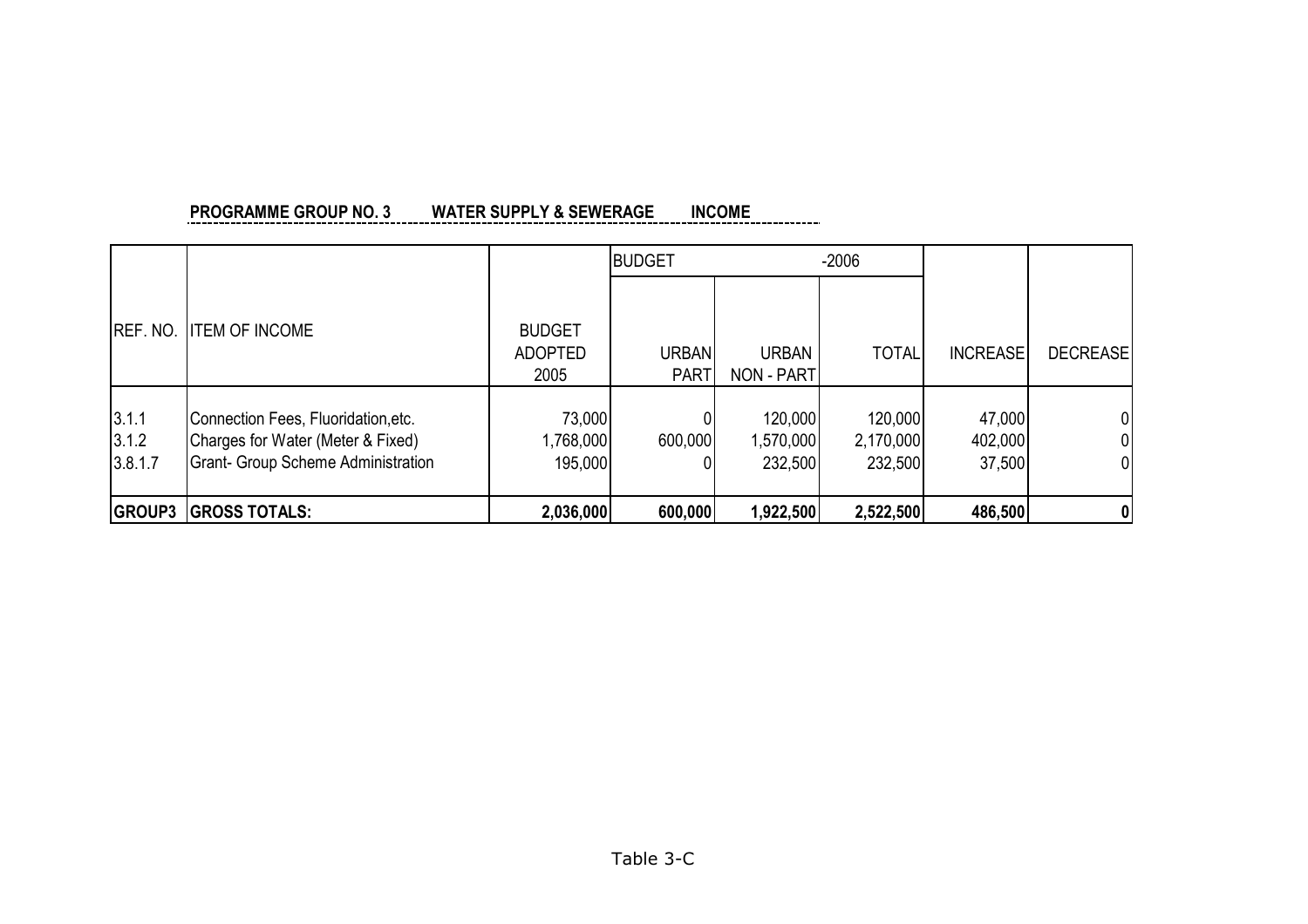#### **PROGRAMME GROUP NO.4 DEVELOPMENT INCENTIVES & CONTROL EXPENDITURE**

|                         |                                                                                                                                                                                                                                                  |                                               | <b>BUDGET</b>  |                                    | $-2006$                                       |                              |                 |
|-------------------------|--------------------------------------------------------------------------------------------------------------------------------------------------------------------------------------------------------------------------------------------------|-----------------------------------------------|----------------|------------------------------------|-----------------------------------------------|------------------------------|-----------------|
| REF. NO.                | <b>ITEM OF EXPENDITURE</b>                                                                                                                                                                                                                       | <b>BUDGET</b><br><b>ADOPTED</b><br>2005       | URBAN<br>CONT. | <b>URBAN</b><br><b>EXEMPT</b>      | <b>TOTAL</b>                                  | <b>INCREASE</b>              | <b>DECREASE</b> |
| 4.1                     | <b>LAND USE PLANNING.</b>                                                                                                                                                                                                                        |                                               |                |                                    |                                               |                              |                 |
| 4.1.1<br>4.1.2<br>4.1.3 | <b>Building Control / Enforcement</b><br>Forward Planning/Development Plans<br>Planning Control.                                                                                                                                                 | 332,690<br>345,000<br>791,500                 | 162,800        | 192,000<br>391,800<br>847,000      | 354,800<br>391,800<br>847,000                 | 22,110<br>46,800<br>55,500   |                 |
| 4.1                     | <b>TOTAL: LAND USE PLANNING.</b>                                                                                                                                                                                                                 | 1,469,190                                     | 162,800        | 1,430,800                          | 1,593,600                                     | 124,410                      | 0               |
| 4.3                     | <b>OTHER DEVELOPMENT</b>                                                                                                                                                                                                                         |                                               |                |                                    |                                               |                              |                 |
| 4.3.6                   | Tourist Development.<br>(1) Tourism Promotion<br>(2) Contribution to Sligo Airport<br>(3) Sligo Way Historical Trail Mtce.<br>(4) Contributions to Emigrants Assoc<br>(5) Cross Border Co-operation incl<br><b>ICBAN/Special Projects Office</b> | 64,700<br>27,000<br>2,000<br>1,300<br>100,700 | 118,000        | 91,000<br>27,000<br>2,000<br>2,000 | 91,000<br>27,000<br>2,000<br>2,000<br>118,000 | 26,300<br>ŋ<br>700<br>17,300 | 0               |
| 4.3.9                   | Contribution to Regional Auth. & B.M.W.                                                                                                                                                                                                          | 111,370                                       | 117,300        | 0<br>0                             | 117,300                                       | 5,930                        | $\Omega$        |
| 4.3                     | TOTAL: OTHER DEVELOPMENT.                                                                                                                                                                                                                        | 307,070                                       | 235,300        | 122,000                            | 357,300                                       | 50,230                       |                 |
| 4.5                     | Director of Community & Enterprise<br><b>Grants to Community &amp; Voluntary Bodies</b>                                                                                                                                                          | 771,775<br>80,000                             | 776,700        | $\Omega$<br>100,000                | 776,700<br>100,000                            | 4,925<br>20,000              | 0<br>$\Omega$   |
| 4.5                     | <b>TOTAL: DIRECTOR OF COMMUNITY &amp;</b><br><b>ENTERPRISE FUNCTIONS</b>                                                                                                                                                                         | 851,775                                       | 776,700        | 100,000                            | 876,700                                       | 24,925                       | 0               |
| 4.7                     | <b>HERITAGE PROGRAMME</b>                                                                                                                                                                                                                        | 267,240                                       | 328,300        | 0                                  | 328,300                                       | 61,060                       | 0               |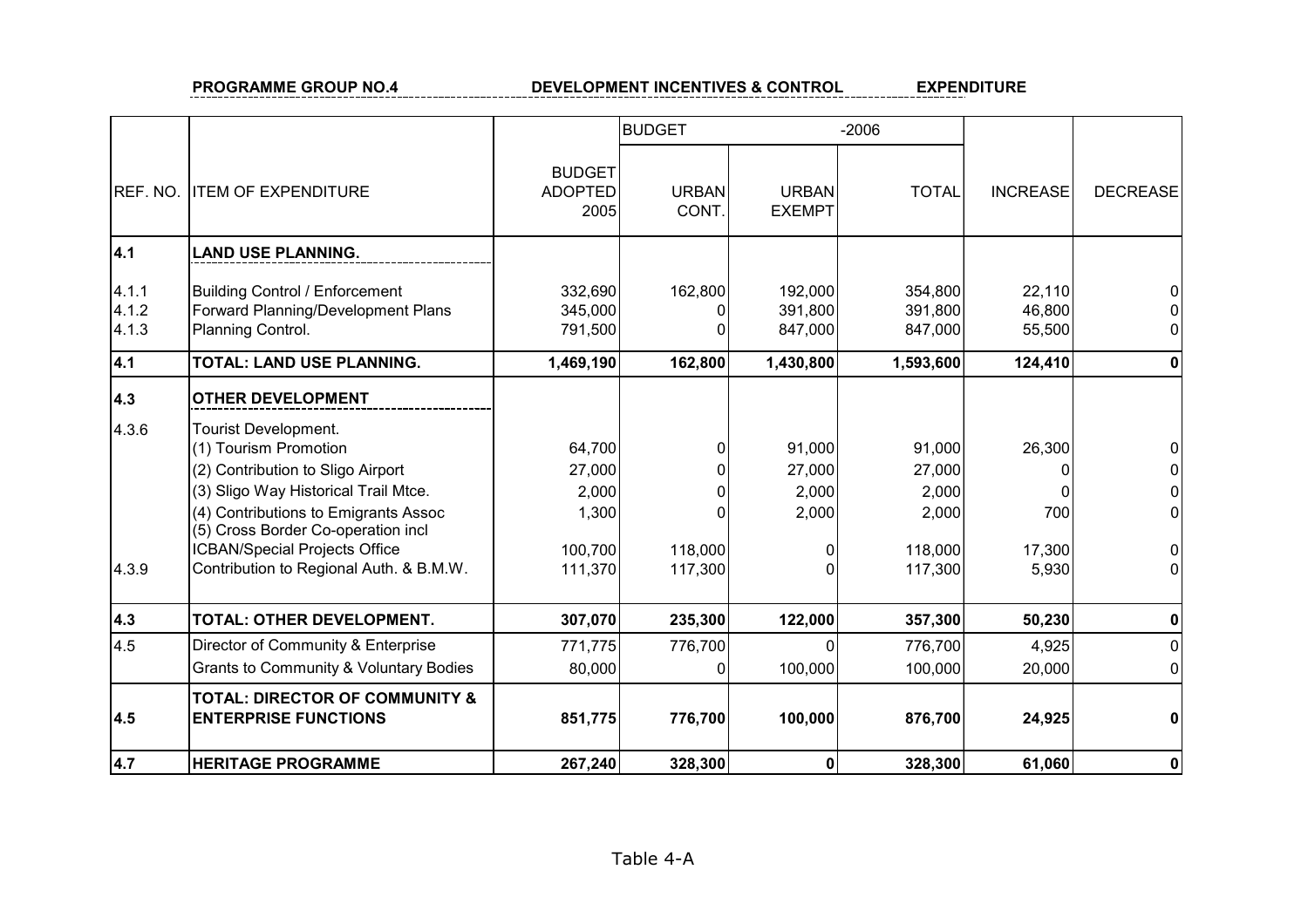#### **PROGRAMME GROUP NO.4 DEVELOPMENT INCENTIVES & CONTROL EXPENDITURE**

|                  |                                               |                                                | <b>BUDGET</b>         |                               | $-2006$      |                 |                 |
|------------------|-----------------------------------------------|------------------------------------------------|-----------------------|-------------------------------|--------------|-----------------|-----------------|
| <b>IREF. NO.</b> | <b>ITEM OF EXPENDITURE</b>                    | <b>BUDGET</b><br><b>ADOPTED</b><br><b>2005</b> | <b>URBAN</b><br>CONT. | <b>URBAN</b><br><b>EXEMPT</b> | <b>TOTAL</b> | <b>INCREASE</b> | <b>DECREASE</b> |
|                  |                                               |                                                |                       |                               |              |                 |                 |
| 4.8.1            | Retiring Allowances.                          | 44,000                                         |                       | 47,000                        | 47,000       | 3,000           | 01              |
| 4.8.2            | Central Management Charge.                    | 348,196                                        | 196,484               | 176,316                       | 372,800      | 24,604          | 01              |
| 4.8.3            | Contrib General Council of Co. Councils       | 15,800                                         |                       | 16,600                        | 16,600       | 800             | 0               |
| 4.8.5            | Contribution to L. A. M. A.                   | 3,600                                          |                       | 4,000                         | 4,000        | 400             | 01              |
| 4.8              | <b>TOTAL ADMINISTRATION AND MISCELLANEOUS</b> | 411,596                                        | 196,484               | 243,916                       | 440,400      | 28,804          | 01              |
| <b>GROUP4</b>    | <b>GROSS TOTALS:</b>                          | 3,306,871                                      | 1,699,584             | 1,896,716                     | 3,596,300    | 289,429         | 0               |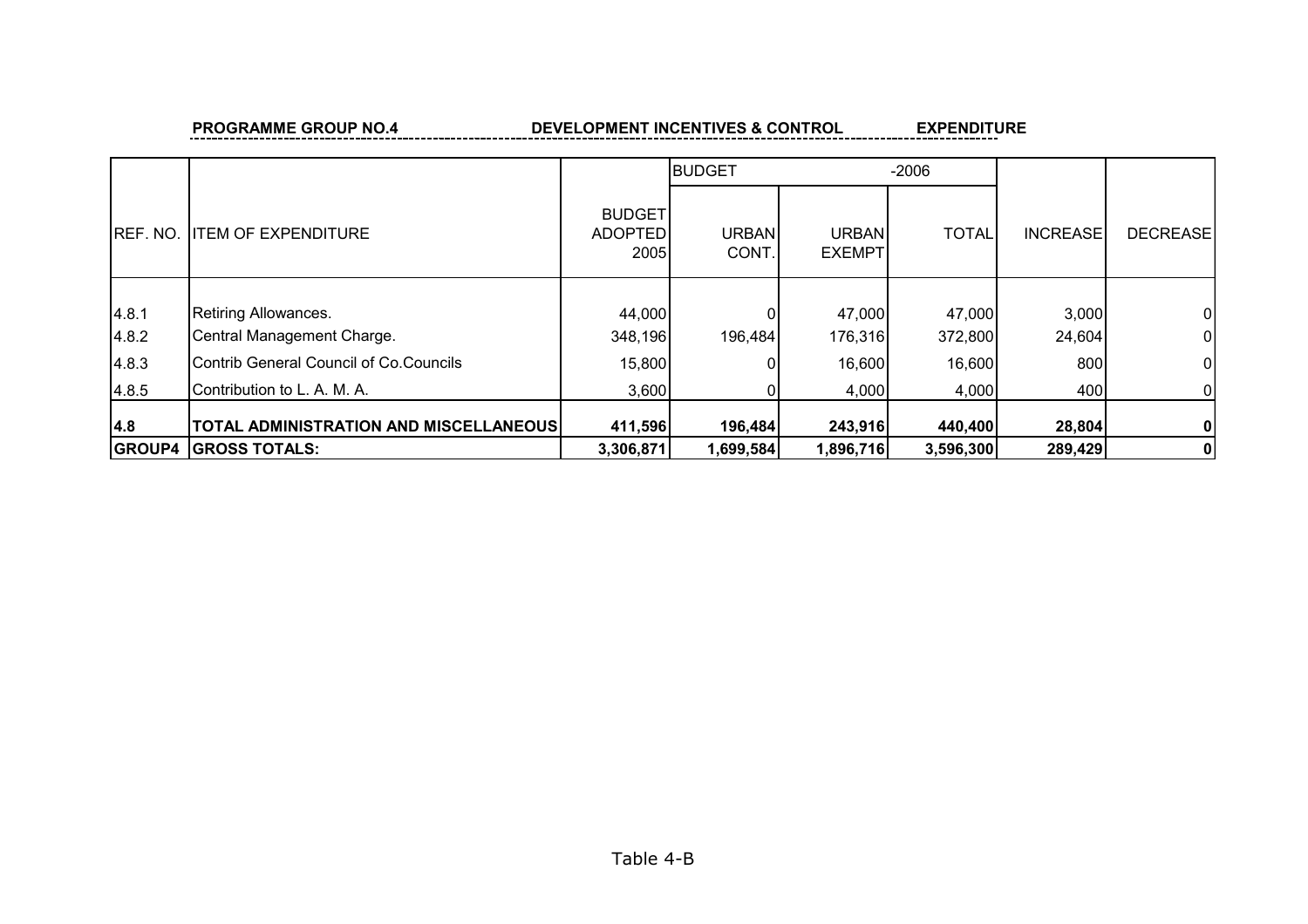#### **PROGRAMME GROUP NO. 4 DEVELOPMENT INCENTIVES & CONTROL INCOME**

|                                         |                                                                                                                                                                                                            |                                                   | <b>BUDGET</b>                |                                   | $-2006$                                           |                 |                 |
|-----------------------------------------|------------------------------------------------------------------------------------------------------------------------------------------------------------------------------------------------------------|---------------------------------------------------|------------------------------|-----------------------------------|---------------------------------------------------|-----------------|-----------------|
| IREF. NO.                               | <b>ITEM OF INCOME</b>                                                                                                                                                                                      | <b>BUDGET</b><br><b>ADOPTED</b><br>2005           | <b>URBAN</b><br><b>PART</b>  | <b>URBAN</b><br><b>NON - PART</b> | <b>TOTAL</b>                                      | <b>INCREASE</b> | <b>DECREASE</b> |
| 4.1.1<br>4.1.3<br>4.1.8<br>4.5<br>4.7.1 | Planning Applications Fees.<br>Cont.to Development Plan & Building Control<br>Copy Plan. Permissions, Search / Licence Fees<br>Director of Comm.& Enterprise Recoupments<br>Heritage Programme Recoupments | 540,000<br>85,000<br>75,000<br>145,000<br>183,400 | 85,000<br>153,700<br>231,900 | 520,000<br>75,000                 | 520,000<br>85,000<br>75,000<br>153,700<br>231,900 | 8,700<br>48,500 | 20,000          |
| <b>GROUP4</b>                           | <b>GROSS TOTALS:</b>                                                                                                                                                                                       | 1,028,400                                         | 470,600                      | 595,000                           | 1,065,600                                         | 57,200          | 20,000          |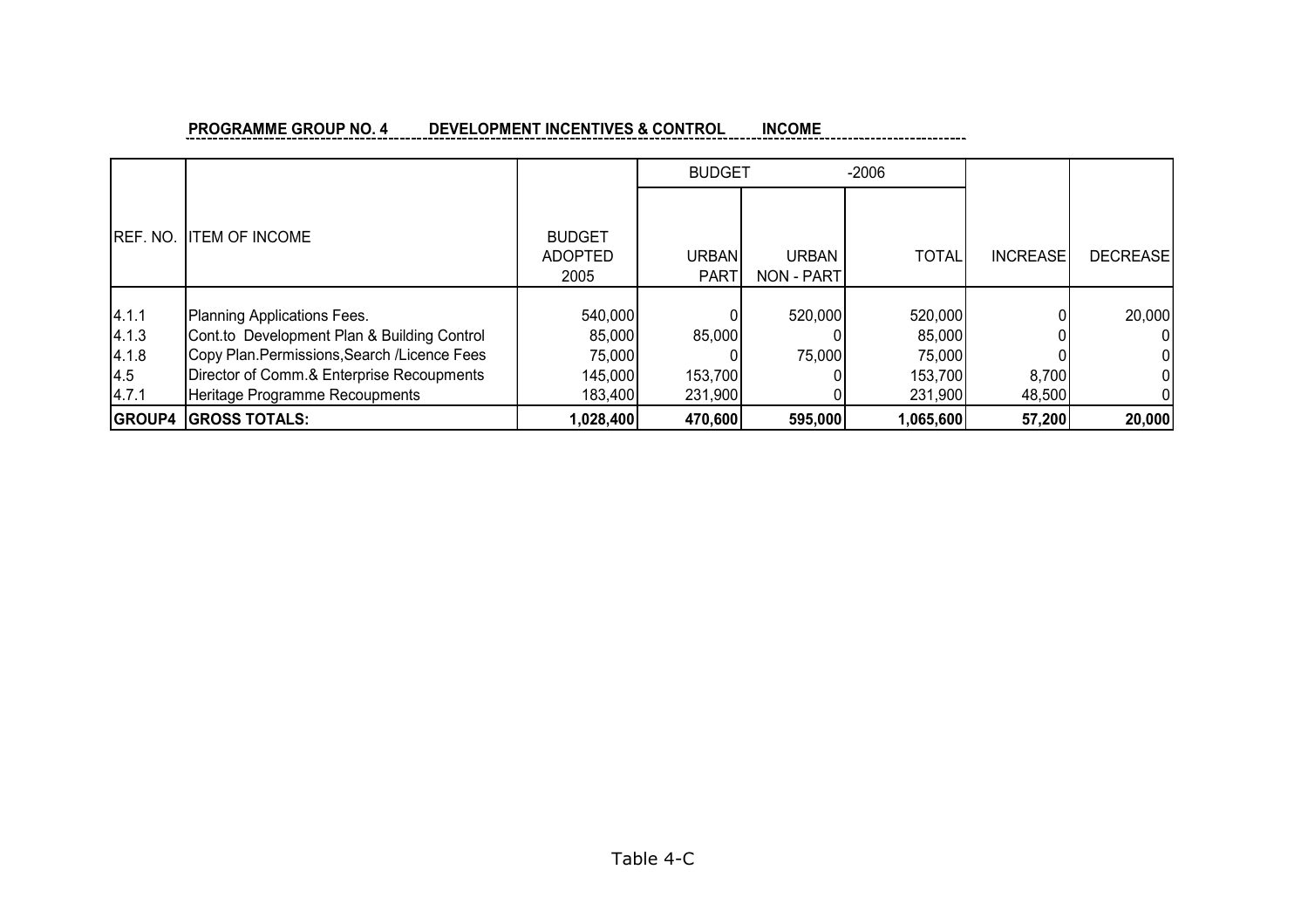PROGRAMME GROUP NO.5 **ENVIRONMENTAL PROTECTION** 

**EXPENDITURE** ------

|          |                                                |                                         | <b>BUDGET</b>         |                               | $-2006$      |                 |                 |
|----------|------------------------------------------------|-----------------------------------------|-----------------------|-------------------------------|--------------|-----------------|-----------------|
| REF. NO. | <b>ITEM OF EXPENDITURE</b>                     | <b>BUDGET</b><br><b>ADOPTED</b><br>2005 | <b>URBAN</b><br>CONT. | <b>URBAN</b><br><b>EXEMPT</b> | <b>TOTAL</b> | <b>INCREASE</b> | <b>DECREASE</b> |
| 5.1      | <b>IWASTE MANAGEMENT</b>                       |                                         |                       |                               |              |                 |                 |
| 5.1.1    | Waste management                               | 200,000                                 | 50,600                | 202,400                       | 253,000      | 53,000          |                 |
| 5.1.2    | Rehab. of former landfill sites (Loan charges) | 77,000                                  | 79,000                |                               | 79,000       | 2,000           | 0               |
| 5.1.8    | Litter Control/Env.Awareness                   | 208,800                                 |                       | 364,500                       | 364,500      | 155,700         | 01              |
| 5.1      | <b>TOTAL: WASTE MANAGEMENT</b>                 | 485,800                                 | 129,600               | 566,900                       | 696,500      | 210,700         | $\mathbf{0}$    |
| 5.2      | <b>BURIAL GROUNDS.</b>                         |                                         |                       |                               |              |                 |                 |
| 5.2.1    | Upkeep of Burial Grounds.                      | 60,000                                  |                       | 70,000                        | 70,000       | 10,000          | 0               |
| 5.2.3    | Provision & Improvement of Burial Grounds      | 50,000                                  |                       | 60,000                        | 60,000       | 10,000          | 01              |
| 5.2      | <b>TOTAL: BURIAL GROUNDS.</b>                  | 110,000                                 |                       | 130,000                       | 130,000      | 20,000          | $\mathbf{0}$    |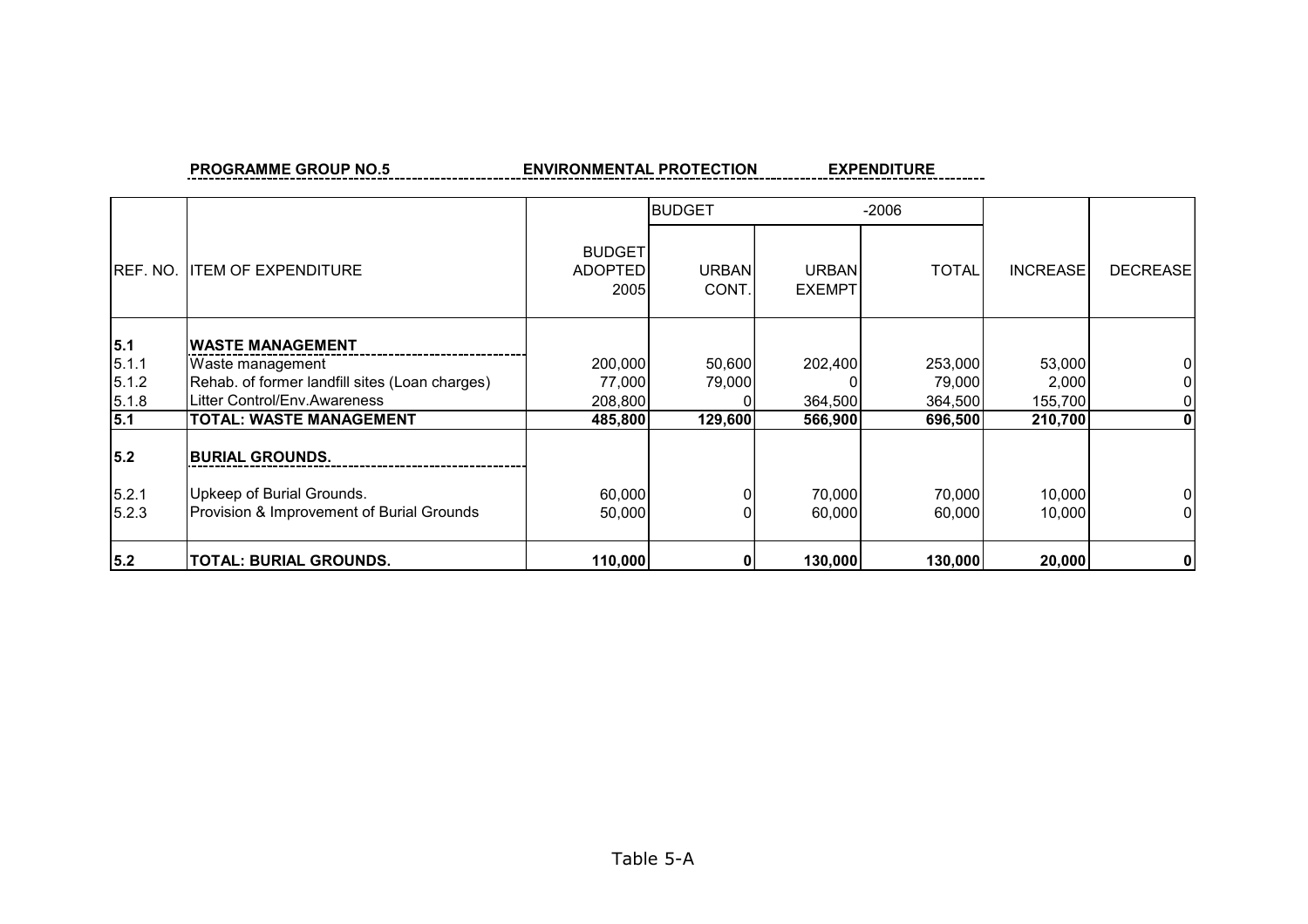PROGRAMME GROUP NO.5 ENVIRONMENTAL PROTECTION <u>EXPENDITURE</u>

|                                  |                                                                                                           |                                         | <b>BUDGET</b>         |                               | $-2006$                               |                   |                 |
|----------------------------------|-----------------------------------------------------------------------------------------------------------|-----------------------------------------|-----------------------|-------------------------------|---------------------------------------|-------------------|-----------------|
| REF. NO.                         | <b>ITEM OF EXPENDITURE</b>                                                                                | <b>BUDGET</b><br><b>ADOPTED</b><br>2005 | <b>URBAN</b><br>CONT. | <b>URBAN</b><br><b>EXEMPT</b> | <b>TOTAL</b>                          | <b>INCREASE</b>   | <b>DECREASE</b> |
| 5.3                              | <b>SAFETY OF STRUCTURES &amp; PLACES.</b>                                                                 |                                         |                       |                               |                                       |                   |                 |
| 5.3.1<br>5.3.3<br>5.3.4<br>5.3.5 | Civil Defence.<br>Dangerous Places & Derelict Sites.<br>Water Safety.<br>Coast Protection. (Loan Charges) | 129,760<br>5,000<br>104,500<br>80,000   | 135,800<br>80,000     | $\Omega$<br>5,000<br>115,200  | 135,800<br>5,000<br>115,200<br>80,000 | 6,040<br>10,700   |                 |
| 5.3                              | TOTAL: SAFETY OF STRUCTURE AND<br><b>PLACES.</b>                                                          | 319,260                                 | 215,800               | 120,200                       | 336,000                               | 16,740            | 0               |
| 5.4                              | <b>FIRE PROTECTION.</b>                                                                                   |                                         |                       |                               |                                       |                   |                 |
| 5.4.1<br>5.4.4                   | Fire Fighting.<br>Fire Prevention.                                                                        | 2,313,220<br>170,000                    | 2,556,900<br>225,700  | $\Omega$<br>$\Omega$          | 2,556,900<br>225,700                  | 243,680<br>55,700 |                 |
| $5.4$                            | <b>TOTAL: FIRE PROTECTION.</b>                                                                            | 2,483,220                               | 2,782,600             | $\mathbf{0}$                  | 2,782,600                             | 299,380           |                 |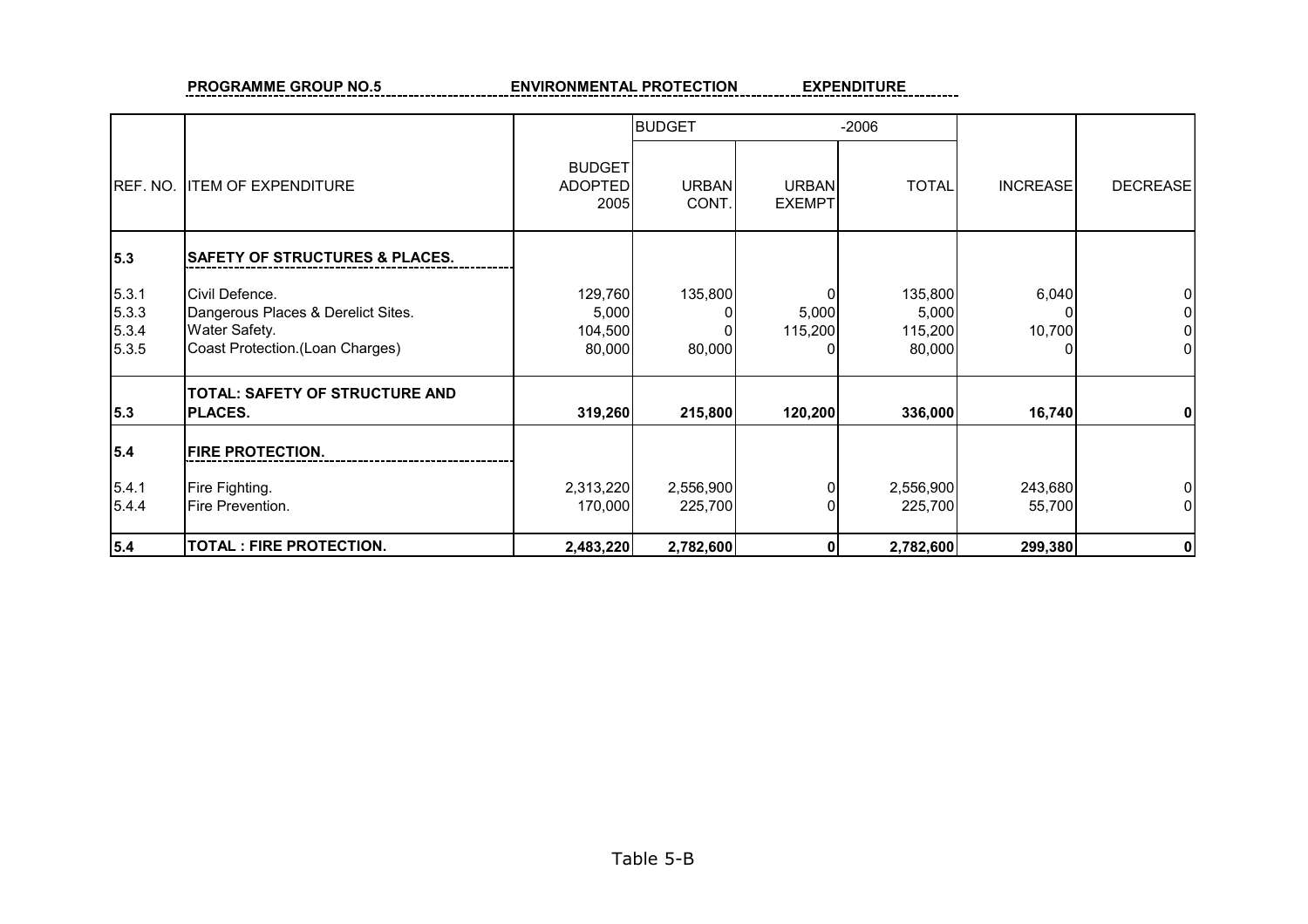PROGRAMME GROUP NO.5 **ENVIRONMENTAL PROTECTION** 

**EXPENDITURE** ----------

|          |                                                                                               |                                         | <b>BUDGET</b>               |                               | $-2006$            |                 |                      |
|----------|-----------------------------------------------------------------------------------------------|-----------------------------------------|-----------------------------|-------------------------------|--------------------|-----------------|----------------------|
| REF. NO. | <b>ITEM OF EXPENDITURE</b>                                                                    | <b>BUDGET</b><br><b>ADOPTED</b><br>2005 | <b>URBAN</b><br><b>CONT</b> | <b>URBAN</b><br><b>EXEMPT</b> | <b>TOTAL</b>       | <b>INCREASE</b> | <b>DECREASE</b>      |
| 5.5      | <b>POLLUTION CONTROL</b>                                                                      |                                         |                             |                               |                    |                 |                      |
| 5.5.1    | Monitoring & Enforcement.                                                                     | 234,000                                 | 55,800                      | 223,200                       | 279,000            | 45,000          | 0                    |
| 5.5      | <b>TOTAL: POLLUTION CONTROL</b>                                                               | 234,000                                 | 55,800                      | 223,200                       | 279,000            | 45,000          | 0                    |
| 5.8      | <b>ADMINISTRATION &amp; MISCELLANEOUS.</b>                                                    |                                         |                             |                               |                    |                 |                      |
| 5.8.1    | (1) Salaries.<br>(2) Retiring Allowance.<br>(3) Stationery, Advertising, Postage, Telephones, | 587,500<br>120,000                      | 331,750<br>63,800           | 331,750<br>63,800             | 663,500<br>127,600 | 76,000<br>7,600 | 0<br>0               |
| 5.8.2    | & Miscellaneous Expenses.<br>Central Management Charge.                                       | 29,000<br>514,168                       | 14,500<br>469,310           | 14,500<br>114,090             | 29,000<br>583,400  | 69,232          | $\overline{0}$<br>01 |
| 5.8      | <b>TOTAL: ADMINISTRATION &amp;</b><br><b>MISCELLANEOUS.</b>                                   | 1,250,668                               | 879,360                     | 524,140                       | 1,403,500          | 152,832         | $\mathbf{0}$         |
|          | <b>GROUP5 GROSS TOTALS.</b>                                                                   | 4,882,948                               | 4,063,160                   | 1,564,440                     | 5,627,600          | 744,652         | $\mathbf 0$          |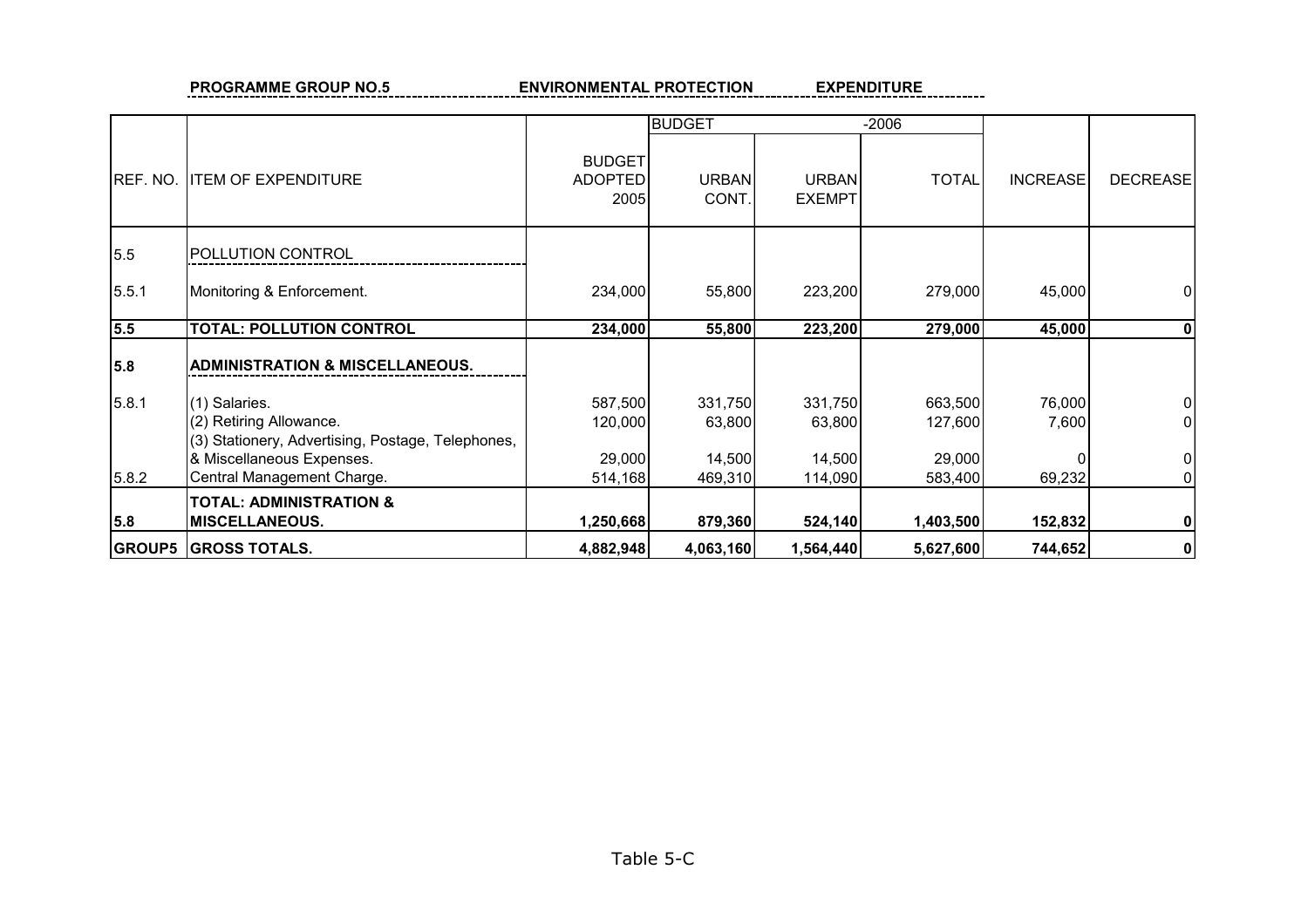#### **INCOME PROGRAMME GROUP NO. 5 ENVIRONMENTAL PROTECTION** -------------------

|                  |                                                |                                         | <b>BUDGET</b>               |                                   | $-2006$      |                 |                 |
|------------------|------------------------------------------------|-----------------------------------------|-----------------------------|-----------------------------------|--------------|-----------------|-----------------|
| <b>IREF. NO.</b> | <b>ITEM OF INCOME</b>                          | <b>BUDGET</b><br><b>ADOPTED</b><br>2005 | <b>URBAN</b><br><b>PART</b> | <b>URBAN</b><br><b>NON - PART</b> | <b>TOTAL</b> | <b>INCREASE</b> | <b>DECREASE</b> |
| 5.1.3            | <b>Waste Management</b>                        | 3,000                                   |                             | 25,000                            | 25,000       | 22,000          | O               |
| 5.1.3            | <b>Enforcement Recoupment</b>                  | 77,000                                  | 41,600                      | 141,400                           | 183,000      | 106,000         |                 |
| 5.2.1            | <b>IBurial Fees.</b>                           | 45,000                                  |                             | 55,000                            | 55,000       | 10,000          |                 |
| 5.3.1            | Civil Defence Grant.                           | 85,000                                  | 90,000                      |                                   | 90,000       | 5,000           |                 |
| 5.4.1            | Fire Services Charges.                         | 31,500                                  | 20,800                      |                                   | 20,800       |                 | 10,700          |
| 5.4.4            | Fire Safety Certificates.                      | 273,000                                 | 331,500                     |                                   | 331,500      | 58,500          |                 |
| 5.4.8            | Fire Service - Training, Recoupment.           | 107,830                                 | 98,300                      |                                   | 98,300       |                 | 9,530           |
| 5.5.1            | Pollution Control.                             | 25,000                                  | 20,000                      |                                   | 20,000       |                 | 5,000           |
| 5.8.2            | Casual Trading/Letting of Land & Miscellaneous | 21,190                                  |                             | 21,200                            | 21,200       | 10              |                 |
|                  | <b>GROUP 5 GROSS TOTALS:</b>                   | 668,520                                 | 602,200                     | 242,600                           | 844,800      | 201,510         | 25,230          |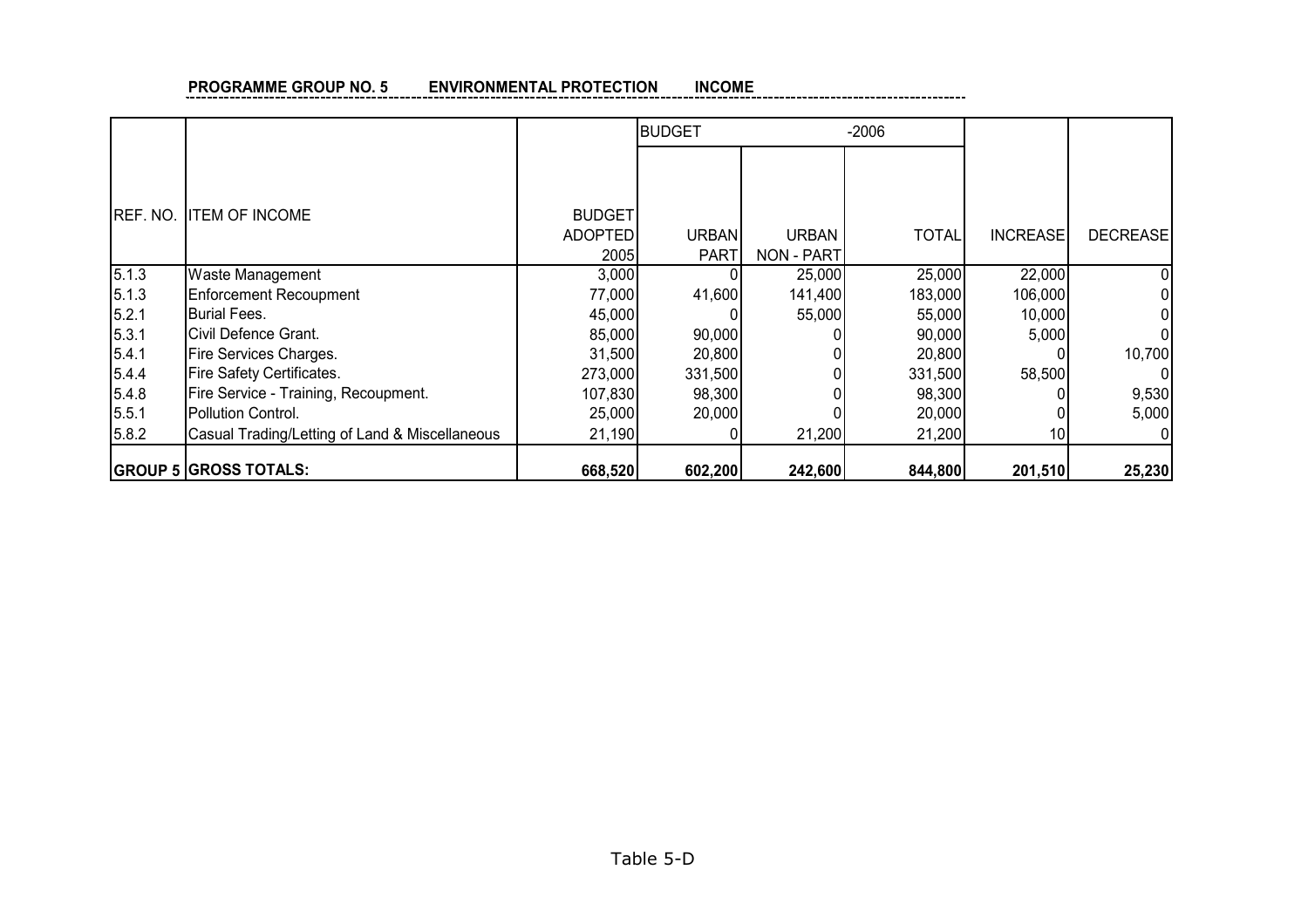PROGRAMME GROUP NO.6 **RECREATION & AMENITY RECREATION & AMENITY** 

|           |                                  |                                         | <b>BUDGET</b>               |                               | $-2006$      |                 |                 |
|-----------|----------------------------------|-----------------------------------------|-----------------------------|-------------------------------|--------------|-----------------|-----------------|
| IREF. NO. | <b>ITEM OF EXPENDITURE</b>       | <b>BUDGET</b><br><b>ADOPTED</b><br>2005 | <b>URBAN</b><br><b>CONT</b> | <b>URBAN</b><br><b>EXEMPT</b> | <b>TOTAL</b> | <b>INCREASE</b> | <b>DECREASE</b> |
| 6.2       | <b>LIBRARIES.</b>                |                                         |                             |                               |              |                 |                 |
| 6.2.1     | Operation                        | 1,100,936                               | 1,194,300                   |                               | 1,194,300    | 93,364          | 01              |
| 6.2.3     | Purchase of Books.               | 170,000                                 | 190,000                     |                               | 190,000      | 20,000          | 01              |
| 6.2.4     | Contribution to Library Council. | 18,500                                  | 18,500                      |                               | 18,500       |                 | 01              |
| 6.2.5     | Archives & Genealogy             | 20,000                                  | 20,500                      |                               | 20,500       | 500             | 01              |
| 6.2       | <b>TOTAL: LIBRARIES.</b>         | 1,309,436                               | 1,423,300                   |                               | 1,423,300    | 113,864         | 0               |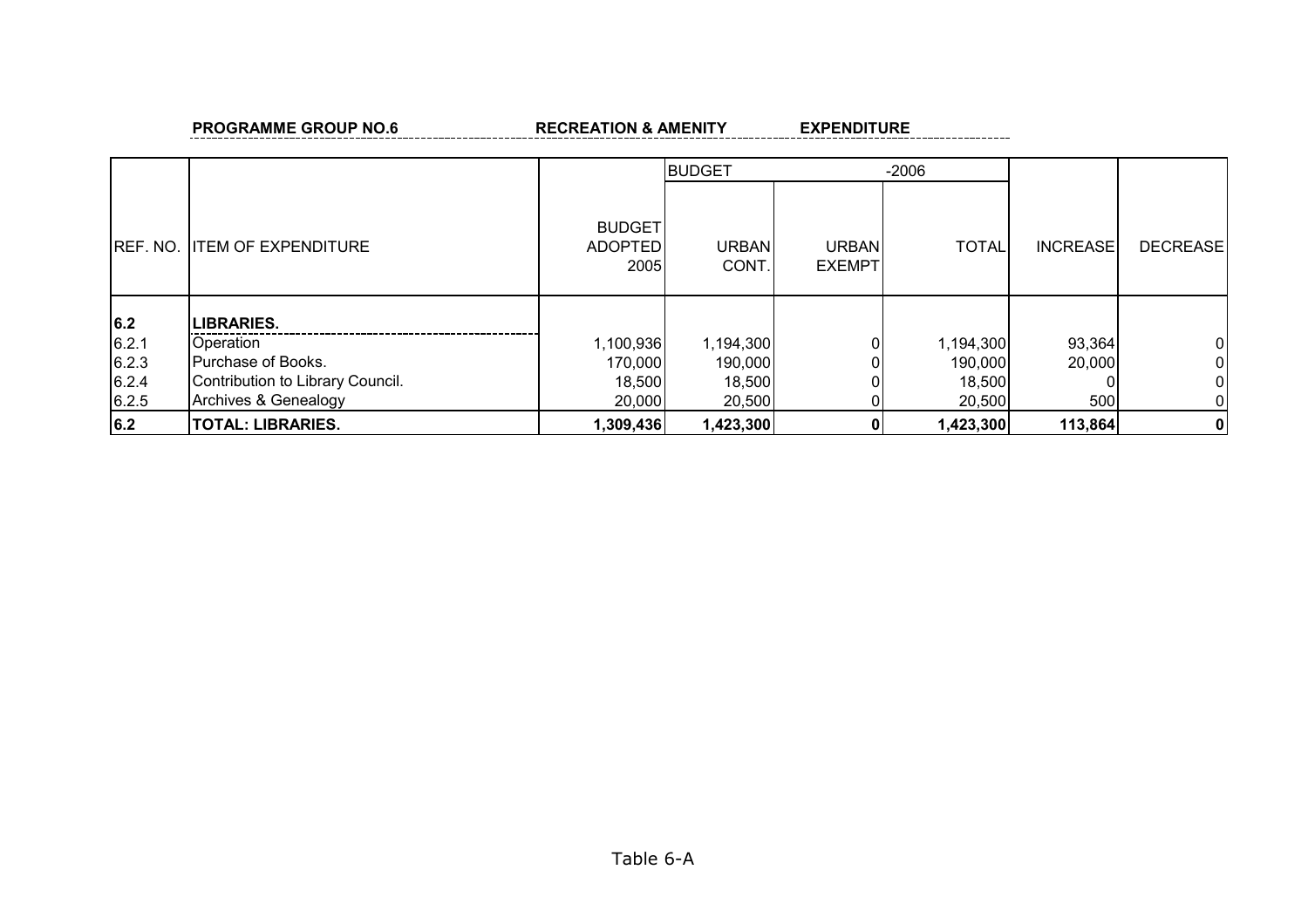**PROGRAMME GROUP NO.6** RECREATION & AMENITY

**EXPENDITURE** 

|                       |                                                                                                                              |                                         | <b>BUDGET</b>               |                               | $-2006$                      |                           |                 |
|-----------------------|------------------------------------------------------------------------------------------------------------------------------|-----------------------------------------|-----------------------------|-------------------------------|------------------------------|---------------------------|-----------------|
| REF. NO.              | <b>ITEM OF EXPENDITURE</b>                                                                                                   | <b>BUDGET</b><br><b>ADOPTED</b><br>2005 | <b>URBAN</b><br><b>CONT</b> | <b>URBAN</b><br><b>EXEMPT</b> | <b>TOTAL</b>                 | <b>INCREASE</b>           | <b>DECREASE</b> |
| 6.4<br>6.4.1<br>6.4.3 | <b>OTHER RECREATION &amp; AMENITY.</b><br>Operation of Museum & Art Gallery.<br>Conservation/Improvement Of Other Amenities. | 210,000                                 | 340,000                     |                               | 340,000                      | 130,000                   |                 |
|                       | (1) Beaches & Swimming Pools.<br>(2) Maintenance of Open Spaces.<br>(3) Playgrounds/Play Policy                              | 138,800<br>70,400<br>18,300             |                             | 141,500<br>74,000<br>8,000    | 141,500<br>74,000<br>8,000   | 2,700<br>3,600<br>U       | ΩI<br>10,300    |
|                       | (4) Sligo Sport & Recreation Partnership<br>(5) Matching Funds<br>(6)(a) Arts Office & Programme                             | 15,000<br>120,000<br>491,700            | 560,300                     | 20,000<br>160,000             | 20,000<br>160,000<br>560,300 | 5,000<br>40,000<br>68,600 | 01<br>01        |
| 6.4.4                 | (b) Model Arts & Niland Gallery<br>(7) Oper. Costs & Loan Charges O.S.S. T'curry                                             | 195,000<br>567,150                      | 205,000                     | 573,400                       | 205,000<br>573,400           | 10,000<br>6,250           | ΩI              |
|                       | <b>TOTAL: RECREATION &amp; AMENITIES</b>                                                                                     | 1,826,350                               | 1,105,300                   | 976,900                       | 2,082,200                    | 266,150                   | 10,300          |
| 6.8                   | <b>ADMINISTRATION &amp; MISCELLANEOUS.</b>                                                                                   |                                         |                             |                               |                              |                           |                 |
| 6.8.2                 | Central Management Charge.                                                                                                   | 369,039                                 | 329,787                     | 75,613                        | 405,400                      | 36,361                    | ΩI              |
| 6.8                   | <b>TOTAL: ADMINISTRATION &amp;</b><br><b>MISCELLANEOUS.</b>                                                                  | 369,039                                 | 329,787                     | 75,613                        | 405,400                      | 36,361                    | 01              |
|                       | <b>GROUP6 GROSS TOTALS:</b>                                                                                                  | 3,504,825                               | 2,858,387                   | 1,052,513                     | 3,910,900                    | 416,375                   | 10,300          |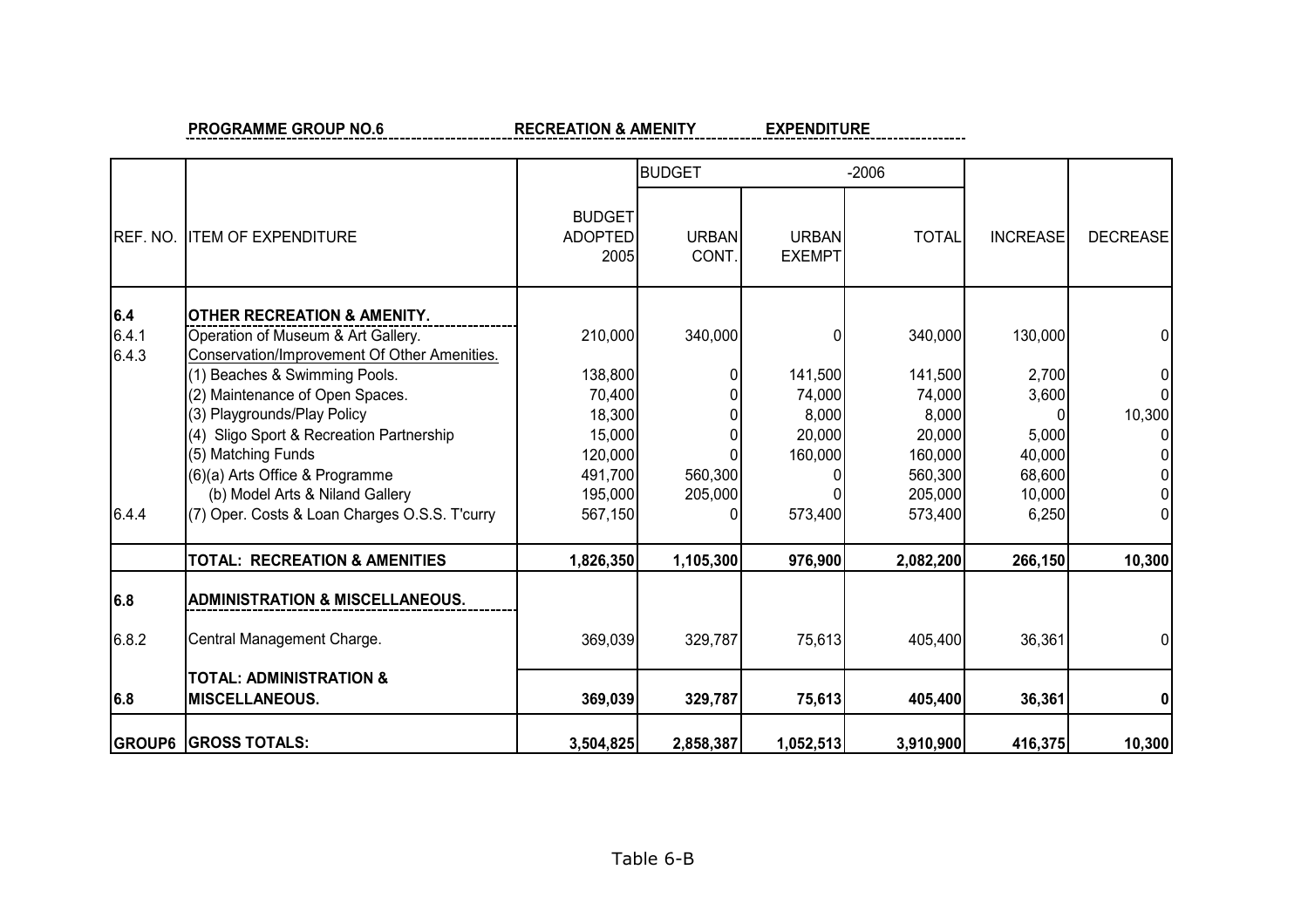#### **PROGRAMME GROUP NO. 6 RECREATION & AMENITY INCOME** \_\_\_\_\_\_\_\_\_\_\_\_\_\_\_\_\_\_\_\_\_\_\_

|                                          |                                                                                                                                                       |                                                  | <b>BUDGET</b>                         |                     | $-2006$                                          |                          |                 |
|------------------------------------------|-------------------------------------------------------------------------------------------------------------------------------------------------------|--------------------------------------------------|---------------------------------------|---------------------|--------------------------------------------------|--------------------------|-----------------|
| REF. NO.                                 | <b>ITEM OF INCOME</b>                                                                                                                                 | <b>BUDGET</b><br><b>ADOPTED</b><br>2005          | <b>URBAN</b><br><b>PART</b>           | URBAN<br>NON - PART | <b>TOTAL</b>                                     | <b>INCREASE</b>          | <b>DECREASE</b> |
| 6.2.1<br>6.2.1<br>6.2.3<br>6.4.3<br>6.10 | Library Grant.<br>Subsidy for Rent of Westward Centre.<br>Library Sales.<br>Rental /Management Income O.S.S Tubbercurry<br>Arts Programme Recoupments | 28,350<br>35,000<br>10,240<br>134,326<br>254,155 | 30,000<br>35,000<br>15,300<br>206,500 | 218,000             | 30,000<br>35,000<br>15,300<br>218,000<br>206,500 | 1,650<br>5,060<br>83,674 | 47,655          |
|                                          | <b>GROUP6 GROSS TOTALS:</b>                                                                                                                           | 462,071                                          | 286,800                               | 218,000             | 504,800                                          | 90,384                   | 47,655          |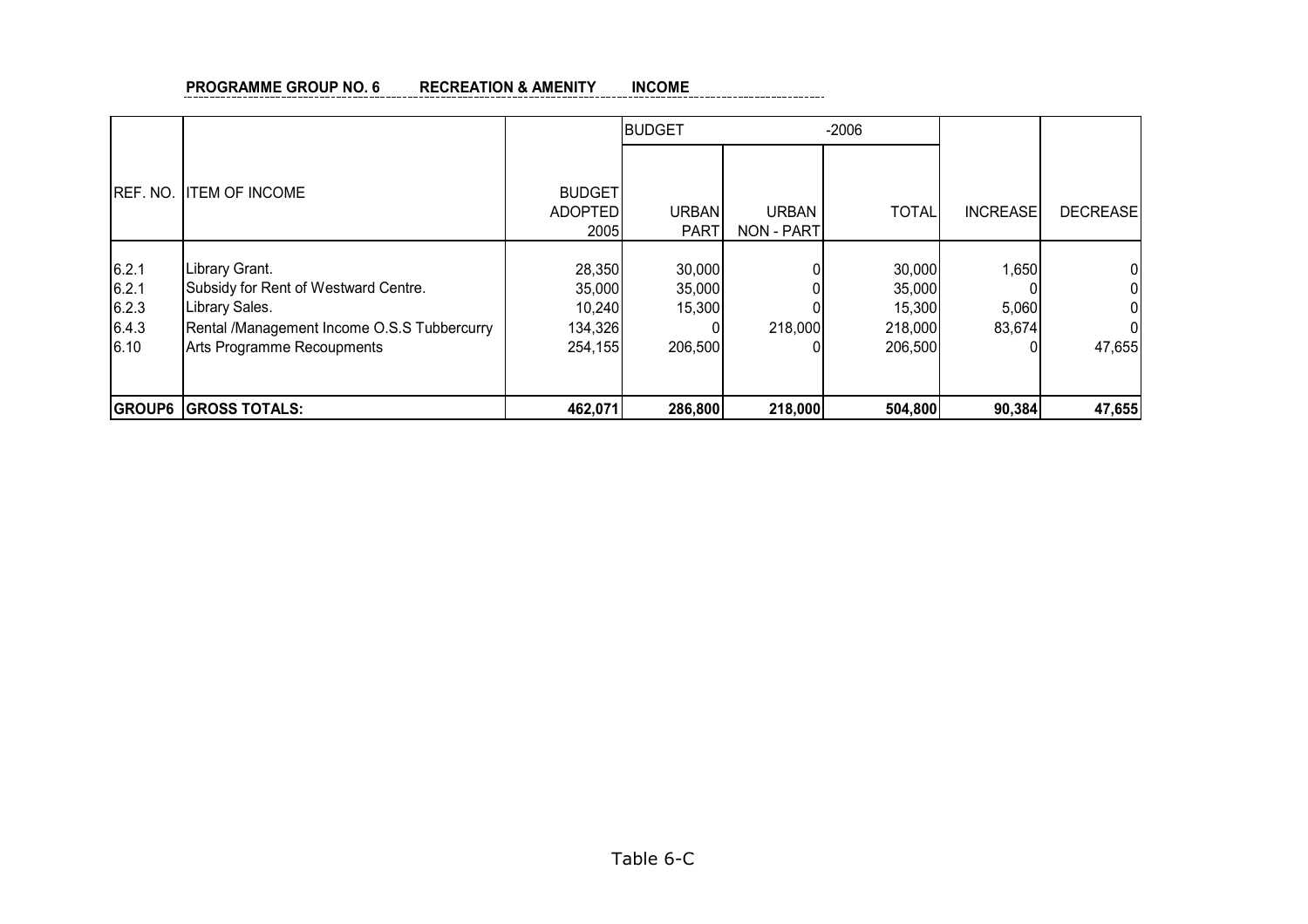|                                  | REF. NO. ITEM OF EXPENDITURE                                                                                                                             | <b>BUDGET</b><br><b>ADOPTED</b><br>2005   | <b>URBAN</b><br>CONT.        | <b>URBAN</b><br><b>EXEMPT</b> | <b>TOTAL</b>                           | <b>INCREASE</b>                  | <b>DECREASE</b> |
|----------------------------------|----------------------------------------------------------------------------------------------------------------------------------------------------------|-------------------------------------------|------------------------------|-------------------------------|----------------------------------------|----------------------------------|-----------------|
| 7.1                              | <b>AGRICULTURE</b>                                                                                                                                       |                                           |                              |                               |                                        |                                  |                 |
| 7.1.2<br>7.1.3<br>7.1.4<br>7.1.5 | <b>Retiring Allowance &amp; Gratuities</b><br>Food Safety<br>Drainage of Land.<br>Piers & Habours - Maintenance & Operation                              | 10,900<br>151,500<br>40,300<br>40,000     | 156,900<br>45,000<br>190,000 | 11,000                        | 11,000<br>156,900<br>45,000<br>190,000 | 100<br>5,400<br>4,700<br>150,000 |                 |
| 7.1                              | <b>TOTAL: AGRICULTURE.</b>                                                                                                                               | 242,700                                   | 391,900                      | 11,000                        | 402,900                                | 160,200                          |                 |
| 7.2                              | <b>EDUCATION.</b>                                                                                                                                        |                                           |                              |                               |                                        |                                  |                 |
| 7.2.1<br>7.2.2<br>7.2.3<br>7.2.6 | Vocational Educational Committee Demand.<br>Retiring Allowances & Gratuities.<br><b>Higher Education Grants.</b><br>Residential Homes & Special Schools. | 14,120<br>1,380,000<br>1,763,500<br>2,000 | 2,006,700                    | 15,000<br>1,509,000           | 15,000<br>1,509,000<br>2,006,700       | 880<br>129,000<br>243,200        | 2,000           |
| 7.2                              | <b>TOTAL: EDUCATION.</b>                                                                                                                                 | 3,159,620                                 | 2,006,700                    | 1,524,000                     | 3,530,700                              | 373,080                          | 2,000           |
| 7.8.2                            | <b>Central Management Charge.</b>                                                                                                                        | 400,434                                   | 313,091                      | 141,809                       | 454,900                                | 54,466                           | 0               |
|                                  | <b>GROUP7 GROSS TOTALS:</b>                                                                                                                              | 3,802,754                                 | 2,711,691                    | 1,676,809                     | 4,388,500                              | 587,746                          | 2,000           |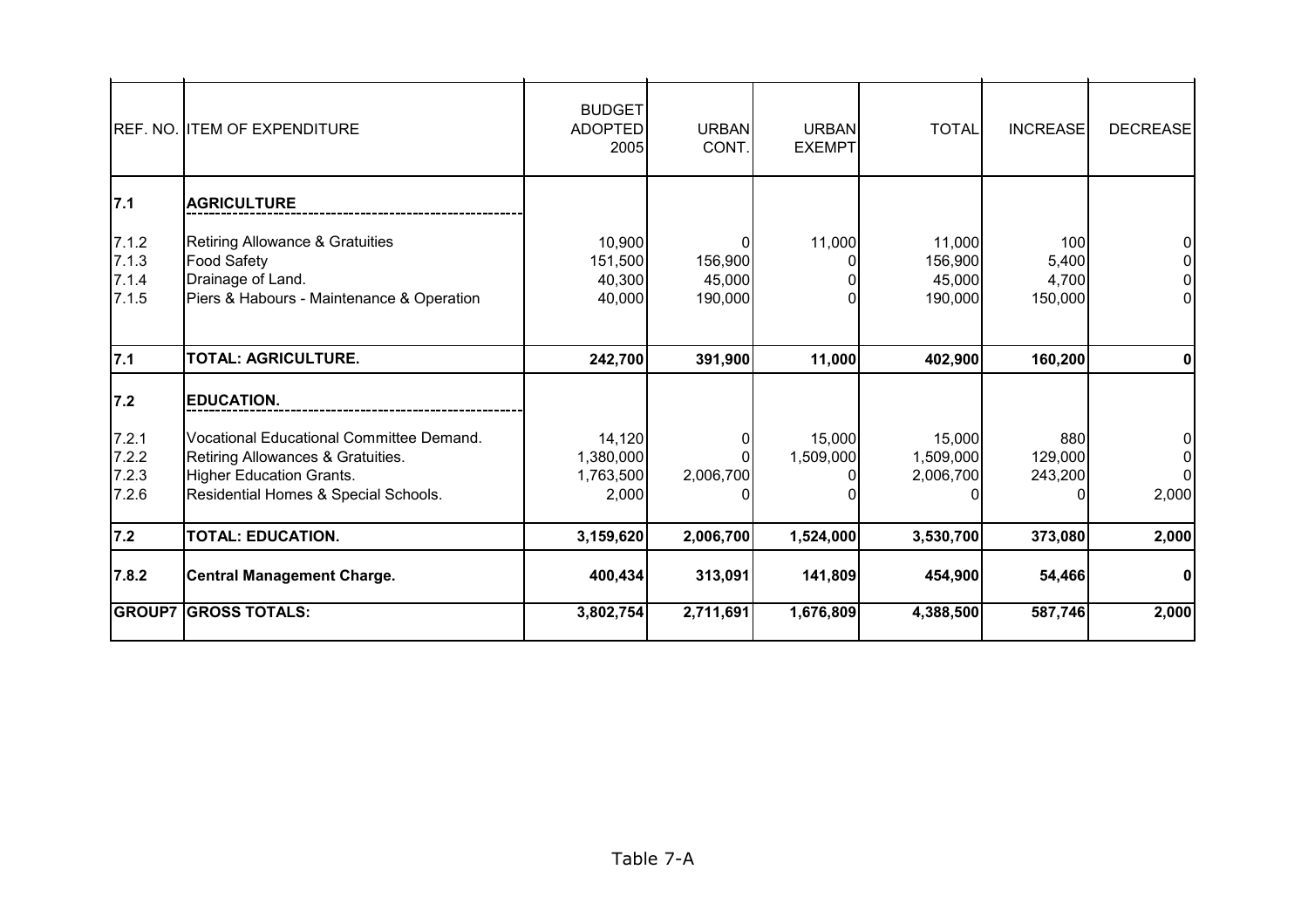#### **PROGRAMME GROUP NO.7** AGRICULTURE & EDUCATION

**INCOME** 

|                 |                                |                                         | <b>BUDGET</b>        |                    | $-2006$      |                 |                 |
|-----------------|--------------------------------|-----------------------------------------|----------------------|--------------------|--------------|-----------------|-----------------|
| <b>REF. NO.</b> | <b>IITEM OF INCOME</b>         | <b>BUDGET</b><br><b>ADOPTED</b><br>2005 | URBAN<br><b>PART</b> | URBANI<br>NON-PART | <b>TOTAL</b> | <b>INCREASE</b> | <b>DECREASE</b> |
| 7.1.3           | <b>Food Safety</b>             | 151,500                                 | 151,500              |                    | 151,500      |                 | 01              |
| 7.1.5           | Sligo Harbour Operating Income | 01                                      | 150,000              |                    | 150,000      | 150,000         | $\overline{0}$  |
| 7.2.1           | Retiring Allowances - VEC      | 1,380,000                               |                      | 1,509,000          | 1,509,000    | 129,000         | $\overline{0}$  |
| 7.2.2           | <b>Higher Education Grants</b> | 1,703,000                               | 1,929,000            |                    | 1,929,000    | 226,000         | $\overline{0}$  |
|                 |                                |                                         |                      |                    |              |                 |                 |
| <b>GROUP7</b>   | <b>GROSS TOTALS:</b>           | 3,234,500                               | 2,230,500            | 1,509,000          | 3,739,500    | 505,000         | 0 I             |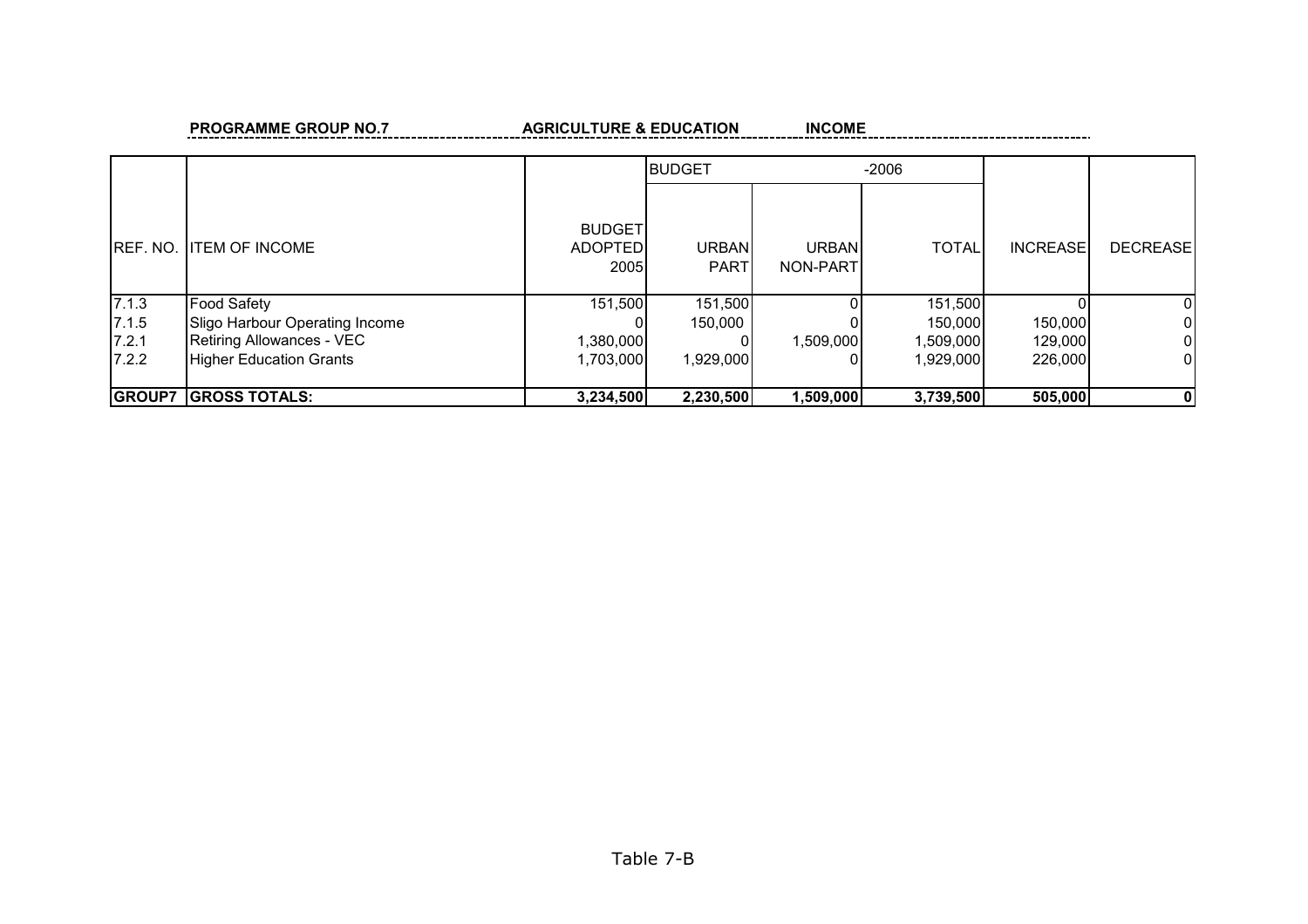**PROGRAMME GROUP NO.8 MISCELLANEOUS** 

**EXPENDITURE** 

|             |                                                                    |                                  | <b>BUDGET</b>         |                        | $-2006$      |                 |                 |
|-------------|--------------------------------------------------------------------|----------------------------------|-----------------------|------------------------|--------------|-----------------|-----------------|
| REF. NO.    | <b>ITEM OF EXPENDITURE</b>                                         | <b>BUDGET</b><br>ADOPTED<br>2005 | <b>URBAN</b><br>CONT. | URBAN<br><b>EXEMPT</b> | <b>TOTAL</b> | <b>INCREASE</b> | <b>DECREASE</b> |
| 8.3         | <b>FINANCIAL MANAGEMENT.</b>                                       |                                  |                       |                        |              |                 |                 |
| 8.3.1       | Revenue Collection.                                                | 267,200                          |                       | 233,800                | 233,800      |                 | 33,400          |
| 8.3.3       | Irrecoverable Rates & Refunds of rates                             | 90,000                           |                       | 110,000                | 110,000      | 20,000          |                 |
| 8.3.4       | Internal Audit/Financial Management                                | 155,660                          | 89,160                | 75,440                 | 164,600      | 8,940           |                 |
| 8.3.5       | Loan Charges.                                                      | 150,000                          |                       | 150,000                | 150,000      |                 |                 |
| 8.3.1-8.3.6 | <b>TOTAL: FINANCIAL MANAGEMENT.</b>                                | 662,860                          | 89,160                | 569,240                | 658,400      | 28,940          | 33,400          |
| 8.4         | <b>ELECTIONS</b>                                                   |                                  |                       |                        |              |                 |                 |
| 8.4.1       | <b>Register of Electors</b>                                        | 87,500                           | 88,500                | ΩI                     | 88,500       | 1,000           |                 |
| 8.4         | <b>TOTAL: ELECTIONS.</b>                                           | 87,500                           | 88,500                | ΩI                     | 88,500       | 1,000           | 0               |
|             | <b>ADMINISTRATION OF JUSTICE AND</b>                               |                                  |                       |                        |              |                 |                 |
| 8.5         | <b>CONSUMER PROTECTION</b>                                         |                                  |                       |                        |              |                 |                 |
| 8.5.1       | Courthouses                                                        | 105,000                          | 108,000               | ΩI                     | 108,000      | 3,000           |                 |
| 8.5.2       | Coroners & Inquests                                                | 78,000                           | 90,000                |                        | 90,000       | 12,000          |                 |
| 8.5.7       | Control of Dogs.                                                   | 90,000                           | 90,000                |                        | 90,000       |                 |                 |
| 8.5.8       | Control of Horses                                                  | 7,000                            | 7,000                 | ΩI                     | 7,000        |                 |                 |
| 8.5         | TOTAL: ADMINISTRATION OF JUSTICE AND<br><b>CONSUMER PROTECTION</b> | 280,000                          | 295,000               |                        | 295,000      | 15,000          | $\mathbf{0}$    |
|             | <b>SUB-TOTAL</b>                                                   | 1,030,360                        | 472,660               | 569,240                | 1,041,900    | 44,940          | 33,400          |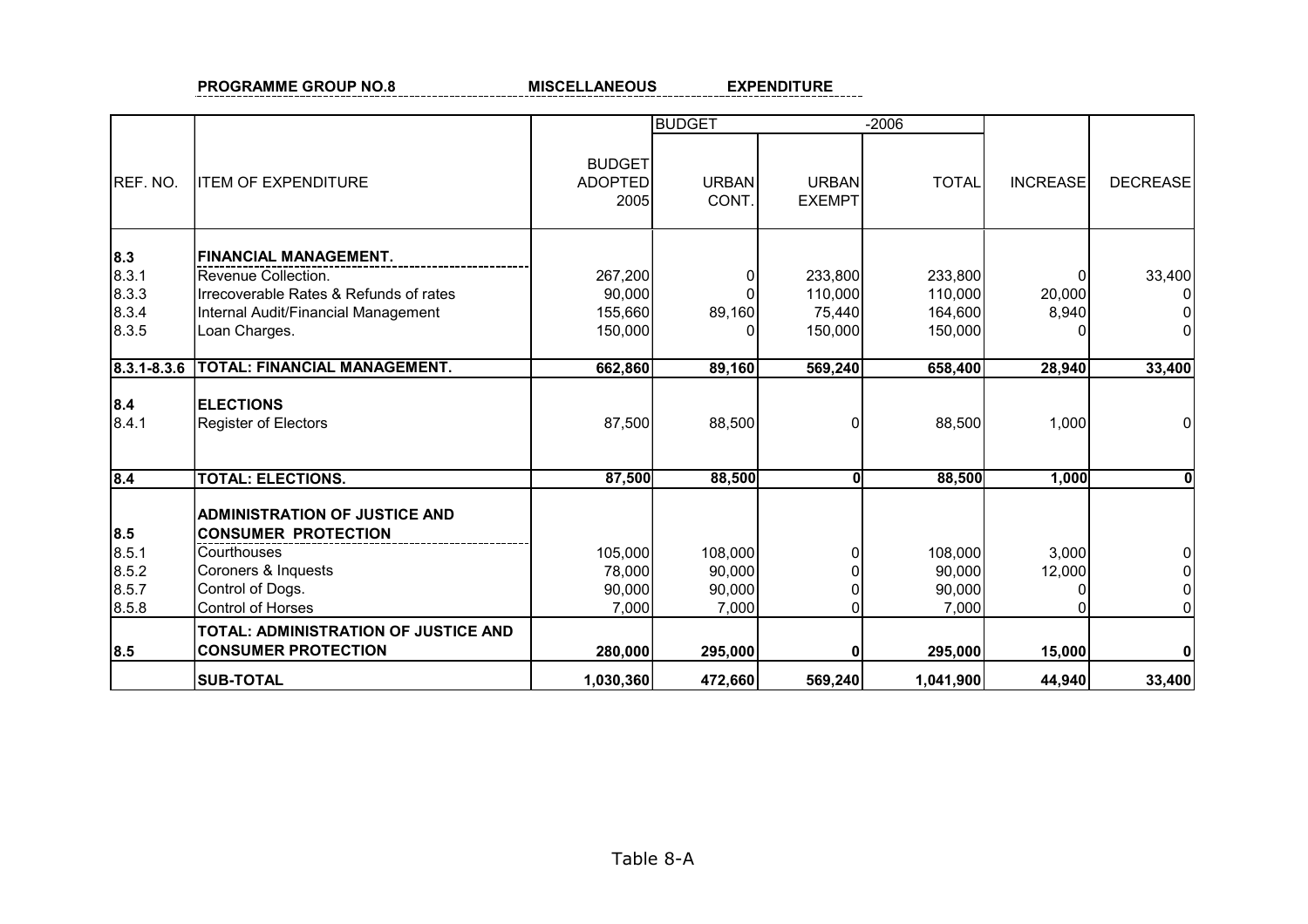**PROGRAMME GROUP NO.8 MISCELLANEOUS** 

**EXPENDITURE** 

| IREF. NO. | <b>ITEM OF EXPENDITURE</b>                 | <b>BUDGET</b><br><b>ADOPTED</b><br>2005 | URBAN<br>CONT. | <b>URBAN</b><br><b>EXEMPT</b> | <b>TOTAL</b> | <b>INCREASE</b> | <b>DECREASE</b> |
|-----------|--------------------------------------------|-----------------------------------------|----------------|-------------------------------|--------------|-----------------|-----------------|
| 8.8       | <b>ADMINISTRATION &amp; MISCELLANEOUS.</b> |                                         |                |                               |              |                 |                 |
| 8.8.1     | (1) Retiring Allowances                    | 82,000                                  |                | 84,000                        | 84,000       | 2,000           | 01              |
|           | (2) Legal Expenses and Insurances.         | 30,000                                  |                | 40,000                        | 40.000       | 10,000          | ΩI              |
| 8.8.2     | Central Management Charge.                 | 372,915                                 | 103,801        | 168,999                       | 272,800      |                 | 100,115         |
| 8.8.3     | Communications Office/ FOI Office          | 167,500                                 | 181,300        |                               | 181,300      | 13.800          | ΩI              |
| 8.8.5     | Workplace Partnership                      | 140,500                                 | 140,000        |                               | 140,000      |                 | 500             |
| 8.8       | TOTAL: ADMIN &<br><b>MISCELLANEOUS.</b>    | 792,915                                 | 425,101        | 292,999                       | 718,100      | 25,800          | 100,615         |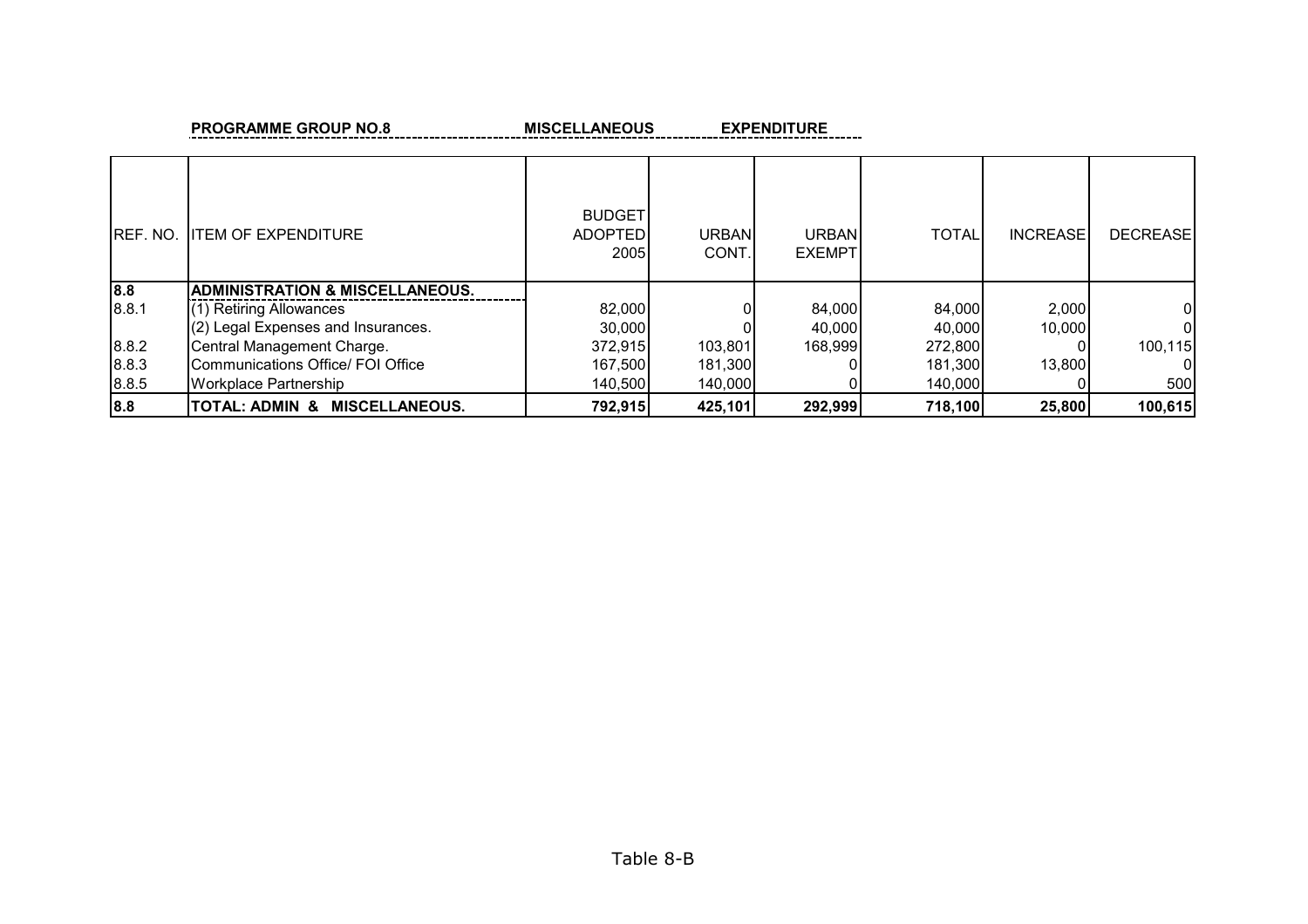**PROGRAMME GROUP NO.8 MISCELLANEOUS** 

**EXPENDITURE** 

 $\equiv$ 

|          |                                    |                                         | <b>BUDGET</b>         |                               | $-2006$      |                 |                 |
|----------|------------------------------------|-----------------------------------------|-----------------------|-------------------------------|--------------|-----------------|-----------------|
| REF. NO. | <b>ITEM OF EXPENDITURE</b>         | <b>BUDGET</b><br><b>ADOPTED</b><br>2005 | <b>URBAN</b><br>CONT. | <b>URBAN</b><br><b>EXEMPT</b> | <b>TOTAL</b> | <b>INCREASE</b> | <b>DECREASE</b> |
| 8.9-8.12 | <b>IMEMBER'S EXPENSES</b>          |                                         |                       |                               |              |                 |                 |
|          | Cathaoirligh Allowances            | 85,650                                  | 0                     | 86,900                        | 86,900       | 1,250           | $\overline{0}$  |
|          | SPC Conferences & Members Expenses | 369,200                                 |                       | 386,700                       | 386,700      | 17,500          | $\overline{0}$  |
|          | Salaries/ Gratuities of Members    | 375,000                                 |                       | 398,000                       | 398,000      | 23,000          | 0               |
| 8.9-8.13 | Sub-total                          | 829,850                                 |                       | 871,600                       | 871,600      | 41,750          | 0               |
|          | <b>GROUP8 GROSS TOTALS:</b>        | 2,653,125                               | 897,761               | 1,733,839                     | 2,631,600    | 112,490         | 134,015         |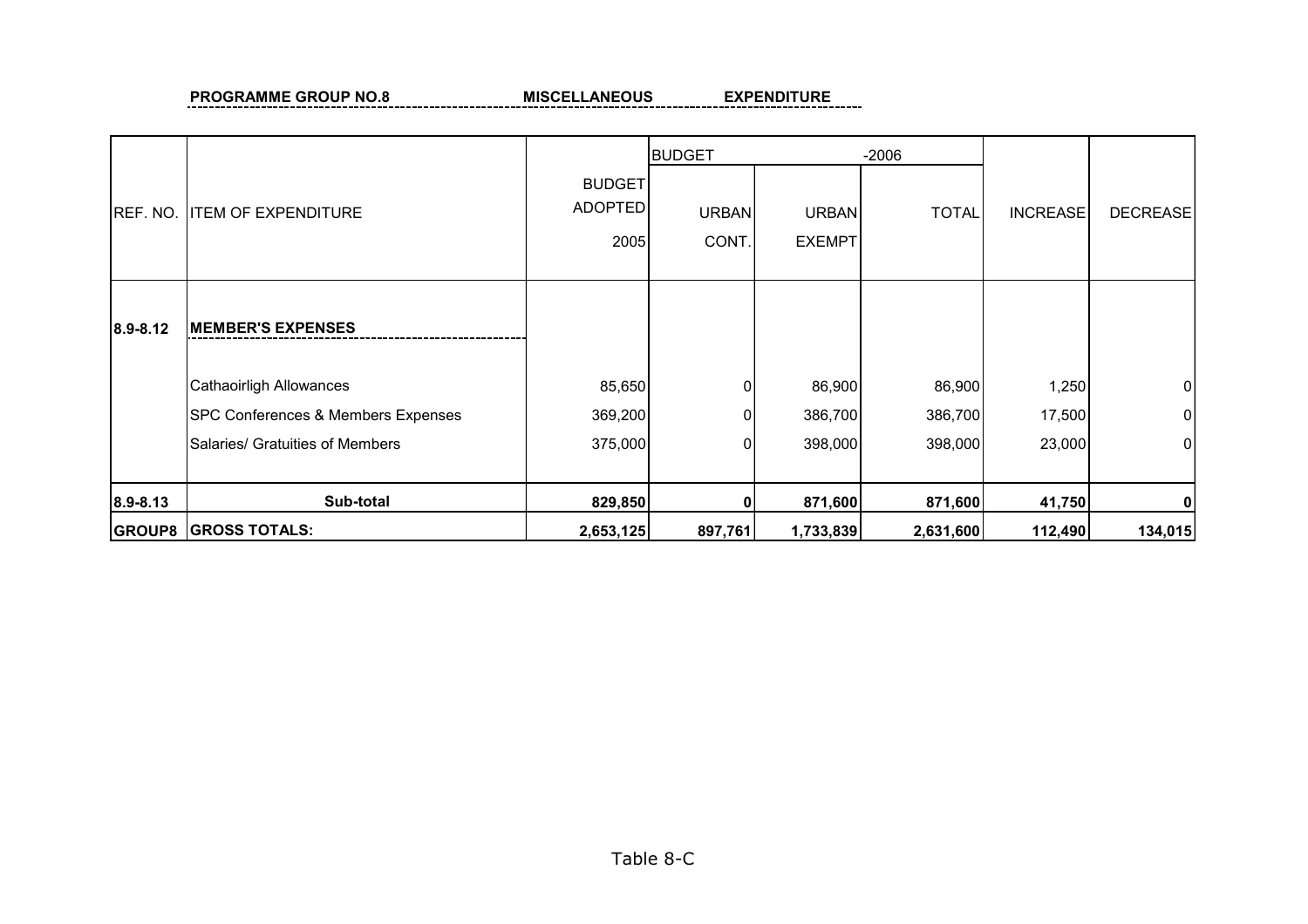| <b>PROGRAMME GROUP NO. 8</b> | <b>MISCELLANEOUS</b> | <b>INCOME</b> |
|------------------------------|----------------------|---------------|
|                              |                      |               |

| IREF. NO. | <b>ITEM OF INCOME</b>            | <b>BUDGET</b><br><b>ADOPTED</b><br>2005 | URBAN<br><b>PART</b> | URBAN<br>NON - PART | <b>TOTAL</b> | <b>INCREASE</b> | <b>DECREASE</b> |
|-----------|----------------------------------|-----------------------------------------|----------------------|---------------------|--------------|-----------------|-----------------|
| 8.5.1     | <b>Recoup Costs Courthouses</b>  | 105,000                                 | 108,000              |                     | 108,000      | 3,000           |                 |
| 8.5.7     | Control of Dogs.                 | 45,000                                  | 50,000               |                     | 50.000       | 5,000           |                 |
| 8.8.1     | Contributions to Superannuation. | 780,000                                 |                      | 840,000             | 840,000      | 60,000          |                 |
| 8.8.8     | <b>Workplace Partnership</b>     | 98,250                                  | 140,000              |                     | 140,000      | 41,750          | 0               |
| 8.8.8     | Miscellaneous Recoupments        | 76,100                                  | 11,600               | 11,000              | 22,600       |                 | 53,500          |
|           | <b>GROUP 8 GROSS TOTALS:</b>     | 1,104,350                               | 309,600              | 851,000             | 1,160,600    | 109,750         | 53,500          |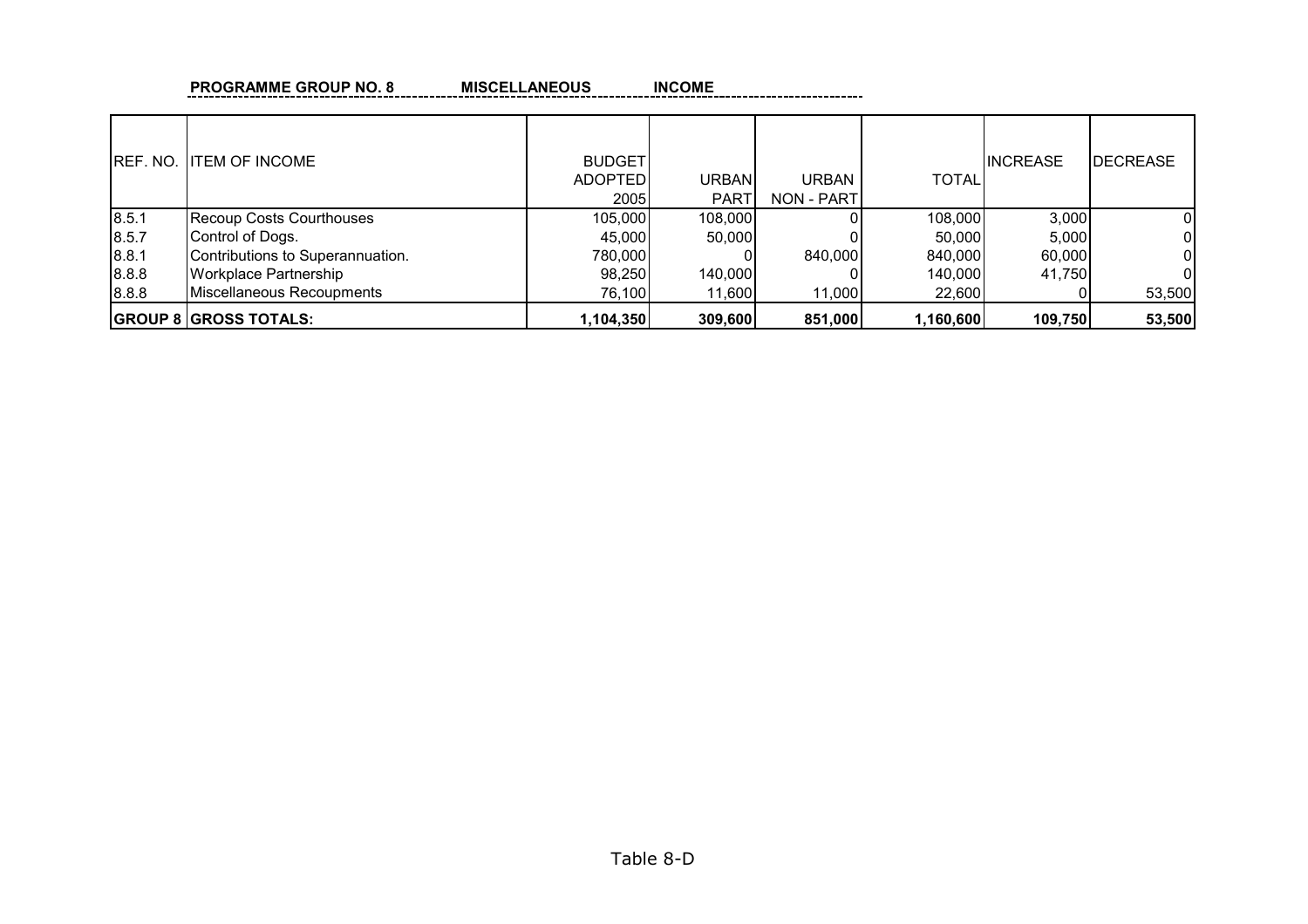|                                                          |                        | <b>ESTIMATED</b>        |                      |
|----------------------------------------------------------|------------------------|-------------------------|----------------------|
| <b>EXPENDITURE ON EACH PROGRAMME &amp; SUB-PROGRAMME</b> | <b>ADOPTED</b><br>2005 | <b>OUT-TURN</b><br>2005 | <b>ESTIMATE 2006</b> |
|                                                          |                        |                         |                      |
|                                                          |                        |                         |                      |
|                                                          | €                      | €                       | €                    |
| Salaries, Pensions & Expenses                            | 2,351,885              | 2,361,901               | 2,501,100            |
| <b>Wages, Pensions &amp; Expenses</b>                    | 120,500                | 121,500                 | 125,500              |
| Provision/Maintenance of Riverside Office Accommodation  | 574,800                | 599,700                 | 656,300              |
| Postage, Telephones, & Office Supplies                   | 278,500                | 379,500                 | 310,000              |
| Insurances                                               | 450,000                | 400,000                 | 450,000              |
| <b>Information Technology</b>                            | 460,000                | 455,360                 | 503,000              |
| <b>Banking Costs</b>                                     | 62,500                 | 13,600                  | 80,100               |
| <b>Audit Fee</b>                                         | 35,000                 | 35,000                  | 35,000               |
| <b>Health &amp; Safety</b>                               | 93,608                 | 125,000                 | 145,000              |
| <b>Staff Recruitment &amp; Training</b>                  | 377,400                | 397,950                 | 415,000              |
| Subscriptions to LGSNB, IPA, Managers Association etc.   | 46,000                 | 45,300                  | 49,600               |
| <b>TOTAL</b>                                             | 4,850,193              | 4,934,811               | 5,270,600            |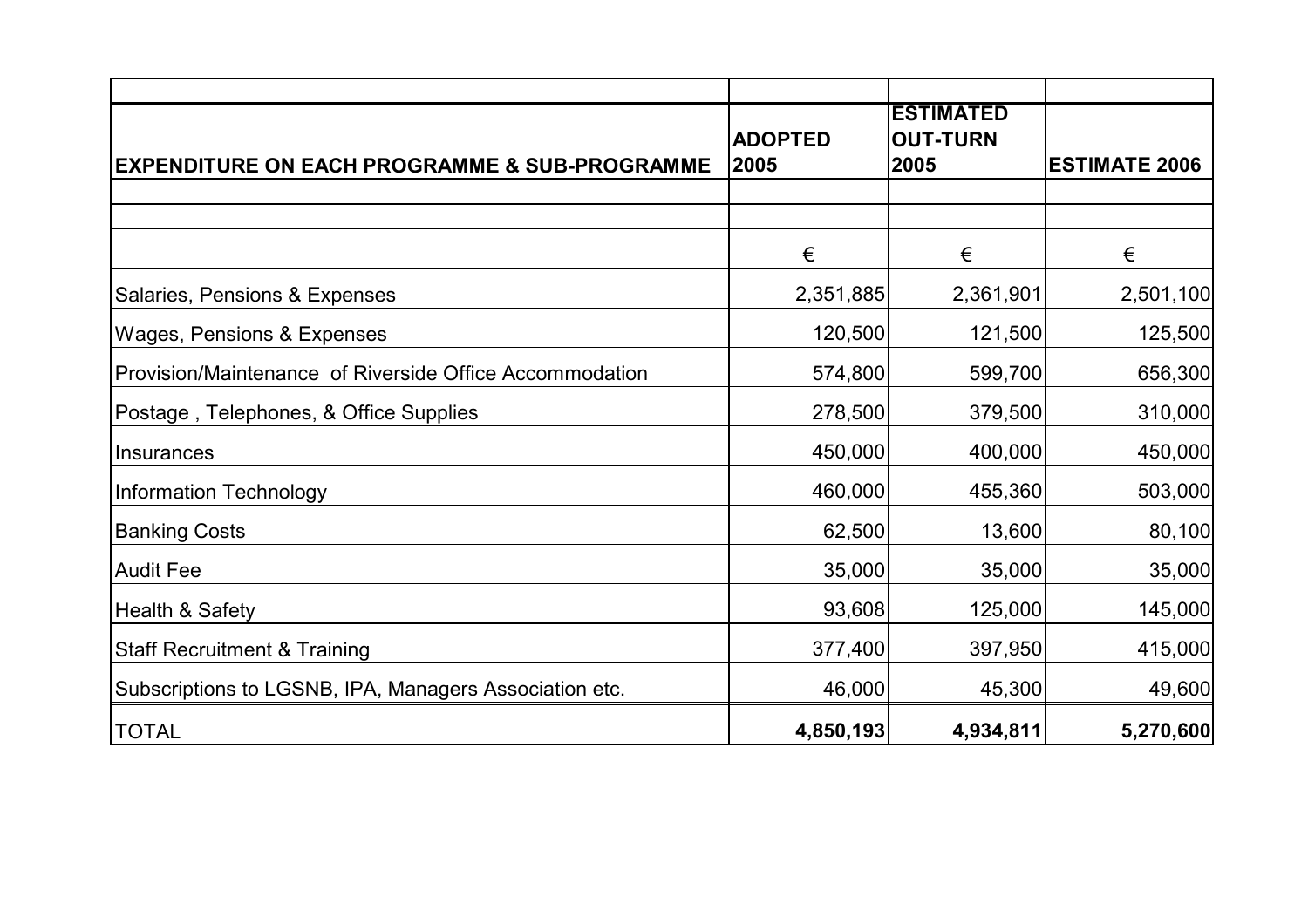# **SLIGO COUNTY COUNCIL**

# **ANNUAL BUDGET**

# **AND**

## **DETERMINATION OF THE ANNUAL RATE**

## **OF VALUATION**

## **FOR THE LOCAL FINANCIAL YEAR ENDING ON THE**

**31st DAY OF DECEMBER 2006**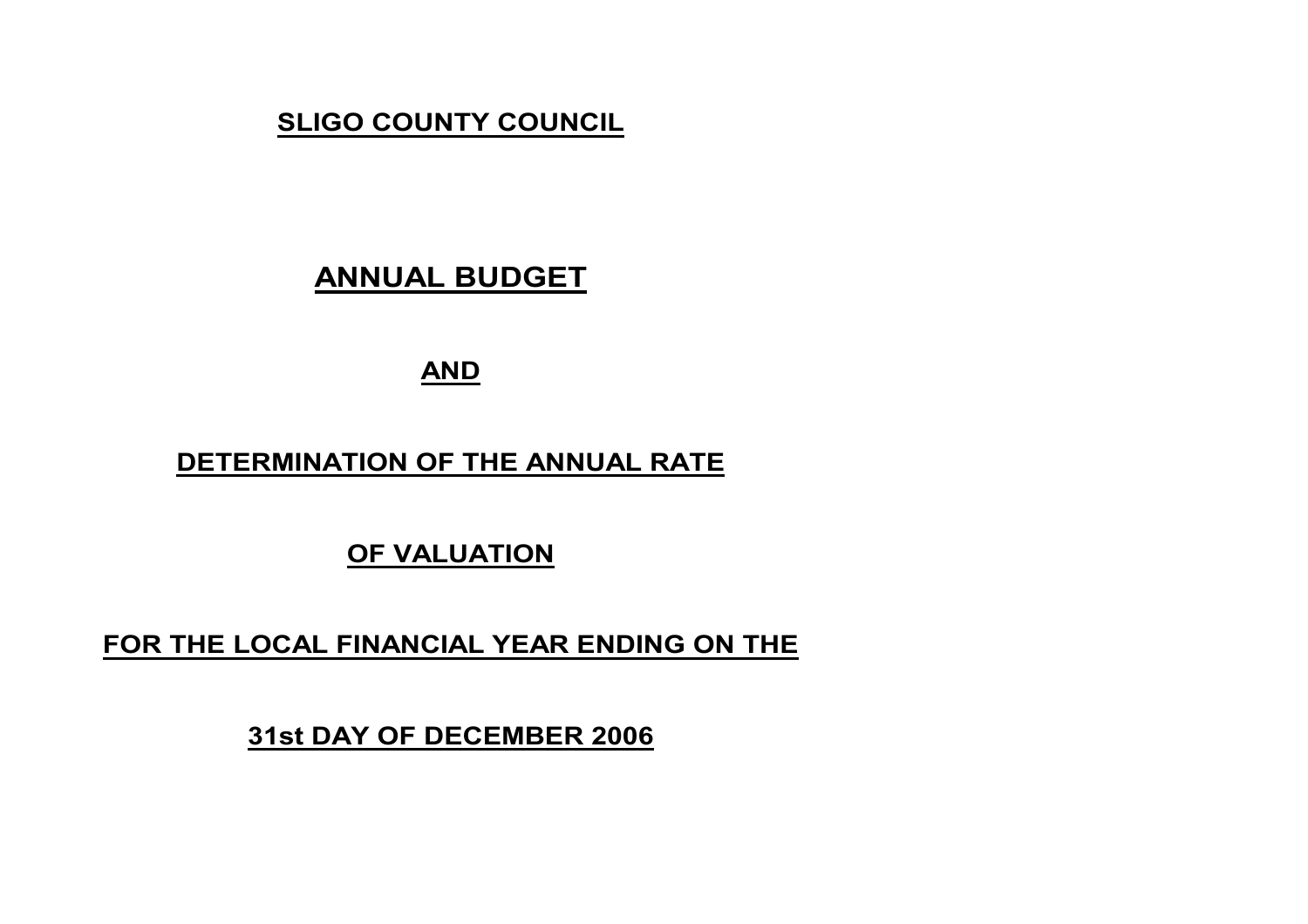#### **TABLE A: EXPENDITURE & INCOME FOR THE LOCAL FINANCIAL YEAR 2006**

|       |                                                     |                    | <b>YEAR 2006</b> |                  |                | <b>CURRENT YEAR 2005</b> |                  |                |                  |
|-------|-----------------------------------------------------|--------------------|------------------|------------------|----------------|--------------------------|------------------|----------------|------------------|
|       | <b>PROGRAMME GROUP &amp; PROGRAMME.</b>             | <b>EXPENDITURE</b> |                  | <b>INCOME</b>    |                | <b>EXPENDITURE</b>       |                  | <b>INCOME</b>  |                  |
|       |                                                     | <b>ESTIMATED</b>   | <b>ADOPTED</b>   | <b>ESTIMATED</b> | <b>ADOPTED</b> | <b>ADOPTED</b>           | <b>ESTIMATED</b> | <b>ADOPTED</b> | <b>ESTIMATED</b> |
|       |                                                     | <b>BY</b>          | <b>BY</b>        | <b>BY</b>        | <b>BY</b>      | <b>BY</b>                | <b>OUTTURN</b>   | <b>BY</b>      | <b>OUTTURN</b>   |
|       |                                                     | <b>MANAGER</b>     | COUNCIL          | <b>MANAGER</b>   | <b>COUNCIL</b> | COUNCIL                  |                  | <b>COUNCIL</b> |                  |
| 1     | <b>HOUSING &amp; BUILDING</b>                       |                    |                  |                  |                |                          |                  |                |                  |
| $1.1$ | <b>Local Authority Housing.</b>                     | 762,800            |                  | 1,090,000        |                | 899,700                  | 975,000          | 1,100,000      | 1,275,000        |
| $1.2$ | <b>Assistance to Persons Housing</b><br>Themselves. | 809,700            |                  | 1,148,400        |                | 803,631                  | 800,000          | 1,146,500      | 1,100,000        |
| $1.3$ | Assistance to Persons Improving Their               |                    |                  |                  |                |                          |                  |                |                  |
|       | Homes.                                              | 295,200            |                  |                  |                | 273,250                  | 75,000           |                |                  |
| 1.8   | <b>Administration &amp; Miscellaneous.</b>          | 1,414,800          |                  | 371,600          |                | 1,079,485                | 1,210,000        | 148,820        | 90,000           |
|       | <b>TOTAL</b>                                        | 3,282,500          |                  | 2,610,000        |                | 3,056,066                | 3,060,000        | 2,395,320      | 2,465,000        |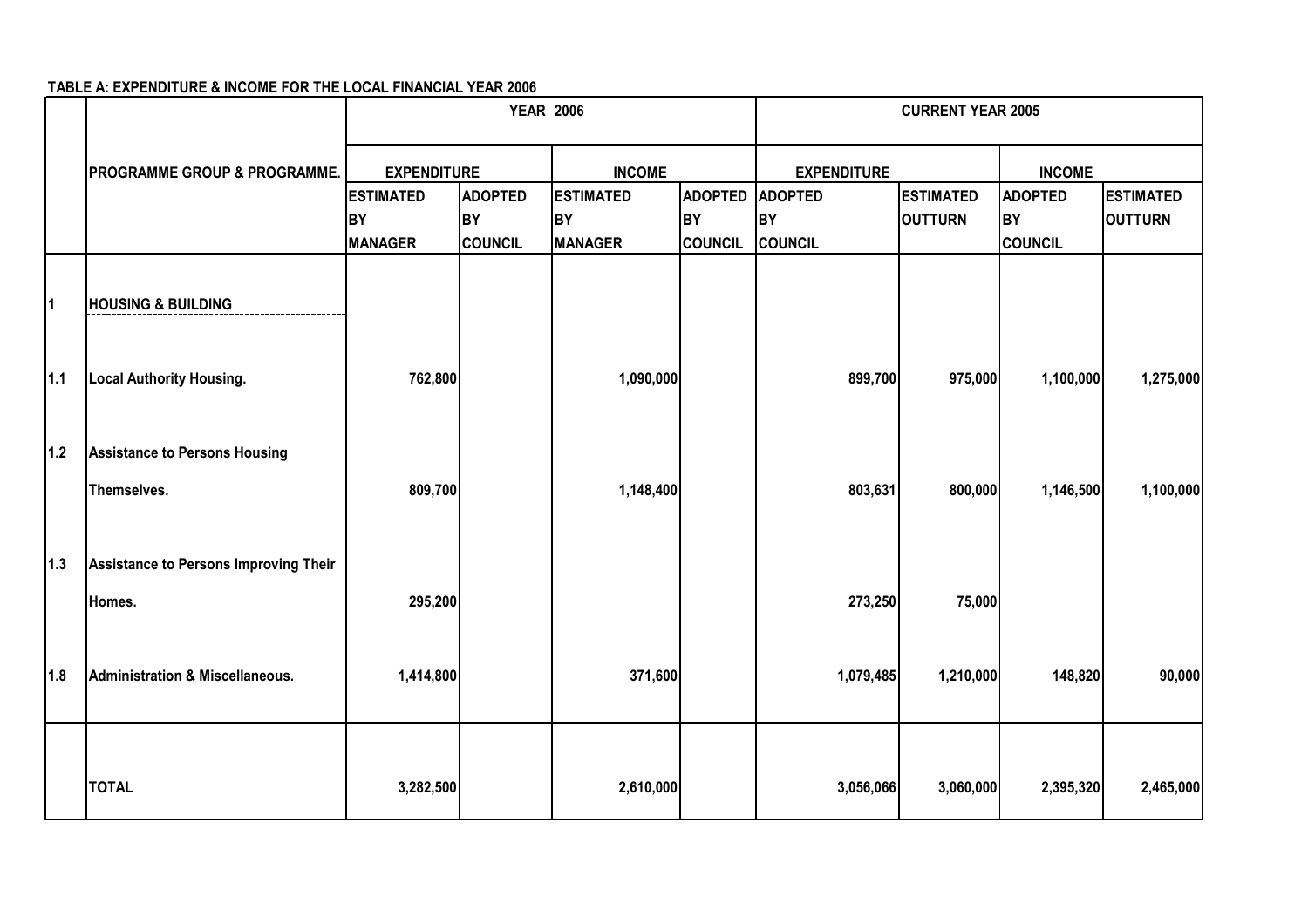#### **TABLE A: EXPENDITURE & INCOME FOR THE LOCAL FINANCIAL YEAR 2006**

|                         |                                            |                  | <b>YEAR 2006</b>   |                  |                | <b>CURRENT YEAR 2005</b> |                  |                |                  |  |
|-------------------------|--------------------------------------------|------------------|--------------------|------------------|----------------|--------------------------|------------------|----------------|------------------|--|
|                         | <b>PROGRAMME GROUP &amp; PROGRAMME.</b>    |                  | <b>EXPENDITURE</b> |                  | <b>INCOME</b>  |                          |                  | <b>INCOME</b>  |                  |  |
|                         |                                            | <b>ESTIMATED</b> | <b>ADOPTED</b>     | <b>ESTIMATED</b> | <b>ADOPTED</b> | <b>ADOPTED</b>           | <b>ESTIMATED</b> | <b>ADOPTED</b> | <b>ESTIMATED</b> |  |
|                         |                                            | <b>BY</b>        | <b>BY</b>          | <b>BY</b>        | <b>BY</b>      | BY                       | <b>OUTTURN</b>   | <b>BY</b>      | <b>OUTTURN</b>   |  |
|                         |                                            | <b>MANAGER</b>   | <b>COUNCIL</b>     | <b>MANAGER</b>   | <b>COUNCIL</b> | <b>COUNCIL</b>           |                  | <b>COUNCIL</b> |                  |  |
| $\overline{\mathbf{2}}$ | <b>ROAD TRANSPORTATION &amp; SAFETY</b>    |                  |                    |                  |                |                          |                  |                |                  |  |
| 2.1                     | Road Upkeep.                               | 5,082,000        |                    | 3,975,400        |                | 4,669,600                | 5,230,000        | 3,615,600      | 4,060,000        |  |
| 2.2                     | Road Improvement.                          | 9,899,100        |                    | 9,899,100        |                | 9,156,859                | 9,775,000        | 9,156,859      | 9,572,000        |  |
| 2.3                     | <b>Road Traffic.</b>                       | 6,300            |                    | 6,000            |                | 6,300                    | 3,000            | 6,000          | 3,000            |  |
| 2.8                     | <b>Administration &amp; Miscellaneous.</b> | 5,525,000        |                    | 1,382,200        |                | 5,184,864                | 5,100,000        | 1,230,500      | 1,490,000        |  |
|                         | <b>TOTAL</b>                               | 20,512,400       |                    | 15,262,700       |                | 19,017,623               | 20,108,000       | 14,008,959     | 15,125,000       |  |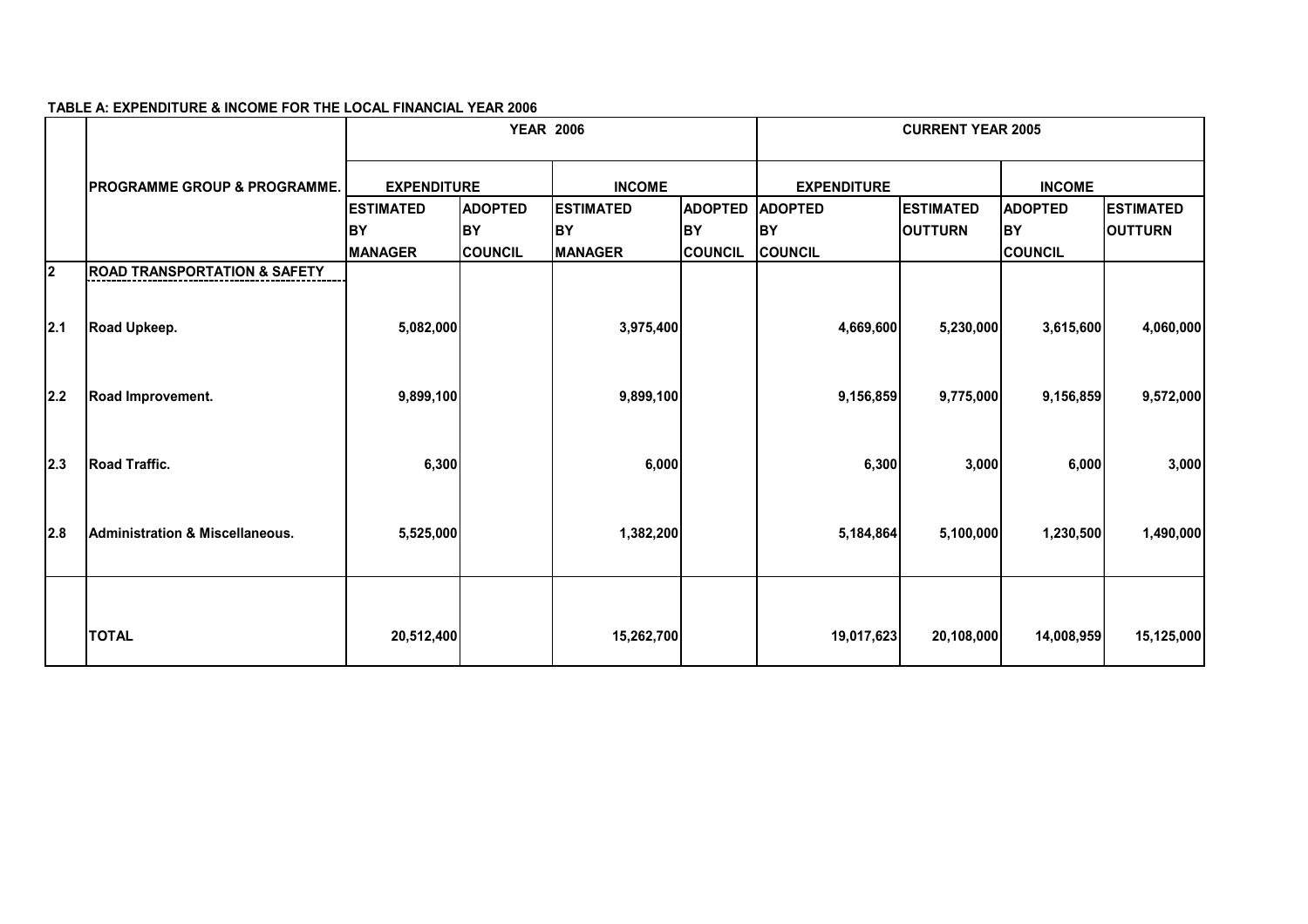#### **TABLE A: EXPENDITURE & INCOME FOR THE LOCAL FINANCIAL YEAR 2006**

|     |                                            | <b>YEAR 2006</b>   |                |                  |                | <b>CURRENT YEAR 2005</b> |                  |                |                  |
|-----|--------------------------------------------|--------------------|----------------|------------------|----------------|--------------------------|------------------|----------------|------------------|
|     | <b>PROGRAMME GROUP &amp; PROGRAMME</b>     | <b>EXPENDITURE</b> |                | <b>INCOME</b>    |                | <b>EXPENDITURE</b>       |                  | <b>INCOME</b>  |                  |
|     |                                            | <b>ESTIMATED</b>   | <b>ADOPTED</b> | <b>ESTIMATED</b> | <b>ADOPTED</b> | <b>ADOPTED</b>           | <b>ESTIMATED</b> | <b>ADOPTED</b> | <b>ESTIMATED</b> |
|     |                                            | BY                 | <b>BY</b>      | <b>IBY</b>       | <b>BY</b>      | <b>BY</b>                | <b>OUTTURN</b>   | BY             | <b>OUTTURN</b>   |
|     |                                            | <b>MANAGER</b>     | <b>COUNCIL</b> | <b>MANAGER</b>   | <b>COUNCIL</b> | <b>COUNCIL</b>           |                  | <b>COUNCIL</b> |                  |
| 3   | <b>WATER SUPPLY &amp; SEWERAGE</b>         |                    |                |                  |                |                          |                  |                |                  |
| 3.1 | <b>Water Supplies</b>                      | 4,120,000          |                | 2,290,000        |                | 3,430,000                | 3,430,000        | 1,841,000      | 1,750,000        |
| 3.2 | <b>Sewerage Schemes.</b>                   | 899,000            |                |                  |                | 737,500                  | 695,000          | 01             | 12,000           |
| 3.3 | <b>Private Installations.</b>              | 332,100            |                |                  |                | 313,000                  | 310,000          |                |                  |
| 3.8 | <b>Administration &amp; Miscellaneous.</b> | 1,542,900          |                | 232,500          |                | 1,355,798                | 1,460,000        | 195,000        | 175,000          |
|     |                                            |                    |                |                  |                |                          |                  |                |                  |
|     | <b>TOTAL</b>                               | 6,894,000          | 0              | 2,522,500        | o              | 5,836,298                | 5,895,000        | 2,036,000      | 1,937,000        |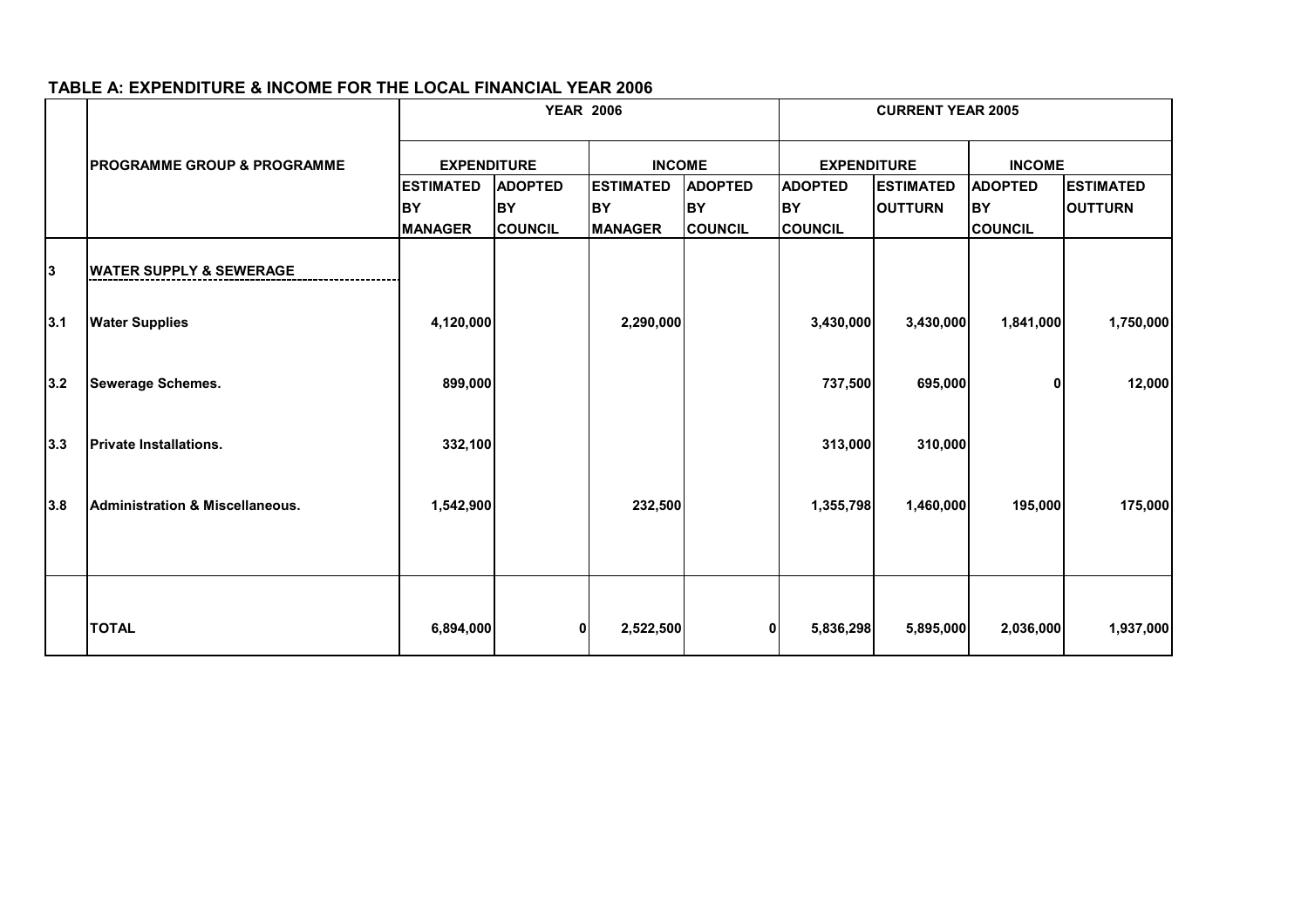| 4   | <b>DEVELOPMENT INCENTIVES &amp;</b><br><b>CONTROL</b> |           |           |           |           |           |
|-----|-------------------------------------------------------|-----------|-----------|-----------|-----------|-----------|
| 4.1 | <b>Land Use Planning.</b>                             | 1,593,600 | 680,000   | 1,469,190 | 1,305,000 | 700,000   |
| 4.3 | <b>Other Development &amp; Promotion.</b>             | 357,300   |           | 307,070   | 302,000   |           |
| 4.5 | Director of Community & Enterprise Function           | 876,700   | 153,700   | 851,775   | 814,000   | 145,000   |
| 4.7 | <b>Heritage Programme</b>                             | 328,300   | 231,900   | 267,240   | 180,000   | 183,400   |
| 4.8 | <b>Administration &amp; Miscellaneous</b>             | 440,400   |           | 411,596   | 380,000   |           |
|     | <b>TOTAL</b>                                          | 3,596,300 | 1,065,600 | 3,306,871 | 2,981,000 | 1,028,400 |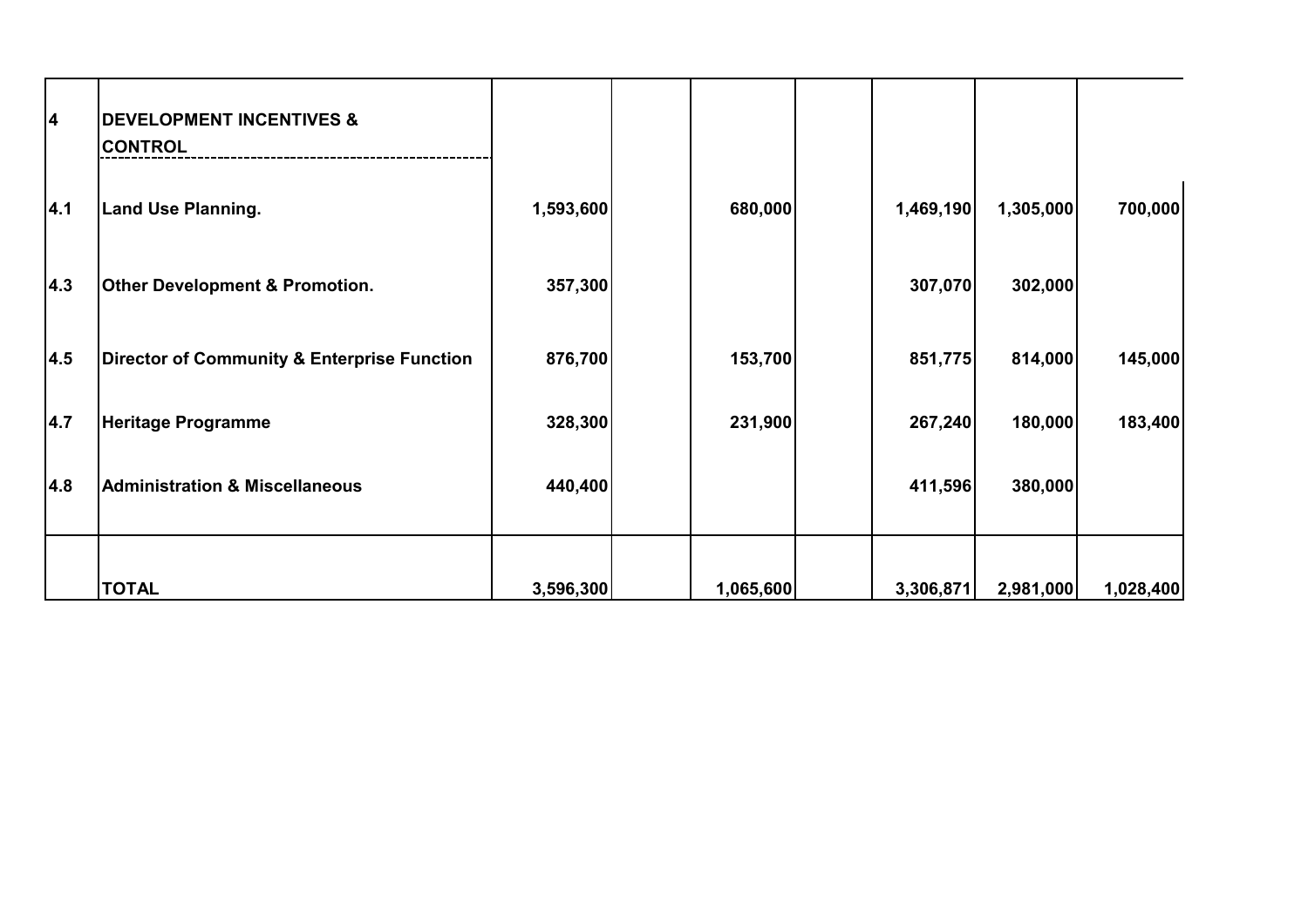|     |                                                   | <b>YEAR 2006</b>   |                |                  |                | <b>CURRENT YEAR 2005</b> |                  |                |                  |
|-----|---------------------------------------------------|--------------------|----------------|------------------|----------------|--------------------------|------------------|----------------|------------------|
|     | <b>PROGRAMME GROUP &amp;</b><br><b>PROGRAMME.</b> | <b>EXPENDITURE</b> |                | <b>INCOME</b>    |                | <b>EXPENDITURE</b>       |                  | <b>INCOME</b>  |                  |
|     |                                                   | <b>ESTIMATED</b>   | <b>ADOPTED</b> | <b>ESTIMATED</b> | <b>ADOPTED</b> | <b>ADOPTED</b>           | <b>ESTIMATED</b> | <b>ADOPTED</b> | <b>ESTIMATED</b> |
|     |                                                   | <b>BY</b>          | <b>BY</b>      | <b>BY</b>        | <b>BY</b>      | <b>BY</b>                | <b>OUTTURN</b>   | <b>BY</b>      | <b>OUTTURN</b>   |
|     |                                                   | <b>MANAGER</b>     | <b>COUNCIL</b> | <b>MANAGER</b>   | <b>COUNCIL</b> | <b>COUNCIL</b>           |                  | <b>COUNCIL</b> |                  |
| 5   | <b>ENVIRONMENTAL PROTECTION</b>                   |                    |                |                  |                |                          |                  |                |                  |
| 5.1 | <b>Waste Management</b>                           | 696,500            |                | 208,000          |                | 485,800                  | 440,000          | 80,000         | 100,000          |
| 5.2 | <b>Burial Grounds.</b>                            | 130,000            |                | 55,000           |                | 110,000                  | 82,900           | 45,000         | 45,000           |
| 5.3 | <b>Safety of Structures &amp; Places.</b>         | 336,000            |                | 90,000           |                | 319,260                  | 270,000          | 85,000         | 85,000           |
| 5.4 | <b>Fire Protection.</b>                           | 2,782,600          |                | 450,600          |                | 2,483,220                | 2,760,000        | 412,330        | 510,000          |
| 5.5 | <b>Pollution Control.</b>                         | 279,000            |                | 20,000           |                | 234,000                  | 215,800          | 25,000         | 10,000           |
| 5.8 | <b>Administration &amp; Miscellaneous.</b>        | 1,403,500          |                | 21,200           |                | 1,250,668                | 1,300,000        | 21,190         | 19,100           |
|     | <b>TOTAL</b>                                      | 5,627,600          |                | 844,800          |                | 4,882,948                | 5,068,700        | 668,520        | 769,100          |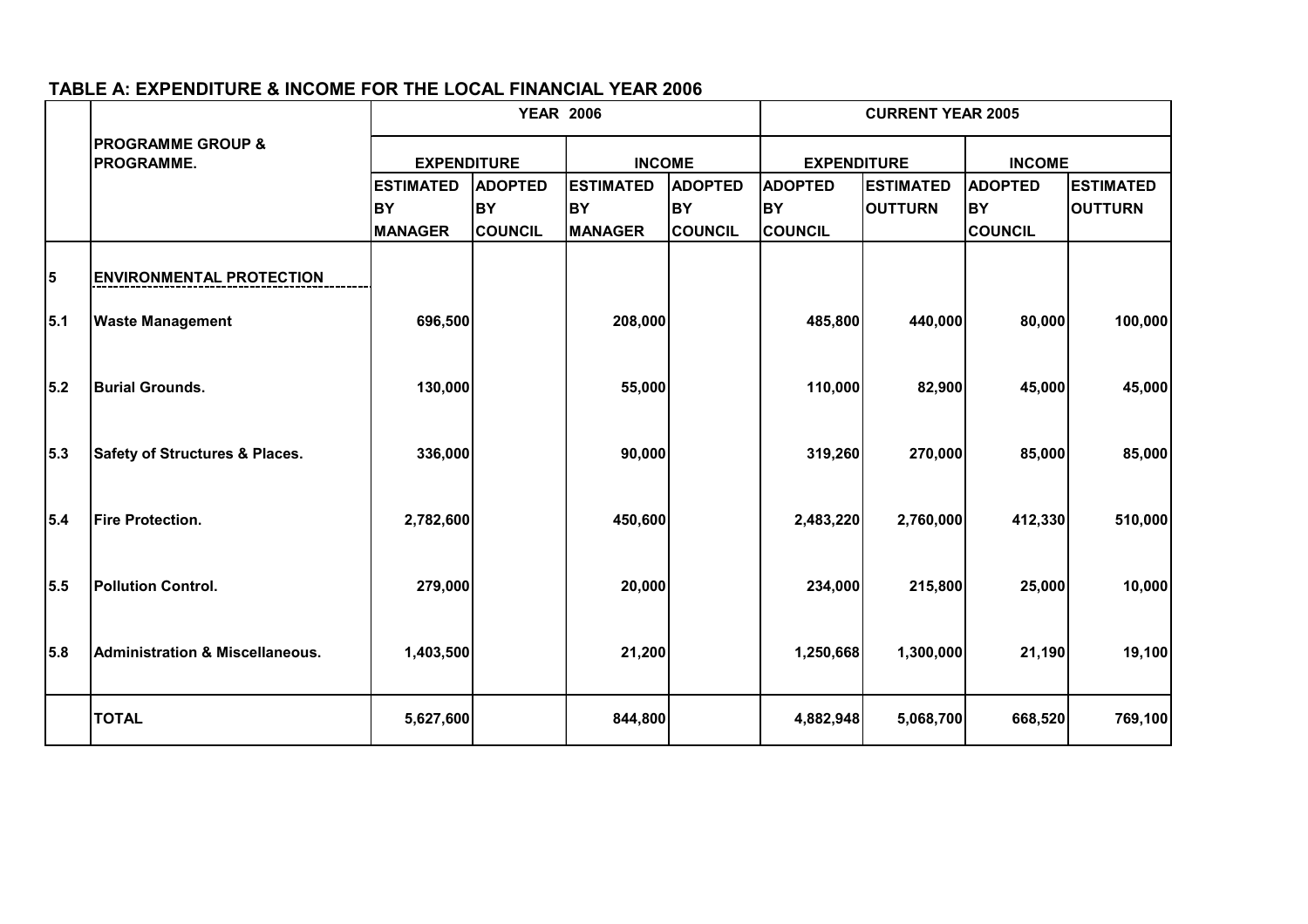|     |                                            |                             | <b>YEAR 2006</b>            |                             |                             | <b>CURRENT YEAR 2005</b>    |                  |                      |                  |
|-----|--------------------------------------------|-----------------------------|-----------------------------|-----------------------------|-----------------------------|-----------------------------|------------------|----------------------|------------------|
|     | <b>IPROGRAMME GROUP &amp; PROGRAMME.</b>   | <b>EXPENDITURE</b>          |                             | <b>INCOME</b>               |                             | <b>EXPENDITURE</b>          |                  | <b>INCOME</b>        |                  |
|     |                                            | <b>ESTIMATED</b>            | <b>ADOPTED</b>              | <b>ESTIMATED</b>            | <b>ADOPTED</b>              | <b>ADOPTED</b>              | <b>ESTIMATED</b> | <b>ADOPTED</b>       | <b>ESTIMATED</b> |
|     |                                            | <b>BY</b><br><b>MANAGER</b> | <b>BY</b><br><b>COUNCIL</b> | <b>BY</b><br><b>MANAGER</b> | <b>BY</b><br><b>COUNCIL</b> | <b>BY</b><br><b>COUNCIL</b> | <b>OUTTURN</b>   | BY<br><b>COUNCIL</b> | <b>OUTTURN</b>   |
| 6   | <b>RECREATION &amp; AMENITY</b>            |                             |                             |                             |                             |                             |                  |                      |                  |
| 6.2 | Libraries.                                 | 1,423,300                   |                             | 80,300                      |                             | 1,309,436                   | 1,282,000        | 73,590               | 101,690          |
| 6.4 | <b>Recreation &amp; Amenities</b>          | 2,082,200                   |                             | 218,000                     |                             | 1,826,350                   | 1,900,000        | 254,155              | 200,000          |
| 6.8 | <b>Administration &amp; Miscellaneous.</b> | 405,400                     |                             | 206,500                     |                             | 369,039                     | 400,000          | 134,326              | 102,000          |
|     | <b>TOTAL</b>                               | 3,910,900                   |                             | 504,800                     |                             | 3,504,825                   | 3,582,000        | 462,071              | 403,690          |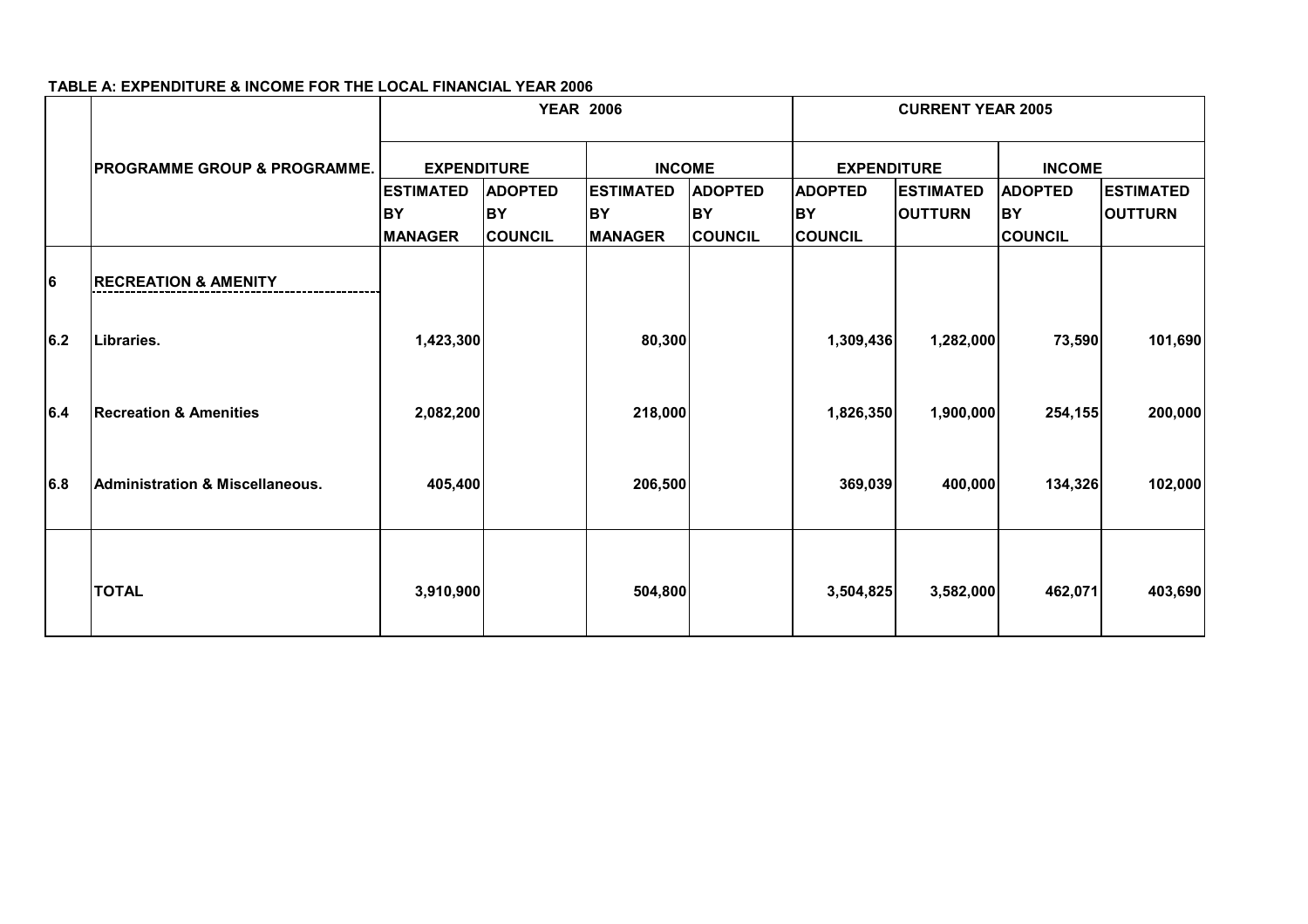|     |                                            |                    | <b>YEAR 2006</b> |                  |                | <b>CURRENT YEAR 2005</b> |                   |                |                  |
|-----|--------------------------------------------|--------------------|------------------|------------------|----------------|--------------------------|-------------------|----------------|------------------|
|     | <b>IPROGRAMME GROUP &amp; PROGRAMME.</b>   | <b>EXPENDITURE</b> |                  | <b>INCOME</b>    |                | <b>EXPENDITURE</b>       |                   | <b>INCOME</b>  |                  |
|     |                                            | <b>ESTIMATED</b>   | <b>ADOPTED</b>   | <b>ESTIMATED</b> | <b>ADOPTED</b> | <b>ADOPTED</b>           | <b>IESTIMATED</b> | <b>ADOPTED</b> | <b>ESTIMATED</b> |
|     |                                            | IBY                | BY               | BY               | <b>BY</b>      | <b>BY</b>                | <b>OUTTURN</b>    | <b>BY</b>      | <b>OUTTURN</b>   |
| 17  | <b>AGRICULTURE &amp; EDUCATION</b>         | <b>MANAGER</b>     | <b>ICOUNCIL</b>  | <b>MANAGER</b>   | <b>COUNCIL</b> | <b>COUNCIL</b>           |                   | <b>COUNCIL</b> |                  |
| 7.1 | Agriculture.                               | 402,900            |                  | 301,500          |                | 242,700                  | 240,300           | 151,500        | 151,500          |
| 7.2 | Education.                                 | 3,530,700          |                  | 3,438,000        |                | 3,159,620                | 3,605,000         | 3,083,000      | 3,616,000        |
| 7.8 | <b>Administration &amp; Miscellaneous.</b> | 454,900            |                  |                  |                | 400,434                  | 420,000           |                |                  |
|     | <b>TOTAL</b>                               | 4,388,500          |                  | 3,739,500        |                | 3,802,754                | 4,265,300         | 3,234,500      | 3,767,500        |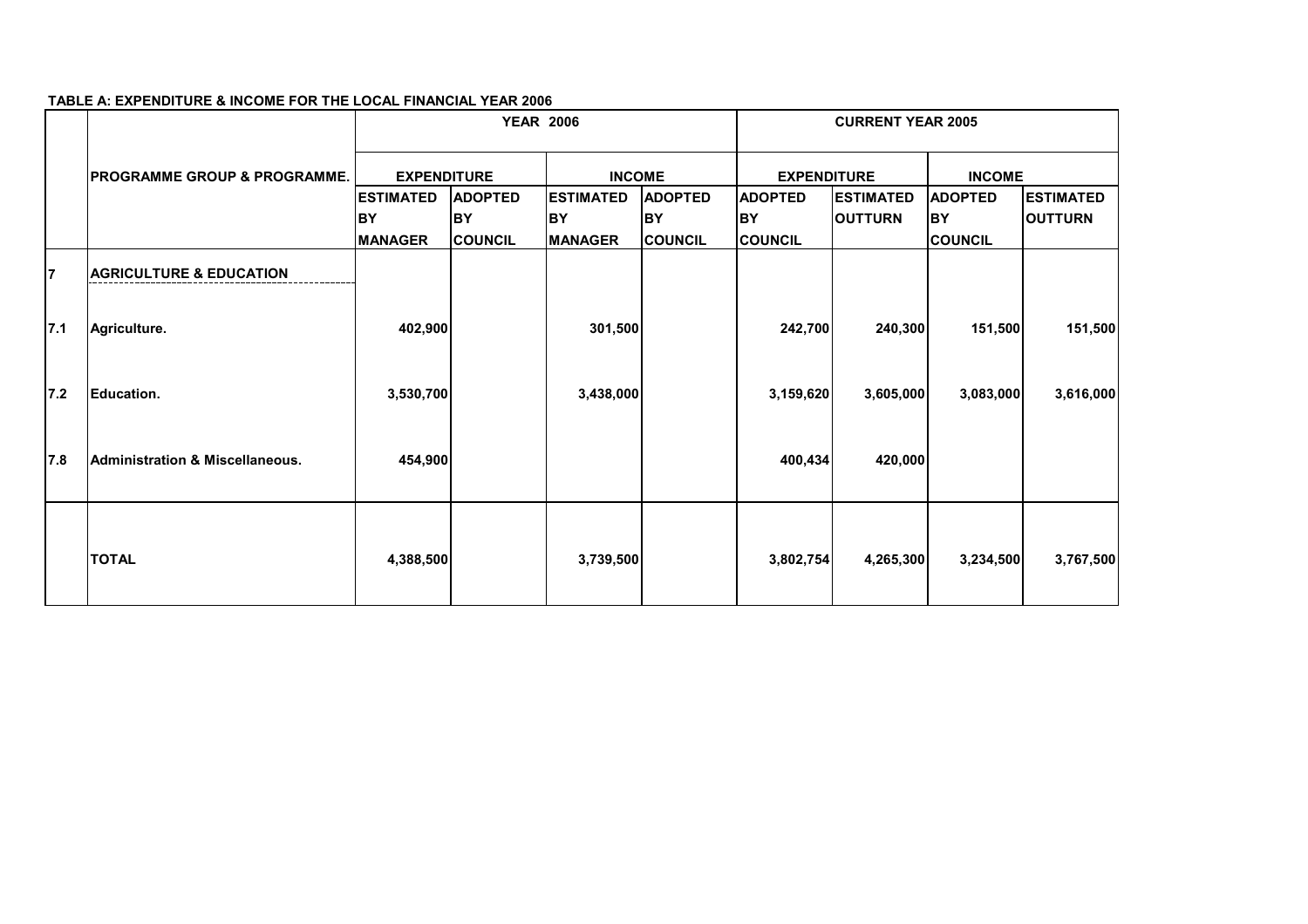|    |      |                                           | <b>YEAR 2006</b>   |                | <b>CURRENT YEAR 2005</b> |                |                                              |                  |                |                  |
|----|------|-------------------------------------------|--------------------|----------------|--------------------------|----------------|----------------------------------------------|------------------|----------------|------------------|
|    |      | <b>PROGRAMME GROUP &amp; PROGRAMME.</b>   | <b>EXPENDITURE</b> |                |                          | <b>INCOME</b>  |                                              |                  | <b>INCOME</b>  |                  |
|    |      |                                           | <b>ESTIMATED</b>   |                | <b>ADOPTED ESTIMATED</b> |                | <b>EXPENDITURE</b><br><b>ADOPTED ADOPTED</b> | <b>ESTIMATED</b> | <b>ADOPTED</b> | <b>ESTIMATED</b> |
|    |      |                                           | <b>BY</b>          | <b>BY</b>      | <b>BY</b>                | <b>BY</b>      | <b>BY</b>                                    | <b>OUTTURN</b>   | <b>BY</b>      | <b>OUTTURN</b>   |
|    |      |                                           | <b>MANAGER</b>     | <b>COUNCIL</b> | <b>MANAGER</b>           | <b>COUNCIL</b> | COUNCIL                                      |                  | <b>COUNCIL</b> |                  |
| l8 |      | <b>MISCELLANEOUS SERVICES.</b>            |                    |                |                          |                |                                              |                  |                |                  |
|    | 8.3  | <b>Financial Management</b>               | 658,400            |                |                          |                | 662,860                                      | 640,000          | 174,350        | 1,500            |
|    | 8.4  | <b>Elections</b>                          | 88,500             |                |                          |                | 87,500                                       | 75,000           |                |                  |
|    | 8.5  | Administration of Justice and Consumer    | 295,000            |                | 158,000                  |                | 280,000                                      | 310,000          | 150,000        | 100,000          |
|    | 8.8  | <b>Administration &amp; Miscellaneous</b> | 718,100            |                | 1,002,600                |                | 792,915                                      | 780,000          | 780,000        | 820,000          |
|    | 8.9  | <b>Cathaoirligh Allowances</b>            | 86,900             |                |                          |                | 85,650                                       | 92,000           |                |                  |
|    |      | 8.11 SPC Conferences & Members Expenses   | 386,700            |                |                          |                | 369,200                                      | 355,000          |                |                  |
|    | 8.13 | <b>Salaries for Members</b>               | 398,000            |                |                          |                | 375,000                                      | 383,000          |                |                  |
|    |      | <b>TOTAL</b>                              | 2,631,600          |                | 1,160,600                |                | 2,653,125                                    | 2,635,000        | 1,104,350      | 921,500          |
|    |      | <b>ALL PROGRAMME GROUPS TOTAL.</b>        | 50,843,800         |                | 27,710,500               |                | 46,060,510                                   | 47,595,000       | 24,938,120     | 26,488,790       |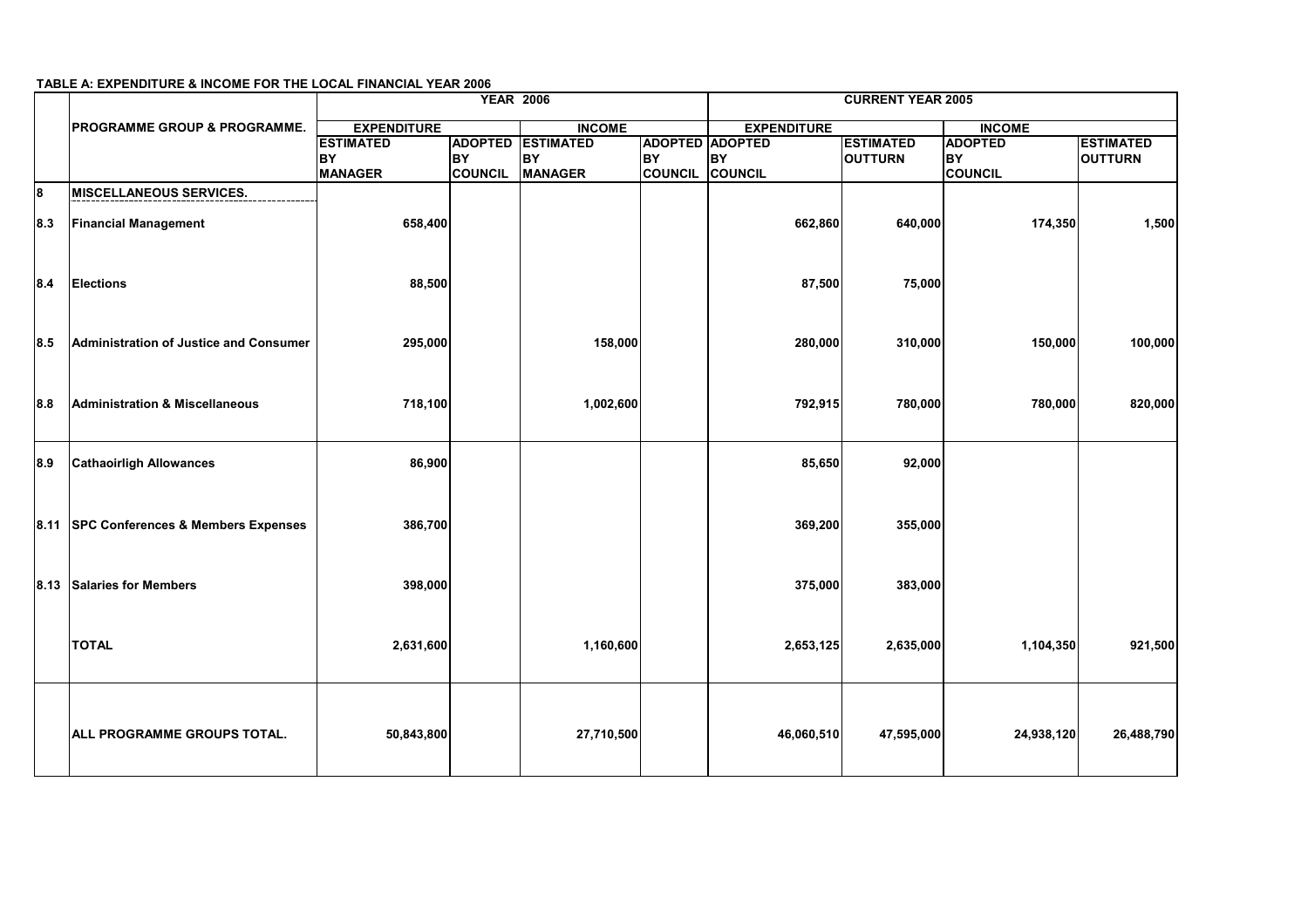|      | TABLE B                                                                            |               |              |              |
|------|------------------------------------------------------------------------------------|---------------|--------------|--------------|
|      | <b>CALCULATION OF ANNUAL RATE ON VALUATION 2006</b><br><b>SLIGO COUNTY COUNCIL</b> |               |              |              |
|      | <b>PROGRAMME GROUP</b>                                                             |               | 2006 Budget  | Outturn 2005 |
|      |                                                                                    |               | €            | €            |
| I.   | Gross Revenue Expenditure (Per Table A)                                            |               |              |              |
|      | Housing and Building<br>1.                                                         |               | 3,282,500    | 3,060,000    |
|      | 2.<br>Road Transportation and Safety                                               |               | 20,512,400   | 20,108,000   |
|      | 3.<br>Water Supply and Sewerage                                                    |               | 6,894,000    | 5,895,000    |
|      | 4.<br>Development Incentives and Controls                                          |               | 3,596,300    | 2,981,000    |
|      | 5.<br><b>Environmental Protection</b>                                              |               | 5,627,600    | 5,068,700    |
|      | 6.<br>Recreation and Amenity                                                       |               | 3,910,900    | 3,582,000    |
|      | 7.<br>Agriculture, Education & Health                                              |               | 4,388,500    | 4,265,300    |
|      | 8.<br><b>Miscellaneous Services</b>                                                |               | 2,631,600    | 2,635,000    |
|      | Total                                                                              |               | 50,843,800   | 47,595,000   |
|      | (Minus) County Charge                                                              |               | $-2,716,560$ | 2,469,600    |
|      | Plus Provision for Debit Balance                                                   |               |              |              |
|      | Adjusted Gross Expenditure = $(A)$                                                 |               | 48,127,240   | 45,125,400   |
| ΙΙ.  | <b>Gross Revenue Income (Per Table A)</b>                                          |               |              |              |
|      |                                                                                    |               |              |              |
|      | 1.<br>Housing and Building                                                         |               | 2,610,000    | 2,465,000    |
|      | 2.<br>Road Transportation and Safety                                               |               | 15,262,700   | 15,125,000   |
|      | 3.<br>Water Supply and Sewerage                                                    |               | 2,522,500    | 1,937,000    |
|      | 4.<br>Development Incentives and Controls                                          |               | 1,065,600    | 1,100,000    |
|      | 5.<br><b>Environmental Protection</b>                                              |               | 844,800      | 769,100      |
|      | 6.<br>Recreation and Amenity                                                       |               | 504,800      | 403,690      |
|      | 7.<br>Agriculture, Education, Health & Welfare                                     |               | 3,739,500    | 3,767,500    |
|      | 8.<br>Miscellaneous Services                                                       |               | 1,160,600    | 921,500      |
|      | <b>Total</b>                                                                       | $=$ (B)       | 27,710,500   | 26,488,790   |
| Ш.   | <b>Net Expenditure</b><br>(A-B)                                                    | $=$ (C)       | 20,416,740   | 18,636,610   |
| IV.  | Other Income \ Credit Balance                                                      |               |              |              |
|      | <b>Provision for Credit Balance</b>                                                |               |              |              |
|      | Local Government Fund Income                                                       |               | 16,617,403   | 15,161,000   |
|      | Sub-Total                                                                          | $=$ (D)       | 16,617,403   | 15,161,000   |
| V.   | Amount of rates to be Levied                                                       | $= (C) - (D)$ | 3,799,337    |              |
| VI.  | <b>Net Effective Valuation</b>                                                     |               | 61,352       |              |
|      |                                                                                    |               |              |              |
| VII. | <b>General Annual Rate on Valuation</b>                                            |               | 61.93        |              |

 $\mathsf{r}$